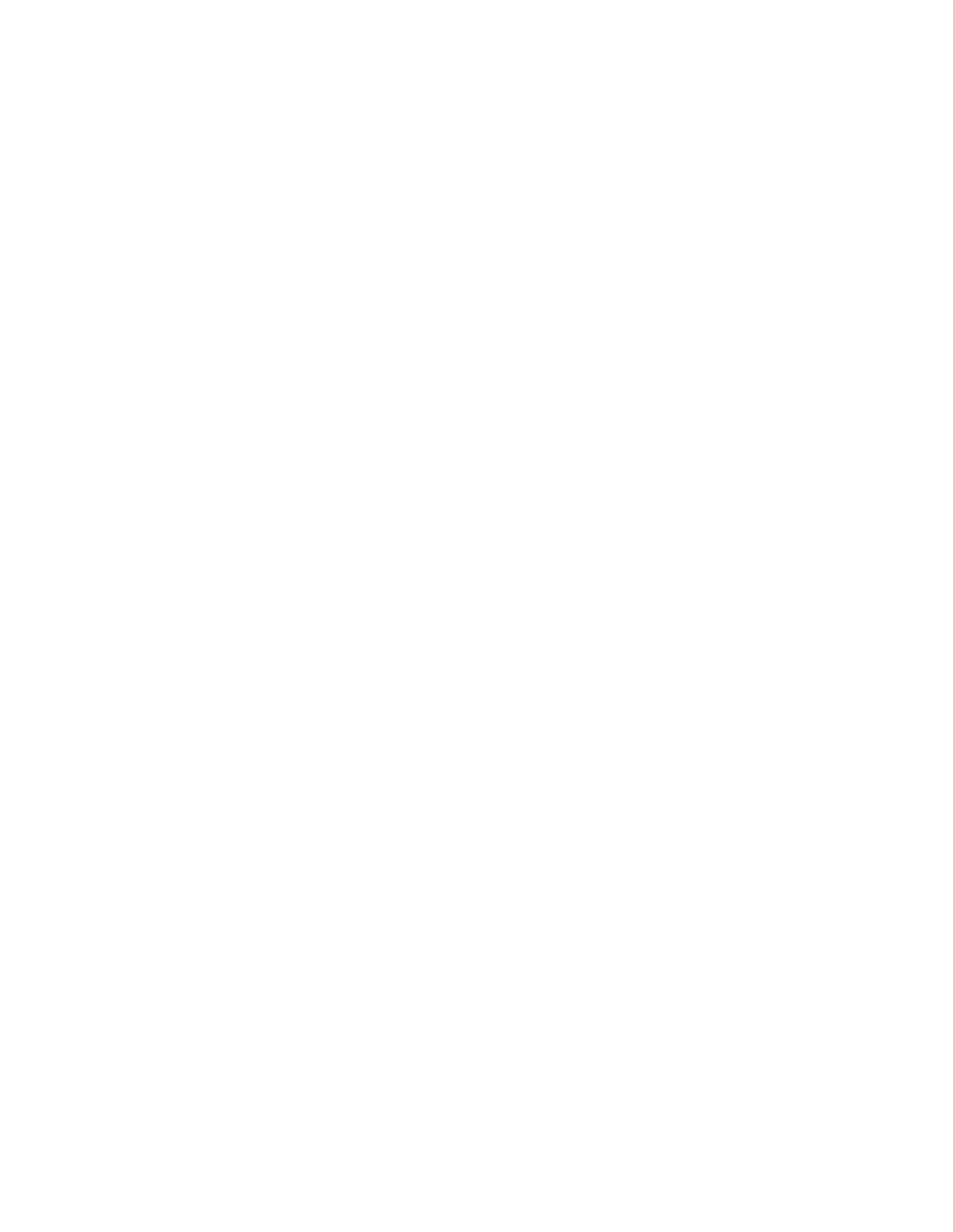### **AMERICAN BAR ASSOCIATION**  Fourth Edition of the **CRIMINAL JUSTICE STANDARDS for the PROSECUTION and DEFENSE FUNCTIONS (encompassing proposed revisions to the Third Edition approved in 1993) Presented by the CRIMINAL JUSTICE SECTION for Adoption by the House of Delegates**

**CRIMINAL JUSTICE STANDARDS**

**Midyear Meeting, Houston, TX**

**February 2015**

### **for the**

# **PROSECUTION FUNCTION**

| 28 | Co-Chairs, Criminal Justice Section Council: Cynthia Orr and Jim Felman, Chairs.                  |
|----|---------------------------------------------------------------------------------------------------|
| 29 | Standards Committee Chair: John Cline.                                                            |
| 30 | Task Force Chair: The Hon. John R. Tunheim, U.S. District Judge (D. Minn.).                       |
| 31 | Reporter: Professor Rory K. Little, U.C. Hastings College of the Law, San Francisco               |
| 32 | littler@uchastings.edu                                                                            |
| 33 |                                                                                                   |
| 34 | Reporter's Notes                                                                                  |
| 35 | 1. Each Standard begins on a separate page. There are 57 proposed Prosecution Function            |
| 36 | Standards here, up from 42 Standards in the 1993 Edition. Where there is no 1993 equivalent       |
| 37 | Standard (or a subsection of a 1993 Standards is now made into a separate Standard), the proposed |
| 38 | revision is designated a "New" Standard.                                                          |
| 39 |                                                                                                   |
| 40 | 2. This draft reflects final revisions approved by the Council of the Criminal Justice Section    |
|    |                                                                                                   |

- at its April 2014 meeting.
-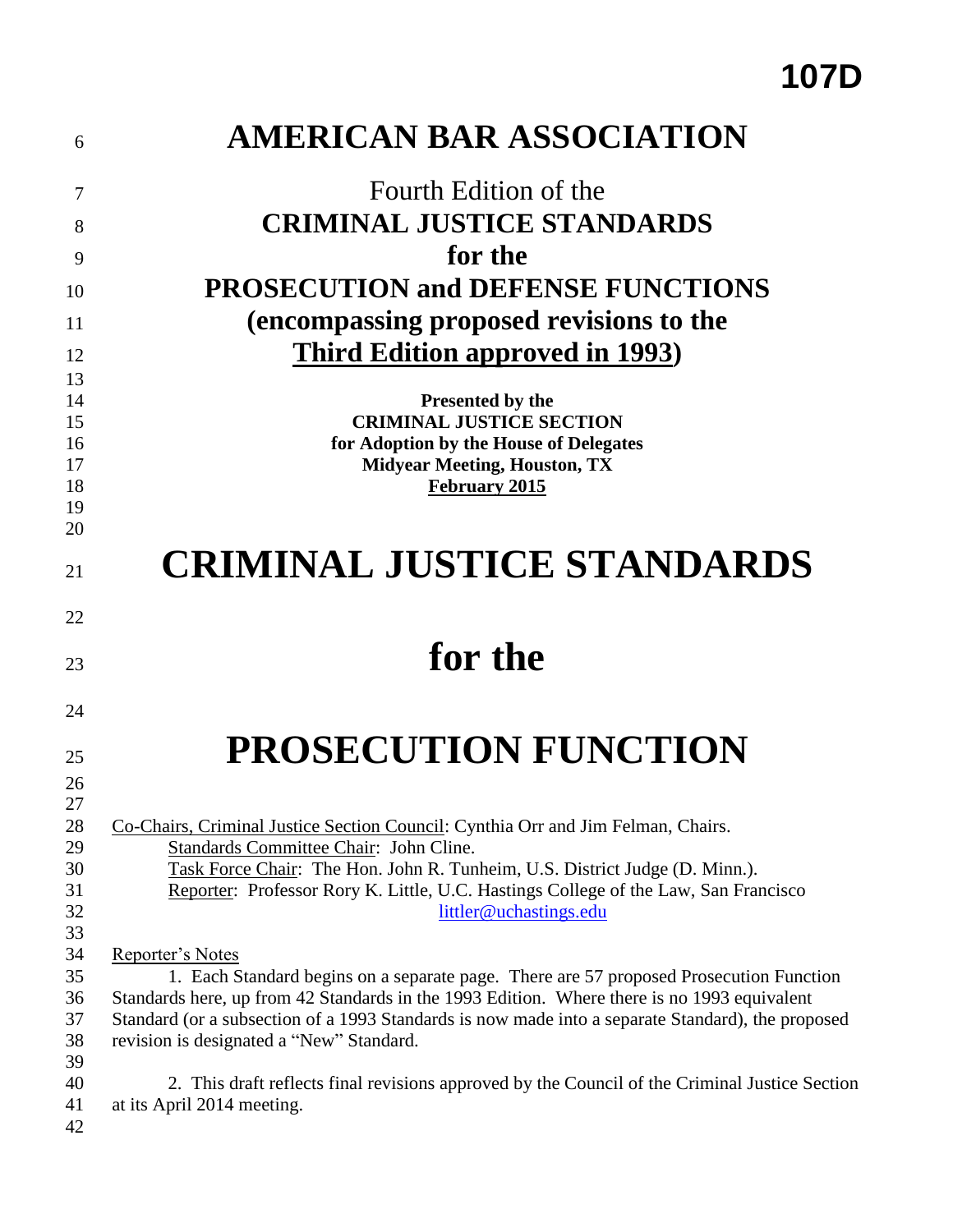| 43<br>44<br>45 |                 | Proposed Revisions to the<br>Criminal Justice Standards for the<br><b>Prosecution Function</b> |
|----------------|-----------------|------------------------------------------------------------------------------------------------|
| 46<br>47       |                 | <b>TABLE of CONTENTS</b>                                                                       |
| 48<br>49<br>50 | PART I.         | <b>GENERAL STANDARDS</b>                                                                       |
| 51             | Standard 3-1.1  |                                                                                                |
| 52             | Standard 3-1.2  |                                                                                                |
| 53             | Standard 3-1.3  |                                                                                                |
| 54             | Standard 3-1.4  |                                                                                                |
| 55             | Standard 3-1.5  |                                                                                                |
| 56             | Standard 3-1.6  |                                                                                                |
| 57             | Standard 3-1.7  |                                                                                                |
| 58             | Standard 3-1.8  |                                                                                                |
| 59             | Standard 3-1.9  |                                                                                                |
| 60             | Standard 3-1.10 |                                                                                                |
| 61             | Standard 3-1.11 | Literary or Media Rights Agreements Prohibited [from old 3-2.11] 13                            |
| 62             | Standard 3-1.12 | Duty to Report and Respond to Prosecutorial Misconduct 14                                      |
| 63             | Standard 3-1.13 |                                                                                                |
| 64             |                 |                                                                                                |
| 65             |                 |                                                                                                |
| 66             | PART II.        | ORGANIZATION OF THE PROSECUTION FUNCTION                                                       |
| 67             |                 |                                                                                                |
| 68             | Standard 3-2.1  | Prosecution Authority to be Vested in Full-time,                                               |
| 69             |                 |                                                                                                |
| 70             | Standard 3-2.2  | Assuring Excellence and Diversity in the Hiring, Retention, and                                |
| 71             |                 |                                                                                                |
| 72             | Standard 3-2.3  |                                                                                                |
| 73             | Standard 3-2.4  |                                                                                                |
| 74             | Standard 3-2.5  | Removal or Suspension and Substitution of Chief Prosecutor20                                   |
| 75             |                 |                                                                                                |
| 76             |                 |                                                                                                |
| 77             | PART III.       | PROSECUTORIAL RELATIONSHIPS [New PART]                                                         |
| 78             |                 |                                                                                                |
| 79             | Standard 3-3.1  | Structure of, and Relationships Among, Prosecution Offices [from old                           |
| 80             |                 |                                                                                                |
| 81             | Standard 3-3.2  |                                                                                                |
| 82             | Standard 3-3.3  | Relationship with Courts, Defense Counsel, and Others [from old 3-.8]25                        |
| 83             | Standard 3-3.4  |                                                                                                |
| 84             | Standard 3-3.5  |                                                                                                |
| 85             | Standard 3-3.6  | When Physical Evidence With Incriminating Implications is Disclosed by                         |
| 86             |                 |                                                                                                |
| 87             |                 |                                                                                                |
| 88             |                 |                                                                                                |
|                |                 |                                                                                                |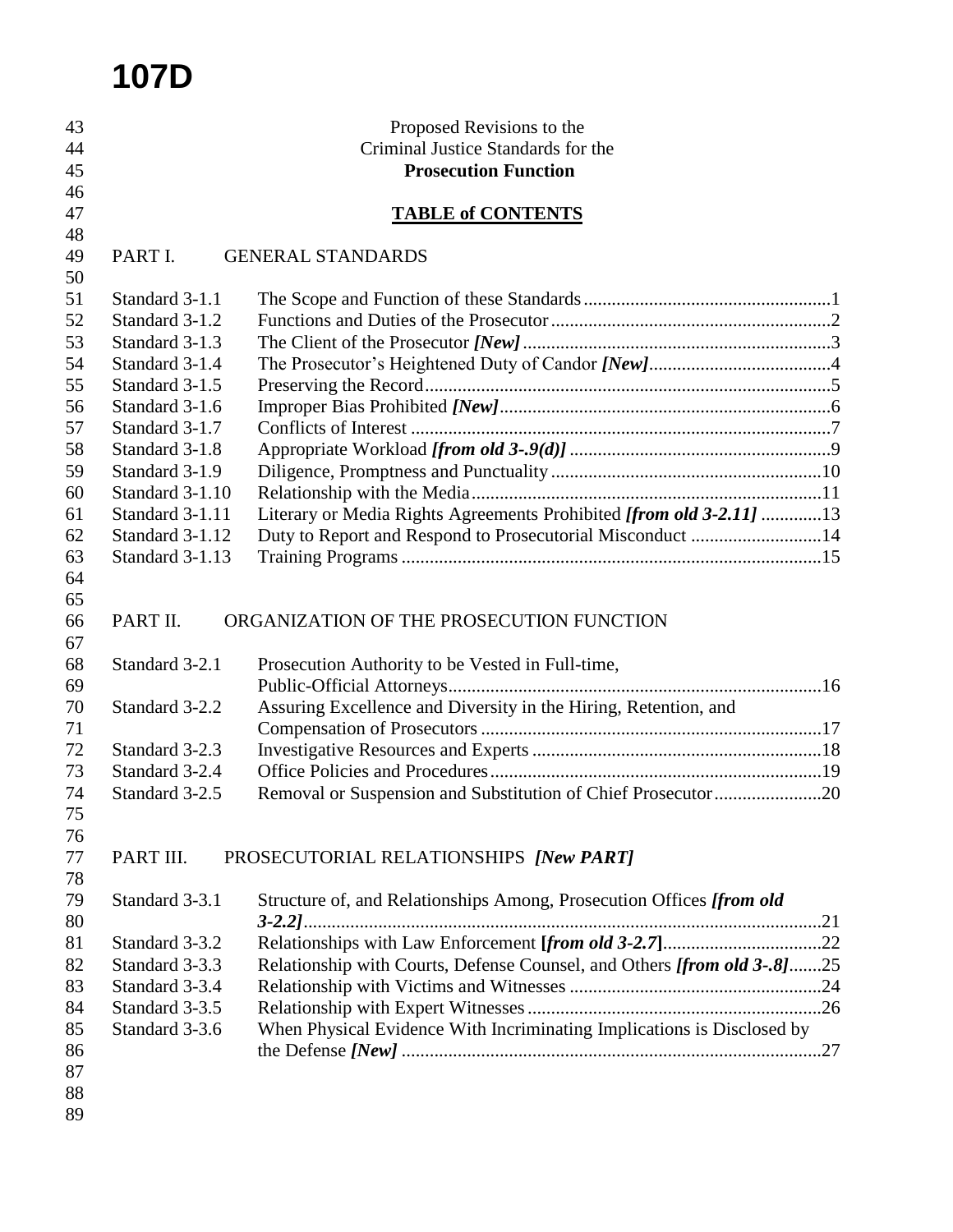| 90  | PART IV.        | INVESTIGATION; DECISIONS TO CHARGE, NOT CHARGE,                      |  |
|-----|-----------------|----------------------------------------------------------------------|--|
| 91  |                 | OR DISMISS; and GRAND JURY                                           |  |
| 92  |                 |                                                                      |  |
| 93  | Standard 3-4.1  |                                                                      |  |
| 94  | Standard 3-4.2  |                                                                      |  |
| 95  | Standard 3-4.3  | Minimum Requirements for Filing and Maintaining Criminal Charges 30  |  |
| 96  | Standard 3-4.4  | Discretion in Filing, Declining, Maintaining and Dismissing Criminal |  |
| 97  |                 |                                                                      |  |
| 98  | Standard 3-4.5  |                                                                      |  |
| 99  | Standard 3-4.6  |                                                                      |  |
| 100 |                 |                                                                      |  |
| 101 |                 |                                                                      |  |
| 102 | PART V.         | PRETRIAL ACTIVITIES AND NEGOTIATED DISPOSITIONS                      |  |
| 103 |                 |                                                                      |  |
| 104 | Standard 3-5.1  | Role in First Appearance and Preliminary Hearing36                   |  |
| 105 | Standard 3-5.2  | The Decision to Recommend Release or Seek Detention [New]37          |  |
| 106 | Standard 3-5.3  | Preparation for Court Proceedings, and Recording and Transmitting    |  |
| 107 |                 |                                                                      |  |
| 108 | Standard 3-5.4  | Identification and Disclosure of Information and Evidence39          |  |
| 109 | Standard 3-5.5  |                                                                      |  |
| 110 | Standard 3-5.6  |                                                                      |  |
| 111 | Standard 3-5.7  | Establishing and Fulfilling Conditions of Negotiated Dispositions 42 |  |
| 112 | Standard 3-5.8  | Waiver of Rights as Condition of Disposition Agreements [New] 43     |  |
| 113 | Standard 3-5.9  |                                                                      |  |
| 114 |                 |                                                                      |  |
| 115 |                 |                                                                      |  |
| 116 |                 | PART VI. COURT HEARINGS AND TRIAL                                    |  |
| 117 |                 |                                                                      |  |
| 118 | Standard 3-6.1  |                                                                      |  |
| 119 | Standard 3-6.2  |                                                                      |  |
| 120 | Standard 3-6.3  |                                                                      |  |
| 121 | Standard 3-6.4  |                                                                      |  |
| 122 | Standard 3-6.5  |                                                                      |  |
| 123 | Standard 3-6.6  |                                                                      |  |
| 124 | Standard 3-6.7  |                                                                      |  |
| 125 | Standard 3-6.8  |                                                                      |  |
| 126 | Standard 3-6.9  |                                                                      |  |
| 127 | Standard 3-6.10 |                                                                      |  |
| 128 |                 |                                                                      |  |
| 129 |                 |                                                                      |  |
| 130 |                 | PART VII. POST-TRIAL MOTIONS AND SENTENCING                          |  |
| 131 |                 |                                                                      |  |
| 132 | Standard 3-7.1  |                                                                      |  |
| 133 | Standard 3-7.2  |                                                                      |  |
| 134 | Standard 3-7.3  |                                                                      |  |
| 135 |                 |                                                                      |  |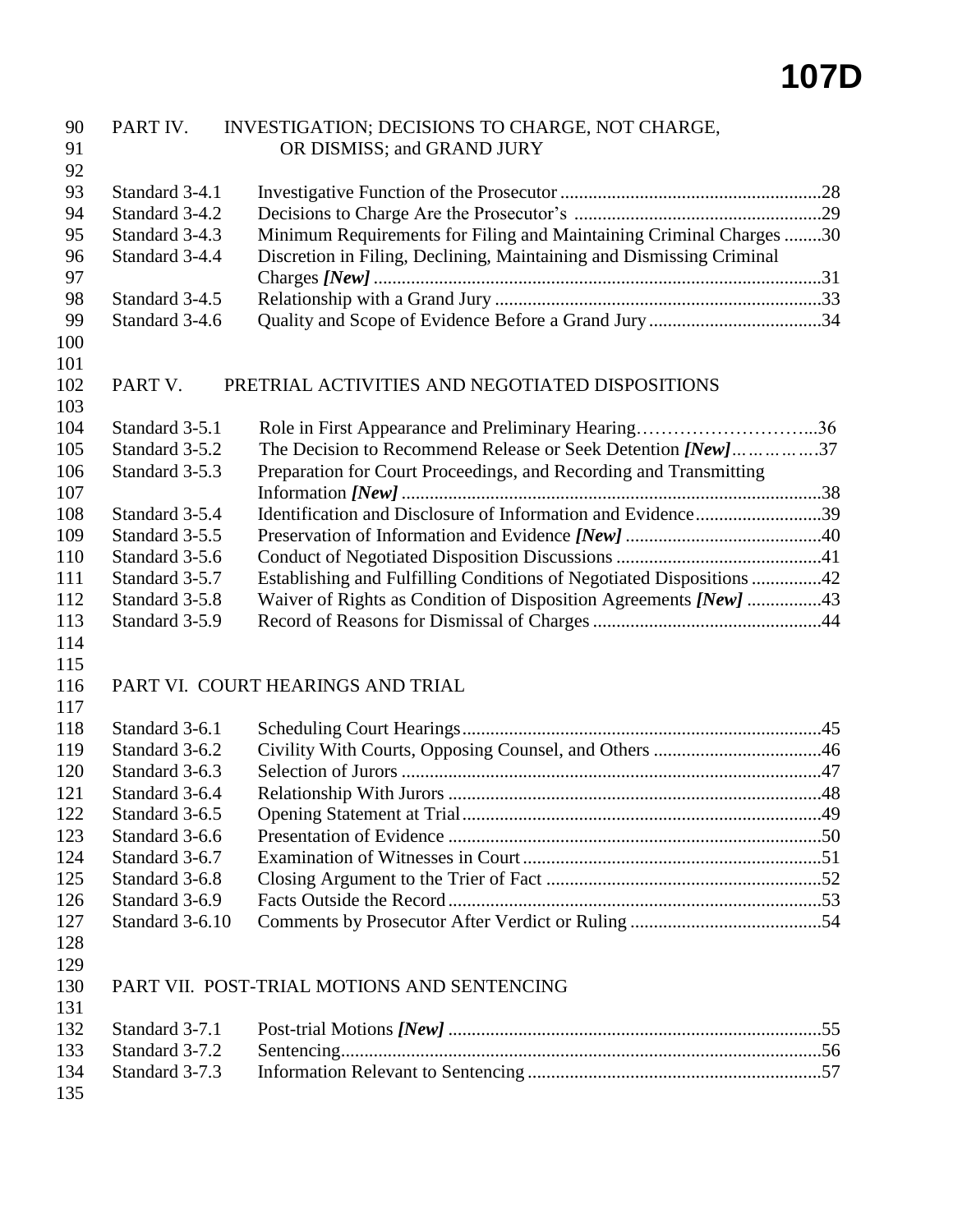### PART VIII APPEALS AND OTHER CONVICTION CHALLENGES *[New]*

| 137 | Standard 3-8.1 |  |
|-----|----------------|--|
| 138 | Standard 3-8.2 |  |
| 139 | Standard 3-8.3 |  |
| 140 | Standard 3-8.4 |  |
| 141 | Standard 3-8.5 |  |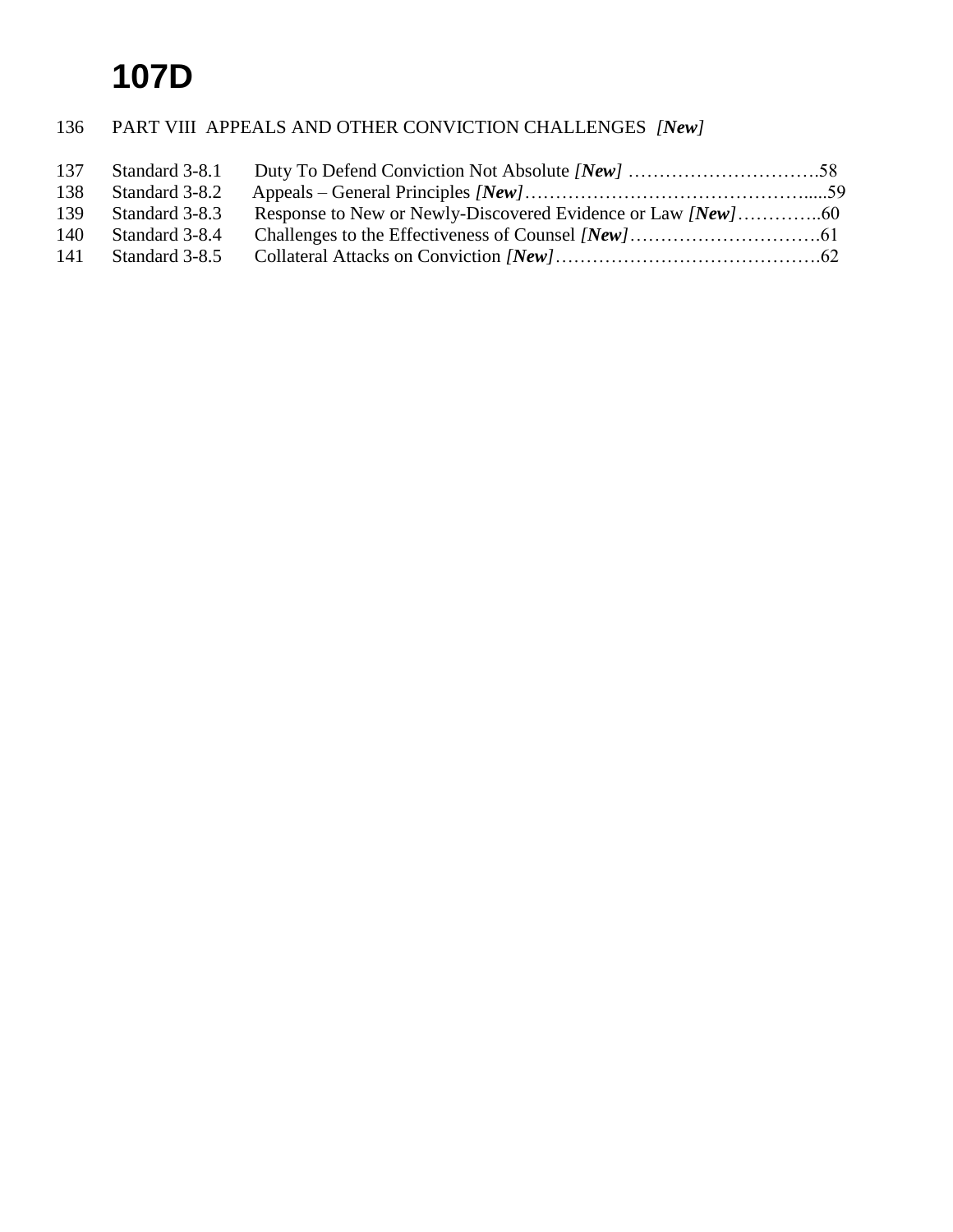| 142 | PART I. |
|-----|---------|
| 143 |         |

#### **GENERAL STANDARDS**

#### **Standard 3-1.1 The Scope and Function of These Standards**

 (a) As used in these standards, "prosecutor" means any attorney, regardless of agency, title, or full or part-time assignment, who acts as an attorney to investigate or prosecute criminal cases or who provides legal advice regarding a criminal matter to government lawyers, agents, or offices participating in the investigation or prosecution of criminal cases. These Standards are intended to apply in any context in which a lawyer would reasonably understand that a criminal prosecution could result.

152 (b) These Standards are intended to provide guidance for the professional conduct and performance of prosecutors. They are written and intended to be entirely consistent with the ABA's Model Rules of Professional Conduct, and are not intended to modify a prosecutor's obligations under applicable rules, statutes, or the constitution. They are aspirational or describe "best practices," and are not intended to serve as the basis for the imposition of professional discipline, to create substantive or procedural rights for accused or convicted persons, to create a standard of care for civil liability, or to serve as a predicate for a motion to suppress evidence or dismiss a charge. For purposes of consistency, these Standards sometimes include language taken from the Model Rules of Professional Conduct; but the Standards often address conduct or provide details beyond that governed by the Model Rules of Professional Conduct. No inconsistency is ever intended; and in any case a lawyer should always read and comply with the rules of professional conduct and other authorities that are binding in the specific jurisdiction or matter, including choice of law principles that may regulate the lawyer's ethical conduct.

 (c) Because the Standards for Criminal Justice are aspirational, the words "should" or "should not" are used in these Standards, rather than mandatory phrases such as "shall" or "shall not," to describe the conduct of lawyers that is expected or recommended under these Standards. The Standards are not intended to suggest any lesser standard of conduct than may be required by applicable mandatory rules, statutes, or other binding authorities.

 (d) These Standards are intended to address the performance of prosecutors in all stages of their professional work. Other ABA Criminal Justice Standards should also be consulted for more detailed consideration of the performance of prosecutors in specific areas.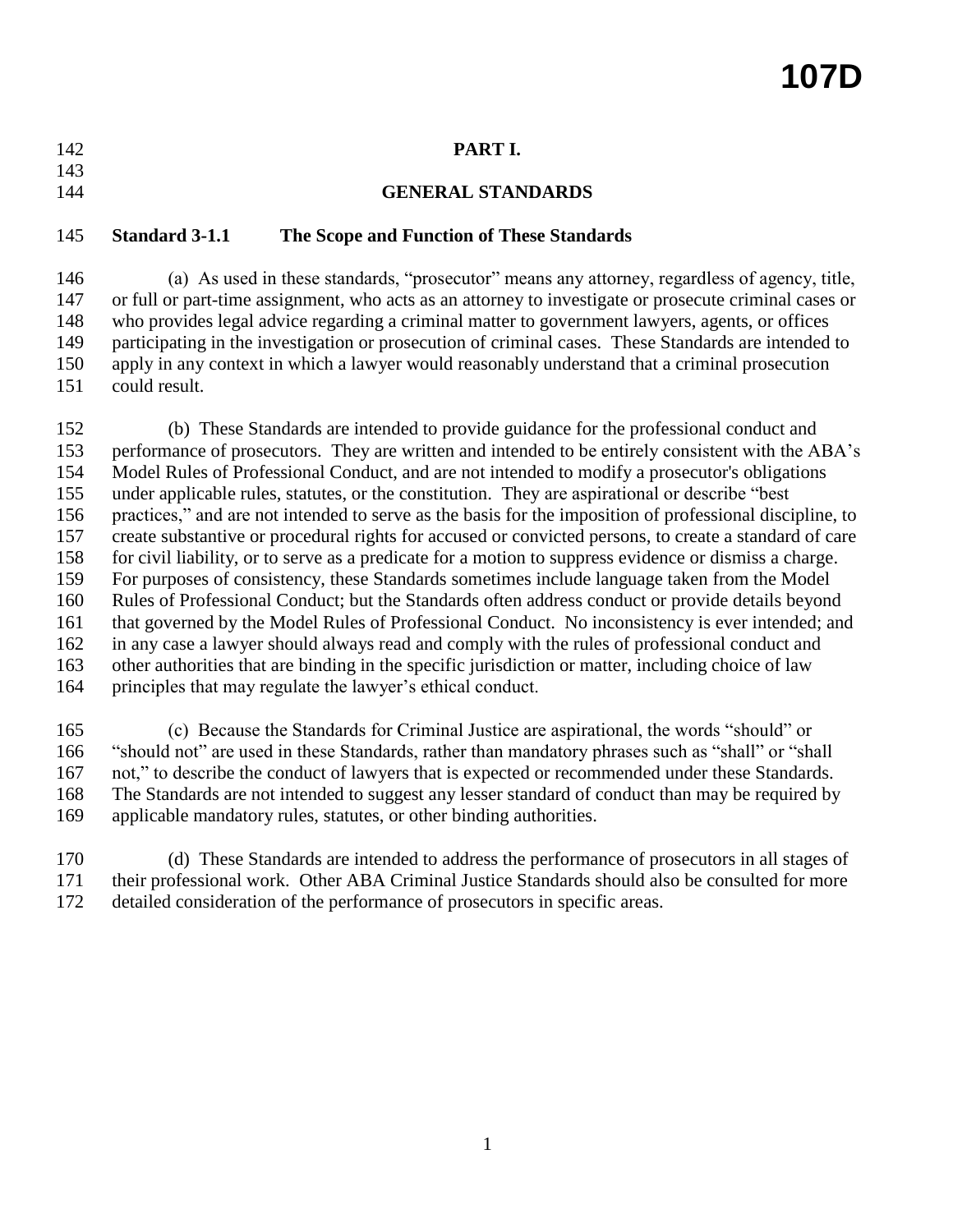### **Standard 3-1.2 Functions and Duties of the Prosecutor**

 (a) The prosecutor is an administrator of justice, a zealous advocate, and an officer of the court. The prosecutor's office should exercise sound discretion and independent judgment in the performance of the prosecution function.

 (b) The primary duty of the prosecutor is to seek justice within the bounds of the law, not merely to convict. The prosecutor serves the public interest and should act with integrity and balanced judgment to increase public safety both by pursuing appropriate criminal charges of appropriate severity, and by exercising discretion to not pursue criminal charges in appropriate circumstances. The prosecutor should seek to protect the innocent and convict the guilty, consider the interests of victims and witnesses, and respect the constitutional and legal rights of all persons, including suspects and defendants.

 (c) The prosecutor should know and abide by the standards of professional conduct as expressed in applicable law and ethical codes and opinions in the applicable jurisdiction. The prosecutor should avoid an appearance of impropriety in performing the prosecution function.A prosecutor should seek out, and the prosecutor's office should provide, supervisory advice and ethical guidance when the proper course of prosecutorial conduct seems unclear. A prosecutor who disagrees with a governing ethical rule should seek its change if appropriate, and directly challenge it if necessary, but should comply with it unless relieved by court order.

- (d) The prosecutor should make use of ethical guidance offered by existing organizations, and should seek to establish and make use of an ethics advisory group akin to that described in Defense Function Standard 4-1.11.
- (e) The prosecutor should be knowledgeable about, consider, and where appropriate develop or assist in developing alternatives to prosecution or conviction that may be applicable in individual cases or classes of cases. The prosecutor's office should be available to assist community efforts addressing problems that lead to, or result from, criminal activity or perceived flaws in the criminal justice system.

 (f) The prosecutor is not merely a case-processor but also a problem-solver responsible for considering broad goals of the criminal justice system. The prosecutor should seek to reform and improve the administration of criminal justice, and when inadequacies or injustices in the substantive or procedural law come to the prosecutor's attention, the prosecutor should stimulate and support efforts for remedial action. The prosecutor should provide service to the community, including involvement in public service and Bar activities, public education, community service activities, and Bar leadership positions. A prosecutorial office should support such activities, and the office's budget should include funding and paid release time for such activities.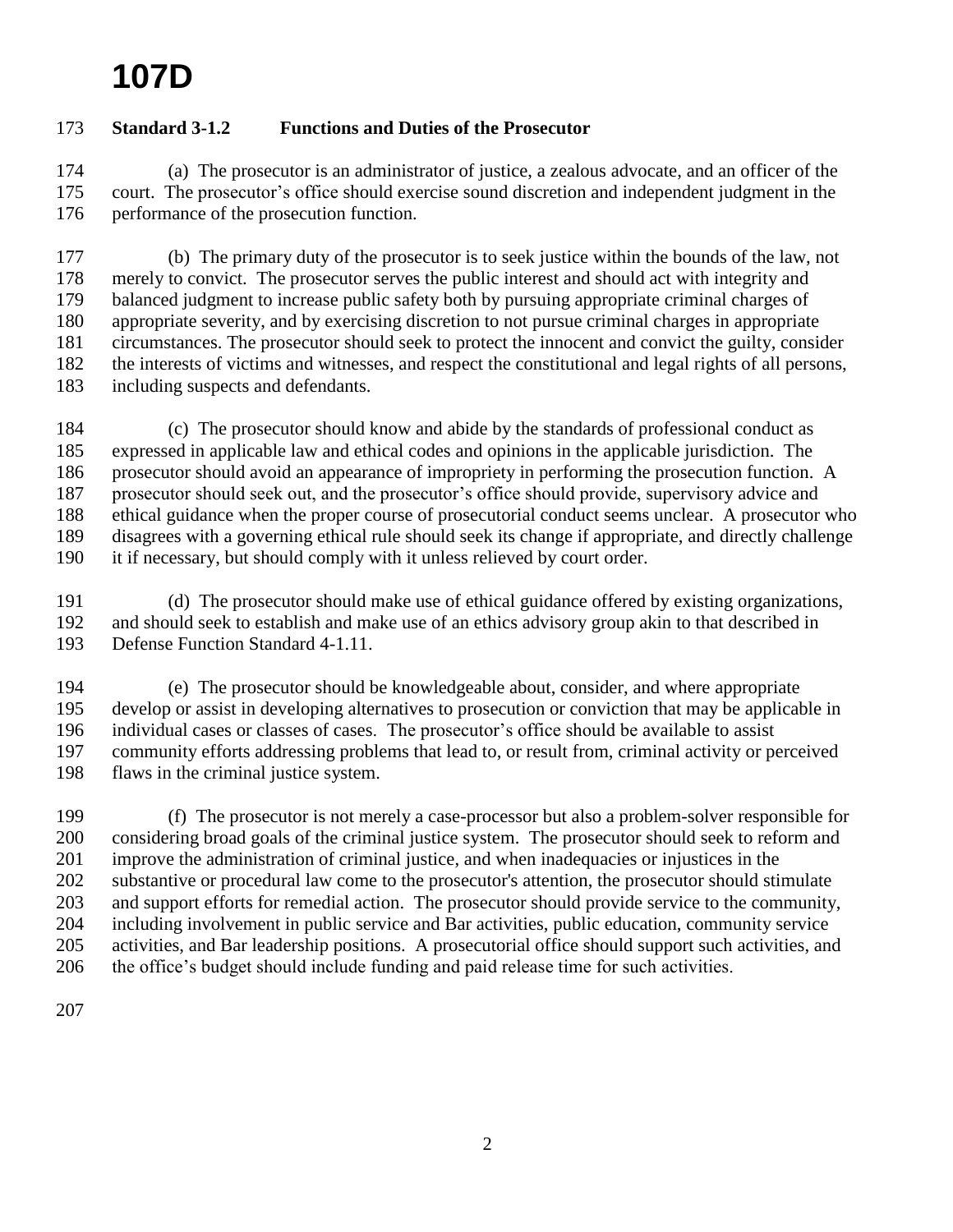#### *[New]* **Standard 3-1.3 The Client of the Prosecutor** *[New]*

The prosecutor generally serves the public and not any particular government agency, law

enforcement officer or unit, witness or victim. When investigating or prosecuting a criminal matter,

the prosecutor does not represent law enforcement personnel who have worked on the matter and

such law enforcement personnel are not the prosecutor's clients. The public's interests and views

are should be determined by the chief prosecutor and designated assistants in the jurisdiction.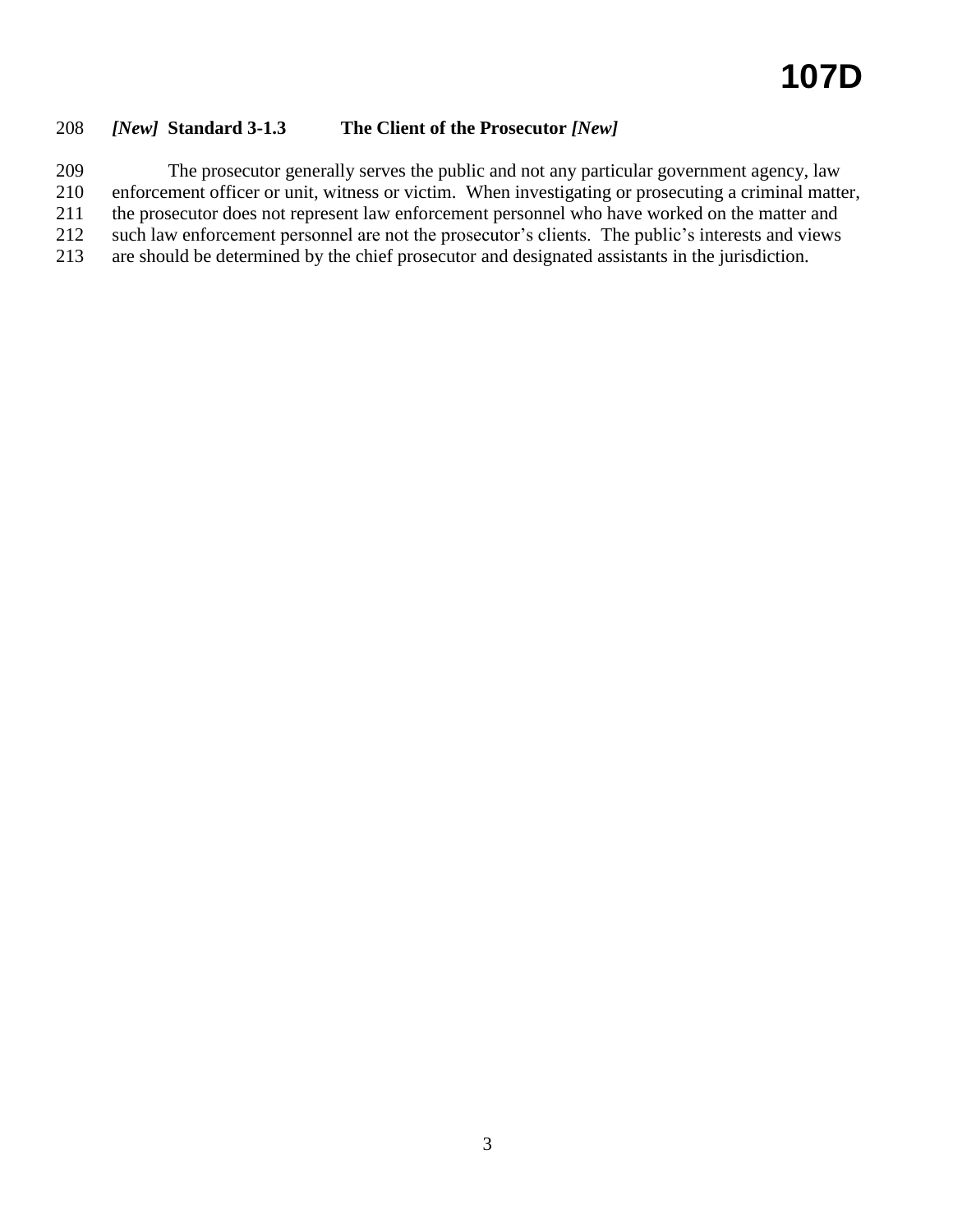### *[New]* **Standard 3-1.4 The Prosecutor's Heightened Duty of Candor** *[New]*

 (a) In light of the prosecutor's public responsibilities, broad authority and discretion, the prosecutor has a heightened duty of candor to the courts and in fulfilling other professional obligations. However, the prosecutor should be circumspect in publicly commenting on specific cases or aspects of the business of the office.

 (b) The prosecutor should not make a statement of fact or law, or offer evidence, that the prosecutor does not reasonably believe to be true, to a court, lawyer, witness, or third party, except for lawfully authorized investigative purposes. In addition, while seeking to accommodate legitimate confidentiality, safety or security concerns, a prosecutor should correct a prosecutor's representation of material fact or law that the prosecutor reasonably believes is, or later learns was, false, and should disclose a material fact or facts when necessary to avoid assisting a fraudulent or criminal act or to avoid misleading a judge or factfinder.

 (c) The prosecutor should disclose to a court legal authority in the controlling jurisdiction known to the prosecutor to be directly adverse to the prosecution's position and not disclosed by others.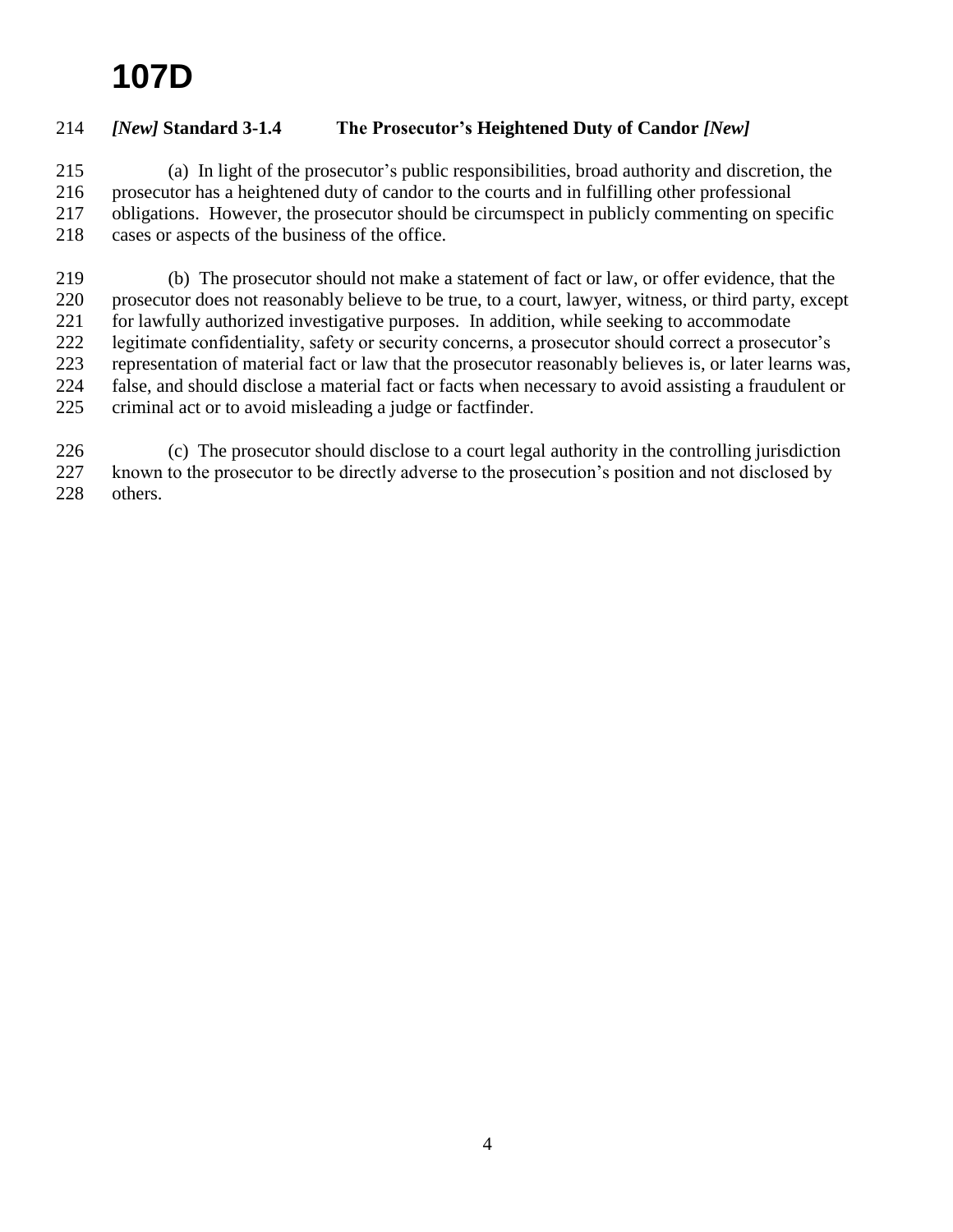#### *[New]* **Standard 3-1.5 Preserving the Record** *[New]*

At every stage of representation, the prosecutor should take steps necessary to make a clear

 and complete record for potential review. Such steps may include: filing motions including motions for reconsideration, and exhibits; making objections and placing explanations on the

record; requesting evidentiary hearings; requesting or objecting to jury instructions; and making

offers of proof and proffers of excluded evidence.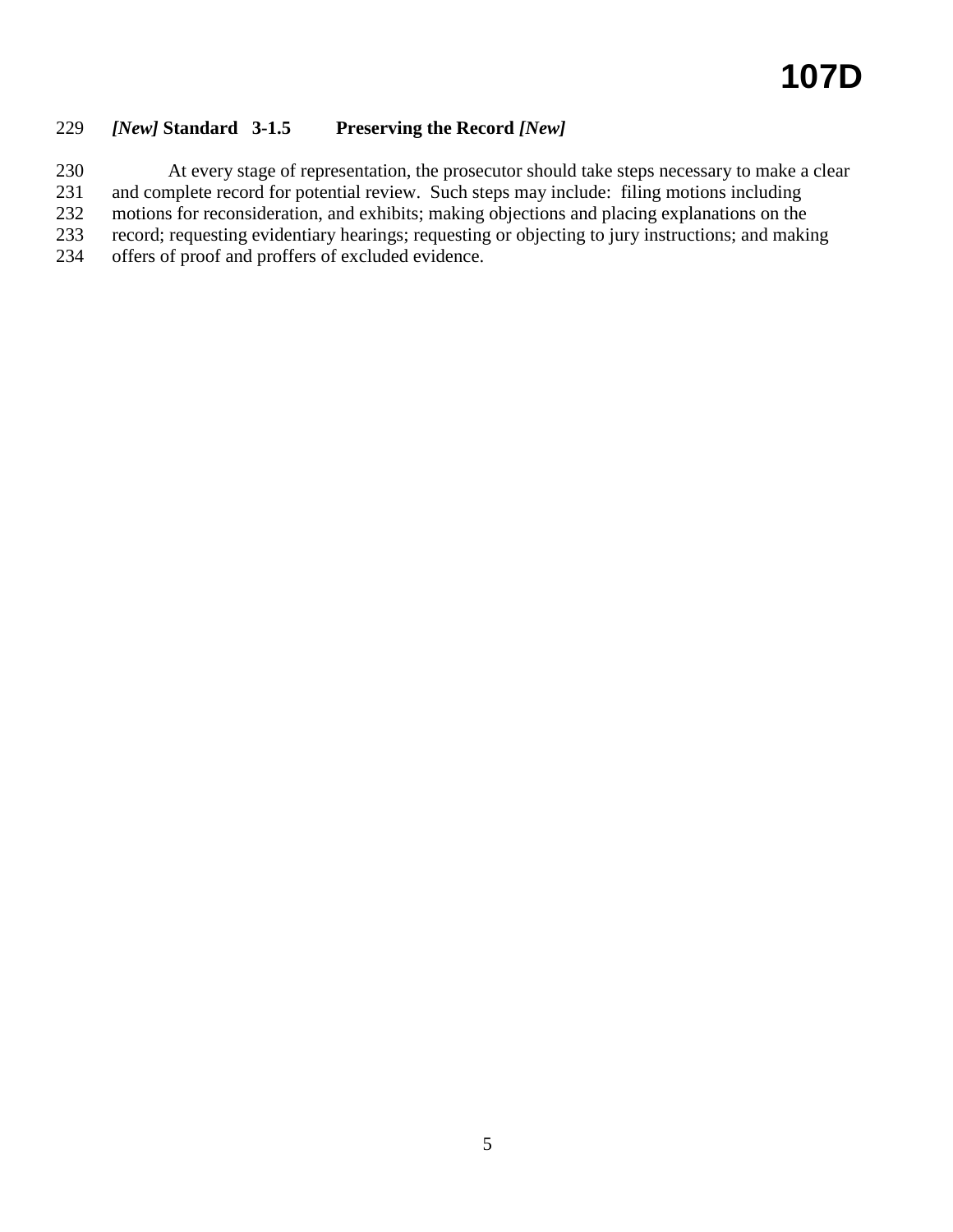### *[New]* **Standard 3-1.6 Improper Bias Prohibited** *[New]*

 (a) The prosecutor should not manifest or exercise, by words or conduct, bias or prejudice based upon race, sex, religion, national origin, disability, age, sexual orientation, gender identity, or socioeconomic status. A prosecutor should not use other improper considerations, such as partisan or political or personal considerations, in exercising prosecutorial discretion. A prosecutor should strive to eliminate implicit biases, and act to mitigate any improper bias or prejudice when credibly informed that it exists within the scope of the prosecutor's authority.

 (b) A prosecutor's office should be proactive in efforts to detect, investigate, and eliminate improper biases, with particular attention to historically persistent biases like race, in all of its work. A prosecutor's office should regularly assess the potential for biased or unfairly disparate impacts of its policies on communities within the prosecutor's jurisdiction, and eliminate those impacts that cannot be properly justified.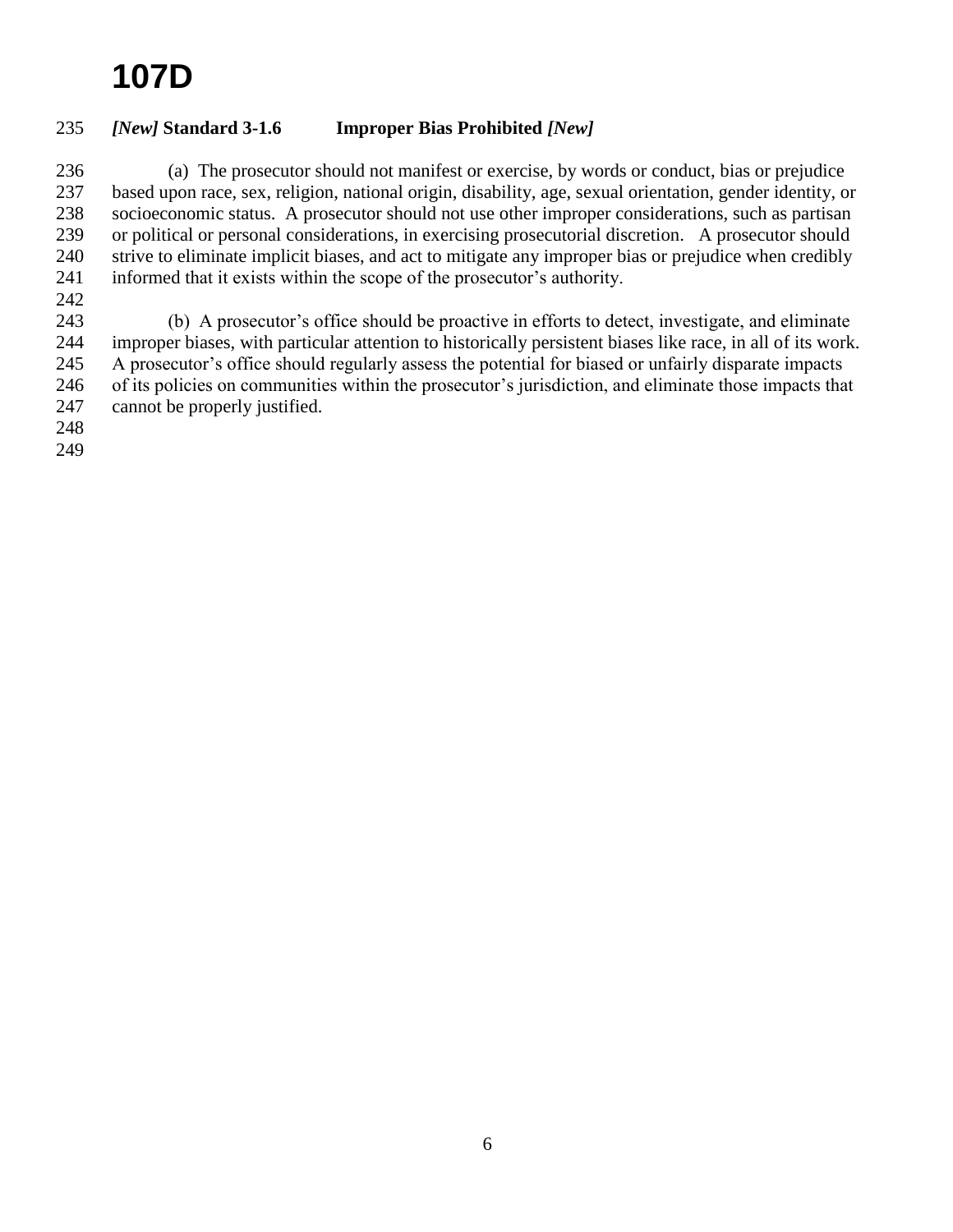### **Standard 3-1.7 Conflicts of Interest**

 (a) The prosecutor should know and abide by the ethical rules regarding conflicts of interest that apply in the jurisdiction, and be sensitive to facts that may raise conflict issues. When a conflict requiring recusal exists and is non-waivable, or informed consent has not been obtained, the prosecutor should recuse from further participation in the matter. The office should not go forward until a non-conflicted prosecutor, or an adequate waiver, is in place.

 (b) The prosecutor should not represent a defendant in criminal proceedings in the prosecutor's jurisdiction.

 (c) The prosecutor should not participate in a matter in which the prosecutor previously participated, personally and substantially, as a non-prosecutor, unless the appropriate government office, and when necessary a former client, gives informed consent confirmed in writing.

 (d) The prosecutor should not be involved in the prosecution of a former client. A prosecutor who has formerly represented a client should not use information obtained from that representation to the disadvantage of the former client.

 (e) The prosecutor should not negotiate for private employment with an accused or the target of an investigation, in a matter in which the prosecutor is participating personally and substantially, or with an attorney or agent for such accused or target

 (f) The prosecutor should not permit the prosecutor's professional judgment or obligations to be affected by the prosecutor's personal, political, financial, professional, business, property, or other interests or relationships. A prosecutor should not allow interests in personal advancement or aggrandizement to affect judgments regarding what is in the best interests of justice in any case.

 (g) The prosecutor should disclose to appropriate supervisory personnel any facts or interests that could reasonably be viewed as raising a potential conflict of interest. If it is determined that the prosecutor should nevertheless continue to act in the matter, the prosecutor and supervisors should consider whether any disclosure to a court or defense counsel should be made, and make such disclosure if appropriate. Close cases should be resolved in favor of disclosure to the court and the defense.

 (h) The prosecutor whose current relationship to another lawyer is parent, child, sibling, spouse or sexual partner should not participate in the prosecution of a person who the prosecutor knows is represented by the other lawyer. A prosecutor who has a significant personal, political, financial, professional, business, property, or other relationship with another lawyer should not participate in the prosecution of a person who is represented by the other lawyer, unless the relationship is disclosed to the prosecutor's supervisor and supervisory approval is given, or unless there is no other prosecutor who can be authorized to act in the prosecutor's stead. In the latter rare case, full disclosure should be made to the defense and to the court.

 (i) The prosecutor should not recommend the services of particular defense counsel to accused persons or witnesses in cases being handled by the prosecutor's office. If requested to make such a recommendation, the prosecutor should consider instead referring the person to the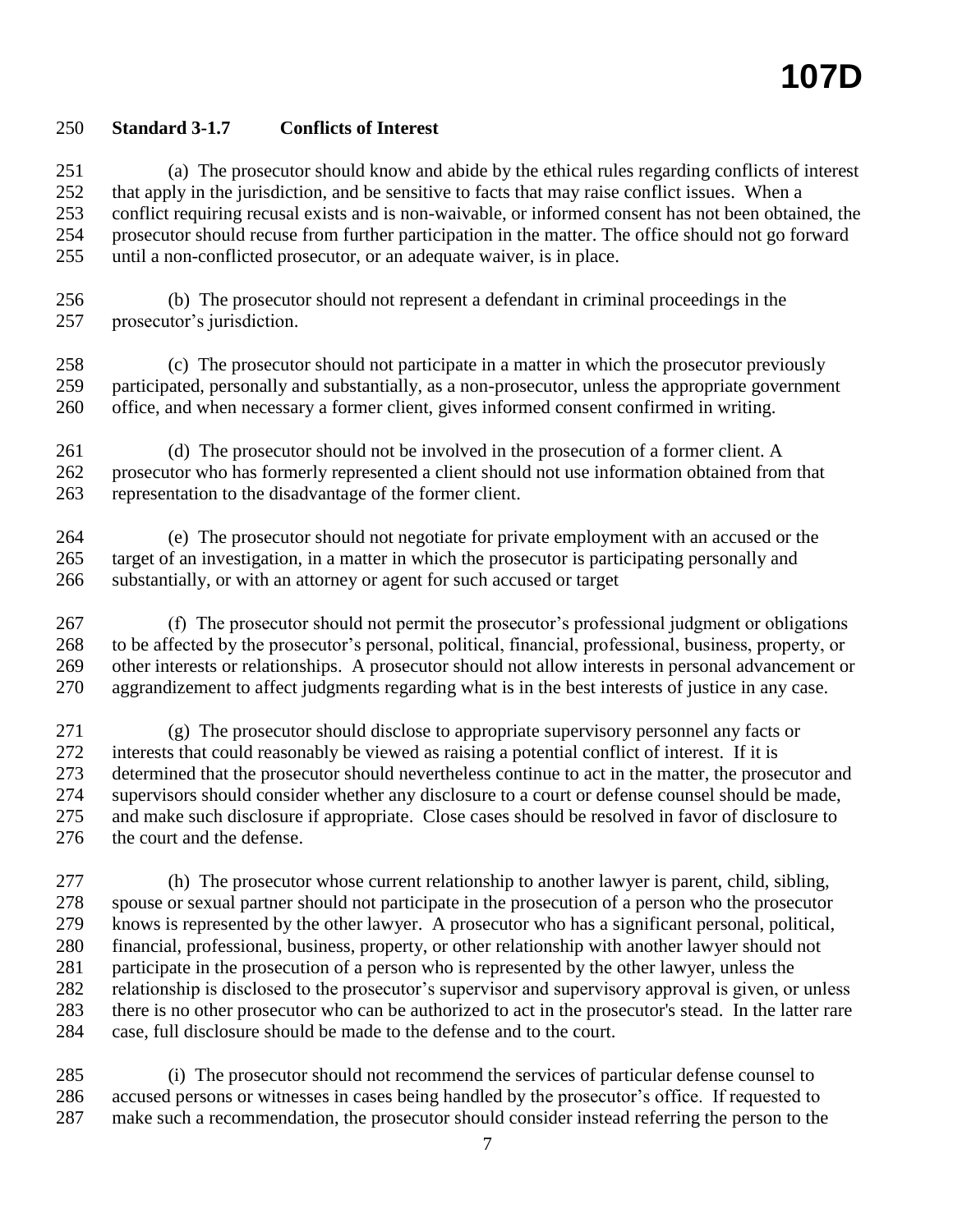public defender, or to a panel of available criminal defense attorneys such as a bar association

lawyer-referral service, or to the court. In the rare case where a specific recommendation is made

by the prosecutor, the recommendation should be to an independent and competent attorney, and the

 prosecutor should not make a referral that embodies, creates or is likely to create a conflict of interest. A prosecutor should not comment negatively upon the reputation or abilities of a defense

counsel to an accused person or witness who is seeking counsel in a case being handled by the

- 
- prosecutor's office.

 (j) The prosecutor should promptly report to a supervisor all but the most obviously frivolous misconduct allegations made, publicly or privately, against the prosecutor. If a supervisor or judge initially determines that an allegation is serious enough to warrant official investigation, reasonable measures, including possible recusal, should be instituted to ensure that the prosecution function is fairly and effectively carried out. A mere allegation of misconduct is not a sufficient basis for prosecutorial recusal, and should not deter a prosecutor from attending to the prosecutor's duties.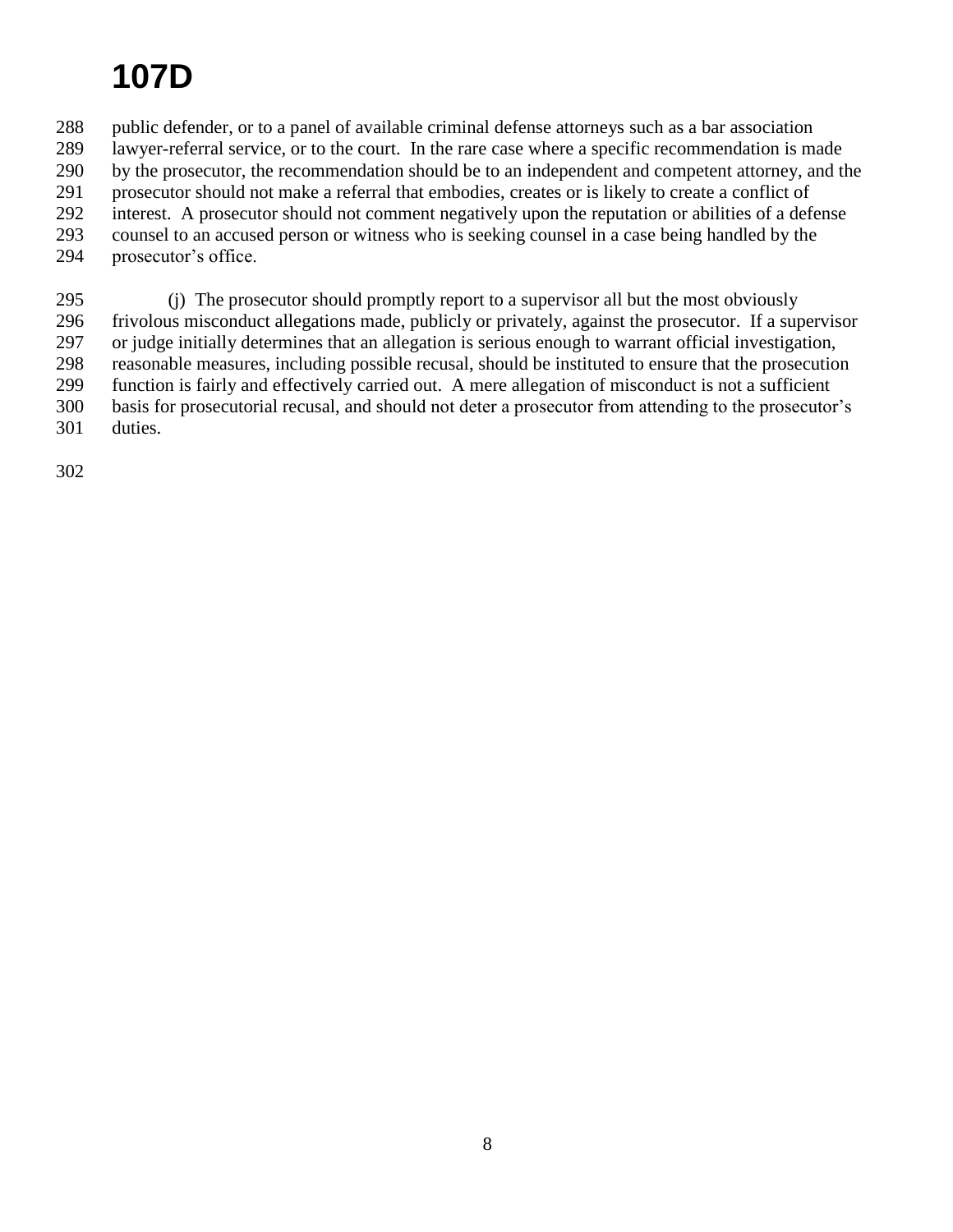#### *[New]* **Standard 3-1.8 Appropriate Workload** *[from current 3-2.9(e)]*

 (a) The prosecutor should not carry a workload that, by reason of its excessive size or complexity, interferes with providing quality representation, endangers the interests of justice in fairness, accuracy, or the timely disposition of charges, or has a significant potential to lead to the breach of professional obligations. A prosecutor whose workload prevents competent representation should not accept additional matters until the workload is reduced, and should work to ensure competent representation in existing matters. A prosecutor within a supervisory structure should notify supervisors when counsel's workload is approaching or exceeds professionally appropriate levels.

- (b) The prosecutor's office should regularly review the workload of individual prosecutors, as well as the workload of the entire office, and adjust workloads (including intake) when necessary to ensure the effective and ethical conduct of the prosecution function.
- (c) The chief prosecutor for a jurisdiction should inform governmental officials of the
- workload of the prosecutor's office, and request funding and personnel that are adequate to meet the

criminal caseload. The prosecutor should consider seeking such funding from all appropriate

sources. If workload exceeds the appropriate professional capacity of a prosecutor or prosecutor's

office, that office or counsel should also alert the court(s) in its jurisdiction and seek judicial relief.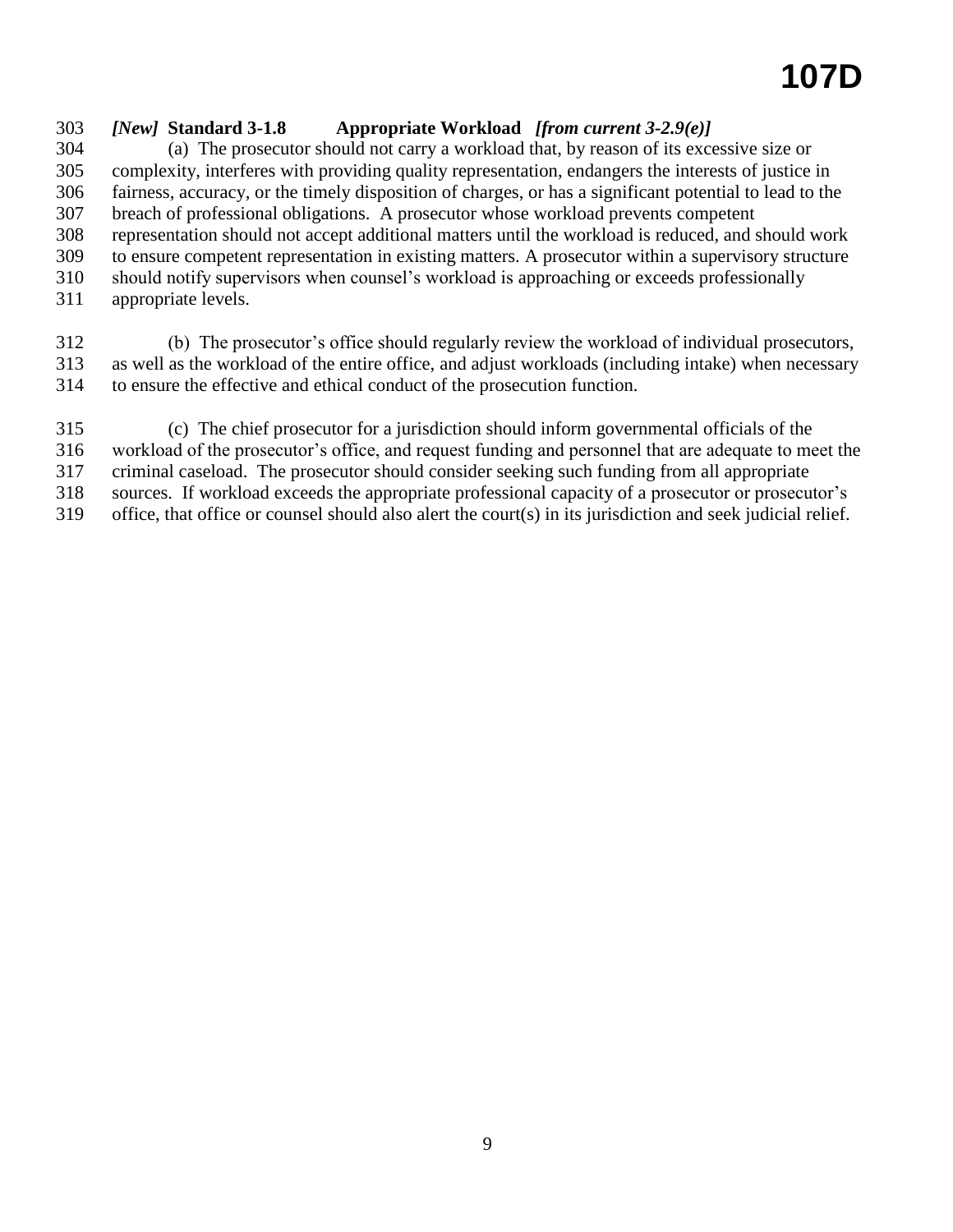| 320 | <b>Standard 3-1.9</b> | <b>Diligence, Promptness and Punctuality</b>                                                            |
|-----|-----------------------|---------------------------------------------------------------------------------------------------------|
| 321 |                       |                                                                                                         |
| 322 |                       | (a) The prosecutor should act with diligence and promptness to investigate, litigate, and               |
| 323 |                       | dispose of criminal charges, consistent with the interests of justice and with due regard for fairness, |
| 324 |                       | accuracy, and rights of the defendant, victims, and witnesses. The prosecutor's office should be        |
| 325 |                       | organized and supported with adequate staff and facilities to enable it to process and resolve          |
| 326 |                       | criminal charges with fairness and efficiency.                                                          |
| 327 |                       |                                                                                                         |
| 328 |                       | (b) When providing reasons for seeking delay, the prosecutor should not knowingly                       |
| 329 |                       | misrepresent facts or otherwise mislead. The prosecutor should use procedures that will cause delay     |
| 330 |                       | only when there is a legitimate basis for such use, and not to secure an unfair tactical advantage.     |
| 331 |                       |                                                                                                         |
| 332 |                       | (c) The prosecutor should not unreasonably oppose requests for continuances from defense                |
| 333 | counsel.              |                                                                                                         |
| 334 |                       |                                                                                                         |
| 335 |                       | (d) The prosecutor should know and comply with timing requirements applicable to a                      |
| 336 |                       | criminal investigation and prosecution, so as to not prejudice a criminal matter.                       |
| 337 |                       |                                                                                                         |
| 338 |                       | (e) The prosecutor should be punctual in attendance in court, in the submission of motions,             |
| 339 |                       | briefs, and other papers, and in dealings with opposing counsel, witnesses and others. The              |
| 340 |                       | prosecutor should emphasize to assistants and prosecution witnesses the importance of punctuality       |
| 341 | in court attendance.  |                                                                                                         |
| 342 |                       |                                                                                                         |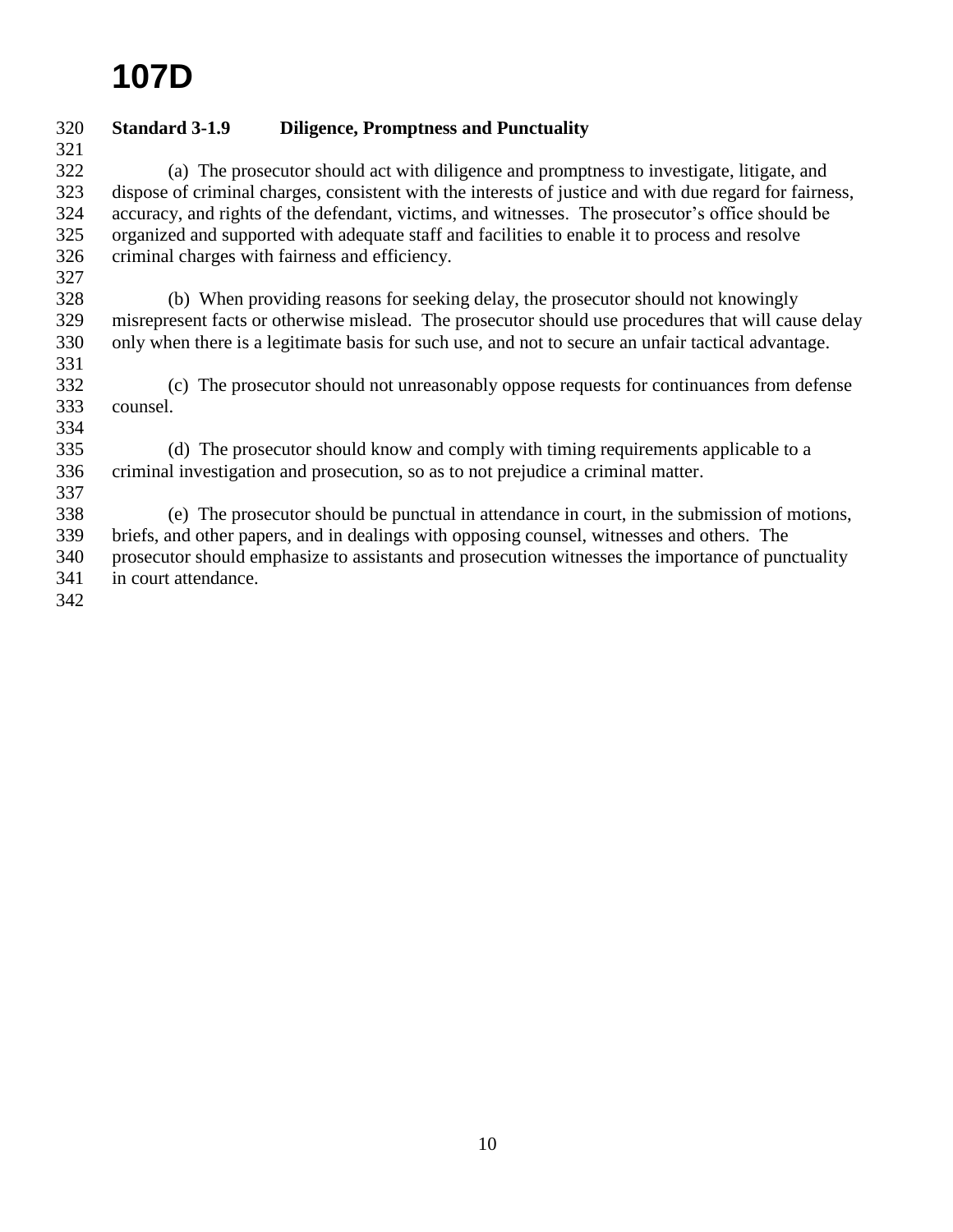#### **Standard 3-1.10 Relationship with the Media**

 (a) For purposes of this Standard, a "public statement" is any extrajudicial statement that a reasonable person would expect to be disseminated by means of public communication or media, including social media. An extrajudicial statement is any oral, written, or visual presentation not made either in a courtroom during criminal proceedings or in court filings or correspondence with the court or counsel regarding criminal proceedings.

 (b) The prosecutor's public statements about the judiciary, jurors, other lawyers, or the criminal justice system should be respectful even if expressing disagreement.

 (c) The prosecutor should not make, cause to be made, or authorize or condone the making of, a public statement that the prosecutor knows or reasonably should know will have a substantial likelihood of materially prejudicing a criminal proceeding or heightening public condemnation of the accused, but the prosecutor may make statements that inform the public of the nature and extent of the prosecutor's or law enforcement actions and serve a legitimate law enforcement purpose. The prosecutor may make a public statement explaining why criminal charges have been declined or dismissed, but must take care not to imply guilt or otherwise prejudice the interests of victims, witnesses or subjects of an investigation. A prosecutor's public statements should otherwise be consistent with the ABA Standards on Fair Trial and Public Discourse.

- (d) A prosecutor should not place statements or evidence into the court record to circumvent this Standard.
- (e) The prosecutor should exercise reasonable care to prevent investigators, law enforcement personnel, employees, or other persons assisting or associated with the prosecutor from making an extrajudicial statement or providing non-public information that the prosecutor would be prohibited from making or providing under this Standard or other applicable rules or law.
- (f) The prosecutor may respond to public statements from any source in order to protect the prosecution's legitimate official interests, unless there is a substantial likelihood of materially prejudicing a criminal proceeding, in which case the prosecutor should approach defense counsel or a court for relief. A statement made pursuant to this paragraph shall be limited to such information as is necessary to mitigate the recent adverse publicity.
- (g) The prosecutor has duties of confidentiality and loyalty, and should not secretly or anonymously provide non-public information to the media, on or off the record, without appropriate authorization.
- (h) The prosecutor should not allow prosecutorial judgment to be influenced by a personal interest in potential media contacts or attention.
- (i) A prosecutor uninvolved in a matter who is commenting as a media source may offer generalized commentary concerning a specific criminal matter that serves to educate the public about the criminal justice system and does not risk prejudicing a specific criminal proceeding. A prosecutor acting as such a media commentator should make reasonable efforts to be well-informed about the facts of the matter and the governing law. The prosecutor should not offer commentary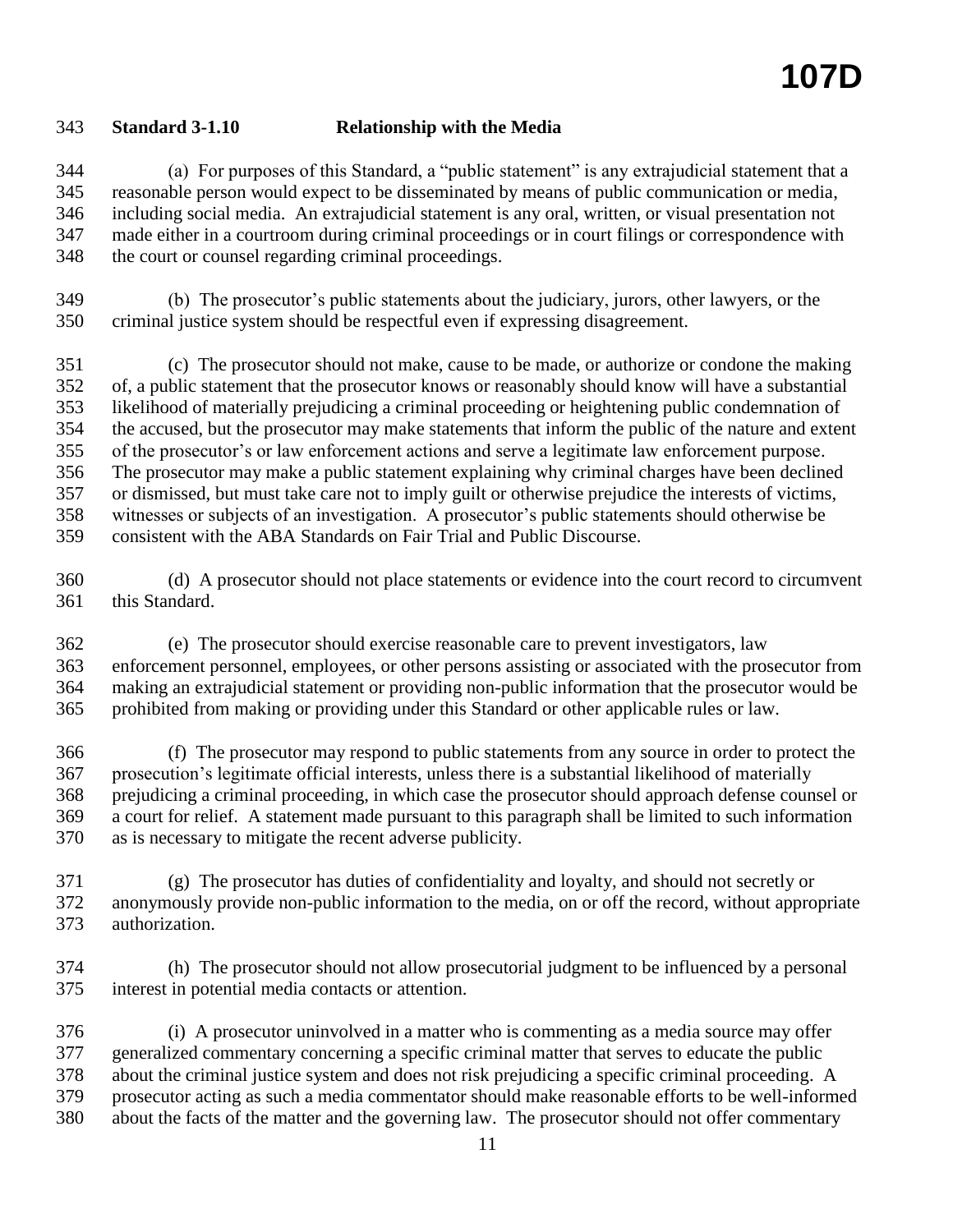- regarding the specific merits of an ongoing criminal prosecution or investigation, except in a rare
- case to address a manifest injustice and the prosecutor is reasonably well-informed about the
- relevant facts and law.

 (j) During the pendency of a criminal matter, the prosecutor should not re-enact, or assist law enforcement in re-enacting, law enforcement events for the media. Absent a legitimate law enforcement purpose, the prosecutor should not display the accused for the media, nor should the prosecutor invite media presence during investigative actions without careful consideration of the interests of all involved, including suspects, defendants, and the public. However, a prosecutor may reasonably accommodate media requests for access to public information and events.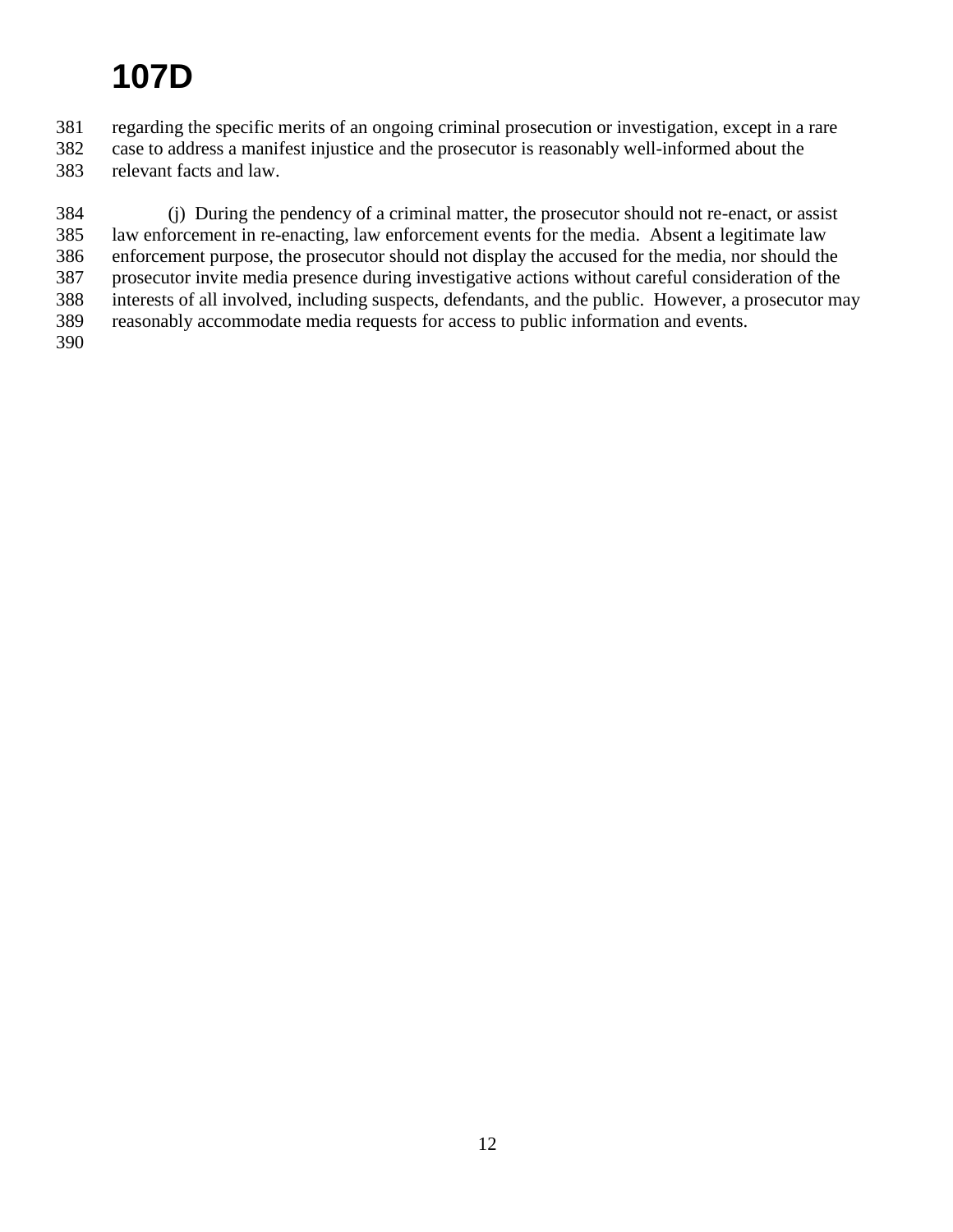#### **Standard 3-1.11 Literary or Media Rights Agreements Prohibited**

 (a) Before the conclusion of all aspects of a matter in which a prosecutor participates, the prosecutor should not enter into any agreement or informal understanding by which the prosecutor acquires an interest in a literary or media portrayal or account based on or arising out of the prosecutor's involvement in the matter.

- (b) The prosecutor should not allow prosecutorial judgment to be influenced by the possibility of future personal literary or other media rights.
- 398 (c) In creating or participating in any literary or other media account of a matter in which<br>399 the prosecutor was involved, the prosecutor's duty of confidentiality must be respected even after the prosecutor was involved, the prosecutor's duty of confidentiality must be respected even after government service is concluded. When protected confidences are involved, a prosecutor or former prosecutor should not make disclosure without consent from the prosecutor's office. Such consent should not be unreasonably withheld, and the public's interest in accurate historical accounts of significant events after a lengthy passage of time should be considered.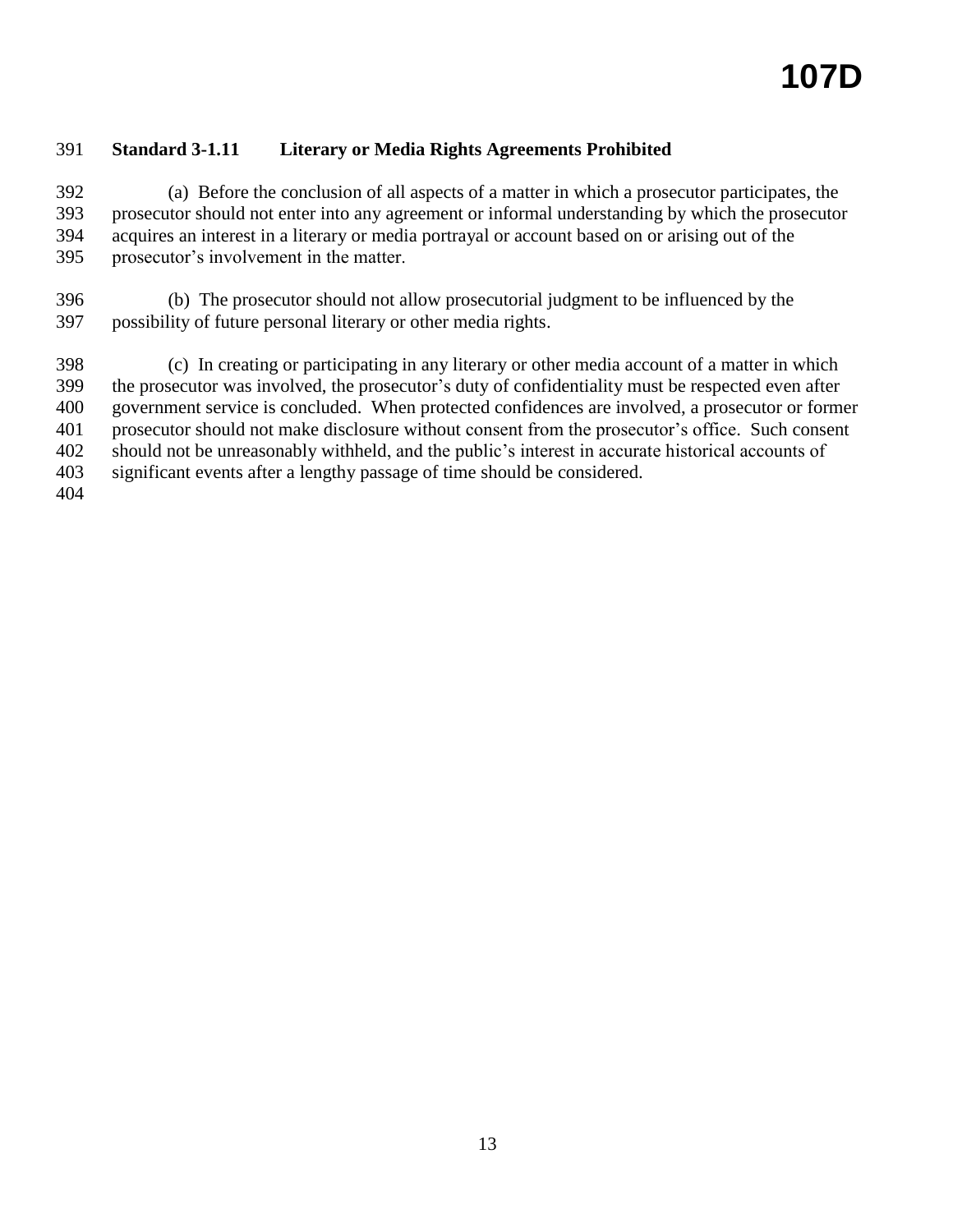#### **Standard 3-1.12 Duty to Report and Respond to Prosecutorial Misconduct**

 (a) The prosecutor's office should adopt policies to address allegations of professional misconduct, including violations of law, by prosecutors. At a minimum such policies should require internal reporting of reasonably suspected misconduct to supervisory staff within the office, and authorize supervisory staff to quickly address the allegations. Investigations of allegations of professional misconduct within the prosecutor's office should be handled in an independent and conflict-free manner.

 (b) When a prosecutor reasonably believes that another person associated with the prosecutor's office intends or is about to engage in misconduct, the prosecutor should attempt to dissuade the person. If such attempt fails or is not possible, and the prosecutor reasonably believes that misconduct is ongoing, will occur, or has occurred, the prosecutor should promptly refer the matter to higher authority in the prosecutor's office including, if warranted by the seriousness of the matter, to the chief prosecutor.

 (c) If, despite the prosecutor's efforts in accordance with sections (a) and (b) above, the chief prosecutor permits, fails to address, or insists upon an action or omission that is clearly a violation of law, the prosecutor should take further remedial action, including revealing information necessary to address, remedy, or prevent the violation to appropriate judicial, regulatory, or other government officials not in the prosecutor's office.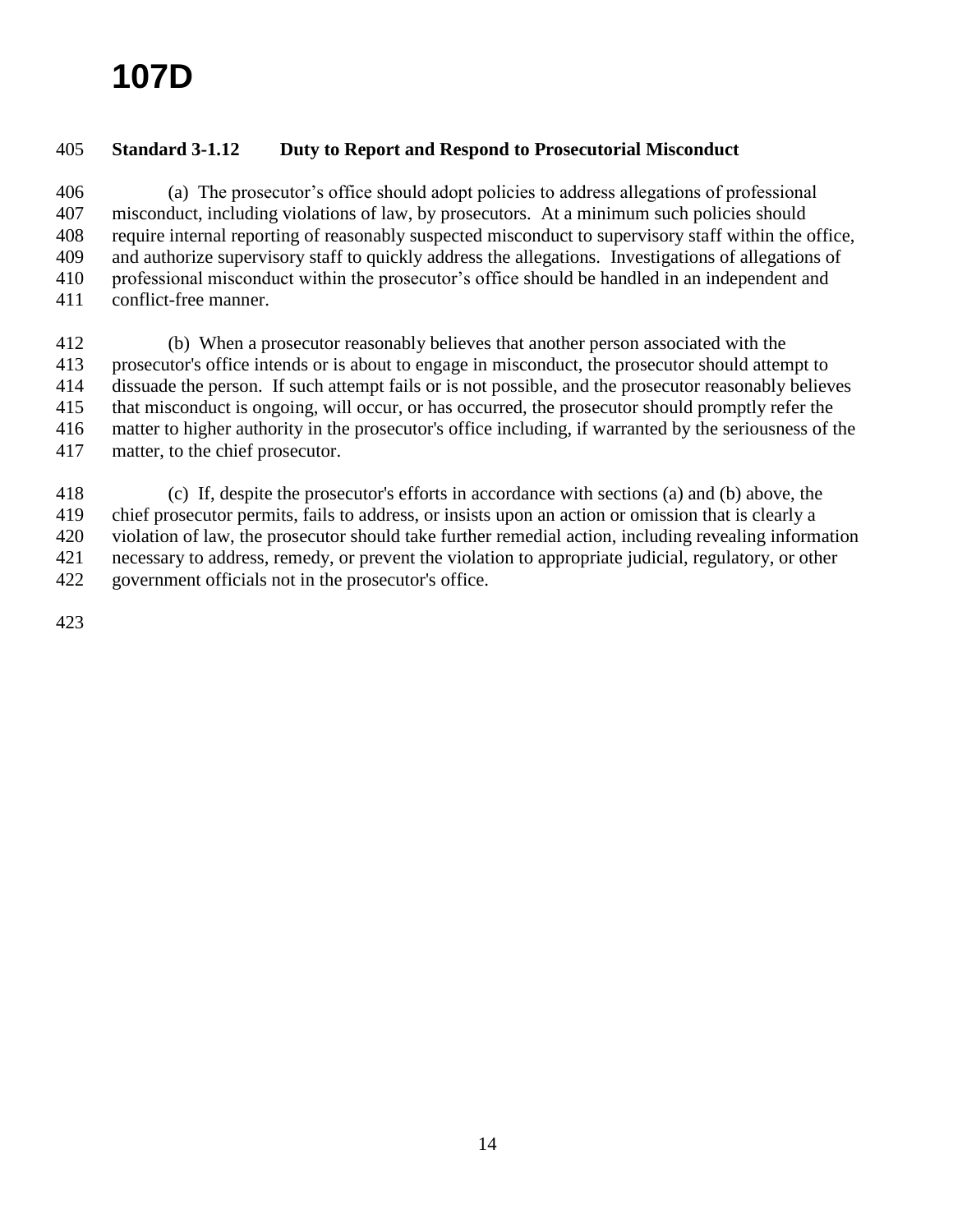#### **Standard 3-1.13 Training Programs**

 (a) The prosecutor's office should develop and maintain programs of training and continuing education for both new and experienced prosecutors and staff. The prosecutor's office, as well as the organized Bar or courts, should require that current and aspiring prosecutors attend a reasonable number of hours of such training and education.

 (b) In addition to knowledge of substantive legal doctrine and courtroom procedures, a prosecutor's core training curriculum should address the overall mission of the criminal justice system. A core training curriculum should also seek to address: investigation, negotiation, and litigation skills; compliance with applicable discovery procedures; knowledge of the development, use, and testing of forensic evidence; available conviction and sentencing alternatives, reentry, effective conditions of probation, and collateral consequences; civility, and a commitment to professionalism; relevant office, court, and defense policies and procedures and their proper application; exercises in the use of prosecutorial discretion; civility and professionalism; appreciation of diversity and elimination of improper bias; and available technology and the ability to use it. Some training programs might usefully be open to, and taught by, persons outside the prosecutor's office such as defense counsel, court staff, and members of the judiciary.

 (c) A prosecution office's training program should include periodic review of the office's policies and procedures, which should be amended when necessary. Specialized prosecutors should receive training in their specialized areas. Individuals who will supervise attorneys or staff should receive training in how effectively to supervise.

 (d) The prosecutor's office should also make available opportunities for training and continuing education programs outside the office, including training for non-attorney staff.

 (e) Adequate funding for continuing training and education, within and outside the office, should be requested and provided by funding sources.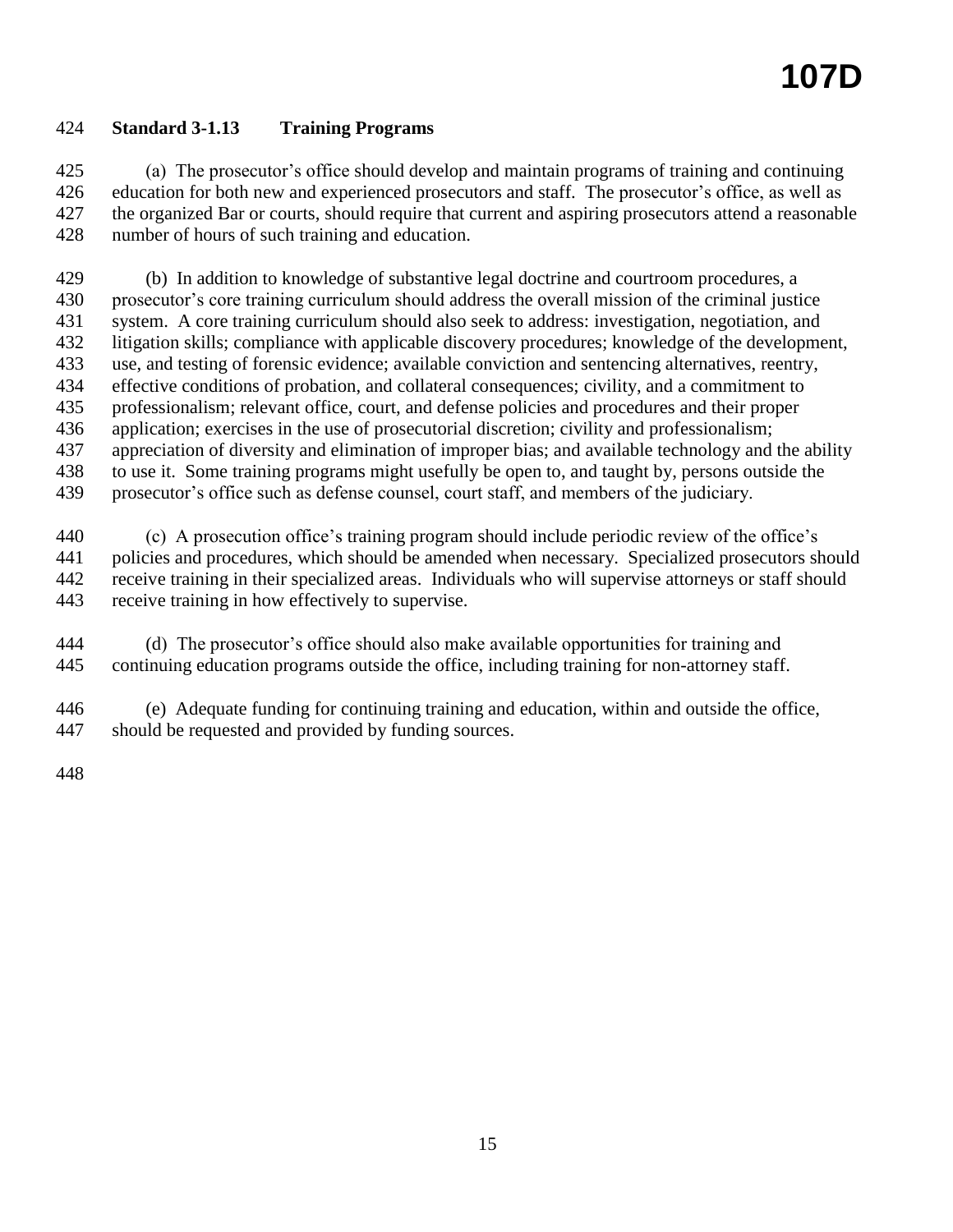| 449 | PART II.                                                                                             |
|-----|------------------------------------------------------------------------------------------------------|
| 450 |                                                                                                      |
| 451 | <b>ORGANIZATION OF THE PROSECUTION FUNCTION</b>                                                      |
| 452 |                                                                                                      |
| 453 | <b>Standard 3-2.1</b><br>Prosecution Authority to be Vested in Full-time,                            |
| 454 | <b>Public-Official Attorneys</b>                                                                     |
| 455 |                                                                                                      |
| 456 | (a) The prosecution function should be performed by a lawyer who is                                  |
| 457 | (i) a public official,                                                                               |
| 458 | (ii) authorized to practice law in the jurisdiction, and                                             |
| 459 | (iii) subject to rules of attorney professional conduct and discipline.                              |
| 460 | Prosecutors whose professional obligations are devoted full-time and exclusively to the prosecution  |
| 461 | function are preferable to part-time prosecutors who have other potentially conflicting professional |
| 462 | responsibilities.                                                                                    |
| 463 |                                                                                                      |
| 464 | (b) A prosecutor's office should have open, effective, and well-publicized methods for               |
| 465 | communicating with, and receiving communications from, the pubic in the jurisdiction that it         |
| 466 | serves.                                                                                              |
| 467 | (c) If a particular matter requires the appointment of a special prosecutor from outside the         |
| 468 | office, adequate funding for this purpose should be made available. Such special prosecutors         |
| 469 | should know and are governed by applicable conflict of interest standards for prosecutors. A         |
| 470 | private attorney who is paid by, or who has an attorney-client relationship with, an individual or   |
| 471 | entity that is a victim of the charged crime, or who has a personal or financial interest in the     |
| 472 | prosecution of particular charges, or who has demonstrated any impermissible bias relevant to the    |
| 473 | particular matter, should not be permitted to serve as prosecutor in that matter.                    |
| 474 | (d) Unless impractical or unlawful, the prosecutor's office should implement a system for            |
| 175 | ellowing qualified lew students, gross designated prosecutors from other offices, and private        |

 allowing qualified law students, cross-designated prosecutors from other offices, and private 476 attorneys temporarily assigned to the prosecutor's office, to learn about and assist with the prosecution function. prosecution function.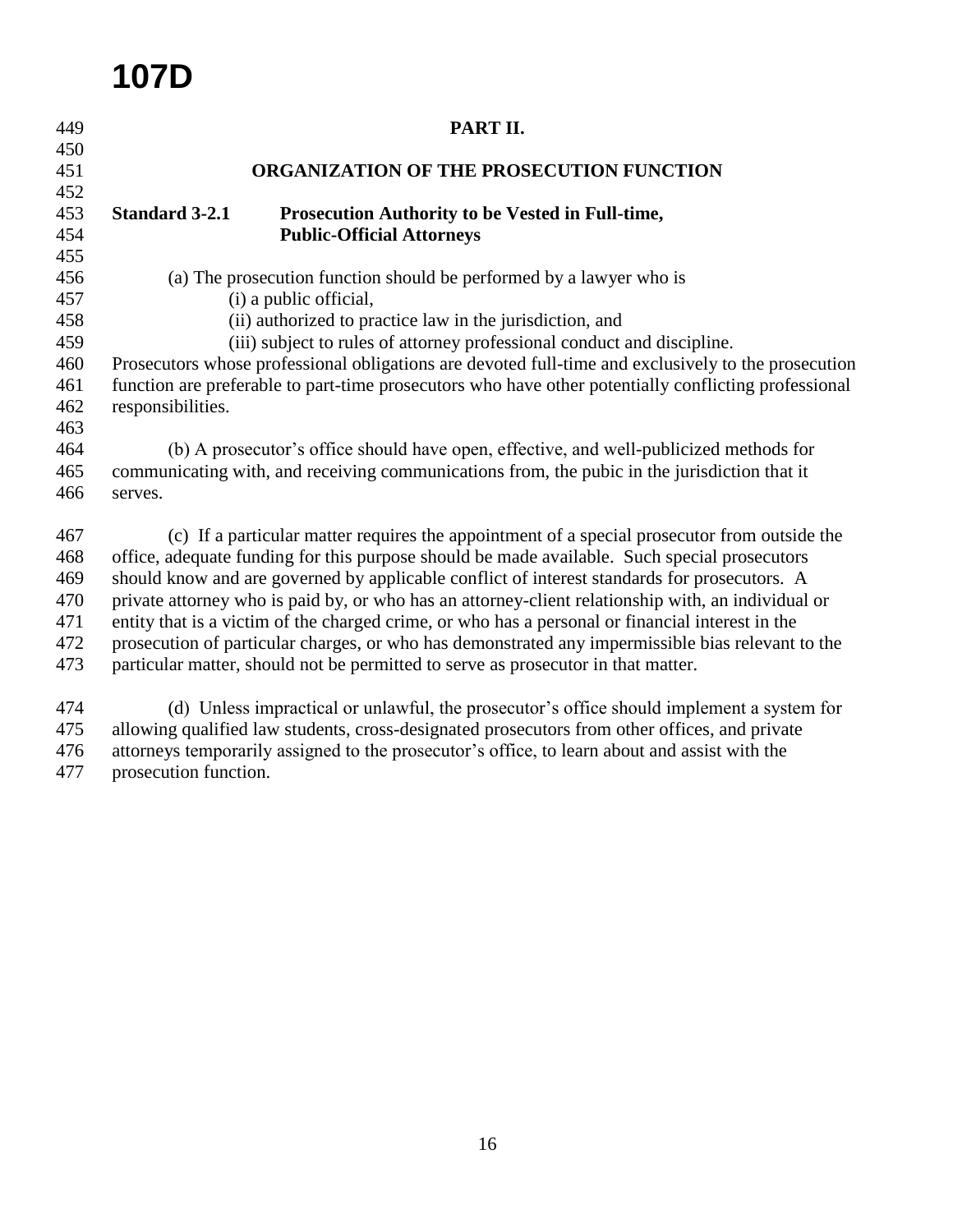#### **Standard 3-2.2 Assuring Excellence and Diversity in the Hiring, Retention, and Compensation of Prosecutors**

 (a) Strong professional qualifications and performance should be the basis for selection and retention for prosecutor positions. Effective measures to retain excellent prosecutors should be encouraged, while recognizing the benefits of some turnover. Supervisory prosecutors should select and promote personnel based on merit and expertise, without regard to partisan, personal or political factors or influence.

 (b) In selecting personnel, the prosecutor's office should also consider the diverse interests and makeup of the community it serves, and seek to recruit, hire, promote and retain a diverse group of prosecutors and staff that reflect that community.

 (c) The function of public prosecution requires highly developed professional skills and a variety of backgrounds, talents and experience. The prosecutor's office should promote continuing professional development and continuity of service, while providing prosecutors the opportunity to gain experience in all aspects of the prosecution function.

 (d) Compensation and benefits for prosecutors and their staffs should be commensurate with the high responsibilities of the office, sufficient to compete with the private sector, and regularly adjusted to attract and retain well-qualified personnel. Compensation for prosecutors should be adequate and also comparable to that of public defense counsel in the jurisdiction.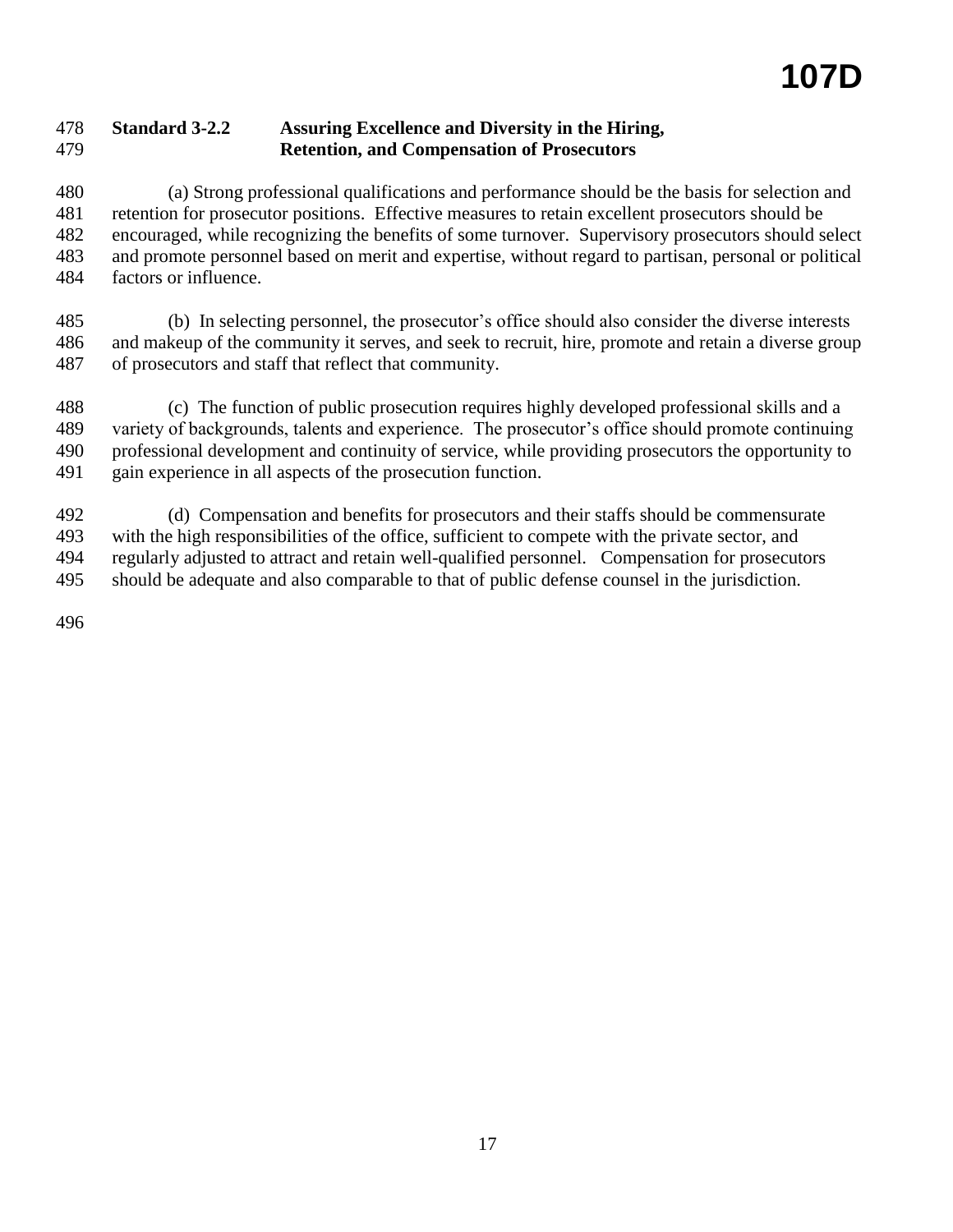#### **Standard 3-2.3 Investigative Resources and Experts**

 The prosecutor should be provided with funds for qualified experts as needed for particular matters. When warranted by the responsibilities of the office, funds should be available to the 501 prosecutor's office to employ professional investigators and other necessary support personnel, as well as to secure access to forensic and other experts. well as to secure access to forensic and other experts.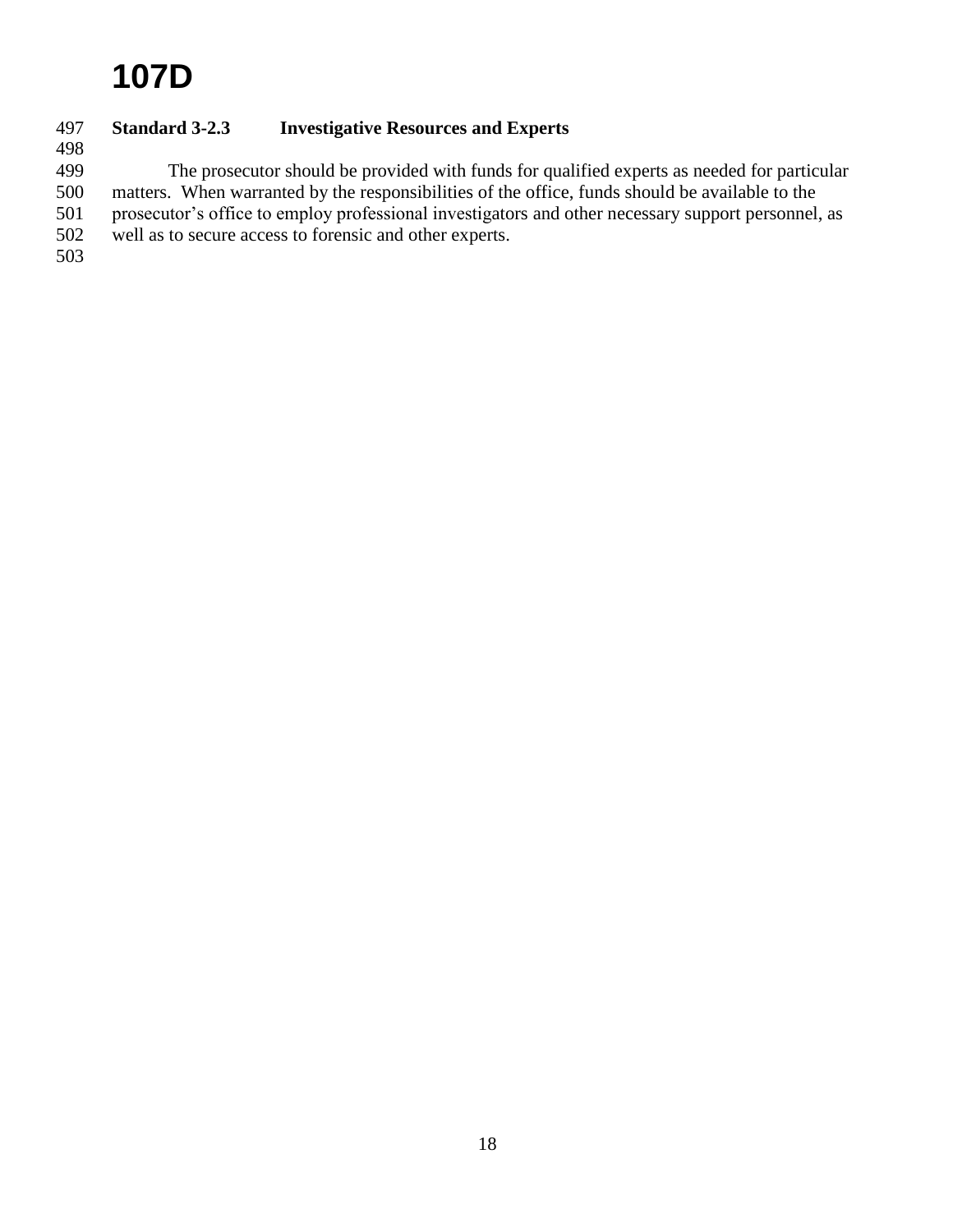#### **Standard 3-2.4 Office Policies and Procedures**

 (a) Each prosecutor's office should seek to develop general policies to guide the exercise of prosecutorial discretion, and standard operating procedures for the office. The objectives of such policies and procedures should be to achieve fair, efficient, and effective enforcement of the criminal law within the prosecutor's jurisdiction.

 (b) In the interest of continuity and clarity, the prosecution office's policies and procedures should be memorialized and accessible to relevant staff. The office policies and procedures should be regularly reviewed and revised. The office policies and procedures should be augmented by instruction and training, and are not a substitute for regular training programs.

 (c) Prosecution office policies and procedures whose disclosure would not adversely affect the prosecution function should be made available to the public.

 (d) The prosecutor's office should have a system in place to regularly review compliance with office policies.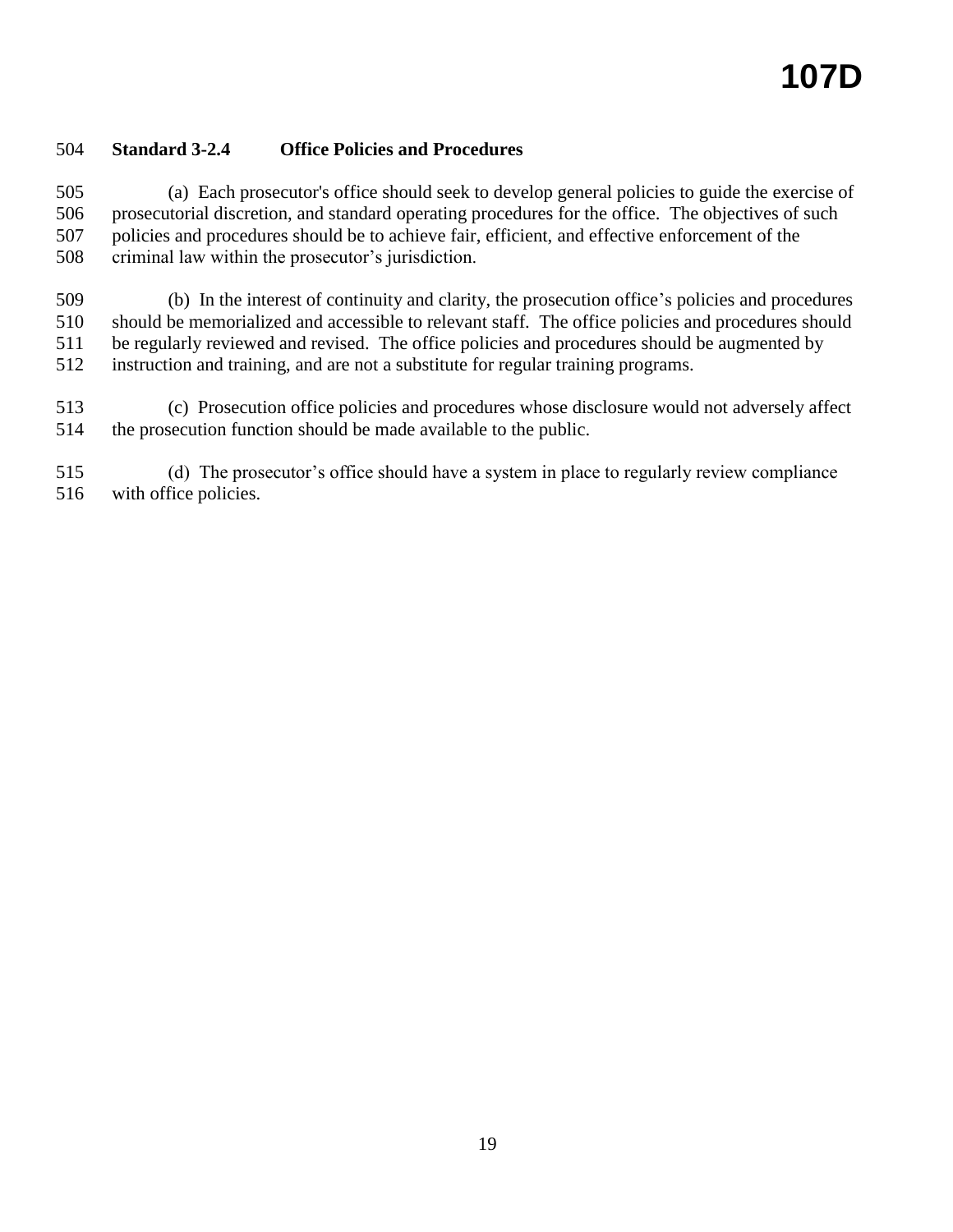#### **Standard 3-2.5 Removal or Suspension and Substitution of Chief Prosecutor**

 (a) Fair and objective procedures should be established by appropriate legislation that empowers the governor or other public official or body to suspend or remove, and supersede, a chief prosecutor for a jurisdiction and designate a replacement, upon making a public finding after reasonable notice and hearing that the prosecutor is incapable of fulfilling the duties of office due to physical or mental incapacity or for gross deviation from professional norms. 

- (b) The governor or other public official or body should be similarly empowered by law to substitute, in a particular matter or category of cases, special counsel in the place of the chief prosecutor, by consent or upon making a finding after fair process that substitution is required due to a serious conflict of interest or a gross deviation from professional norms.
- (c) Removal, suspension or substitution of a prosecutor should not be permitted for improper or irrelevant partisan or personal reasons.
-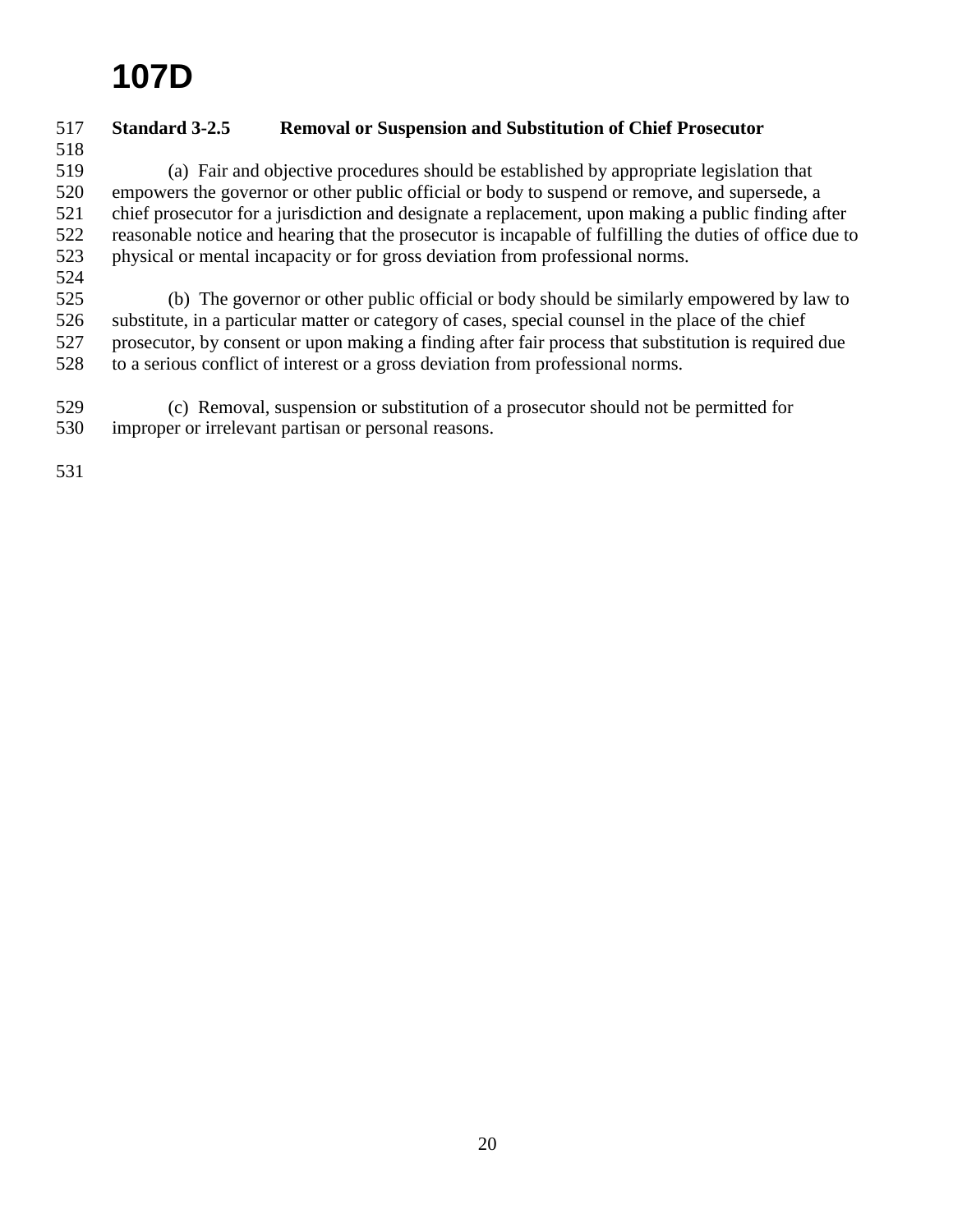| 532 | <b>PART III</b>                                                                                           |
|-----|-----------------------------------------------------------------------------------------------------------|
| 533 | PROSECUTORIAL RELATIONSHIPS                                                                               |
| 534 | <b>Standard 3-3.1</b><br><b>Structure of, and Relationships Among, Prosecution Offices</b>                |
| 535 | (a) When possible, the geographic jurisdiction of a prosecution office should be determined               |
| 536 | on the basis of population, caseload, and other relevant factors sufficient to warrant at least one full- |
| 537 | time prosecutor and necessary support staff.                                                              |
| 538 | (b) In all States, there should be coordination of the prosecution policies of local                      |
| 539 | prosecution offices to improve the administration and consistency of justice throughout the State.        |
| 540 | To the extent needed, a central pool of supporting resources, forensic laboratories, and personnel        |
| 541 | such as investigators, additional prosecutors, accountants and other experts, should be maintained        |
| 542 | by the state government and should be available to assist local prosecutors. A coordinated forum          |
| 543 | for prosecutors to discuss issues of professional responsibility should also be available. In some        |
| 544 | jurisdictions, it may be appropriate to create a unified statewide system of prosecution, in which the    |
| 545 | state attorney general is the chief prosecutor and district or county or other local prosecutors are the  |
| 546 | attorney general's deputies.                                                                              |
| 547 | (c) Regardless of the statewide structure of prosecution offices, a state-wide association of             |
| 548 | prosecutors should be established. When questions or issues arise that could create important state-      |
| 549 | wide precedents, local prosecutors should advise and consult with the attorney general, the state-        |

wide association, and the prosecutors in other local prosecution offices.

 (d) Federal, state, and local prosecution offices should develop practices and procedures that encourage useful coordination with prosecutors within the jurisdiction and in other 553 jurisdictions. Prosecutors should work to identify potential issues of conflict, coordinate with other<br>554 prosecution offices in advance, and resolve inter-office disputes amicably and in the public interest. prosecution offices in advance, and resolve inter-office disputes amicably and in the public interest.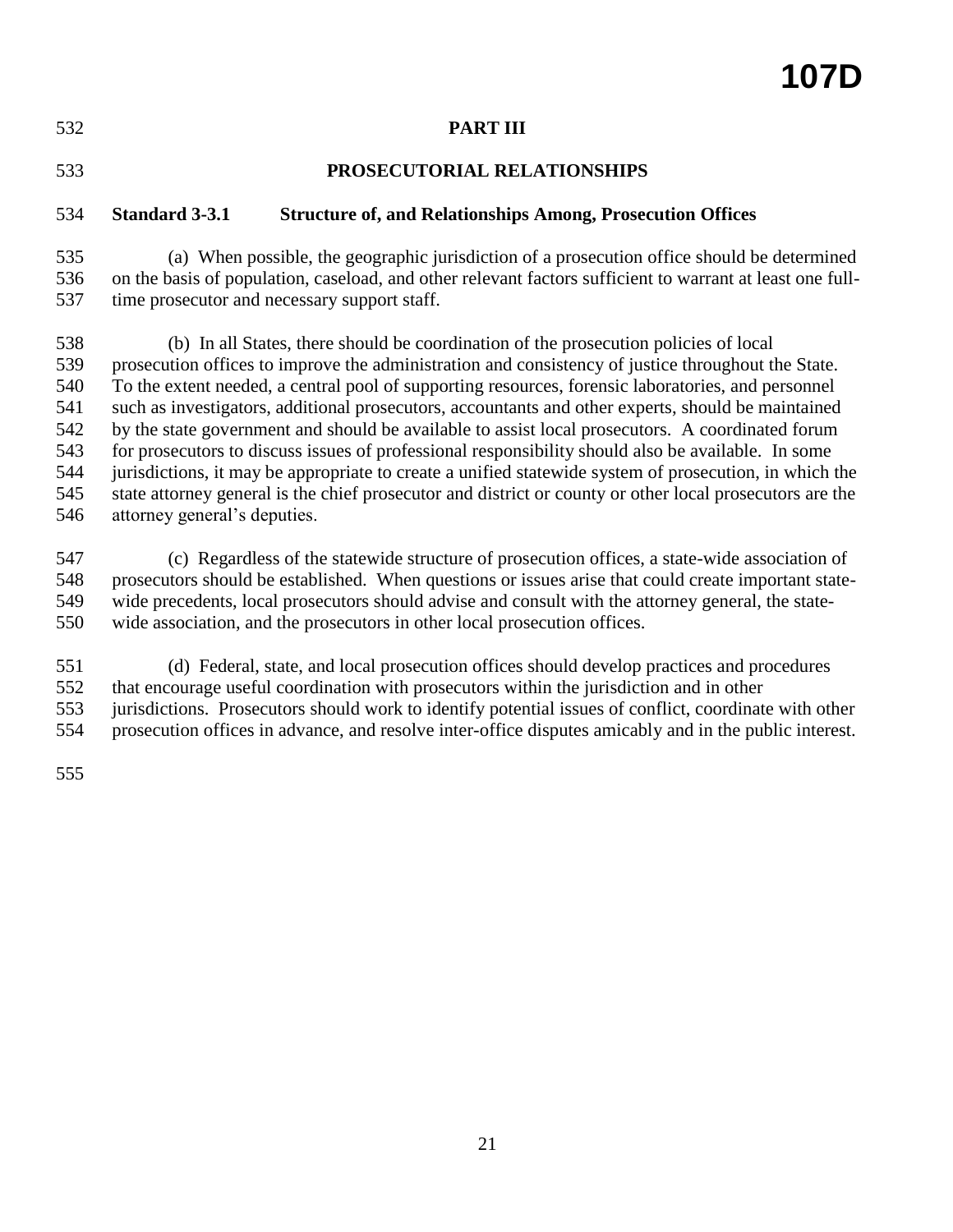### **Standard 3-3.2 Relationships With Law Enforcement**

 (a) The prosecutor should maintain respectful yet independent judgment when interacting with law enforcement personnel.

 (b) The prosecutor may provide independent legal advice to law enforcement about actions in specific criminal matters and about law enforcement practices in general.

 (c) The prosecutor should become familiar with and respect the experience and specialized expertise of law enforcement personnel. The prosecutor should promote compliance by law enforcement personnel with applicable legal rules, including rules against improper bias. The prosecutor's office should keep law enforcement personnel informed of relevant legal and legal ethics issues and developments as they relate to prosecution matters, and advise law enforcement personnel of relevant prosecution policies and procedures. Prosecutors may exercise supervision over law enforcement personnel involved in particular prosecutions when in the best interests of justice and the public.

 (d) Representatives of the prosecutor's office should meet and confer regularly with law enforcement agencies regarding prosecution as well as law enforcement policies. The prosecutor's office should assist in developing and administering training programs for law enforcement personnel regarding matters and cases being investigated, matters submitted for charging, and the law related to law enforcement activities.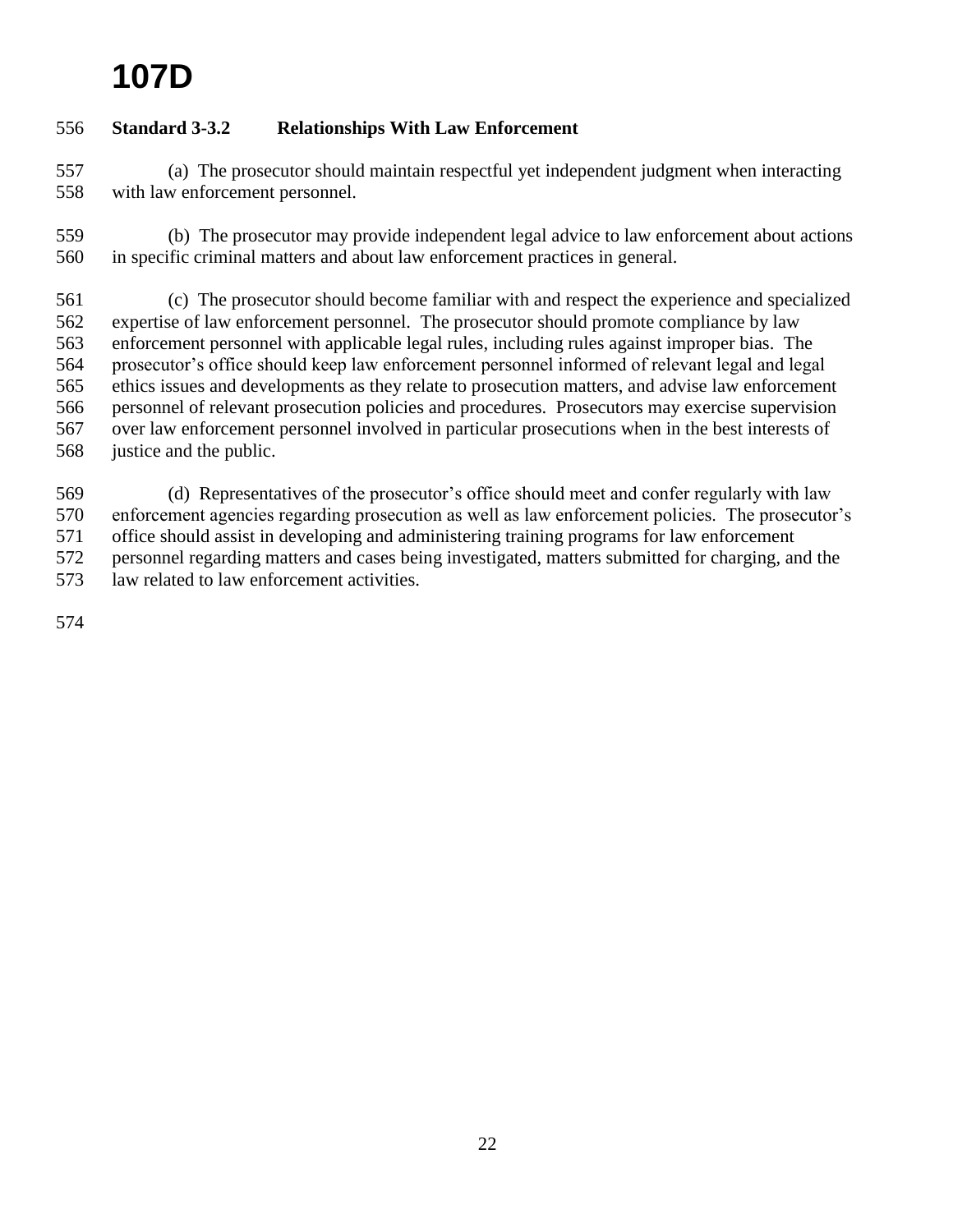### **Standard 3-3.3 Relationship With Courts, Defense Counsel and Others**

 (a) In all contacts with judges, the prosecutor should maintain a professional and independent relationship. A prosecutor should not engage in unauthorized *ex parte* discussions with, or submission of material to, a judge relating to a particular matter which is, or is likely to be, before the judge. With regard to generalized matters requiring judicial discussion (for example, case- management or administrative matters), the prosecutor should invite a representative defense counsel to join in the discussion to the extent practicable.

 (b) When *ex parte* communications or submissions are authorized, the prosecutor should inform the court of material facts known to the prosecutor, including facts that are adverse, sufficient to enable the court to make a fair and informed decision. Except when non-disclosure is authorized, counsel should notify opposing counsel that an *ex parte* contact has occurred, without disclosing its content unless permitted.

 (c) In written filings, the prosecutor should respectfully evaluate and respond as appropriate to opposing counsel's arguments and representations, and avoid unnecessary personalized disparagement.

 (d) The prosecutor should develop and maintain courteous and civil working relationships with judges and defense counsel, and should cooperate with them in developing solutions to address ethical, scheduling, or other issues that may arise in particular cases or generally in the criminal justice system. Prosecutors should cooperate with courts and organized bar associations in developing codes of professionalism and civility, and should abide by such codes that apply in their jurisdiction.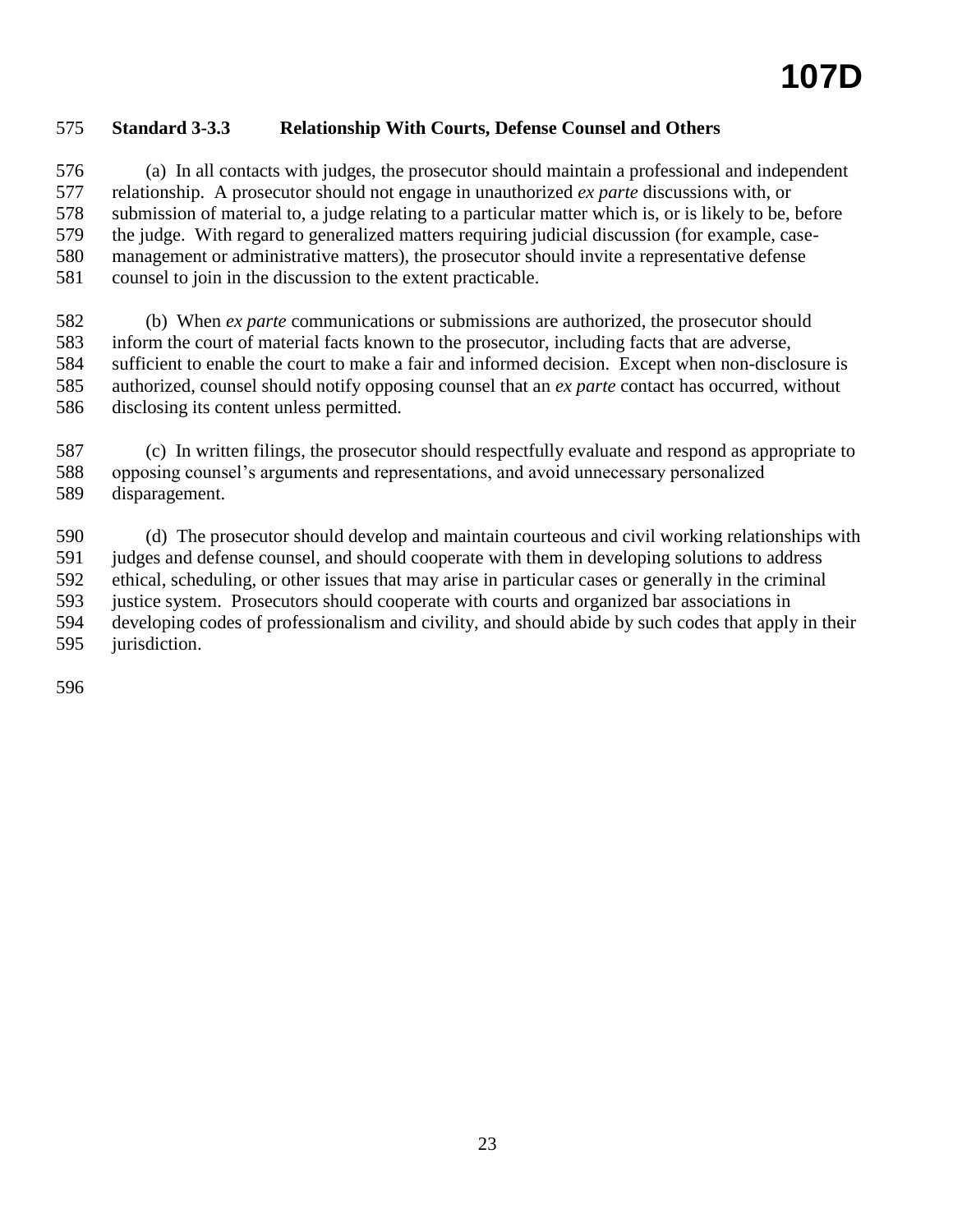**Standard 3-3.4 Relationship With Victims and Witnesses** 

 (a) "Witness" in this Standard means any person who has or might have information about a matter, including victims. 

 (b) The prosecutor should know and follow the law and rules of the jurisdiction regarding victims and witnesses. In communicating with witnesses, the prosecutor should know and abide by law and ethics rules regarding the use of deceit and engaging in communications with represented, unrepresented, and organizational persons. 

 (c) The prosecutor or the prosecutor's agents should seek to interview all witnesses, and should not act to intimidate or unduly influence any witness. 

 (d) The prosecutor should not use means that have no substantial purpose other than to embarrass, delay, or burden, and not use methods of obtaining evidence that violate legal rights. The prosecutor and prosecution agents should not misrepresent their status, identity or interests when communicating with a witness. 

 (e) The prosecutor should be permitted to compensate a witness for reasonable expenses such as costs of attending court, depositions pursuant to statute or court rule, and pretrial interviews, including transportation and loss of income. No other benefits should be provided to witnesses unless authorized by law, regulation, or well-accepted practice. All benefits provided to witnesses should be documented and disclosed to the defense. A prosecutor should not pay or provide a benefit to a witness in order to, or in an amount that is likely to, affect the substance or truthfulness of the witness's testimony.

 (f) A prosecutor should avoid the prospect of having to testify personally about the content of a witness interview. The prosecutor's interview of most routine or government witnesses (for example, custodians of records or law enforcement agents) should not require a third-party observer. But when the need for corroboration of an interview is reasonably anticipated, the prosecutor should be accompanied by another trusted and credible person during the interview. The prosecutor should avoid being alone with any witness who the prosecutor reasonably believes has potential or actual criminal liability, or foreseeably hostile witnesses.

 (g) The prosecutor should advise a witness who is to be interviewed of his or her rights against self-incrimination and the right to independent counsel when the law so requires. Even if the law does not require it, a prosecutor should consider so advising a witness if the prosecutor reasonably believes the witness may provide self-incriminating information and the witness appears not to know his or her rights. However, a prosecutor should not so advise, or discuss or exaggerate the potential criminal liability of, a witness with a purpose, or in a manner likely, to intimidate the witness, to influence the truthfulness or completeness of the witness's testimony, or to change the witness's decision about whether to provide information.

 (h) The prosecutor should not discourage or obstruct communication between witnesses and the defense counsel, other than the government's employees or agents if consistent with applicable ethical rules. The prosecutor should not advise any person, or cause any person to be advised, to decline to provide defense counsel with information which such person has a right to give. The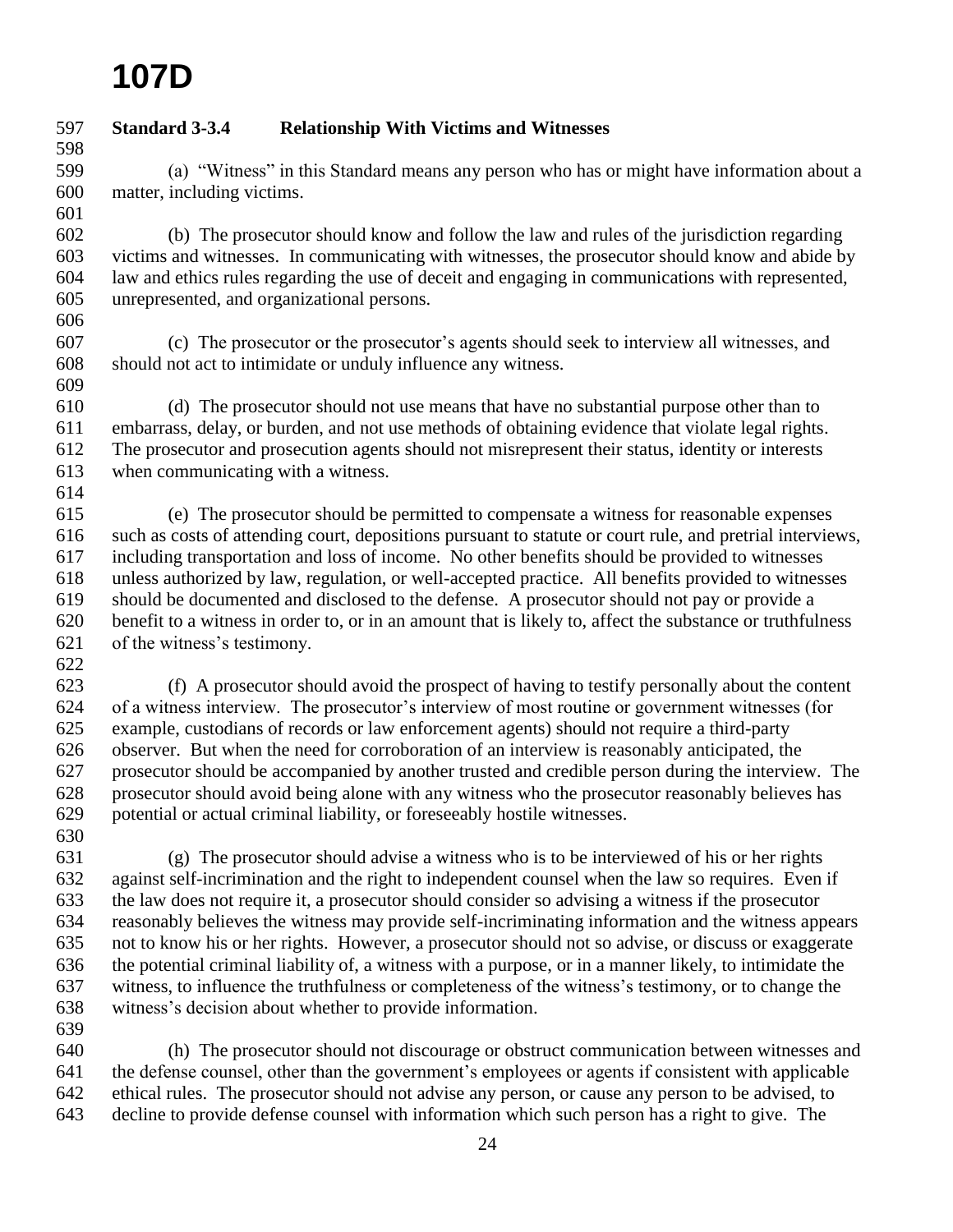prosecutor may, however, fairly and accurately advise witnesses as to the likely consequences of their providing information, but only if done in a manner that does not discourage communication. 

 (i) Consistent with any specific laws or rules governing victims, the prosecutor should provide victims of serious crimes, or their representatives, an opportunity to consult with and to provide information to the prosecutor, prior to making significant decisions such as whether or not to prosecute, to pursue a disposition by plea, or to dismiss charges. The prosecutor should seek to ensure that victims of serious crimes, or their representatives, are given timely notice of: (i) judicial proceedings relating to the victims' case;

- (ii) proposed dispositions of the case;
- (iii) sentencing proceedings; and
- (iv) any decision or action in the case that could result in the defendant's provisional or final release from custody, or change of sentence.
- (j) The prosecutor should ensure that victims and witnesses who may need protections against intimidation or retaliation are advised of and afforded protections where feasible.
- (k) Subject to ethical rules and the confidentiality that criminal matters sometimes require, and unless prohibited by law or court order, the prosecutor should information about the status of matters in which they are involved to victims and witnesses who request it.
- (l) The prosecutor should give witnesses reasonable notice of when their testimony at a proceeding is expected, and should not require witnesses to attend judicial proceedings unless their testimony is reasonably expected at that time, or their presence is required by law. When witnesses' attendance is required, the prosecutor should seek to reduce to a minimum the time witnesses must spend waiting at the proceedings. The prosecutor should ensure that witnesses are given notice as soon as practicable of scheduling changes which will affect their required attendance at judicial proceedings.
- (m) The prosecutor should not engage in any inappropriate personal relationship with any victim or other witness.
	-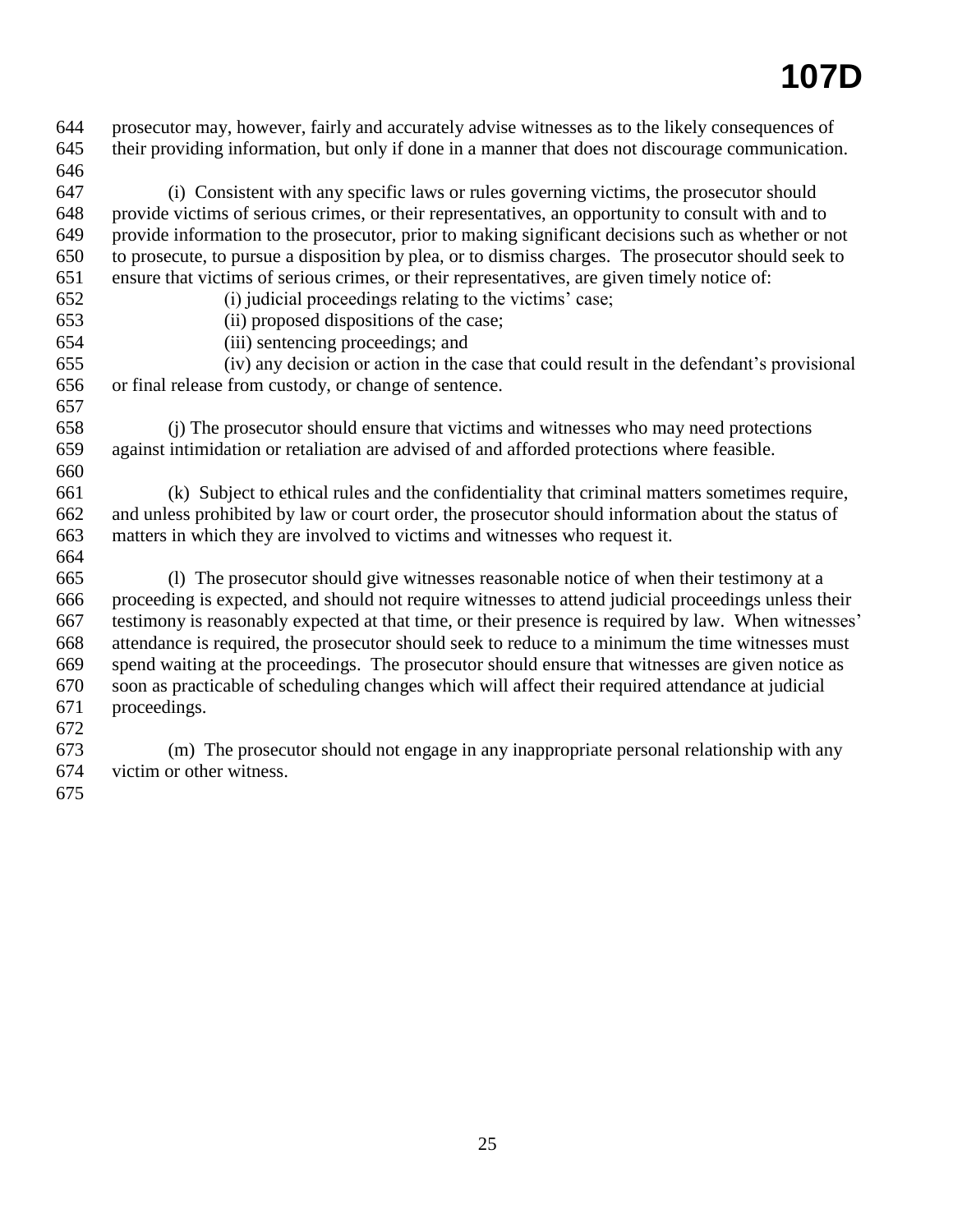**Standard 3-3.5 Relationship with Expert Witnesses** (a) An expert may be engaged for consultation only, or to prepare an evidentiary report or testimony. The prosecutor should know relevant rules governing expert witnesses, including possibly different disclosure rules governing experts who are engaged for consultation only. (b) A prosecutor should evaluate all expert advice, opinions, or testimony independently, and not simply accept the opinion of a government or other expert based on employer, affiliation or prominence alone. (c) Before engaging an expert, the prosecutor should investigate the expert's credentials, relevant professional experience, and reputation in the field. The prosecutor should also examine a testifying expert's background and credentials for potential impeachment issues. Before offering an expert as a witness, the prosecutor should investigate the scientific acceptance of the particular theory, method, or conclusions about which the expert would testify. (d) A prosecutor who engages an expert to provide a testimonial opinion should respect the independence of the expert and should not seek to dictate the substance of the expert's opinion on the relevant subject. (e) Before offering an expert as a witness, the prosecutor should seek to learn enough about the substantive area of the expert's expertise, including ethical rules that may be applicable in the expert's field, to enable effective preparation of the expert, as well as effective cross-examination of any defense expert on the same topic. The prosecutor should explain to the expert that the expert's role in the proceeding will be as an impartial witness called to aid the fact-finders, explain the manner in which the examination of the expert is likely to be conducted, and suggest likely impeachment questions the expert may be asked. (f) The prosecutor should not pay or withhold any fee or provide or withhold a benefit for the purpose of influencing the substance of an expert's testimony. The prosecutor should not fix the amount of the fee contingent upon the expert's testimony or the result in the case. Nor should the prosecutor promise or imply the prospect of future work for the expert based on the expert's testimony. (g) The prosecutor should provide the expert with all information reasonably necessary to support a full and fair opinion. The prosecutor should be aware, and explain to the expert, that all communications with, and documents shared with, a testifying expert may be subject to disclosure to opposing counsel. The prosecutor should be aware of expert discovery rules and act to protect confidentiality and the public interest, for example by not sharing with the expert confidences and work product that the prosecutor does not want disclosed. (h) The prosecutor should timely disclose to the defense all evidence or information learned from an expert that tends to negate the guilt of the accused or mitigate the offense, even if the prosecutor does not intend to call the expert as a witness.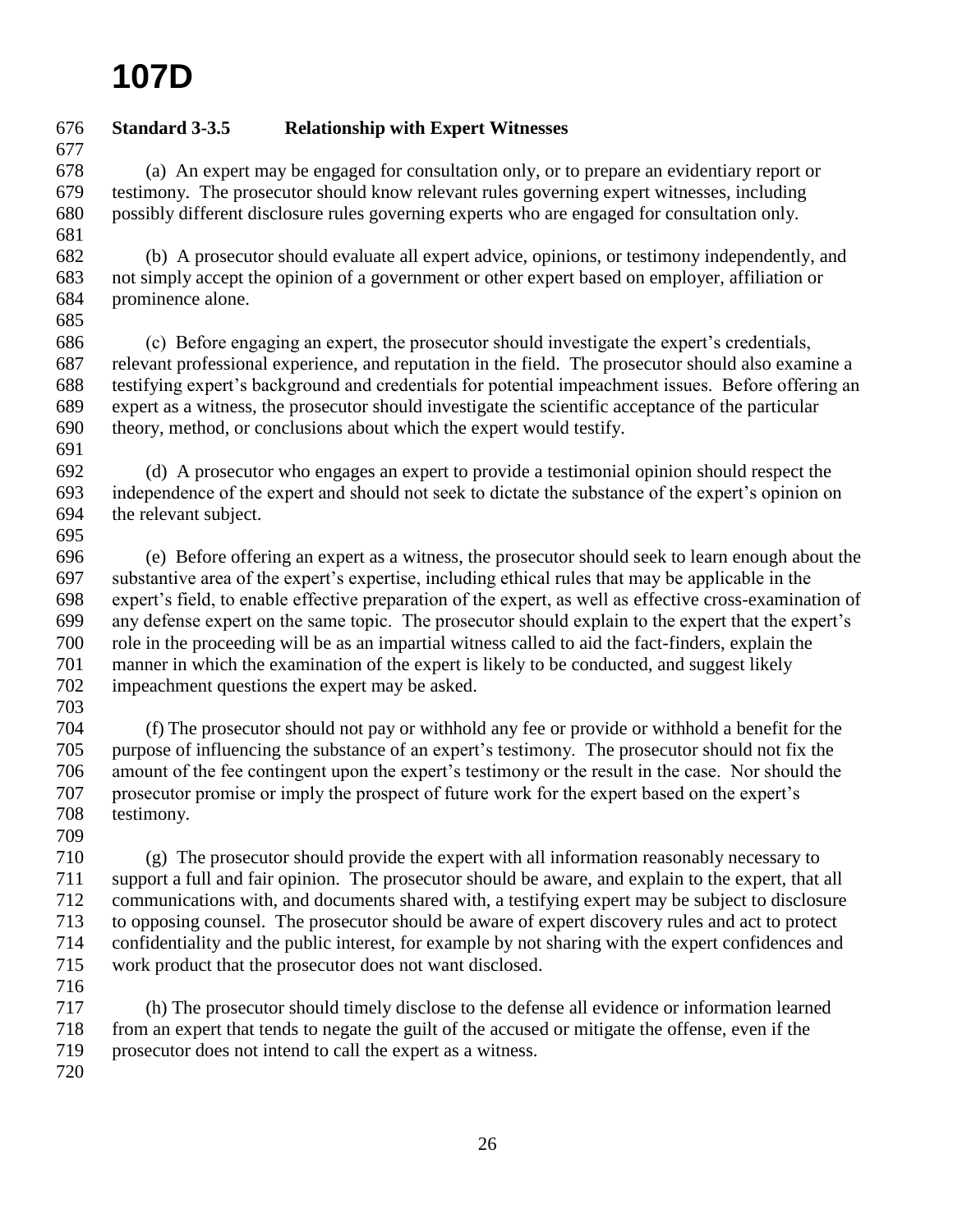#### *[New]* **Standard 3-3.6 When Physical Evidence With Incriminating Implications is Disclosed by the Defense** *[New]*

- When physical evidence is delivered to the prosecutor consistent with Defense Function
- Standard 4-4.7, the prosecutor should not offer the fact of delivery as evidence before a fact-finder
- for purposes of establishing the culpability of defense counsel's client. The prosecutor may,
- however, offer evidence of the fact of such delivery in response to a foundational objection to the
- evidence based on chain-of-custody concerns, or in a subsequent proceeding for the purpose of
- proving a crime or fraud regarding the evidence.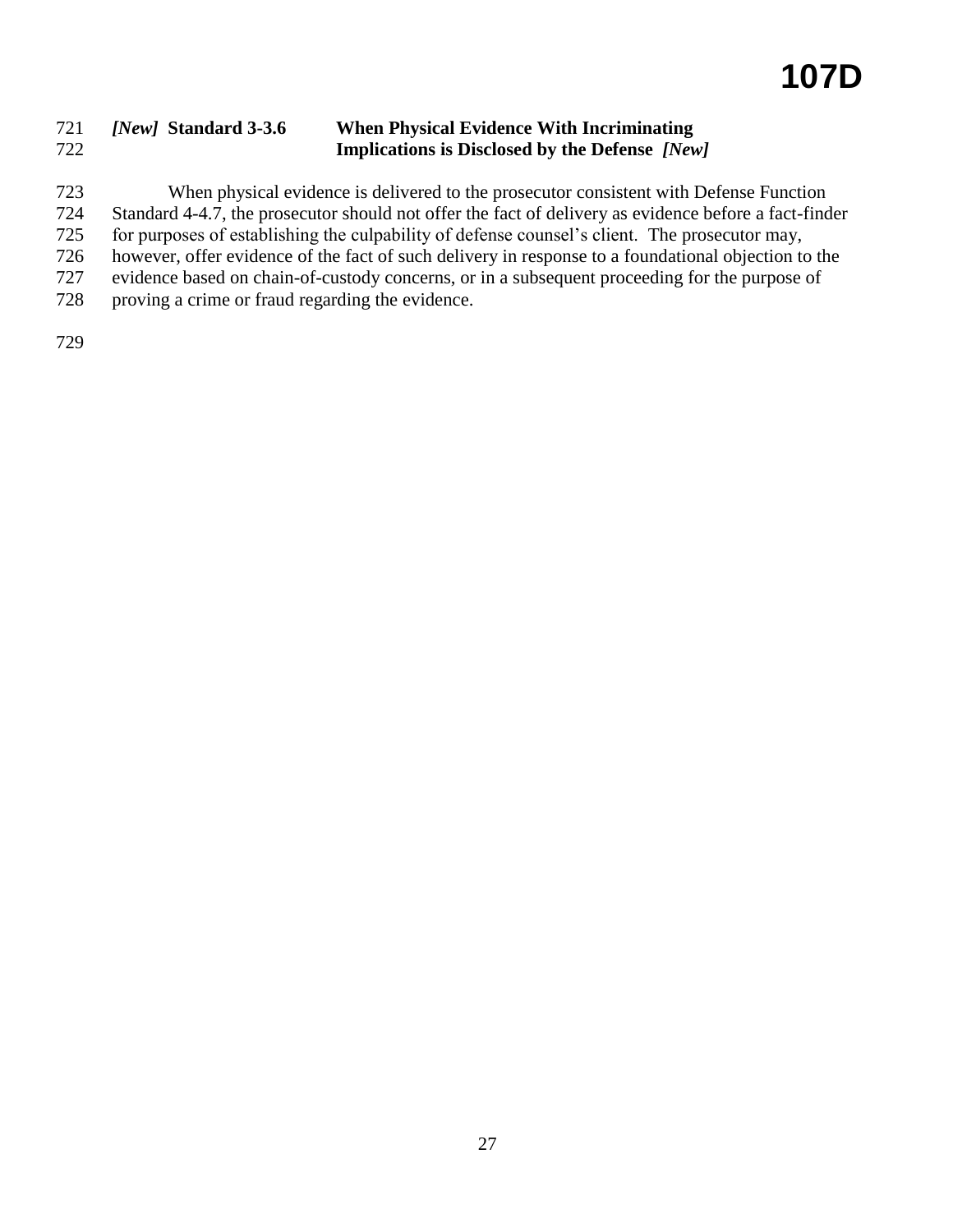| 730 | <b>PART IV</b>        |                                                                                                    |
|-----|-----------------------|----------------------------------------------------------------------------------------------------|
| 731 |                       |                                                                                                    |
| 732 |                       | <b>INVESTIGATION; DECISIONS TO CHARGE, NOT CHARGE, OR DISMISS;</b>                                 |
| 733 |                       | <b>AND GRAND JURY</b>                                                                              |
| 734 |                       |                                                                                                    |
| 735 | <b>Standard 3-4.1</b> | <b>Investigative Function of the Prosecutor</b>                                                    |
| 736 |                       |                                                                                                    |
| 737 |                       | (a) When performing an investigative function, prosecutors should be familiar with and             |
| 738 |                       | follow the ABA Standards on Prosecutorial Investigations.                                          |
| 739 |                       |                                                                                                    |
| 740 |                       | (b) A prosecutor should not use illegal or unethical means to obtain evidence or                   |
| 741 |                       | information, or employ, instruct, or encourage others to do so. Prosecutors should research and    |
| 742 |                       | know the law in this regard before acting, understanding that in some circumstances a prosecutor's |
| 743 |                       | ethical obligations may be different from those of other lawyers.                                  |
| 744 |                       |                                                                                                    |
|     |                       |                                                                                                    |
|     |                       |                                                                                                    |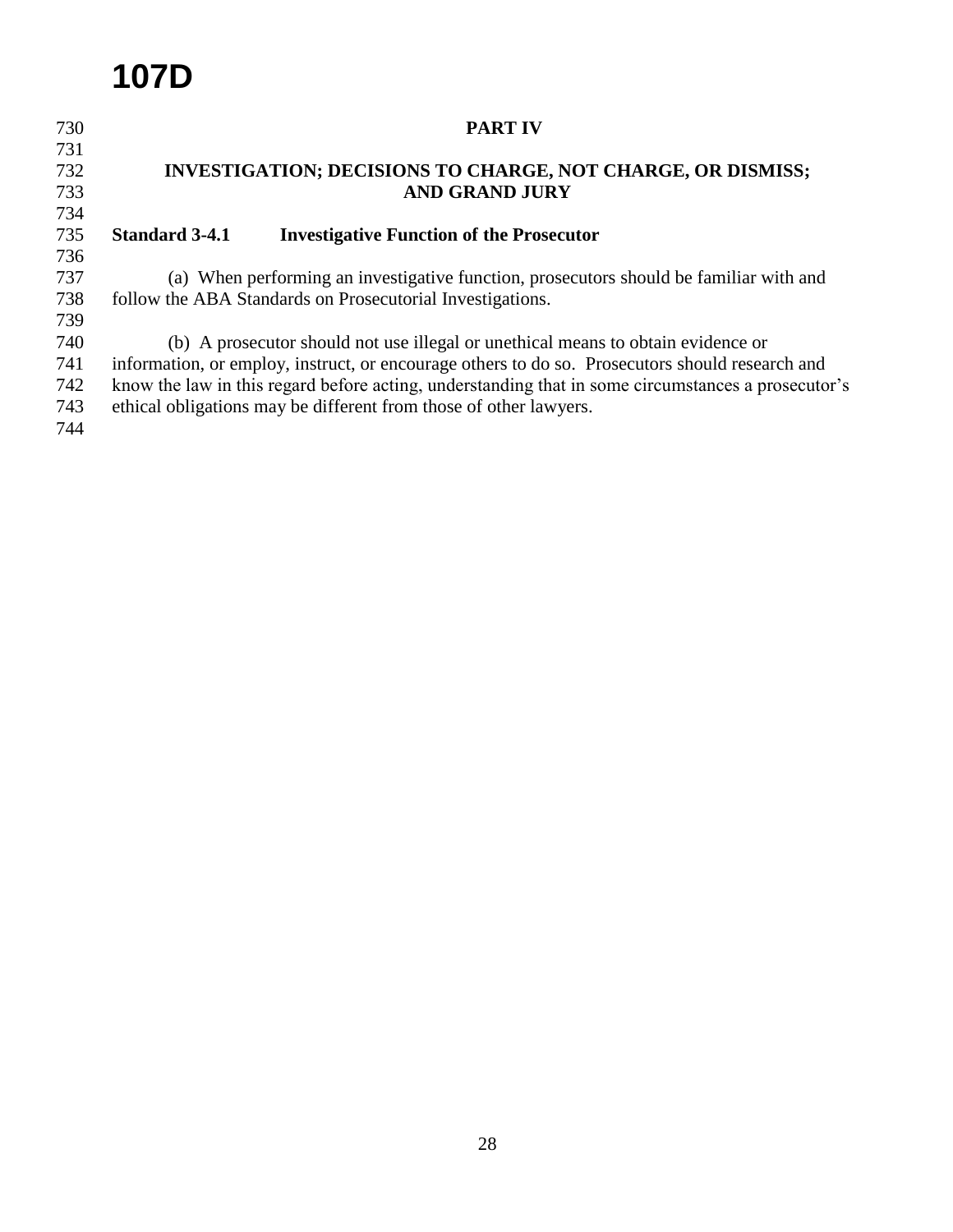| 745        | <b>Standard 3-4.2</b> | <b>Decisions to Charge Are the Prosecutor's</b>                                                      |
|------------|-----------------------|------------------------------------------------------------------------------------------------------|
| 746<br>747 |                       | (a) While the decision to arrest is often the responsibility of law enforcement personnel, the       |
| 748        |                       | decision to institute formal criminal proceedings is the responsibility of the prosecutor. Where the |
| 749        |                       | law permits a law enforcement officer or other person to initiate proceedings by complaining         |
| 750        |                       | directly to a judicial officer or the grand jury, the complainant should be required to present the  |
| 751        |                       | complaint for prior review by the prosecutor, and the prosecutor's recommendation regarding the      |
| 752        |                       | complaint should be communicated to the judicial officer or grand jury.                              |
| 753        |                       |                                                                                                      |
| 754        |                       | (b) The prosecutor's office should establish standards and procedures for evaluating                 |
| 755        |                       | complaints to determine whether formal criminal proceedings should be instituted.                    |
| 756        |                       |                                                                                                      |
| 757        |                       | (c) In determining whether formal criminal charges should be filed, prosecutors should               |
| 758        |                       | consider whether further investigation should be undertaken. After charges are filed the prosecutor  |
| 759        |                       | should oversee law enforcement investigative activity related to the case.                           |
| 760        |                       |                                                                                                      |
| 761        |                       | (d) If the defendant is not in custody when charged, the prosecutor should consider whether          |
| 762        |                       | a voluntary appearance rather than a custodial arrest would suffice to protect the public and ensure |
| 763        |                       | the defendant's presence at court proceedings.                                                       |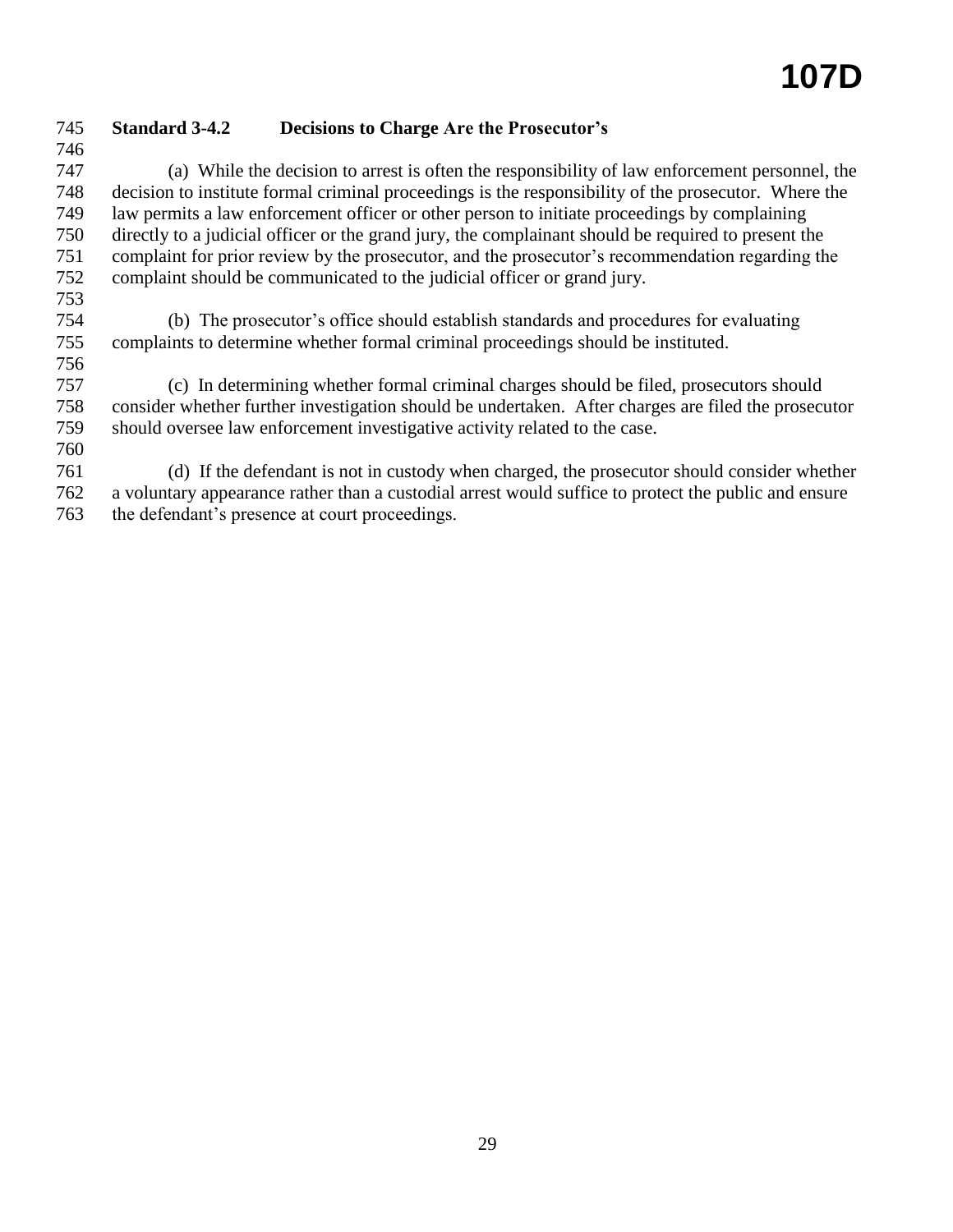#### *[New]* **Standard 3-4.3 Minimum Requirements for Filing and Maintaining Criminal Charges** *[New]*

 (a) A prosecutor should seek or file criminal charges only if the prosecutor reasonably believes that the charges are supported by probable cause, that admissible evidence will be sufficient to support conviction beyond a reasonable doubt, and that the decision to charge is in the interests of justice.

 (b) After criminal charges are filed, a prosecutor should maintain them only if the prosecutor continues to reasonably believe that probable cause exists and that admissible evidence will be sufficient to support conviction beyond a reasonable doubt.

- (c) If a prosecutor has significant doubt about the guilt of the accused or the quality, truthfulness, or sufficiency of the evidence in any criminal case assigned to the prosecutor, the prosecutor should disclose those doubts to supervisory staff. The prosecutor's office should then determine whether it is appropriate to proceed with the case.
- (d) A prosecutor's office should not file or maintain charges if it believes the defendant is innocent, no matter what the state of the evidence.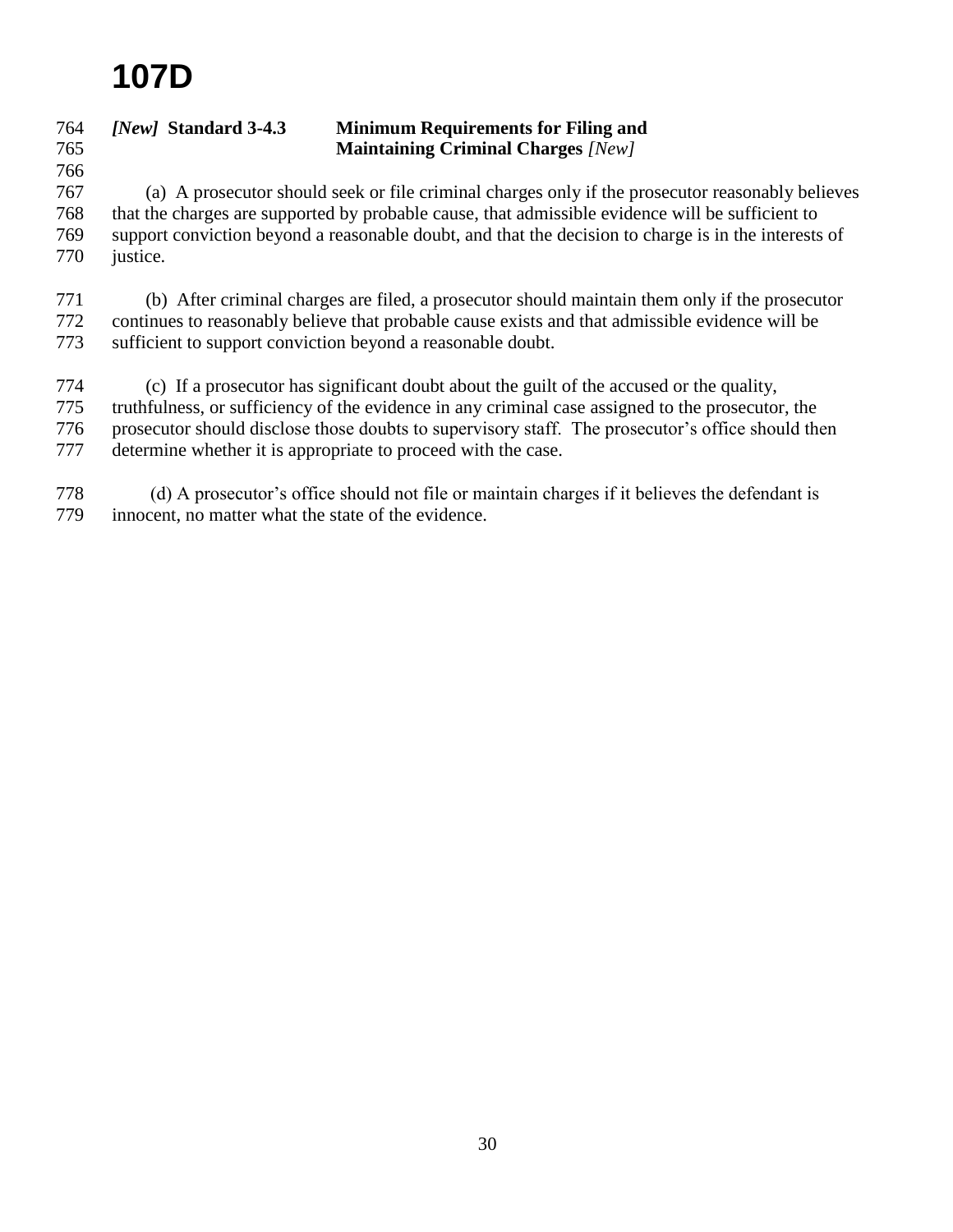#### *[New]* **Standard 3-4.4 Discretion in Filing, Declining, Maintaining, and Dismissing Criminal Charges** *[New]*

- (a) In order to fully implement the prosecutor's functions and duties, including the obligation to enforce the law while exercising sound discretion, the prosecutor is not obliged to file or maintain all criminal charges which the evidence might support. Among the factors which the prosecutor may properly consider in exercising discretion to initiate, decline, or dismiss a criminal charge, even though it meets the requirements of Standard 3-4.3, are: (i) the strength of the case; (ii) the prosecutor's doubt that the accused is in fact guilty; (iii) the extent or absence of harm caused by the offense; (iv) the impact of prosecution or non-prosecution on the public welfare; (v) the background and characteristics of the offender, including any voluntary 793 restitution or efforts at rehabilitation; (vi) whether the authorized or likely punishment or collateral consequences are 795 disproportionate in relation to the particular offense or the offender; (vii) the views and motives of the victim or complainant; (viii) any improper conduct by law enforcement; (ix) unwarranted disparate treatment of similarly situated persons; (x) potential collateral impact on third parties, including witnesses or victims; (xi) cooperation of the offender in the apprehension or conviction of others; (xii) the possible influence of any cultural, ethnic, socioeconomic or other improper 802 biases; (xiii) changes in law or policy; (xiv) the fair and efficient distribution of limited prosecutorial resources; (xv) the likelihood of prosecution by another jurisdiction; and (xvi) whether the public's interests in the matter might be appropriately vindicated 807 by available civil, regulatory, administrative, or private remedies. (b) In exercising discretion to file and maintain charges, the prosecutor should not consider: (i) partisan or other improper political or personal considerations; (ii) hostility or personal animus towards a potential subject, or any other improper 811 motive of the prosecutor; or (iii) the impermissible criteria described in Standard 1.6 above. (c) A prosecutor may file and maintain charges even if juries in the jurisdiction have tended to acquit persons accused of the particular kind of criminal act in question. (d) The prosecutor should not file or maintain charges greater in number or degree than can reasonably be supported with evidence at trial and are necessary to fairly reflect the gravity of the offense or deter similar conduct.
- (e) A prosecutor may condition a dismissal of charges, *nolle prosequi*, or similar action on the accused's relinquishment of a right to seek civil redress only if the accused has given informed consent, and such consent is disclosed to the court. A prosecutor should not use a civil waiver to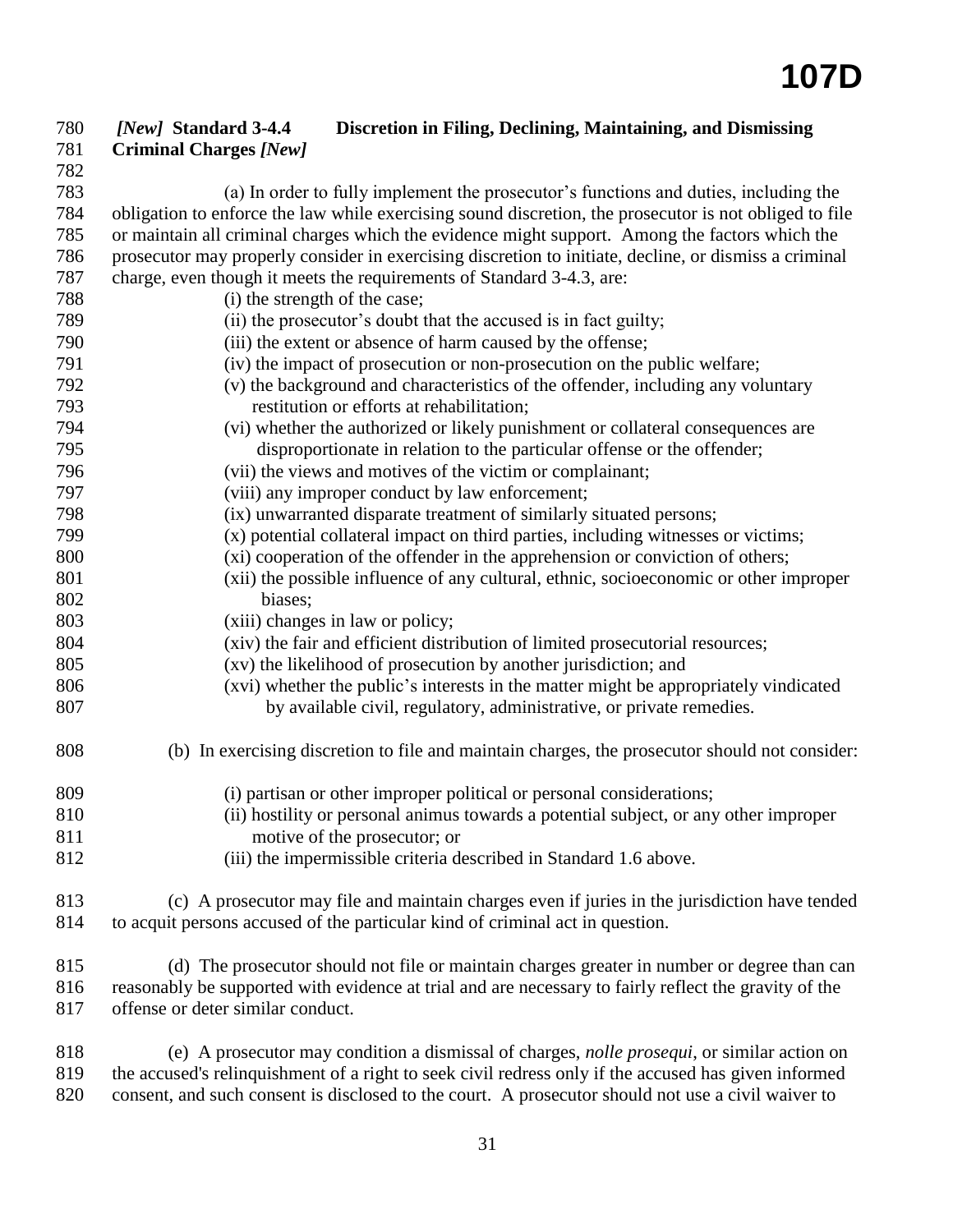821 avoid a bona fide claim of improper law enforcement actions, and a decision not to file criminal<br>822 charges should be made on its merits and not for the purpose of obtaining a civil waiver. charges should be made on its merits and not for the purpose of obtaining a civil waiver.

 (f) The prosecutor should consider the possibility of a noncriminal disposition, formal or informal, or a deferred prosecution or other diversionary disposition, when deciding whether to initiate or prosecute criminal charges. The prosecutor should be familiar with the services and resources of other agencies, public or private, that might assist in the evaluation of cases for diversion or deferral from the criminal process.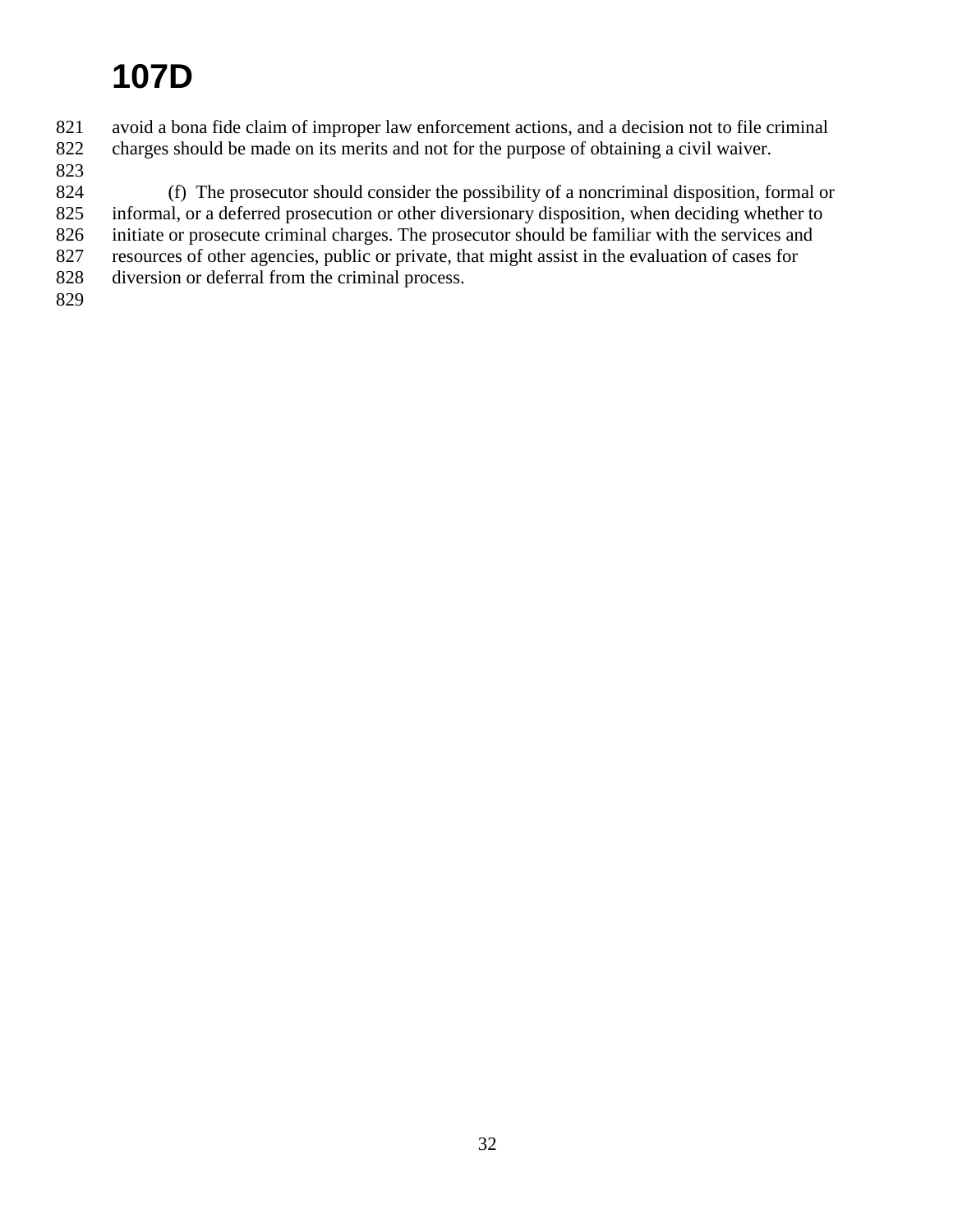| 830 | <b>Standard 3-4.5</b>   | <b>Relationship with a Grand Jury</b>                                                               |
|-----|-------------------------|-----------------------------------------------------------------------------------------------------|
| 831 |                         |                                                                                                     |
| 832 |                         | (a) In presenting a matter to a criminal grand jury, and in light of its ex parte character, the    |
| 833 |                         | prosecutor should respect the independence of the grand jury and should not preempt a function of   |
| 834 |                         | the grand jury, mislead the grand jury, or abuse the processes of the grand jury.                   |
| 835 |                         |                                                                                                     |
| 836 |                         | (b) Where the prosecutor is authorized to act as a legal advisor to the grand jury, the             |
| 837 |                         | prosecutor should appropriately explain the law and may, if permitted by law, express an opinion on |
| 838 |                         | the legal significance of the evidence, but should give due deference to the grand jury as an       |
| 839 | independent legal body. |                                                                                                     |
| 840 |                         |                                                                                                     |
| 841 |                         | (c) The prosecutor should not make statements or arguments to a grand jury in an effort to          |
| 842 |                         | influence grand jury action in a manner that would be impermissible in a trial.                     |
| 843 |                         |                                                                                                     |
| 844 |                         | (d) The entirety of the proceedings occurring before a grand jury, including the prosecutor's       |
| 845 |                         | communications with and presentations and instructions to the grand jury, should be recorded in     |
| 846 |                         | some manner, and that record should be preserved. The prosecutor should avoid off-the-record        |
| 847 |                         | communications with the grand jury and with individual grand jurors.                                |
| 848 |                         |                                                                                                     |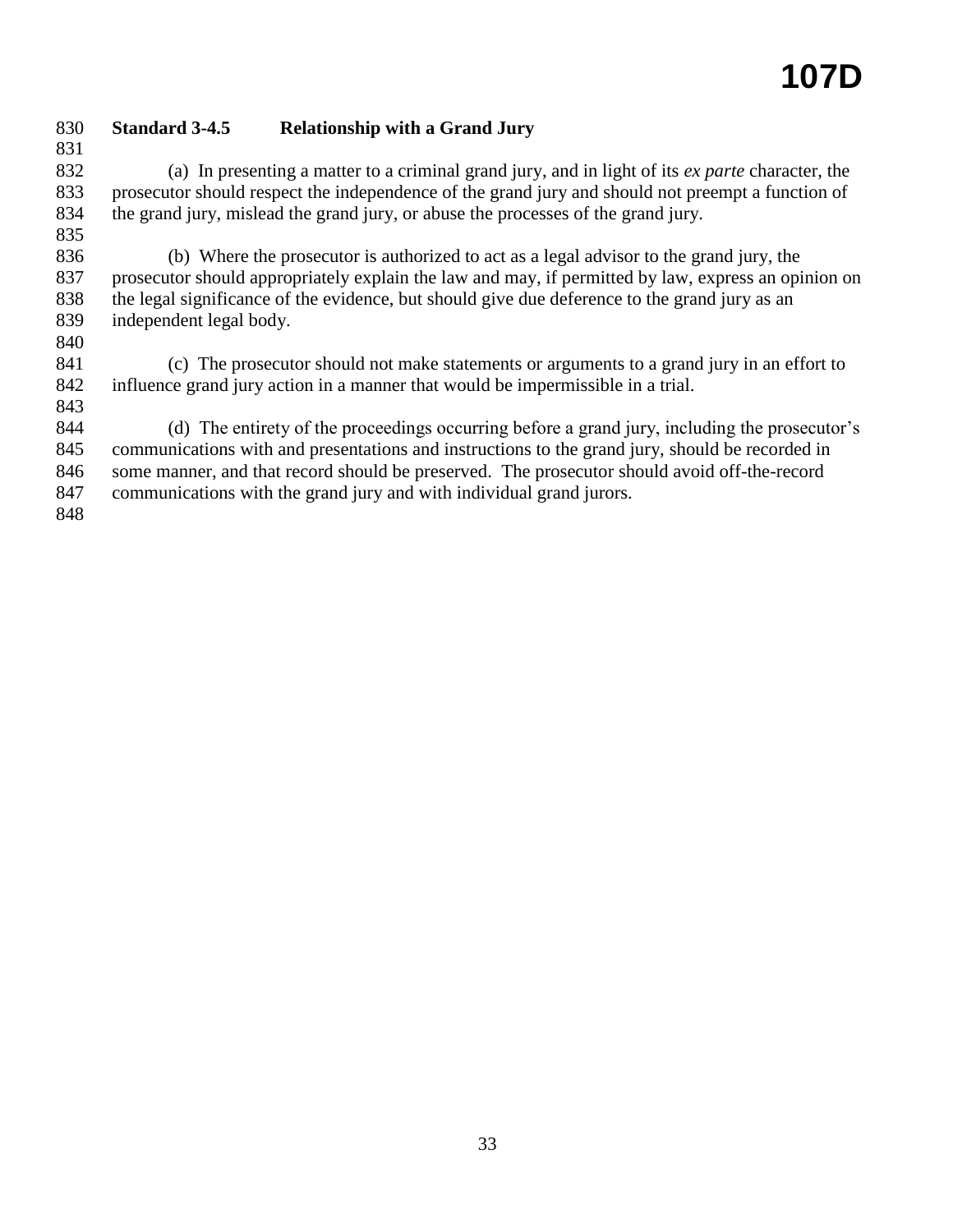#### **Standard 3-4.6 Quality and Scope of Evidence Before a Grand Jury** (a) A prosecutor should not seek an indictment unless the prosecutor reasonably believes the charges are supported by probable cause and that there will be admissible evidence sufficient to support the charges beyond reasonable doubt at trial. A prosecutor should advise a grand jury of the prosecutor's opinion that it should not indict if the prosecutor believes the evidence presented does not warrant an indictment. (b) In addition to determining what criminal charges to file, a grand jury may properly be used to investigate potential criminal conduct, and also to determine the sense of the community regarding potential charges. (c) A prosecutor should present to a grand jury only evidence which the prosecutor believes is appropriate and authorized by law for presentation to a grand jury. The prosecutor should be familiar with the law of the jurisdiction regarding grand juries, and may present witnesses to summarize relevant evidence to the extent the law permits. (d) When a new grand jury is empanelled, a prosecutor should ensure that the grand jurors are appropriately instructed, consistent with the law of the jurisdiction, on the grand jury's right and ability to seek evidence, ask questions, and hear directly from any available witnesses, including eyewitnesses. (e) A prosecutor with personal knowledge of evidence that directly negates the guilt of a subject of the investigation should present or otherwise disclose that evidence to the grand jury. The prosecutor should relay to the grand jury any request by the subject or target of an investigation to testify before the grand jury, or present other non-frivolous evidence claimed to be exculpatory. (f) If the prosecutor concludes that a witness is a target of a criminal investigation, the prosecutor should not seek to compel the witness's testimony before the grand jury absent immunity. The prosecutor should honor, however, a reasonable request from a target or subject who wishes to testify before the grand jury. (g) Unless there is a reasonable possibility that it will facilitate flight of the target, endanger other persons, interfere with an ongoing investigation, or obstruct justice, the prosecutor should give notice to a target of a grand jury investigation, and offer the target an opportunity to testify before the grand jury. Prior to taking a target's testimony, the prosecutor should advise the target of the privilege against self-incrimination and obtain a voluntary waiver of that right. (h) The prosecutor should not seek to compel the appearance of a witness whose activities are the subject of the grand jury's inquiry, if the witness states in advance that if called the witness will claim the constitutional privilege not to testify, and provides a reasonable basis for such claim. If warranted, the prosecutor may judicially challenge such a claim of privilege or seek a grant of immunity according to the law. (i) The prosecutor should not issue a grand jury subpoena to a criminal defense attorney or defense team member, or other witness whose testimony reasonably might be protected by a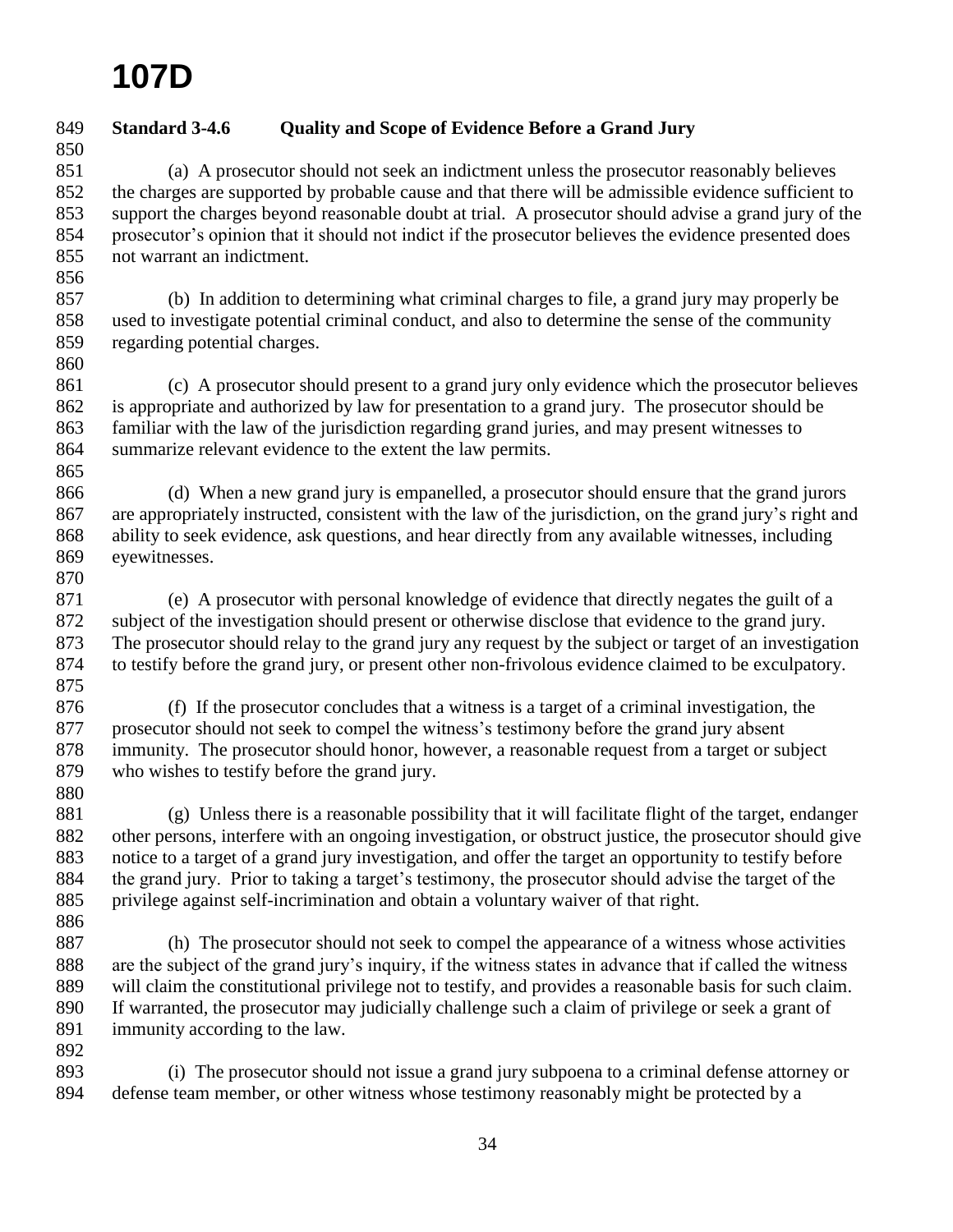895 recognized privilege, without considering the applicable law and rules of professional responsibility in the jurisdiction. in the jurisdiction. 

 (j) Except where permitted by law, a prosecutor should not use the grand jury in order to obtain evidence to assist the prosecution's preparation for trial of a defendant who has already been charged. A prosecutor may, however, use the grand jury to investigate additional or new charges against a defendant who has already been charged.

903 (k) Except where permitted by law, a prosecutor should not use a criminal grand jury solely or primarily for the purpose of aiding or assisting in an administrative or civil inquiry.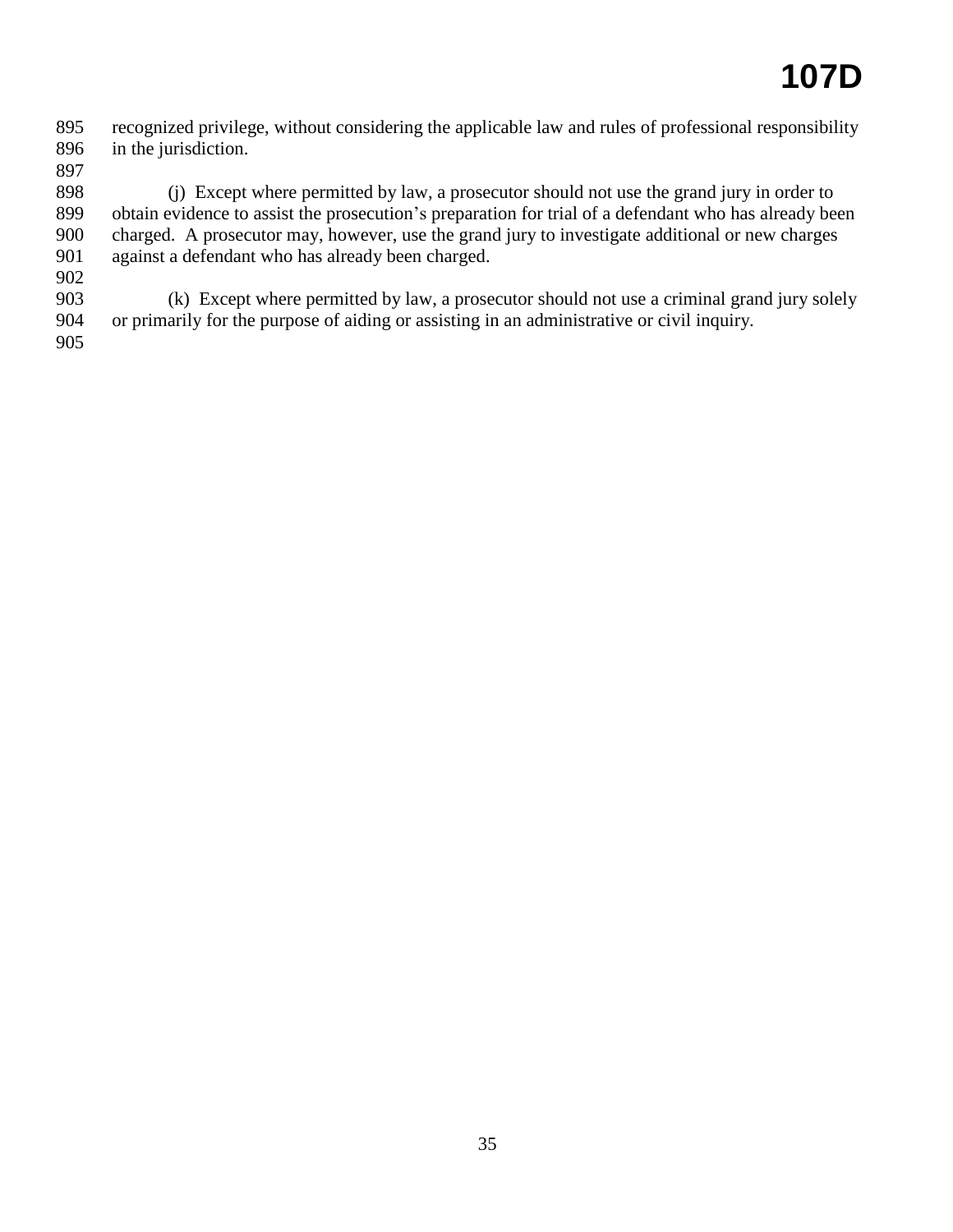| 906        |                                          | <b>PART V</b>                                                                                                                                                 |
|------------|------------------------------------------|---------------------------------------------------------------------------------------------------------------------------------------------------------------|
| 907        |                                          |                                                                                                                                                               |
| 908        |                                          | PRETRIAL ACTIVITIES and NEGOTIATED DISPOSITIONS                                                                                                               |
| 909        |                                          |                                                                                                                                                               |
| 910<br>911 | <b>Standard 3-5.1</b>                    | <b>Role in First Appearance and Preliminary Hearing</b>                                                                                                       |
| 912        |                                          | (a) A prosecutor should be present at any first appearance of the accused before a judicial                                                                   |
| 913        | officer, and at any preliminary hearing. |                                                                                                                                                               |
| 914        |                                          |                                                                                                                                                               |
| 915        |                                          | (b) At or before the first appearance, the prosecutor should consider:                                                                                        |
| 916<br>917 |                                          | (i) whether the accused has counsel, and if not, whether and when counsel will be<br>made available or waived;                                                |
| 918<br>919 |                                          | (ii) whether the accused appears to be mentally competent, and if not, whether to<br>seek an evaluation;                                                      |
|            |                                          |                                                                                                                                                               |
| 920<br>921 |                                          | (iii) whether the accused should be released or detained pending further proceedings                                                                          |
| 922        |                                          | And, if released, whether supervisory conditions should be imposed; and<br>(iv) what further proceedings should be scheduled to move the matter toward timely |
| 923        |                                          | resolution.                                                                                                                                                   |
| 924        |                                          |                                                                                                                                                               |
| 925        |                                          | (c) The prosecutor handling the first appearance should ensure that the charges are                                                                           |
| 926        |                                          | consistent with the conduct described in the available law enforcement reports and any other                                                                  |
| 927        | information the prosecutor possesses.    |                                                                                                                                                               |
| 928        |                                          |                                                                                                                                                               |
| 929        |                                          | (d) If the accused does not yet have counsel and has not waived counsel, the prosecutor                                                                       |
| 930        |                                          | should ask the court not to engage in substantive proceedings, other than a decision to release the                                                           |
| 931<br>932 |                                          | accused. The prosecutor should not obtain a waiver of other important pretrial rights, such as the                                                            |
| 933        | authorized to proceed pro se.            | right to a preliminary hearing, from an unrepresented accused unless that person has been judicially                                                          |
| 934        |                                          |                                                                                                                                                               |
| 935        |                                          | (e) The prosecutor should not approach or communicate with an accused unless a voluntary                                                                      |
| 936        |                                          | waiver of counsel has been entered or the accused's counsel consents. If the accused does not have                                                            |
| 937        |                                          | counsel, the prosecutor should make reasonable efforts to assure that the accused has been advised                                                            |
| 938        |                                          | of the right to, and the procedure for obtaining, counsel, and is given reasonable opportunity to                                                             |
| 939        | obtain counsel.                          |                                                                                                                                                               |
| 940        |                                          |                                                                                                                                                               |
| 941        |                                          | (f) If the prosecutor believes pretrial release is appropriate, or it is ordered, the prosecutor                                                              |
| 942        |                                          | should cooperate in arrangements for release under the prevailing pretrial release system.                                                                    |
| 943        |                                          |                                                                                                                                                               |
| 944        |                                          | (g) If the prosecutor has reasonable concerns about the accused's mental competence, the                                                                      |
| 945        |                                          | prosecutor should bring those concerns to the attention of defense counsel and, if necessary, the                                                             |
| 946        | judicial officer.                        |                                                                                                                                                               |
| 947        |                                          |                                                                                                                                                               |
| 948        |                                          | (h) The prosecutor should not seek to delay a prompt judicial determination of probable                                                                       |
| 949        |                                          | cause for criminal charges without good cause, particularly if the accused is in custody.                                                                     |
| 950        |                                          |                                                                                                                                                               |
|            |                                          |                                                                                                                                                               |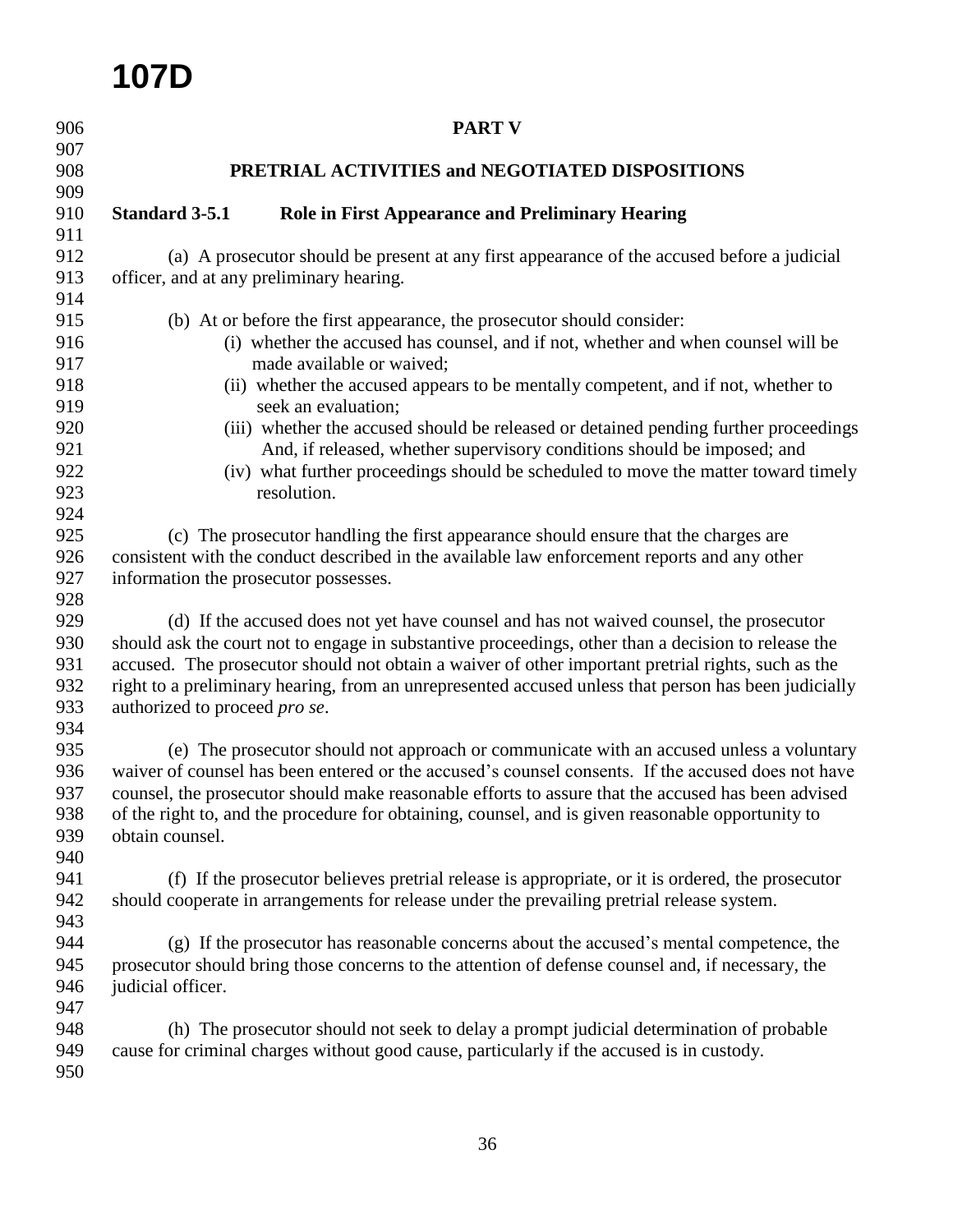### *[New]* **Standard 3-5.2 The Decision to Recommend Release or Seek Detention** *[New]*

 (a) The prosecutor should favor pretrial release of a criminally accused, unless detention is necessary to protect individuals or the community or to ensure the return of the defendant for future proceedings.

 (b) The prosecutor's decision to recommend pretrial release or seek detention should be based on the facts and circumstances of the defendant and the offense, rather than made categorically. The prosecutor should consider information relevant to these decisions from all sources, including the defendant.

 (c) The prosecutor should cooperate with pretrial services or other personnel who review or assemble information to be provided to the court regarding pretrial release determinations.

 (d) The prosecutor should be open to reconsideration of pretrial detention or release decisions based on changed circumstances, including an unexpectedly lengthy period of detention.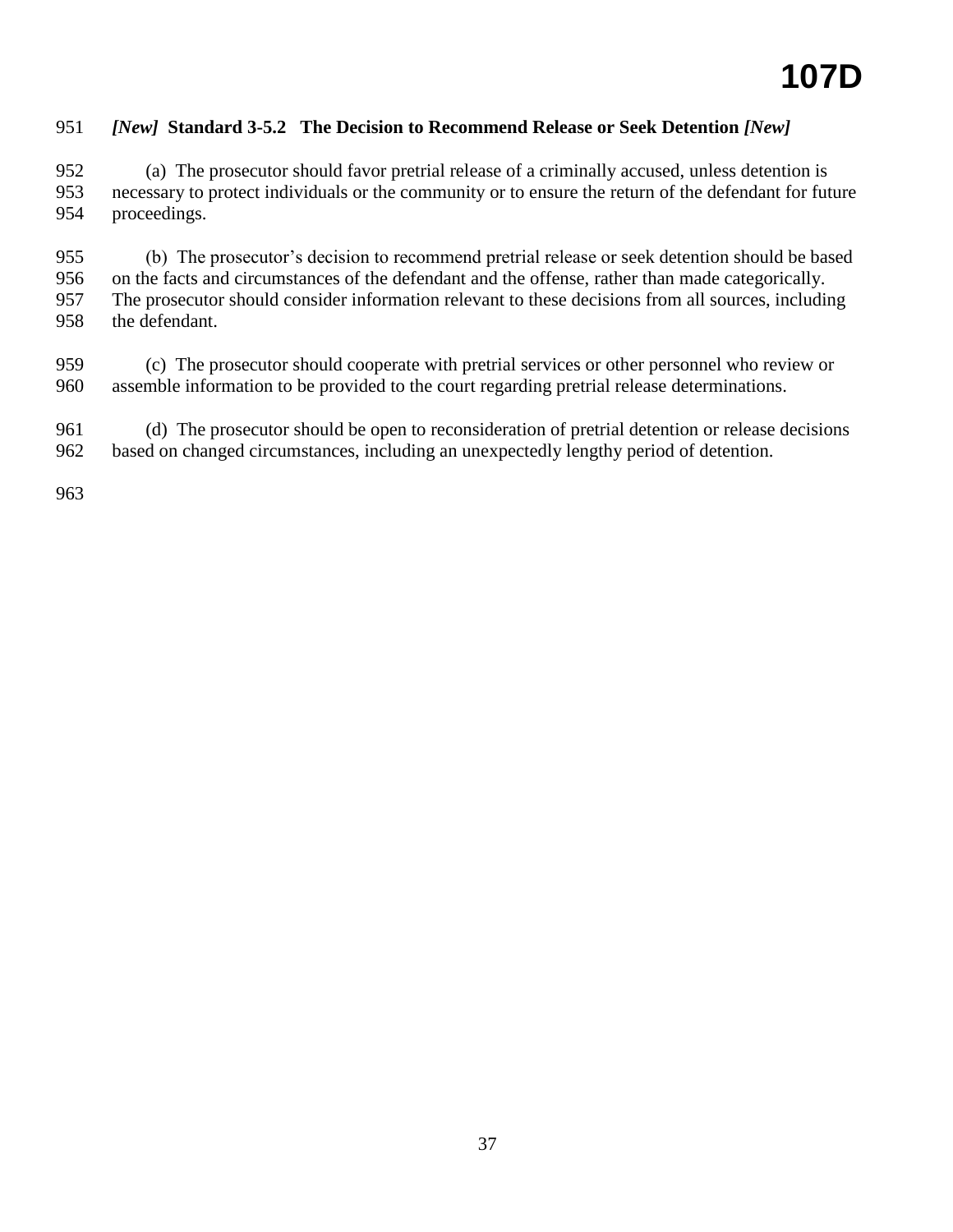| 964<br>965 | [New] Standard 3-5.3<br><b>Preparation for Court Proceedings, and Recording and</b><br><b>Transmitting Information [New]</b> |
|------------|------------------------------------------------------------------------------------------------------------------------------|
| 966        |                                                                                                                              |
| 967        | (a) The prosecutor should prepare in advance for court proceedings unless that is                                            |
| 968        | impossible. Adequate preparation depends on the nature of the proceeding and the time available,                             |
| 969        | and will often include: reviewing available documents; considering what issues are likely to arise                           |
| 970        | and the prosecution's position regarding those issues; how best to present the issues and what                               |
| 971        | solutions might be offered; relevant legal research and factual investigation; and contacting other                          |
| 972        | persons who might be of assistance in addressing the anticipated issues. If the prosecutor has not                           |
| 973        | had adequate time to prepare and is unsure of the relevant facts or law, the prosecutor should                               |
| 974        | communicate to the court the limits of the prosecutor's knowledge or preparation.                                            |
| 975        |                                                                                                                              |
| 976        | (b) The prosecutor should make effort to appear at all hearings in cases assigned to the                                     |
| 977        | prosecutor. A prosecutor who substitutes at a court proceeding for another prosecutor assigned to                            |
| 978        | the case should make reasonable efforts to be adequately informed about the case and issues likely                           |
| 979        | to come up at the proceeding, and to adequately prepare.                                                                     |
| 980        |                                                                                                                              |
| 981        | (c) The prosecutor handling any court appearance should document what happens at the                                         |
| 982        | proceeding, to aid the prosecutor's later memory and so that necessary information will be available                         |
| 983        | to other prosecutors who may handle the case in the future.                                                                  |
| 984        |                                                                                                                              |
| 985        | (d) The prosecutor should take steps to ensure that any court order issued to the prosecution                                |
| 986        | is transmitted to the appropriate persons necessary to effectuate the order.                                                 |
| 987        |                                                                                                                              |
| 988        | (e) The prosecutor's office should be provided sufficient resources and be organized to                                      |
| 989        | permit adequate preparation for court proceedings.                                                                           |
| 990        |                                                                                                                              |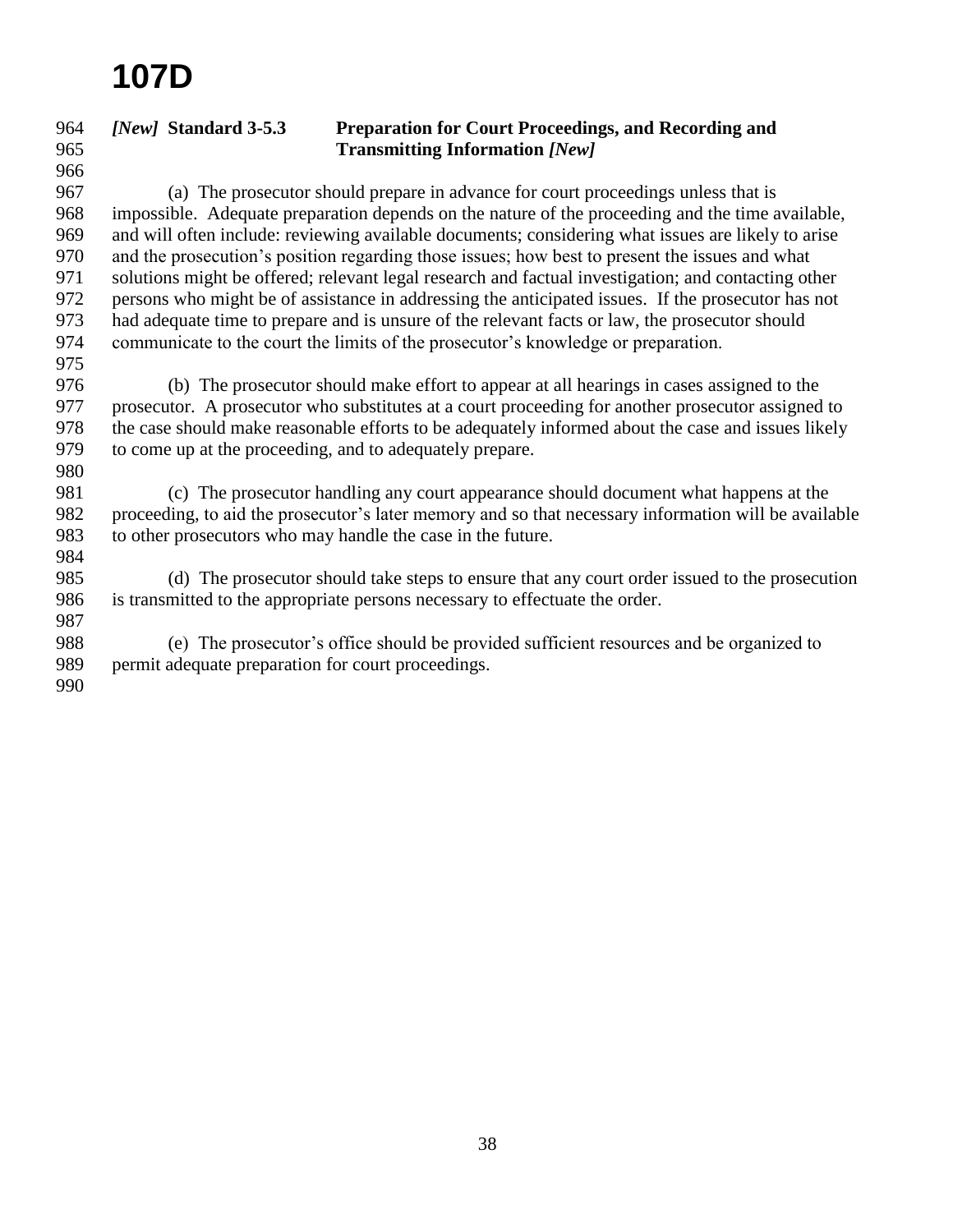**Standard 3-5.4 Identification and Disclosure of Information and Evidence**  (a) After charges are filed if not before, the prosecutor should diligently seek to identify all information in the possession of the prosecution or its agents that tends to negate the guilt of the accused, mitigate the offense charged, impeach the government's witnesses or evidence, or reduce the likely punishment of the accused if convicted. (b) The prosecutor should diligently advise other governmental agencies involved in the case of their continuing duty to identify, preserve, and disclose to the prosecutor information described in (a) above. (c) Before trial of a criminal case, a prosecutor should make timely disclosure to the defense of information described in (a) above that is known to the prosecutor, regardless of whether the prosecutor believes it is likely to change the result of the proceeding, unless relieved of this responsibility by a court's protective order. (Regarding discovery prior to a guilty plea, see Standard 3-5.6(f) below.) A prosecutor should not intentionally attempt to obscure information disclosed pursuant to this standard by including it without identification within a larger volume of materials. (d) The obligations to identify and disclose such information continue throughout the 1011 prosecution of a criminal case. (e) A prosecutor should timely respond to legally proper discovery requests, and make a diligent effort to comply with legally proper disclosure obligations, unless otherwise authorized by a court. When the defense makes requests for specific information, the prosecutor should provide specific responses rather than merely a general acknowledgement of discovery obligations. Requests and responses should be tailored to the case and "boilerplate" requests and responses should be disfavored. (f) The prosecutor should make prompt efforts to identify and disclose to the defense any physical evidence that has been gathered in the investigation, and provide the defense a reasonable opportunity to examine it. (g) A prosecutor should not avoid pursuit of information or evidence because the prosecutor believes it will damage the prosecution's case or aid the accused. (h) A prosecutor should determine whether additional statutes, rules or caselaw may govern or restrict the disclosure of information, and comply with these authorities absent court order.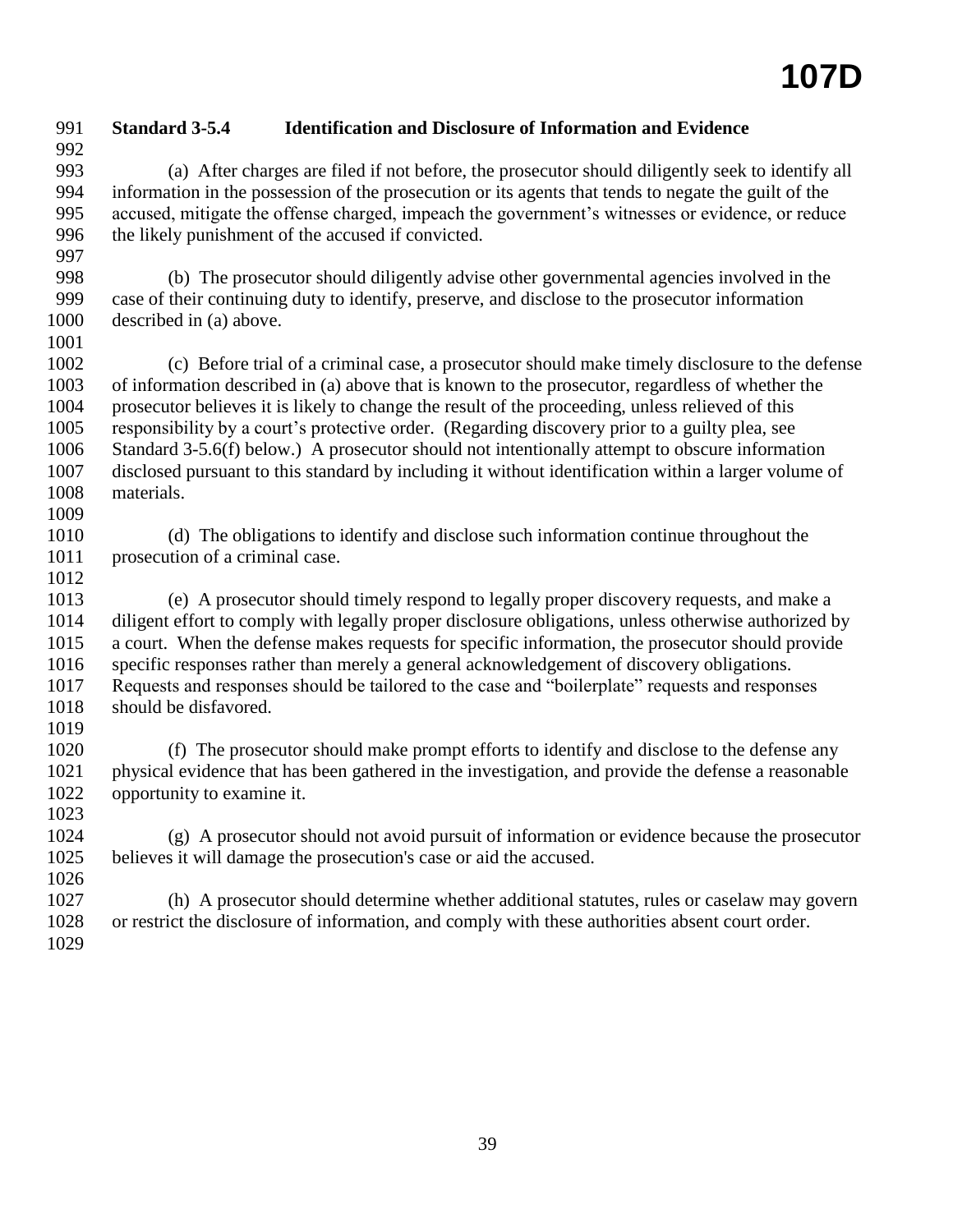| 1030 | [New] Standard 3-5.5                               | Preservation of Information and Evidence [New]                                                         |
|------|----------------------------------------------------|--------------------------------------------------------------------------------------------------------|
| 1031 |                                                    |                                                                                                        |
| 1032 |                                                    | (a) The prosecutor should make reasonable efforts to preserve, and direct the prosecutor's             |
| 1033 |                                                    | agents to preserve, relevant materials during and after a criminal case, including                     |
| 1034 | (i)                                                | evidence relevant to investigations as well as prosecutions, whether or not                            |
| 1035 | admitted at trial;                                 |                                                                                                        |
| 1036 |                                                    | (ii) information identified pursuant to Standard $3-5.4(a)$ ; and                                      |
| 1037 |                                                    | (iii) other materials necessary to support significant decisions made and conclusions                  |
| 1038 |                                                    | reached by the prosecution in the course of an investigation and prosecution.                          |
| 1039 |                                                    |                                                                                                        |
| 1040 |                                                    | (b) The prosecutor's office should develop policies regarding the method and duration of               |
| 1041 |                                                    | preservation of such materials. Such policies should be consistent with applicable rules and laws      |
| 1042 |                                                    | (such as public records laws) in the jurisdiction. These policies, and individual preservation         |
| 1043 |                                                    | decisions, should consider the character and seriousness of each case, the character of the particular |
| 1044 |                                                    | evidence or information, the likelihood of further challenges to judgments following conviction, and   |
| 1045 |                                                    | the resources available for preservation. Physical evidence should be preserved so as to reasonably    |
| 1046 | preserve its forensic characteristics and utility. |                                                                                                        |
| 1047 |                                                    |                                                                                                        |
| 1048 |                                                    | (c) Materials should be preserved at least until a criminal case is finally resolved or is final       |
| 1049 |                                                    | on appeal and the time for further appeal has expired. In felony cases, materials should be            |
| 1050 |                                                    | preserved until post-conviction litigation is concluded or time-limits have expired. In death penalty  |
| 1051 |                                                    | cases, information should be preserved until the penalty is carried out or is precluded.               |
| 1052 |                                                    |                                                                                                        |
| 1053 |                                                    | (d) The prosecutor should comply with additional statutes, rules or caselaw that may govern            |
| 1054 | the preservation of evidence.                      |                                                                                                        |
|      |                                                    |                                                                                                        |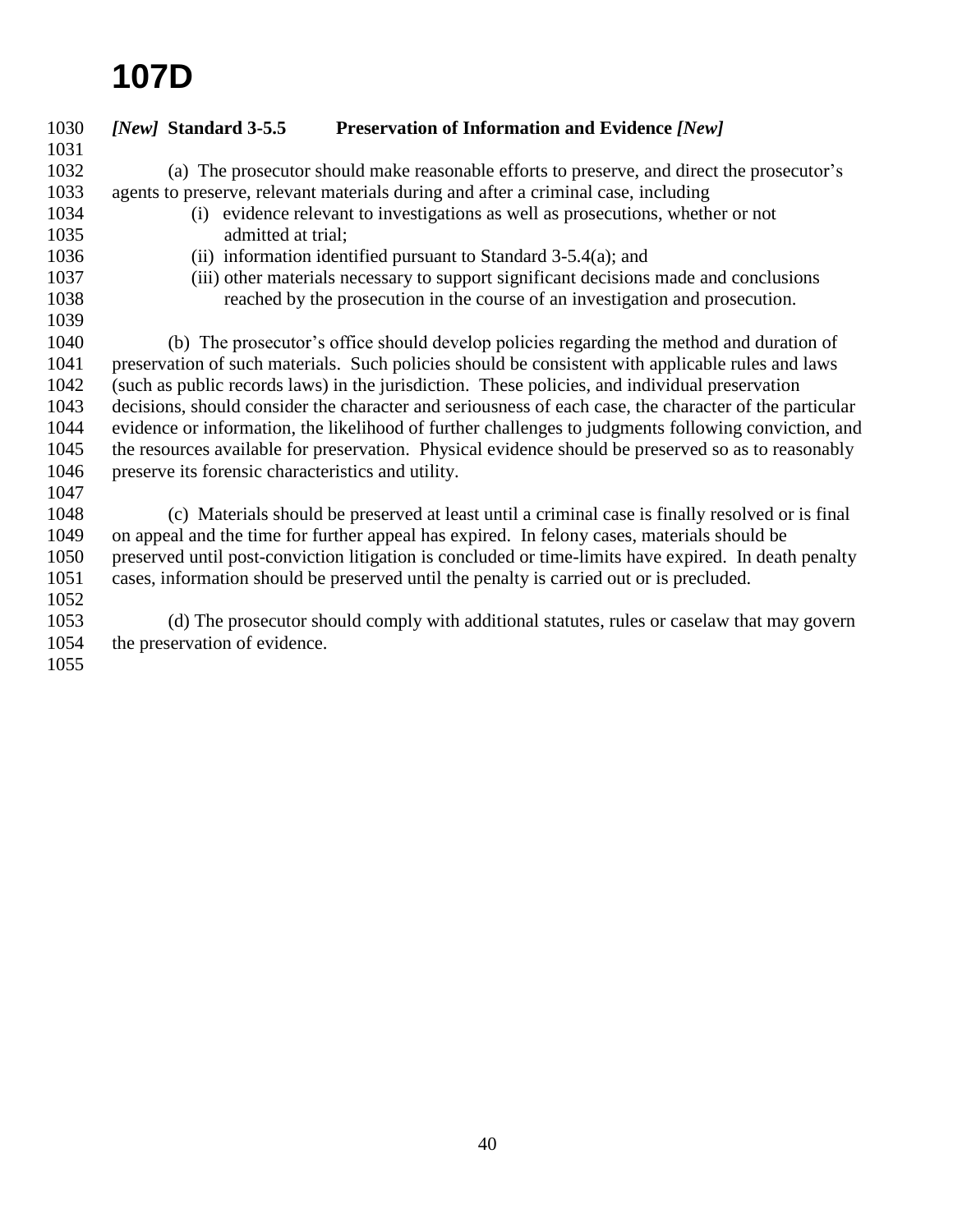#### **Standard 3-5.6 Conduct of Negotiated Disposition Discussions**

 (a) The prosecutor should be open, at every stage of a criminal matter, to discussions with defense counsel concerning disposition of charges by guilty plea or other negotiated disposition.

 (b) A prosecutor should not engage in disposition discussions directly with a represented defendant, except with defense counsel's approval. Where a defendant has properly waived counsel, the prosecutor may engage in disposition discussions with the defendant, and should make and preserve a record of such discussions.

 (c) The prosecutor should not enter into a disposition agreement before having information sufficient to assess the defendant's actual culpability. The prosecutor should consider collateral consequences of a conviction before entering into a disposition agreement. The prosecutor should consider factors listed in Standard 3-4.4(a), and not be influenced in disposition discussions by inappropriate factors such as those listed in Standards 3-1.6 and 3-4.4(b).

 (d) The prosecutor should not set unreasonably short deadlines, or demand conditions for a disposition, that are so coercive that the voluntariness of a plea or the effectiveness of defense counsel is put into question. A prosecutor may, however, set a reasonable deadline before trial or hearing for acceptance of a disposition offer.

 (e) A prosecutor should not knowingly make false statements of fact or law in the course of disposition discussions.

 (f) Before entering into a disposition agreement, the prosecutor should disclose to the defense a factual basis sufficient to support the charges in the proposed agreement, and information currently known to the prosecutor that tends to negate guilt, mitigates the offense or is likely to reduce punishment.

 (g) A prosecutor should not agree to a guilty plea if the prosecutor reasonably believes that sufficient admissible evidence to support conviction beyond reasonable doubt would be lacking if 1080 the matter went to trial.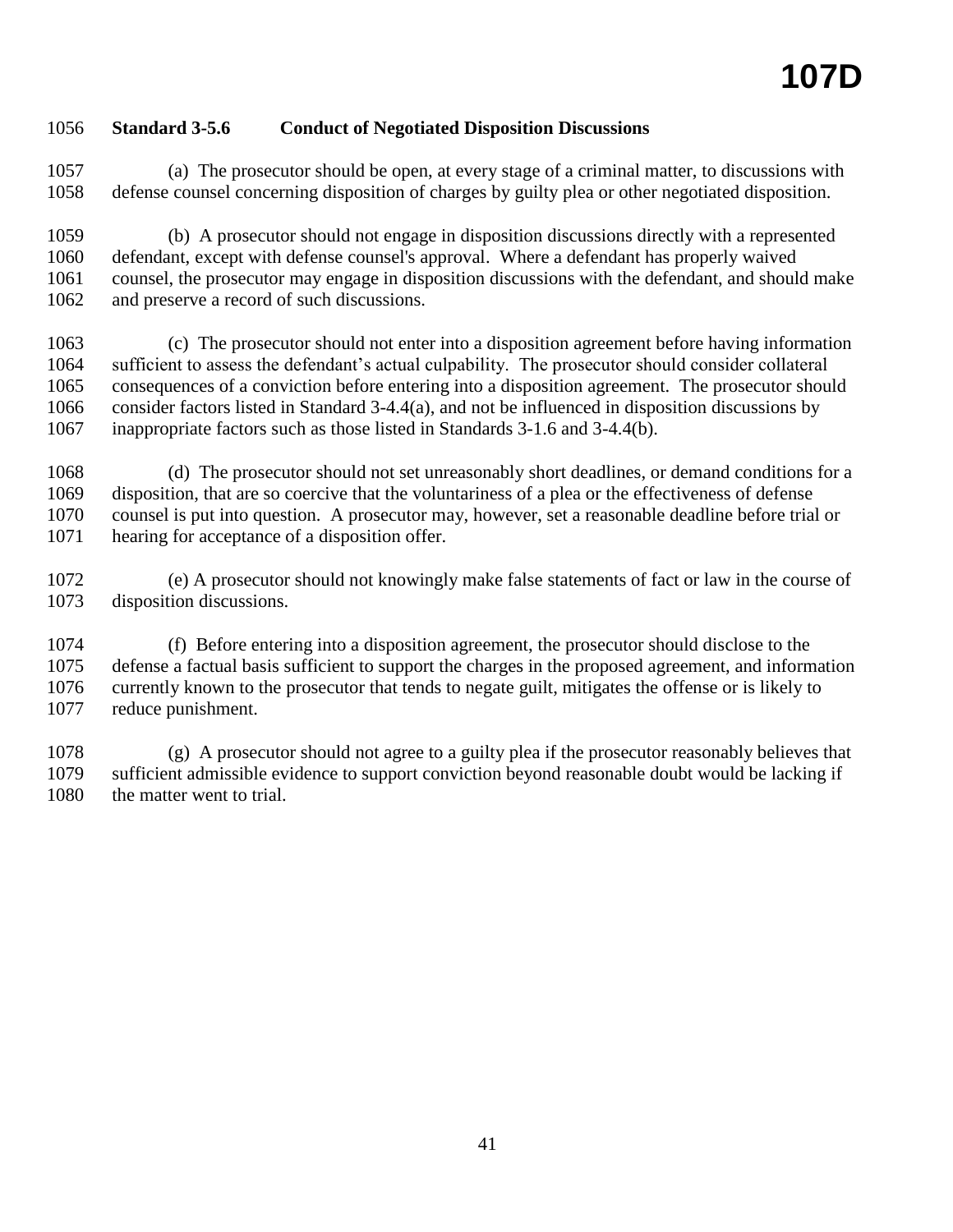### **Standard 3-5.7 Establishing and Fulfilling Conditions of Negotiated Dispositions**

 (a) A prosecutor should not demand terms in a negotiated disposition agreement that are unlawful or in violation of public policy.

 (b) The prosecutor may properly promise the defense that the prosecutor will or will not take a particular position concerning sentence and conditions. The prosecutor should not, however, imply a greater power to influence the disposition of a case than is actually possessed.

 (c) The prosecutor should memorialize all promises and conditions that are part of the agreement, and ensure that any written disposition agreement accurately and completely reflects the precise terms of the agreement including the prosecutor's promises and the defendant's obligations. At any court hearing to finalize a negotiated disposition, the prosecutor should ensure that all relevant details of the agreement have been placed on the record. The presumption is that the hearing and record will be public, but in some cases the hearing or record (or a portion) may be sealed for good cause.

 (d) Once a disposition agreement is final and accepted by the court, the prosecutor should comply with, and make good faith efforts to have carried out, the government's obligations. The prosecutor should construe agreement conditions, and evaluate the defendant's performance including any cooperation, in a good-faith and reasonable manner.

 (e) If the prosecutor believes that a defendant has breached an agreement that has been accepted by the court, the prosecutor should notify the defense regarding the prosecutor's belief and any intended adverse action. If the defense presents a good-faith disagreement and the parties cannot quickly resolve it, the prosecutor should not act before judicial resolution.

 (f) If the prosecutor reasonably believes that a court is acting inconsistently with any term of a negotiated disposition, the prosecutor should raise the matter with the court.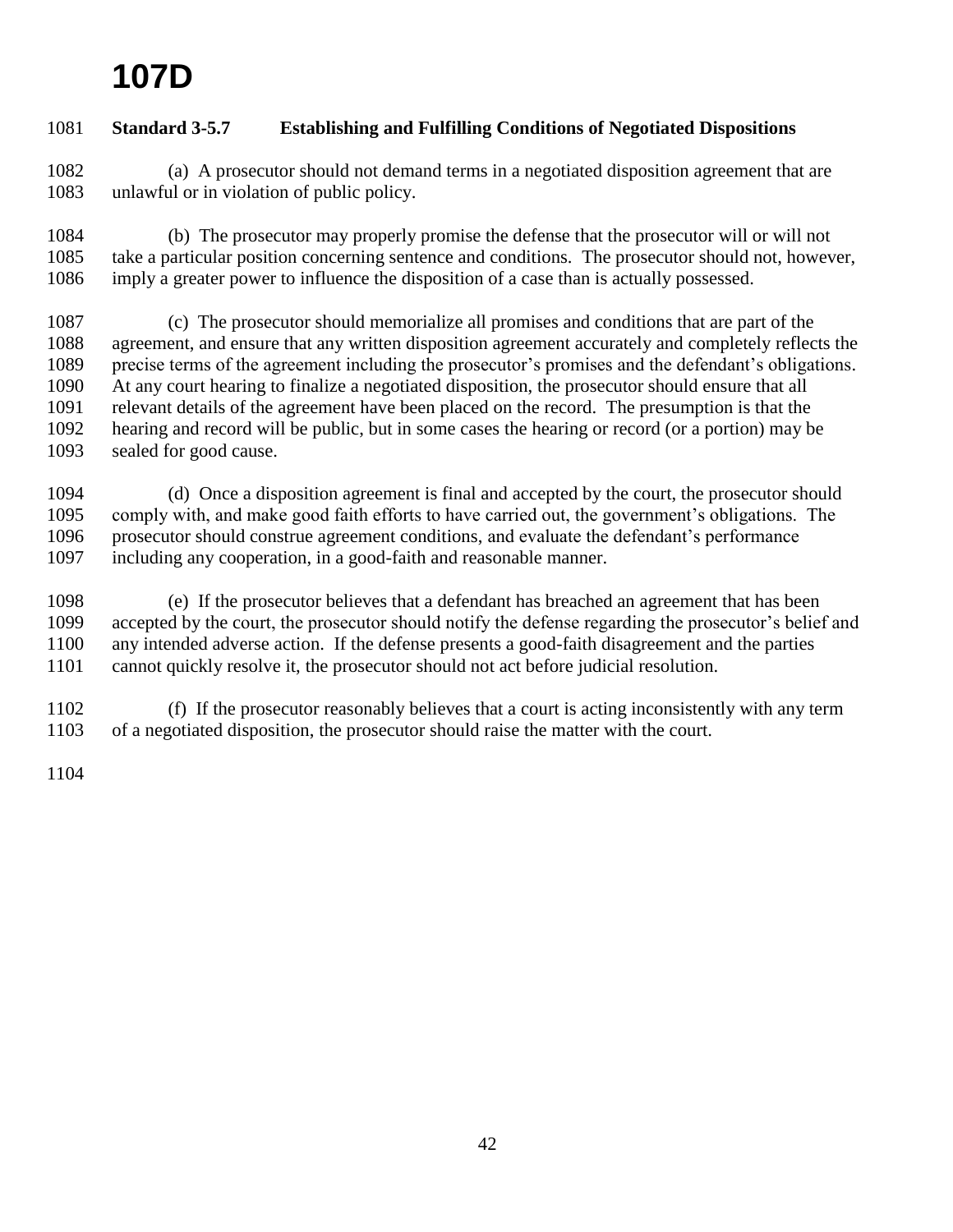### *[New]* **Standard 3-5.8 Waiver of Rights as Condition of Disposition Agreements** *[New]*

 (a) A prosecutor should not condition a disposition agreement on a waiver of the right to appeal the terms of a sentence which exceeds an agreed-upon or reasonably anticipated sentence. Any waiver of appeal of sentence should be comparably binding on the defendant and the prosecution.

 (b) A prosecutor should not suggest or require, as a condition of a disposition agreement, any waiver of post-conviction claims addressing ineffective assistance of counsel, prosecutorial misconduct, or destruction of evidence, unless such claims are based on past instances of such conduct that are specifically identified in the agreement or in the transcript of proceedings that address the agreement. If a proposed disposition agreement contains such a waiver regarding ineffective assistance of counsel, the prosecutor should ensure that the defendant has been provided the opportunity to consult with independent counsel regarding the waiver before agreeing to the disposition.

 (c) A prosecutor may propose or require other sorts of waivers on an individualized basis if the defendant's agreement is knowing and voluntary. No waivers of any kind should be accepted without an exception for manifest injustice based on newly-discovered evidence, or actual innocence. 

 (d) Although certain claims may have been waived, a prosecutor should not condition a disposition agreement on a complete waiver of the right to file a habeas corpus or other comparable post-conviction petition.

 (e) A prosecutor should not request or rely on waivers to hide an injustice or material flaw in the case which is undisclosed to the defense.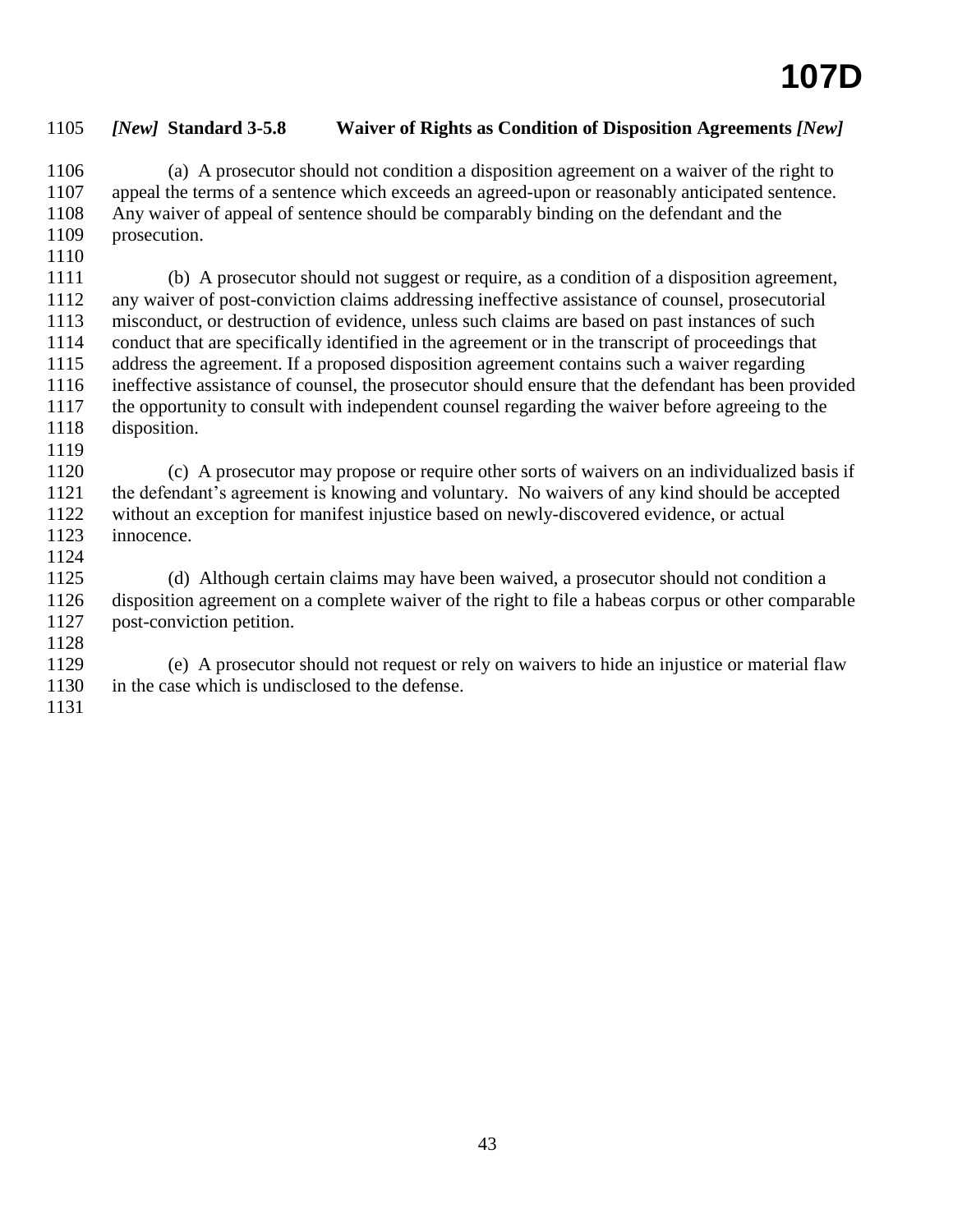#### **Standard 3-5.9 Record of Reasons for Dismissal of Charges**

1133 When criminal charges are dismissed on the prosecution's motion, including by plea of *nolle*<br>1134 prosequi or its equivalent, the prosecutor should make and retain an appropriate record of the

*prosequi* or its equivalent, the prosecutor should make and retain an appropriate record of the

reasons for the dismissal, and indicate on the record whether the dismissal was with or without

- prejudice.
-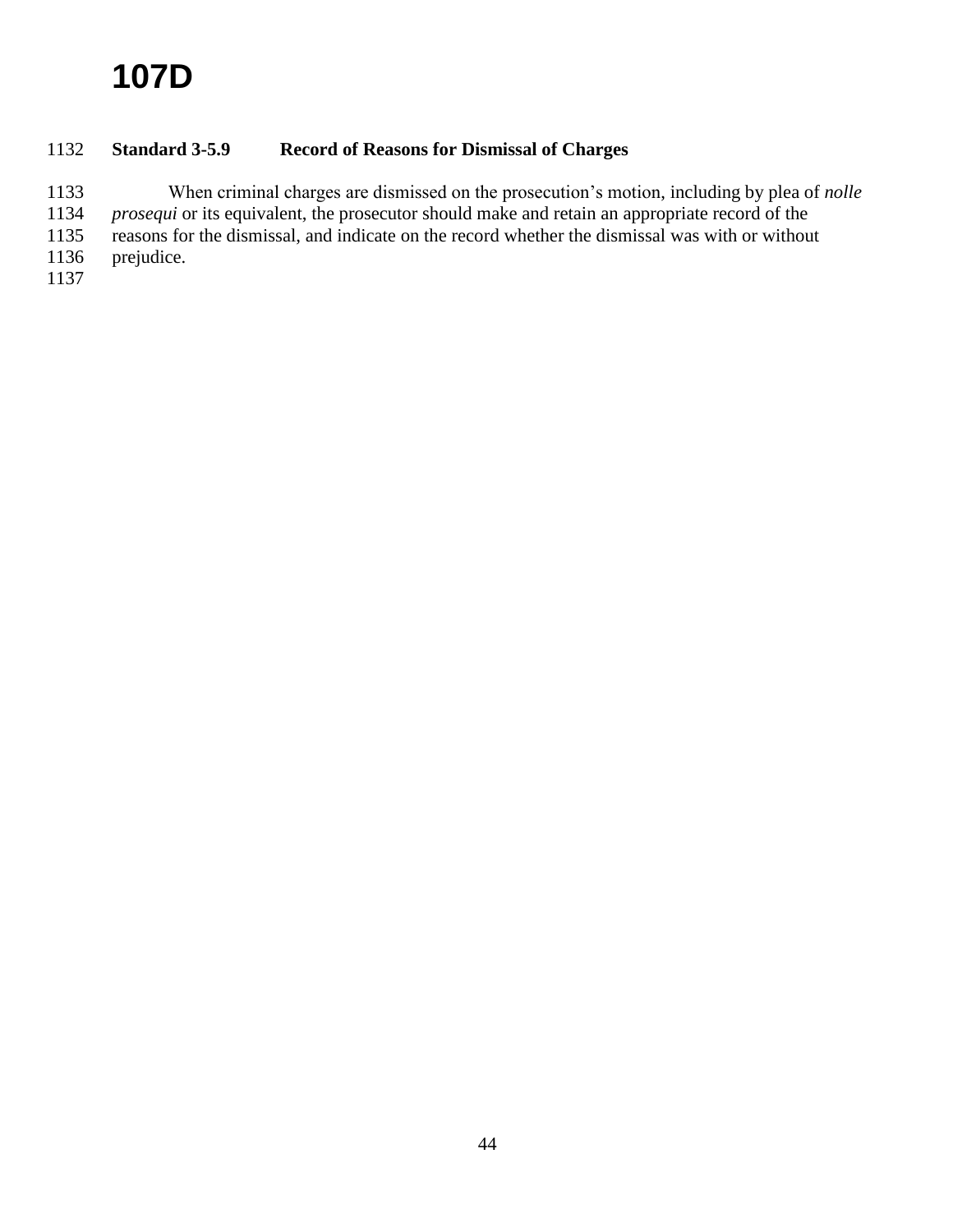| 1138                         |                       | PART VI                                                                                                                                                                                                                                                                                                           |
|------------------------------|-----------------------|-------------------------------------------------------------------------------------------------------------------------------------------------------------------------------------------------------------------------------------------------------------------------------------------------------------------|
| 1139                         |                       | <b>COURT HEARINGS AND TRIAL</b>                                                                                                                                                                                                                                                                                   |
| 1140                         | <b>Standard 3-6.1</b> | <b>Scheduling Court Hearings</b>                                                                                                                                                                                                                                                                                  |
| 1141<br>1142<br>1143<br>1144 | counsel.              | Final control over the scheduling of court appearances, hearings and trials in criminal matters<br>should rest with the court rather than the parties. When the prosecutor is aware of facts that would<br>affect scheduling, the prosecutor should advise the court and, if the facts are case-specific, defense |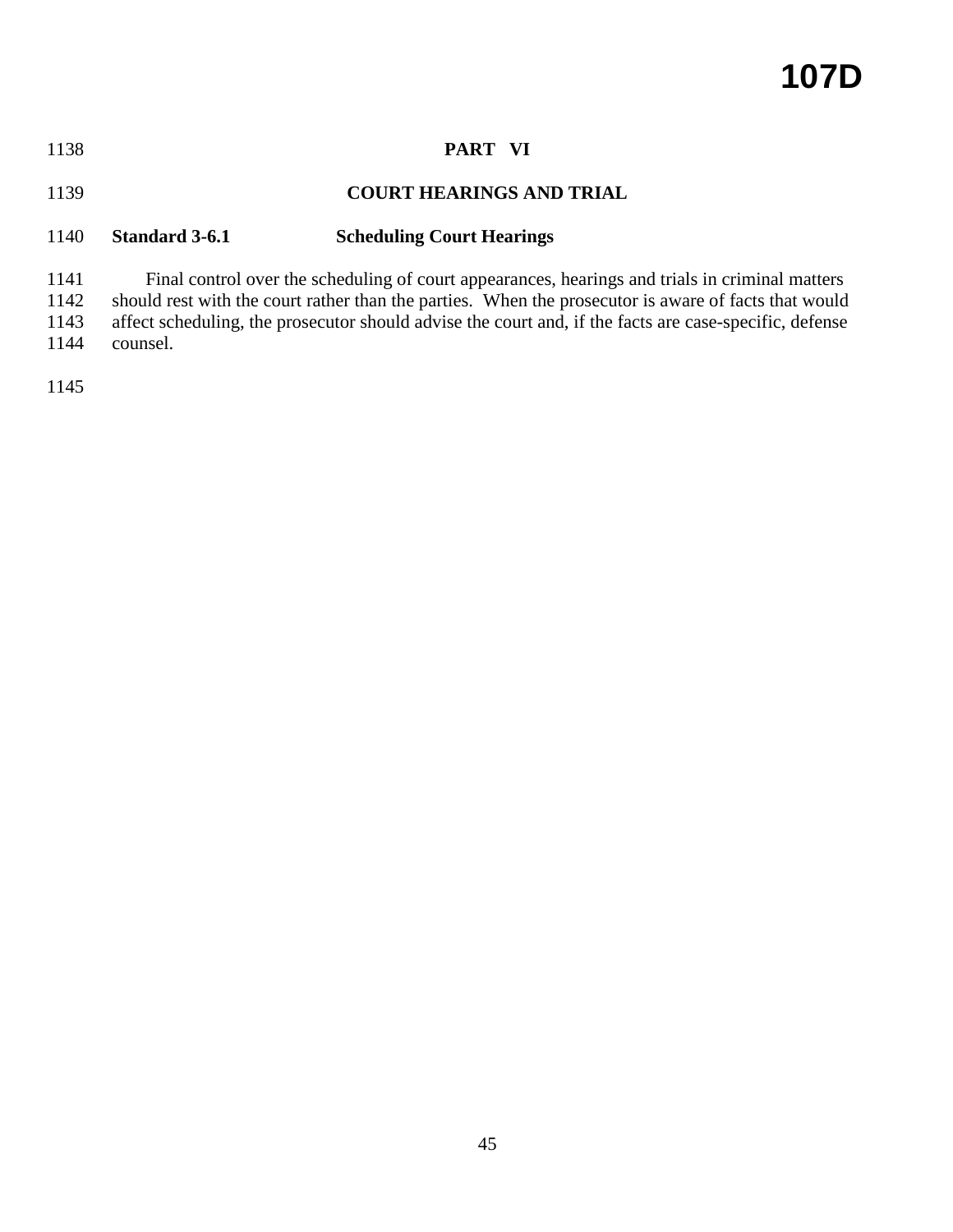### **Standard 3-6.2 Civility With Courts, Opposing Counsel, and Others**

 (a) As an officer of the court, the prosecutor should support the authority of the court and the dignity of the courtroom by adherence to codes of professionalism and civility, and by manifesting a professional and courteous attitude toward the judge, opposing counsel, witnesses, defendants, jurors, court staff and others. In court as elsewhere, the prosecutor should not display or act out of any improper or unlawful bias. 

 (b) When court is in session, unless otherwise permitted by the court, the prosecutor should address the court and not address other counsel or the defendant directly on any matter related to the case.

 (c) The prosecutor should comply promptly and civilly with a court's orders or seek appropriate relief from such order. If the prosecutor considers an order to be significantly erroneous or prejudicial, the prosecutor should ensure that the record adequately reflects the events. The prosecutor has a right to make respectful objections and reasonable requests for reconsideration, and to seek other relief as the law permits. If a judge prohibits making an adequate objection, proffer, or record, the prosecutor may take other lawful steps to protect the public interest.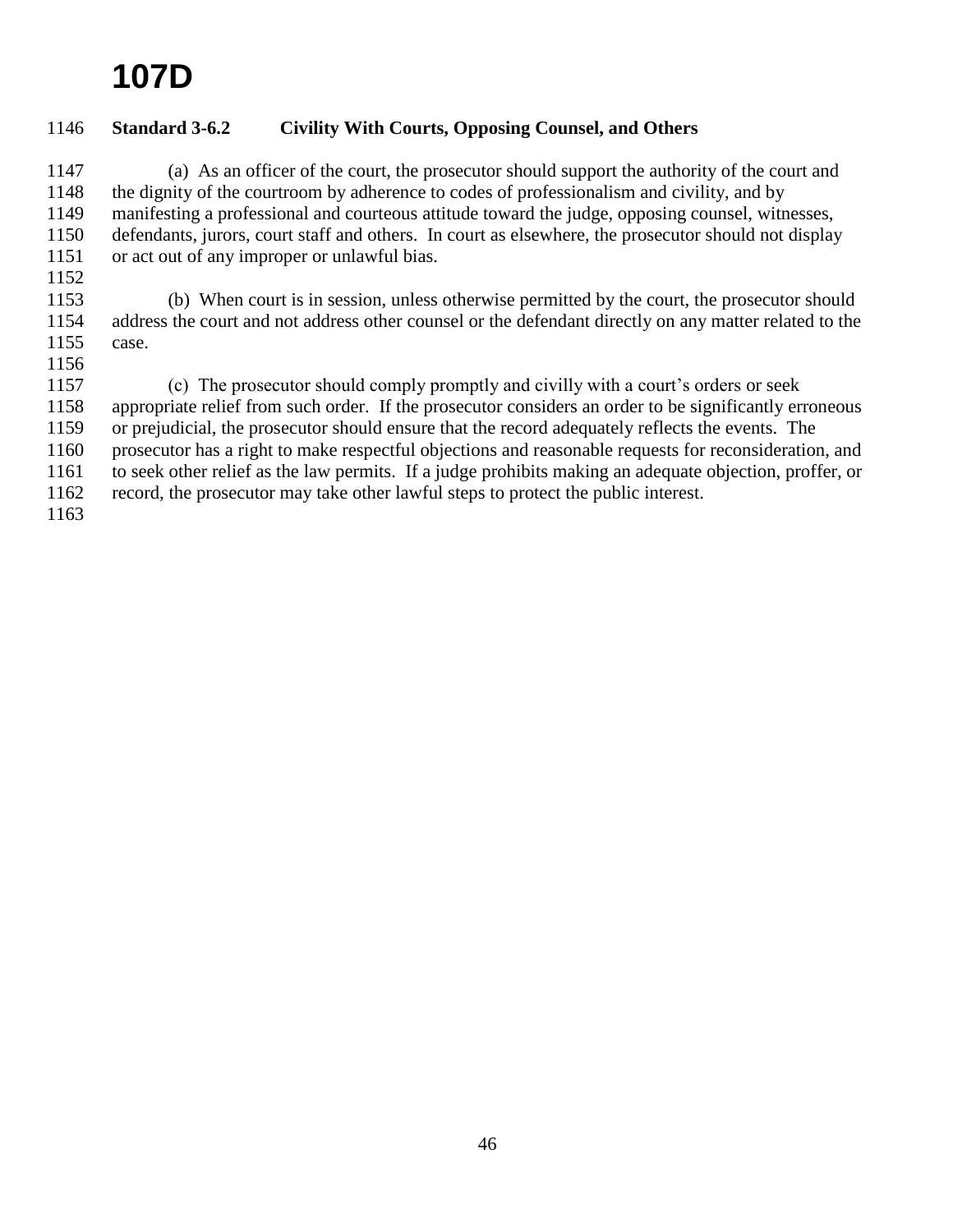### **Standard 3-6.3 Selection of Jurors**

 (a) The prosecutor's office should be aware of legal standards that govern the selection of jurors, and train prosecutors to comply. The prosecutor should prepare to effectively discharge the prosecution function in the selection of the jury, including exercising challenges for cause and peremptory challenges. The prosecutor's office should also be aware of the process used to select and summon the jury pool and bring legal deficiencies to the attention of the court.

 (b) The prosecutor should not strike jurors based on any criteria rendered impermissible by the constitution, statutes, applicable rules of the jurisdiction, or these standards, including race, sex, religion, national origin, disability, sexual orientation or gender identity. The prosecutor should consider contesting a defense counsel's peremptory challenges that appear to be based upon such criteria.

 (c) In cases in which the prosecutor conducts a pretrial investigation of the background of potential jurors, the investigative methods used should not harass, intimidate, or unduly embarrass or invade the privacy of potential jurors. Absent special circumstances, such investigation should be restricted to review of records and sources of information already in existence and to which access is lawfully allowed. If the prosecutor uses record searches that are unavailable to the defense, such as criminal record databases, the prosecutor should share the results with defense counsel or seek a judicial protective order.

 (d) The opportunity to question jurors personally should be used solely to obtain information relevant to the well-informed exercise of challenges. The prosecutor should not seek to commit jurors on factual issues likely to arise in the case, and should not intentionally present arguments, facts or evidence which the prosecutor reasonably should know will not be admissible at trial. Voir dire should not be used to argue the prosecutor's case to the jury, or to unduly ingratiate 1190 counsel with the jurors.

 (e) During voir dire, the prosecutor should seek to minimize any undue embarrassment or invasion of privacy of potential jurors, for example by seeking to inquire into sensitive matters outside the presence of other potential jurors, while still enabling fair and efficient juror selection. 

 (f) If the court does not permit voir dire by counsel, the prosecutor should provide the court with suggested questions in advance, and request specific follow-up questions during the selection process when necessary to ensure fair juror selection.

 (g) If the prosecutor has reliable information that conflicts with a potential juror's responses, or that reasonably would support a "for cause" challenge by any party, the prosecutor should inform the court and, unless the court orders otherwise, defense counsel.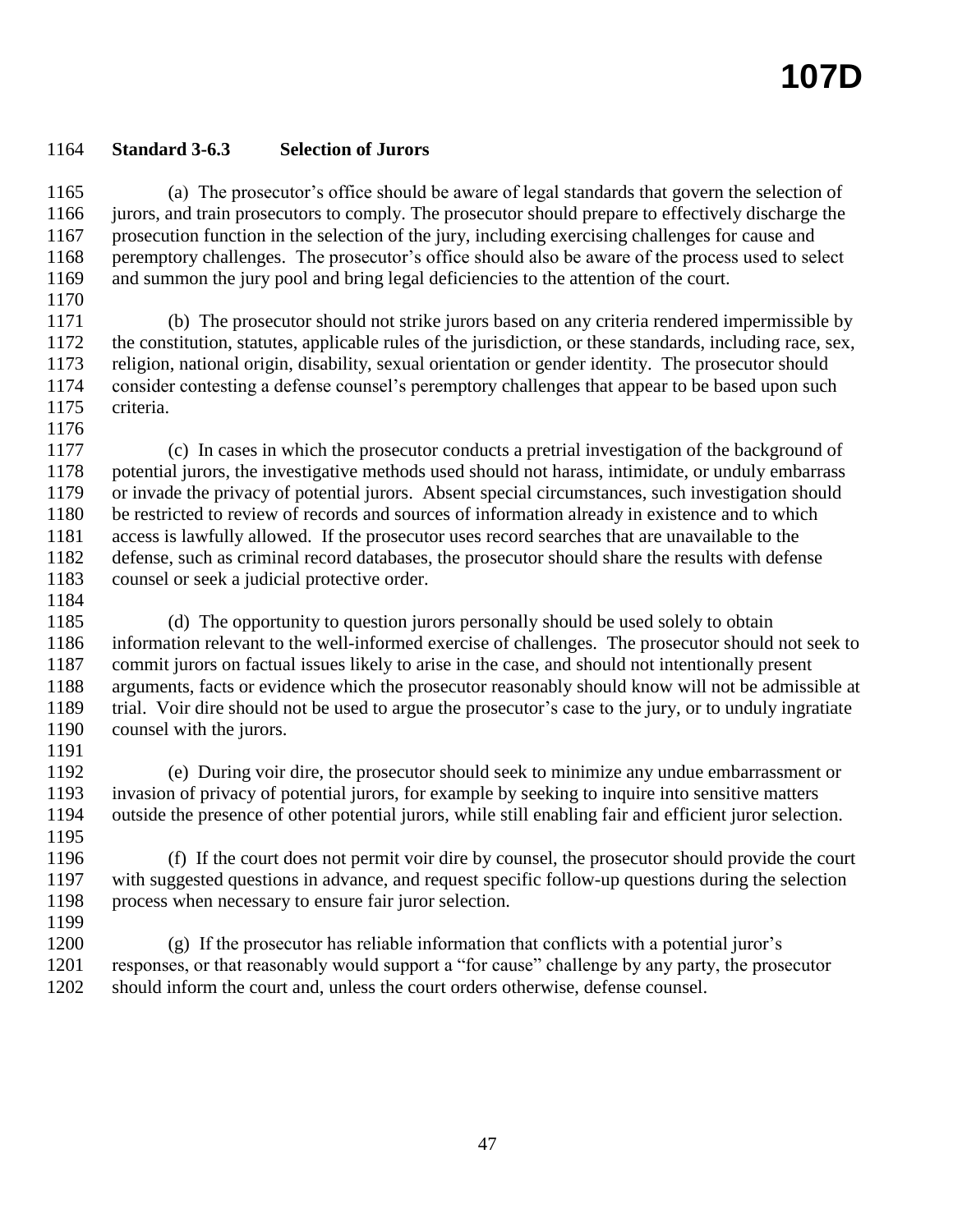#### **Standard 3-6.4 Relationship With Jurors**  (a) The prosecutor should not communicate with persons the prosecutor knows to be summoned for jury duty or impaneled as jurors, before or during trial, other than in the lawful conduct of courtroom proceedings. The prosecutor should avoid even the appearance of improper communications with jurors, and minimize any out-of-court proximity to or contact with jurors.

 Where out-of-court contact cannot be avoided, the prosecutor should not communicate about or refer to the specific case. 

 (b) The prosecutor should treat jurors with courtesy and respect, while avoiding a show of undue solicitude for their comfort or convenience. 

 (c) After discharge of a juror, a prosecutor should avoid contacts that may harass or embarrass the juror, that criticize the jury's actions or verdict, or that express views that could otherwise adversely influence the juror's future jury service. The prosecutor should know and comply with applicable rules and law governing the subject.

 (d) After a jury is discharged, the prosecutor may, if no statute, rule, or order prohibits such action, communicate with jurors to investigate whether a verdict may be subject to legal challenge, or to evaluate the prosecution's performance for improvement in the future. The prosecutor should consider requesting the court to instruct the jury that, if it is not prohibited by law, it is not improper for jurors to discuss the case with the lawyers, although they are not required to do so. Any post- discharge communication with a juror should not disparage the criminal justice system and the jury trial process, and should not express criticism of the jury's actions or verdict. 

 (e) A prosecutor who learns reasonably reliable information that there was a problem with 1229 jury deliberations or conduct that could support an attack on a judgment of conviction and that is recognized as potentially valid in the jurisdiction, should promptly report that information to the appropriate judicial officer and, unless the court orders otherwise, defense counsel.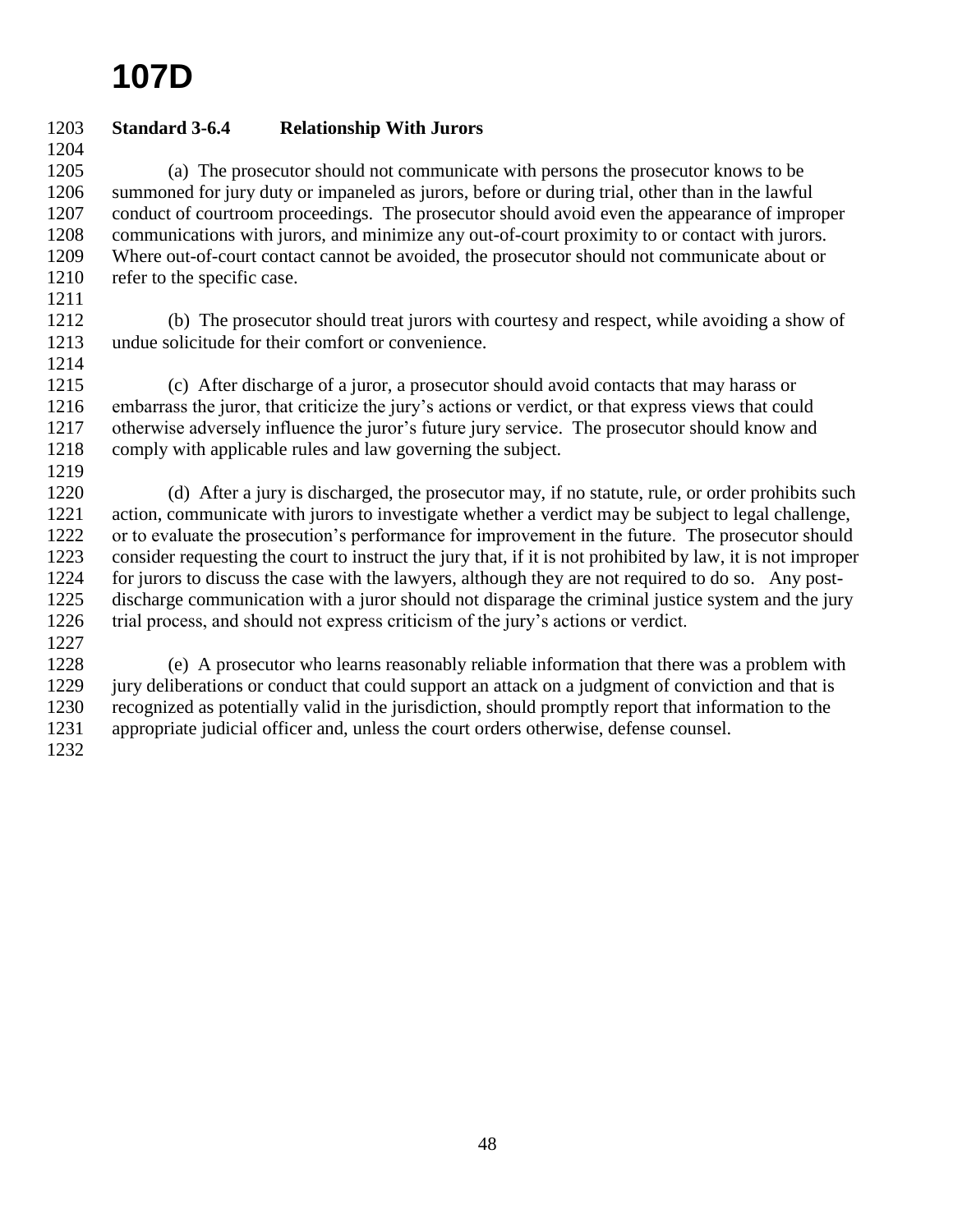**Standard 3-6.5 Opening Statement at Trial**  

 (a) The prosecutor should give an opening statement before the presentation of evidence begins.

 (b) The prosecutor's opening statement at trial should be confined to a fair statement of the case from the prosecutor's perspective, and discussion of evidence that the prosecutor reasonably believes will be available, offered and admitted to support the prosecution case. The prosecutor's opening should avoid speculating about what defenses might be raised by the defense unless the prosecutor knows they will be raised.

 (c) The prosecutor's opening statement should be made without expressions of personal opinion, vouching for witnesses, inappropriate appeals to emotion or personal attacks on opposing counsel. The prosecutor should scrupulously avoid any comment on a defendant's right to remain silent. 

 (d) When the prosecutor has reason to believe that a portion of the opening statement may be objectionable, the prosecutor should raise that point with defense counsel and, if necessary, the court, in advance. Similarly, visual aids or exhibits that the prosecutor intends to use during opening statement should be shown to defense counsel in advance.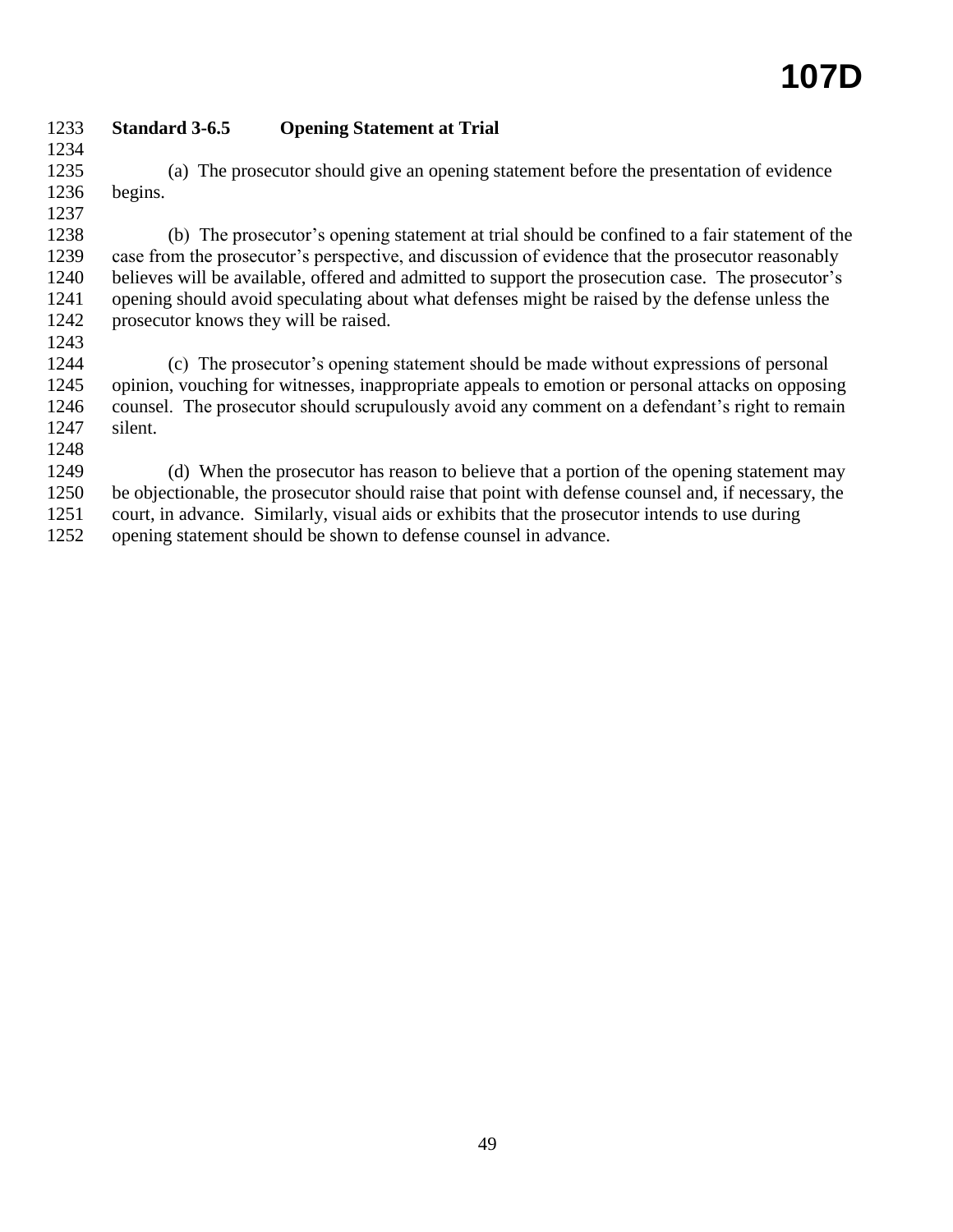### **Standard 3-6.6 Presentation of Evidence**

 (a) The prosecutor should not offer evidence that the prosecutor does not reasonably believe to be true, whether by documents, tangible evidence, or the testimony of witnesses. When a prosecutor has reason to doubt the truth or accuracy of particular evidence, the prosecutor should take reasonable steps to determine that the evidence is reliable, or not present it. 

 (b) If the prosecutor reasonably believes there has been misconduct by opposing counsel, a witness, the court or other persons that affects the fair presentation of the evidence, the prosecutor should challenge the perceived misconduct by appealing or objecting to the court or through other appropriate avenues, and not by engaging in retaliatory conduct that the prosecutor knows to be improper. 

 (c) During the trial, if the prosecutor discovers that false evidence or testimony has been introduced by the prosecution, the prosecutor should take reasonable remedial steps. If the witness is still on the stand, the prosecutor should attempt to correct the error through further examination. If the falsity remains uncorrected or is not discovered until the witness is off the stand, the prosecutor should notify the court and opposing counsel for determination of an appropriate remedy. 

 (d) The prosecutor should not bring to the attention of the trier of fact matters that the prosecutor knows to be inadmissible, whether by offering or displaying inadmissible evidence, asking legally objectionable questions, or making impermissible comments or arguments. If the prosecutor is uncertain about the admissibility of evidence, the prosecutor should seek and obtain resolution from the court before the hearing or trial if possible, and reasonably in advance of the time for proffering the evidence before a jury.

 (e) The prosecutor should exercise strategic judgment regarding whether to object or take exception to evidentiary rulings that are materially adverse to the prosecution, and not make every possible objection. The prosecutor should not make objections without a reasonable basis, or for improper reasons such as to harass or to break the flow of opposing counsel's presentation. The prosecutor should make an adequate record for appeal, and consider the possibility of an interlocutory appeal regarding significant adverse rulings if available.

 (f) The prosecutor should not display tangible evidence (and should object to such display by the defense) until it is admitted into evidence, except insofar as its display is necessarily incidental to its tender, although the prosecutor may seek permission to display admissible evidence during opening statement. The prosecutor should avoid displaying even admitted evidence in a manner that is unduly prejudicial.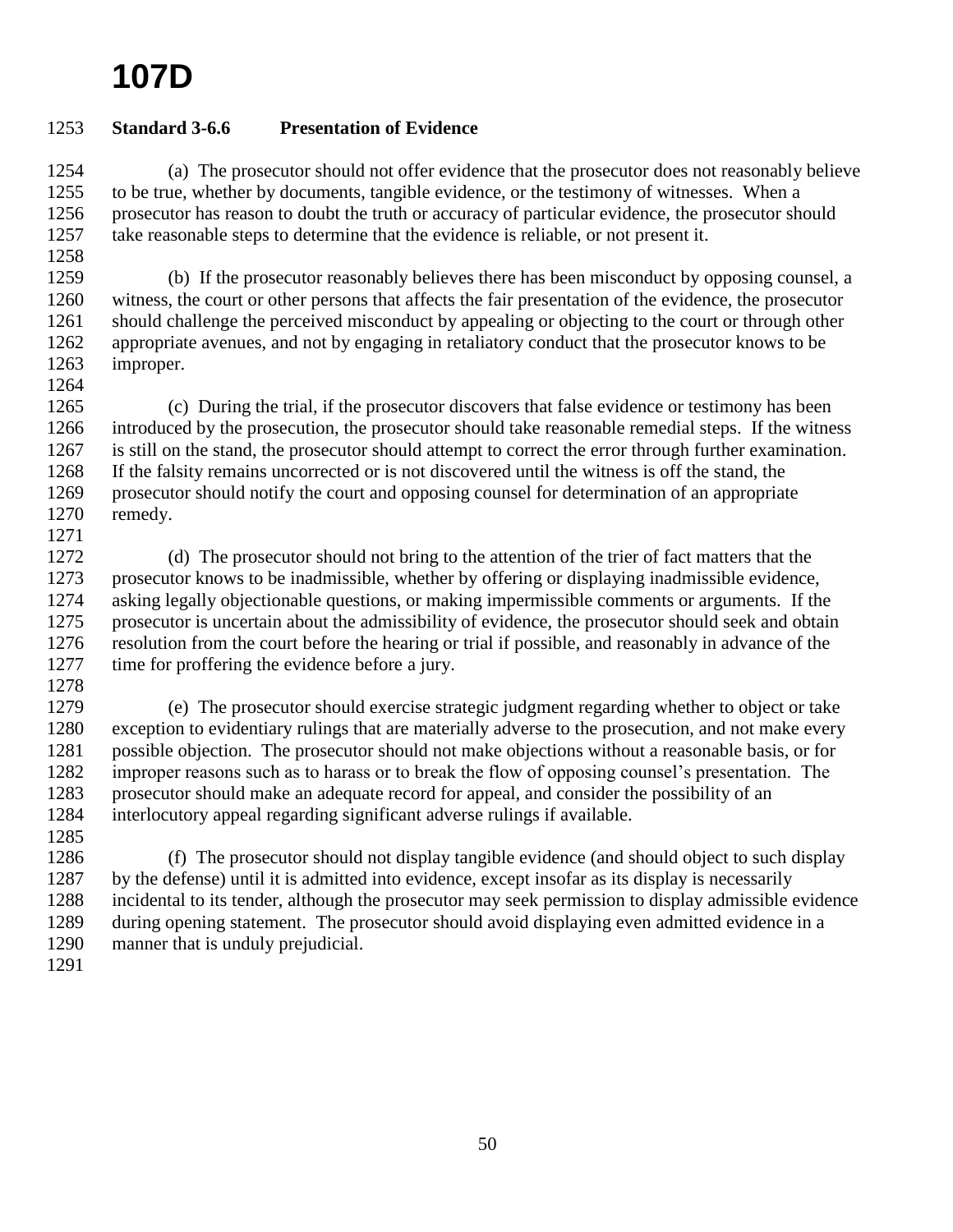**Standard 3-6.7 Examination of Witnesses in Court** 

 (a) The prosecutor should conduct the examination of witnesses fairly and with due regard for dignity and legitimate privacy concerns, and without seeking to intimidate or humiliate a witness unnecessarily. 

- (b) The prosecutor should not use cross-examination to discredit or undermine a witness's testimony, if the prosecutor knows the testimony to be truthful and accurate.
- (c) The prosecutor should not call a witness to testify in the presence of the jury, or require the defense to do so, when the prosecutor knows the witness will claim a valid privilege not to testify. If the prosecutor is unsure whether a particular witness will claim a privilege to not testify, the prosecutor should alert the court and defense counsel in advance and outside the presence of the jury.
- 
- (d) The prosecutor should not ask a question that implies the existence of a factual predicate for which a good faith belief is lacking.
-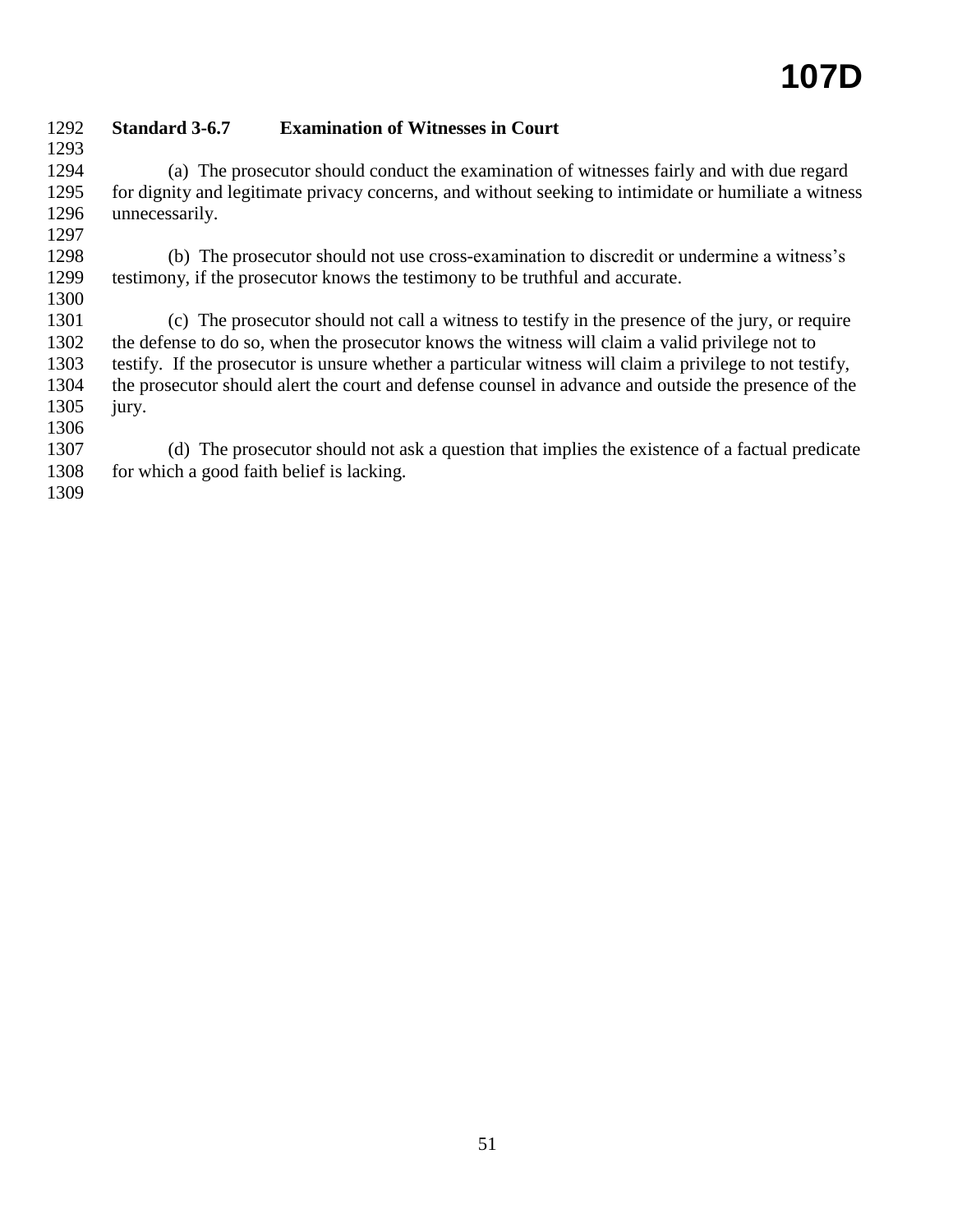### **Standard 3-6.8 Closing Arguments to the Trier of Fact**

 (a) In closing argument to a jury (or to a judge sitting as trier of fact), the prosecutor should present arguments and a fair summary of the evidence that proves the defendant guilty beyond reasonable doubt. The prosecutor may argue all reasonable inferences from the evidence in the record, unless the prosecutor knows an inference to be false. The prosecutor should, to the extent time permits, review the evidence in the record before presenting closing argument. The prosecutor should not knowingly misstate the evidence in the record, or argue inferences that the prosecutor knows have no good-faith support in the record. The prosecutor should scrupulously avoid any reference to a defendant's decision not to testify. 

 (b) The prosecutor should not argue in terms of counsel's personal opinion, and should not imply special or secret knowledge of the truth or of witness credibility.

 (c) The prosecutor should not make arguments calculated to appeal to improper prejudices of the trier of fact. The prosecutor should make only those arguments that are consistent with the trier's duty to decide the case on the evidence, and should not seek to divert the trier from that duty. 

 (d) If the prosecutor presents rebuttal argument, the prosecutor may respond fairly to arguments made in the defense closing argument, but should not present or raise new issues. If the prosecutor believes the defense closing argument is or was improper, the prosecutor should timely object and request relief from the court, rather than respond with arguments that the prosecutor knows are improper.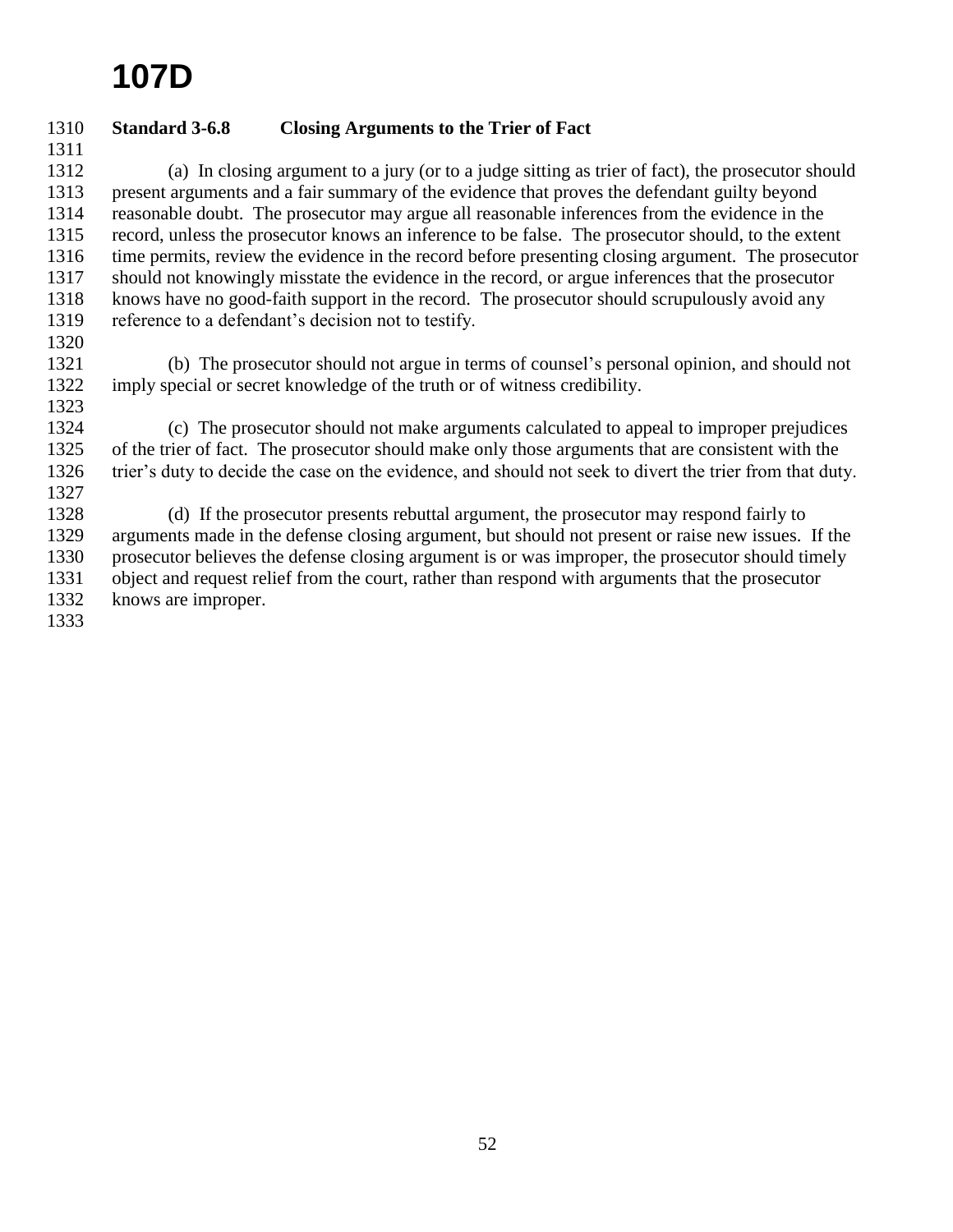#### **Standard 3-6.9 Facts Outside the Record**

 When before a jury, the prosecutor should not knowingly refer to, or argue on the basis of, facts outside the record, unless such facts are matters of common public knowledge based on ordinary human experience, or are matters of which a court clearly may take judicial notice, or are facts the prosecutor reasonably believes will be entered into the record at that proceeding. In a nonjury context the prosecutor may refer to extra-record facts relevant to issues about which the court specifically inquires, but should note that they are outside the record.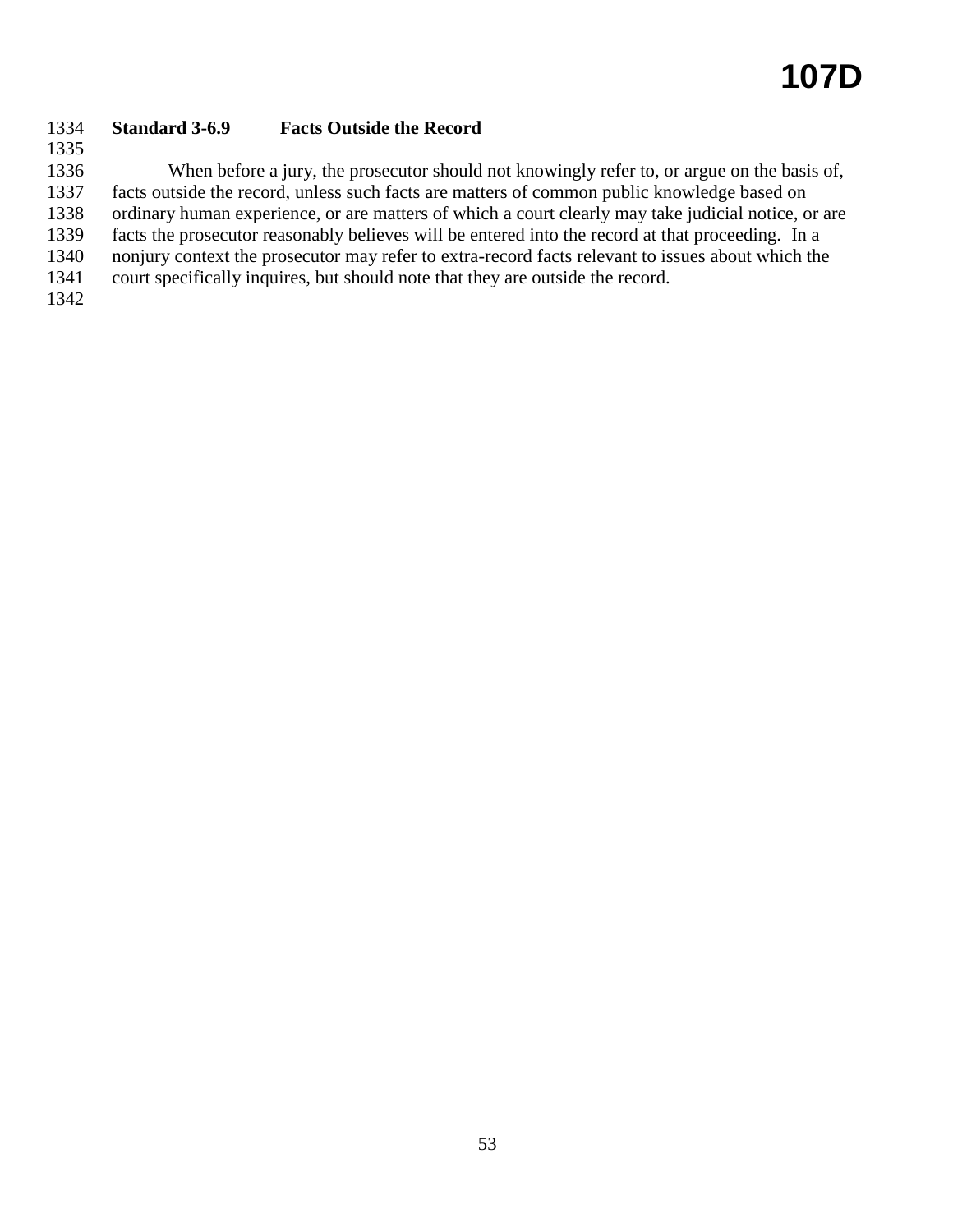#### **Standard 3-6.10 Comments by Prosecutor After Verdict or Ruling**

 (a) The prosecutor should respectfully accept acquittals. Regarding other adverse rulings (including the rare acquittal by a judge that is appealable), while the prosecutor may publicly express respectful disagreement and an intention to pursue lawful options for review, the prosecutor should refrain from public criticism of any participant. Public comments after a verdict or ruling should be respectful of the legal system and process.

 (b) The prosecutor may publicly praise a jury verdict or court ruling, compliment government agents or others who aided in the matter, and note the social value of the ruling or event. The prosecutor should not publicly gloat or seek personal aggrandizement regarding a verdict or ruling.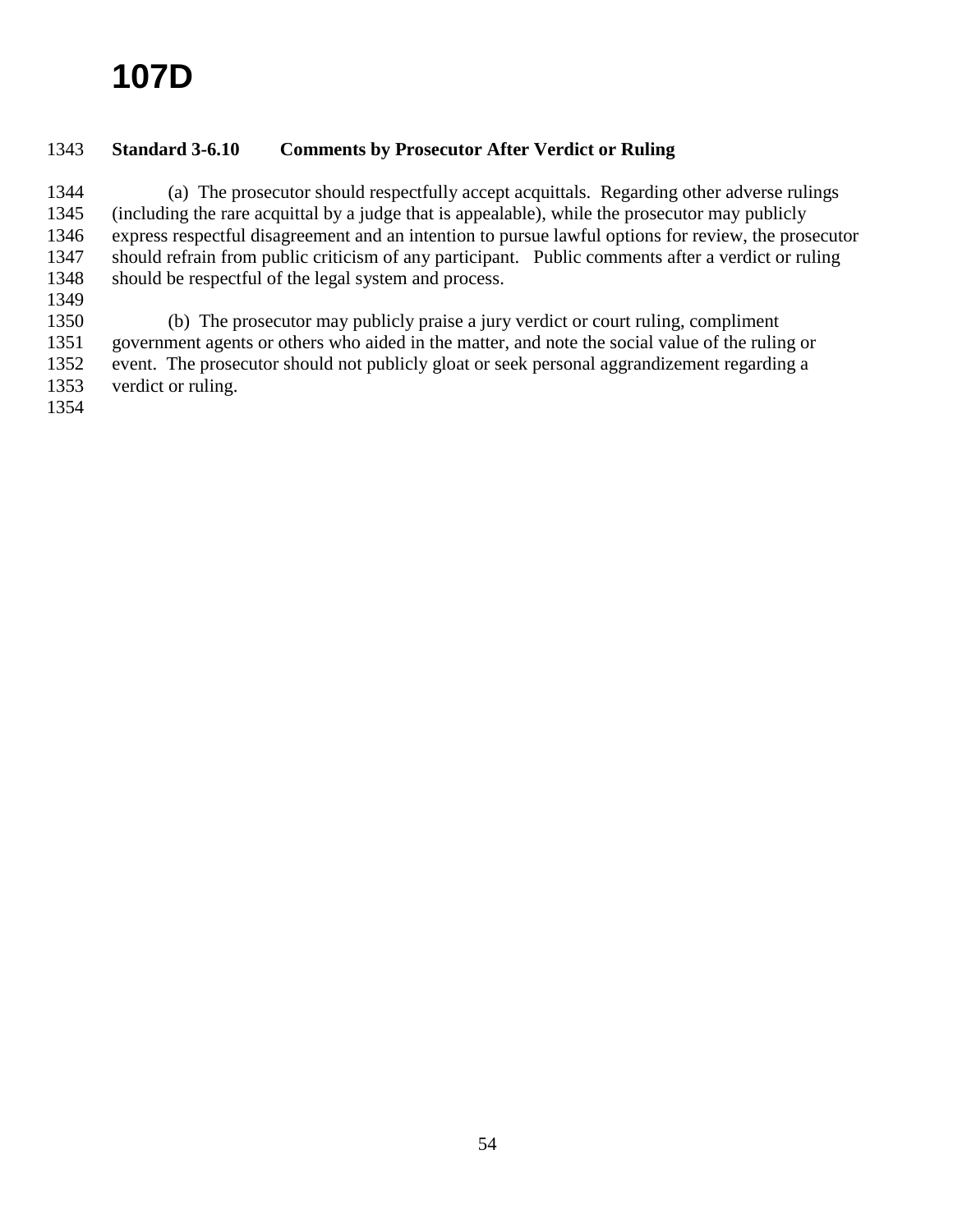#### 1355 **PART VII**<br>1356 **POST-TRIAL MOTIONS AND S POST-TRIAL MOTIONS AND SENTENCING**

1357<br>1358

### *[New]* **Standard 3-7.1 Post-trial Motions** *[New]*

 The prosecutor should conduct a fair evaluation of post-trial motions, determine their merit, 1361 and respond accordingly and respectfully. The prosecutor should not oppose motions at any stage without a reasonable basis for doing so.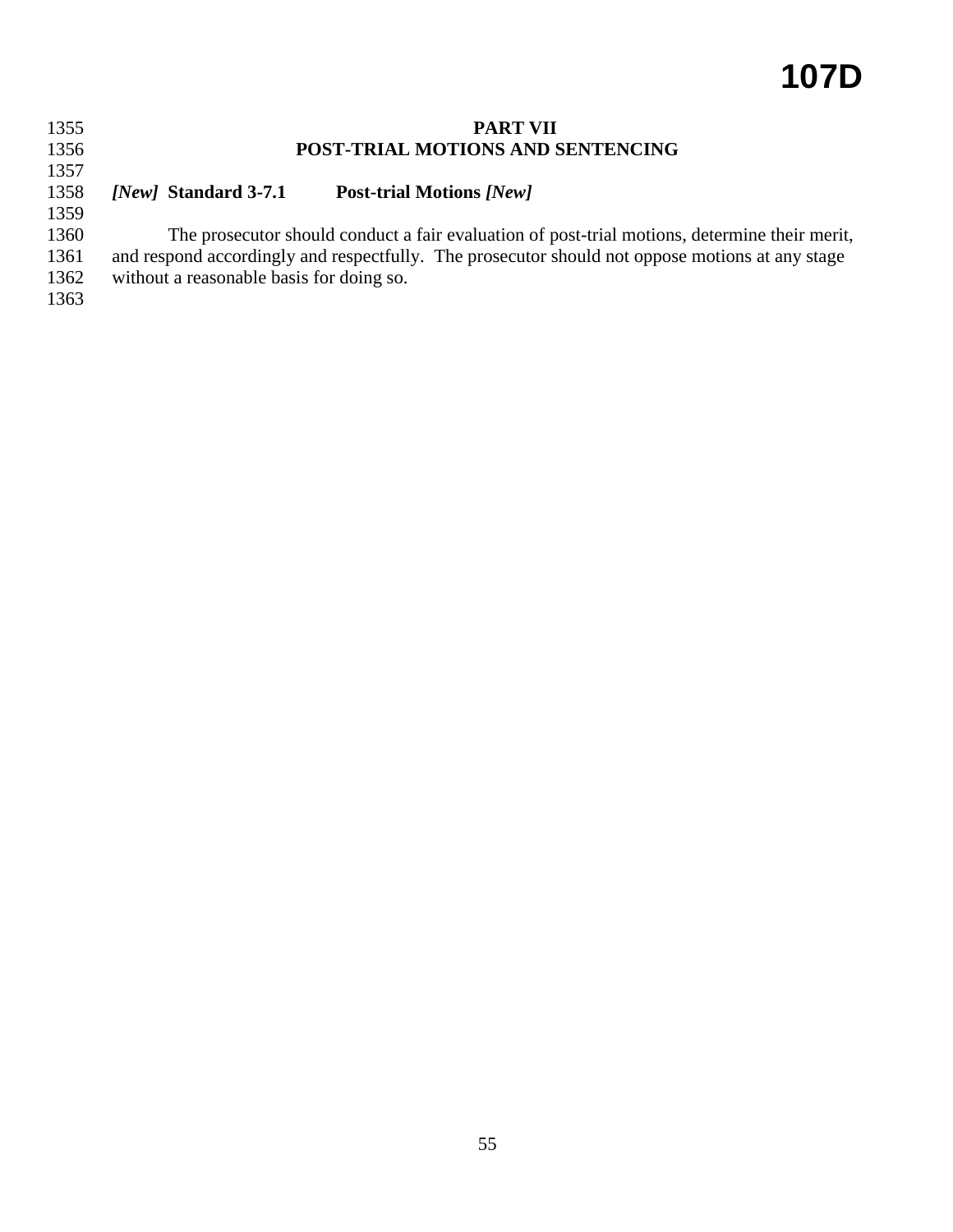#### **Standard 3-7.2 Sentencing**

 (a) The severity of sentences imposed should not be used as a measure of a prosecutor's effectiveness.

 (b) The prosecutor should be familiar with relevant sentencing laws, rules, consequences and options, including alternative non-imprisonment sentences. Before or soon after charges are filed, and throughout the pendency of the case, the prosecutor should evaluate potential consequences of the prosecution and available sentencing options, such as forfeiture, restitution, and immigration effects, and be prepared to actively advise the court in sentencing. 

 (c) The prosecutor should seek to assure that a fair and informed sentencing judgment is made, and to avoid unfair sentences and disparities.

 (d) In the interests of uniformity, the prosecutor's office should develop consistent policies for evaluating and making sentencing recommendations, and not leave complete discretion for sentencing 1379 policy to individual prosecutors.

 (e) The prosecutor should know the relevant laws and rules regarding victims' rights, and facilitate victim participation in the sentencing process as the law requires or permits.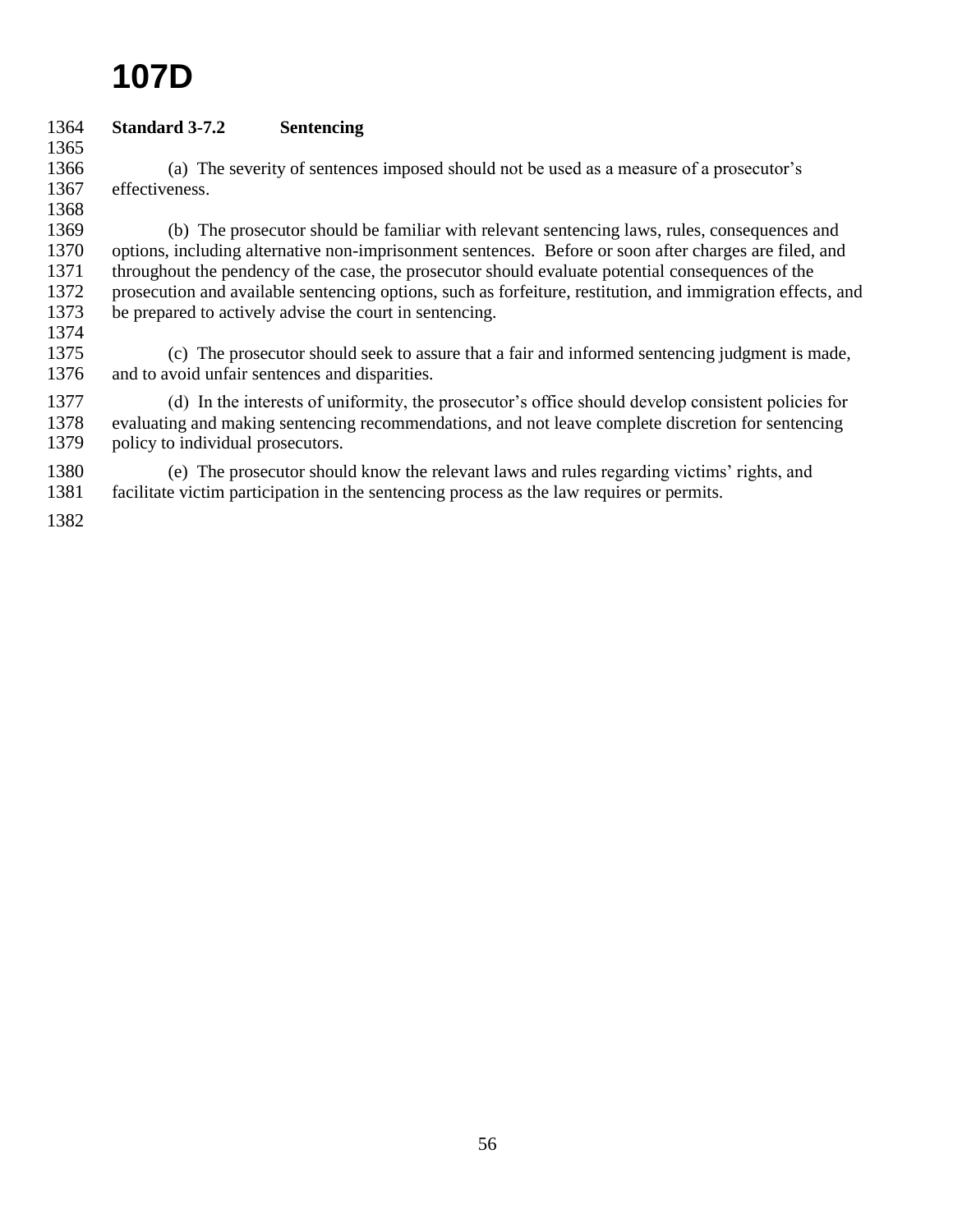#### **Standard 3-7.3 Information Relevant to Sentencing**

 (a) The prosecutor should assist the court in obtaining complete and accurate information for use in sentencing, and should cooperate fully with the court's and staff's presentence investigations. The prosecutor should provide any information that the prosecution believes is relevant to the sentencing to the court and to defense counsel. A record of such information provided to the court and counsel should be made, so that it may be reviewed later if necessary. If material incompleteness or inaccuracy in a presentence report comes to the prosecutor's attention, the prosecutor should take steps to present the complete and correct information to the court and defense counsel.

 (b) The prosecutor should disclose to the defense and to the court, at or before the sentencing proceeding, all information that tends to mitigate the sentence and is known to the prosecutor, unless the prosecutor is relieved of this responsibility by a court order. 

 (c) Prior to sentencing, the prosecutor should disclose to the defense any evidence or information it provides, whether by document or orally, to the court or presentence investigator in aid of sentencing, unless contrary to law or rule in the jurisdiction or a protective order has been sought.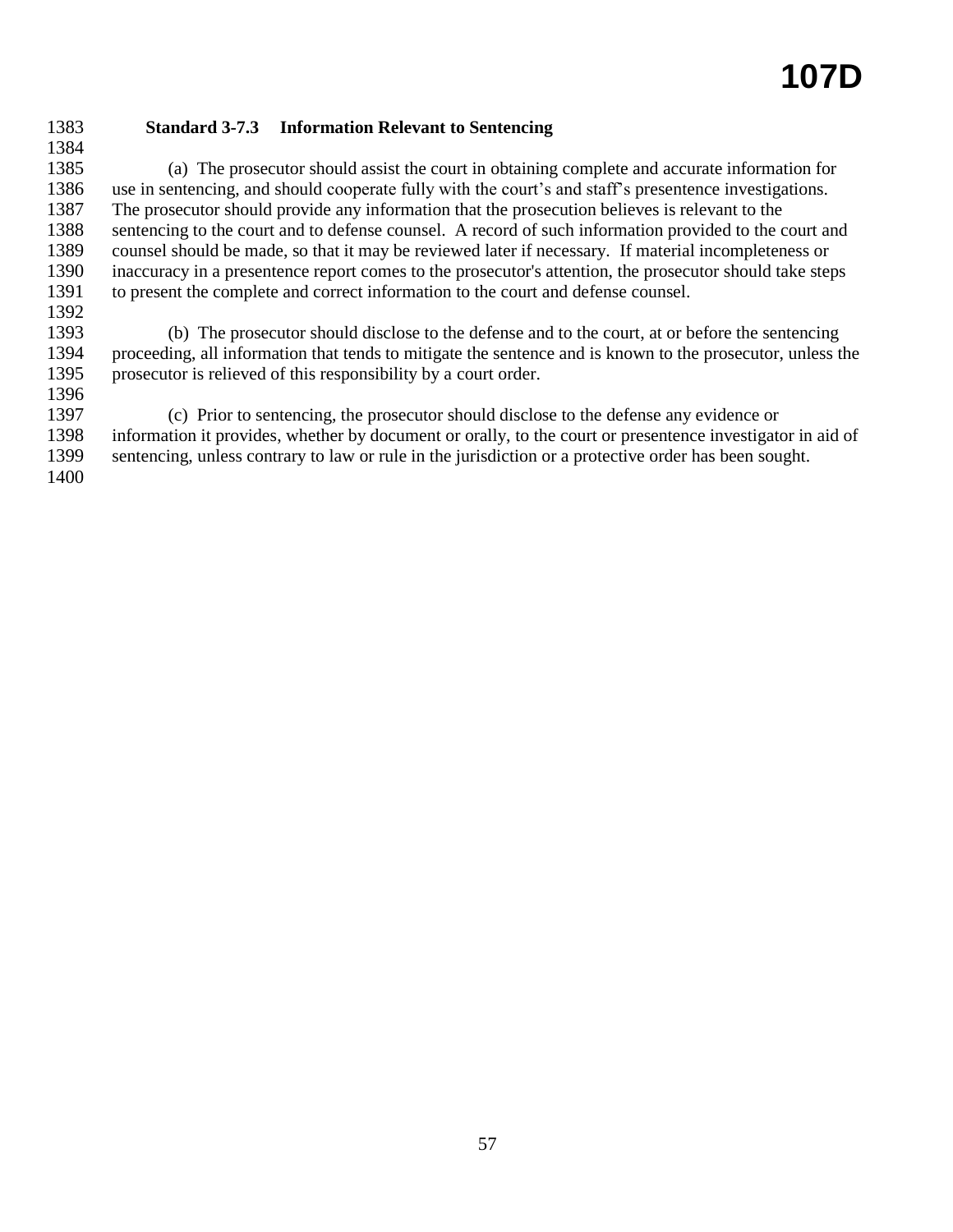| 1401                                 | <b>PART VIII</b>                                                                                                                                                                                                                                                                                                                                                                                                                                      |
|--------------------------------------|-------------------------------------------------------------------------------------------------------------------------------------------------------------------------------------------------------------------------------------------------------------------------------------------------------------------------------------------------------------------------------------------------------------------------------------------------------|
| 1402                                 | APPEALS AND OTHER CONVICTION CHALLENGES [NEW]                                                                                                                                                                                                                                                                                                                                                                                                         |
| 1403                                 | [New] Standard 3-8.1<br><b>Duty To Defend Conviction Not Absolute [New]</b>                                                                                                                                                                                                                                                                                                                                                                           |
| 1404<br>1405<br>1406<br>1407<br>1408 | The prosecutor has a duty to defend convictions obtained after fair process. This duty is not<br>absolute, however, and the prosecutor should temper the duty to defend with independent<br>professional judgment and discretion. The prosecutor should not defend a conviction if the<br>prosecutor believes the defendant is innocent or was wrongfully convicted, or that a miscarriage of<br>justice associated with the conviction has occurred. |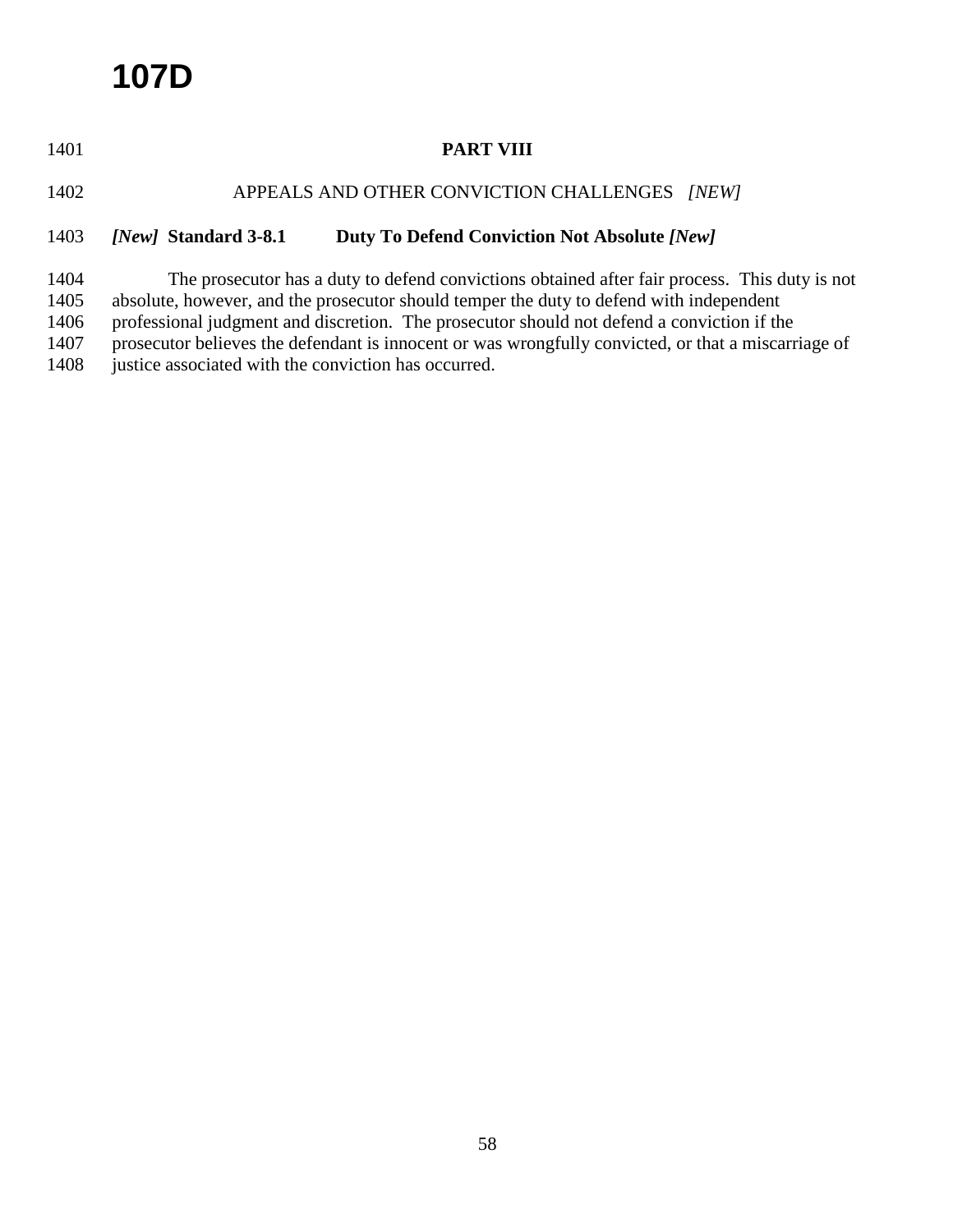### *[New]* **Standard 3-8.2 Appeals -- General Principles** *[New]*

 (a) All prosecutors should be sufficiently knowledgeable about appellate practice to be able to make a record sufficient to preserve issues and arguments for appeal, and should make such a 1412 record at the trial court level.

 (b) When the prosecutor receives an adverse ruling, the prosecutor should consider whether it may be appealed. If the ruling may be appealed, the prosecutor should consider whether an appeal should be filed, and refer it to an appellate prosecutor if appropriate for decision.

 (c) When considering whether an adverse ruling should be appealed, the prosecutor should evaluate not only the legal merits, but also whether it is in the interests of justice to pursue such an appeal, taking into account the benefits to the prosecution, the judicial system, and the public, as well as the costs of the appellate process and of delay to the prosecution, defendant, victims and witnesses.

 (d) A prosecutor handling a criminal appeal should know the specific rules, practices and procedures that govern appeals in the jurisdiction.

 (e) The prosecutor's office should designate one or more prosecutors in the office to develop expertise regarding appellate law and procedure, and should develop contacts with other offices' prosecutors who have such expertise. The prosecutor's office should develop consistent policies and positions regarding issues that are common or recurring in the appellate process or court. The prosecutor's office should regularly notify its prosecutors and law enforcement agents about new developments in the law or judicial decisions, and should provide regular training to such personnel on such topics.

 (f) A prosecutor handling a criminal appeal who was not counsel in the trial court should consult with the trial prosecutor, but should exercise independent judgment in reviewing the record and the defense arguments. The appellate prosecutor should not make or oppose arguments in an appeal without a reasonable legal basis.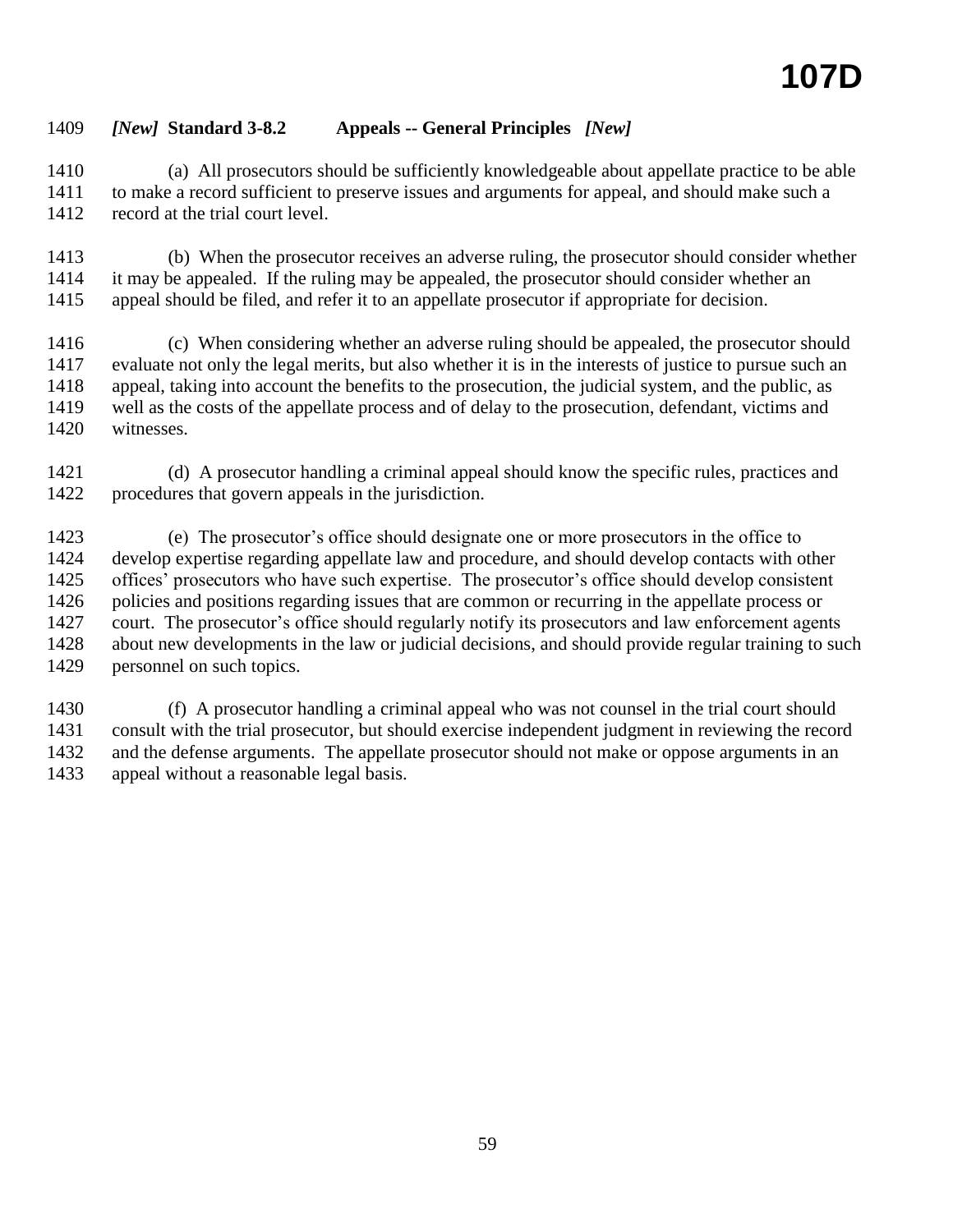| 1434 | <i>[New]</i> Standard 3-8.3 | <b>Responses to New or Newly-Discovered Evidence or Law [New]</b> |
|------|-----------------------------|-------------------------------------------------------------------|
| 1435 |                             |                                                                   |

1436 If a prosecutor learns of credible and material information creating a reasonable likelihood

1437 that a defendant was wrongfully convicted or sentenced or is actually innocent, the prosecutor

1438 should comply with ABA Model Rules of Professional Conduct 3.8(g) and (h). The prosecutor's 1439 office should develop policies and procedures to address such information, and take actions that an

office should develop policies and procedures to address such information, and take actions that are

1440 consistent with applicable law, rules, and the duty to pursue justice.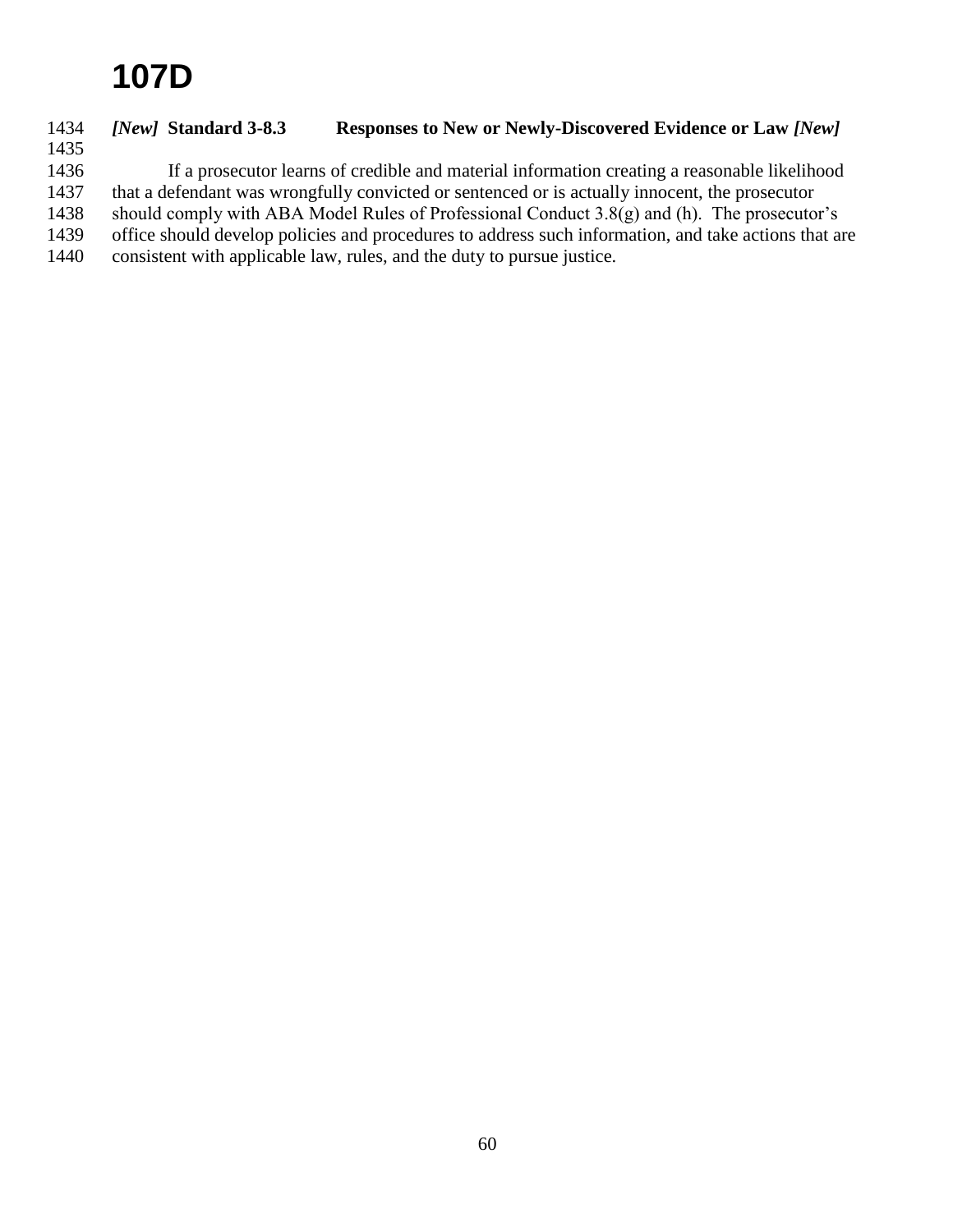### *[New]* **Standard 3-8.4 Challenges to the Effectiveness of Defense Counsel** *[New]*

 (a) In any post-conviction challenge to the effectiveness of defense counsel, the prosecutor should be cognizant of the defendant's potential attorney-client privilege with former defense counsel as well as former defense counsel's other ethical or legal obligations, and not seek to abrogate such privileges or obligations without an unambiguous legal basis, or court order.

 (b) If a prosecutor observes, at any stage of a criminal proceeding, defense counsel conduct or omission that might reasonably constitute ineffective assistance of counsel, the prosecutor should take reasonable steps to preserve the defendant's right to effective assistance as well as the public's interest in obtaining a valid conviction, while not intruding on a defendant's constitutional right to counsel. During an ongoing defense representation, the prosecutor should not express concerns regarding possible ineffective assistance on the public record without an unambiguous legal basis or court order, and should not communicate any such concerns directly to the defendant.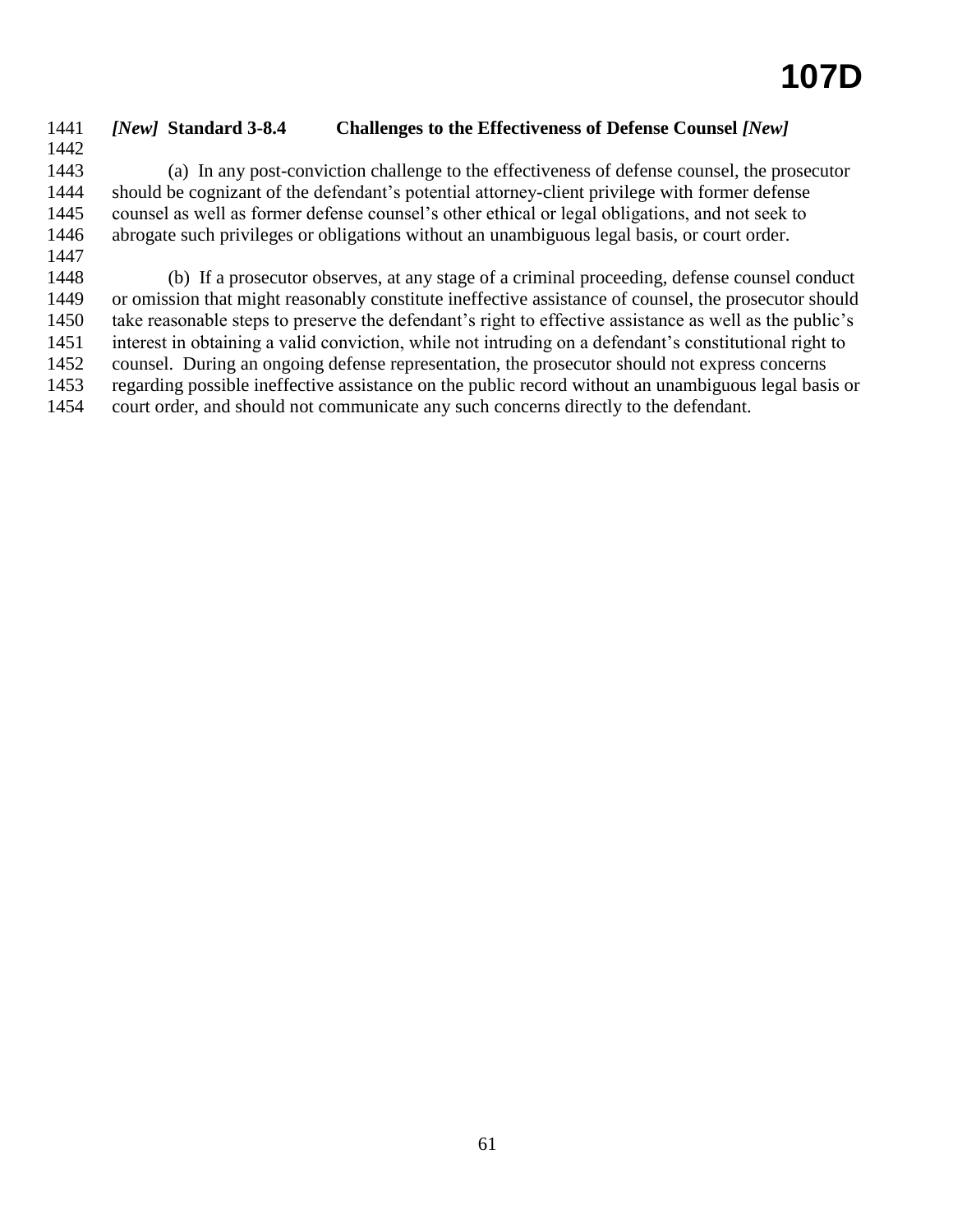| 1455 | [New] Standard 3-8.5 | <b>Collateral Attacks on Conviction [New]</b>                                                       |
|------|----------------------|-----------------------------------------------------------------------------------------------------|
| 1456 |                      |                                                                                                     |
| 1457 |                      | If required to respond to a collateral attack on a conviction, the prosecutor should consider       |
| 1458 |                      | all lawful responses, including applicable procedural or other defenses. The prosecutor need not,   |
| 1459 |                      | however, invoke every possible defense to a collateral attack, and should consider potential        |
| 1460 |                      | negotiated dispositions or other remedies, if the prosecutor and the prosecutor's office reasonably |
| 1461 |                      | conclude that the interests of justice are thereby served.                                          |
| 1462 |                      |                                                                                                     |
| 1463 |                      |                                                                                                     |
| 1464 |                      | -- END of Proposed Revisions to the PROSECUTION FUNCTION Standards --                               |
| 1465 |                      |                                                                                                     |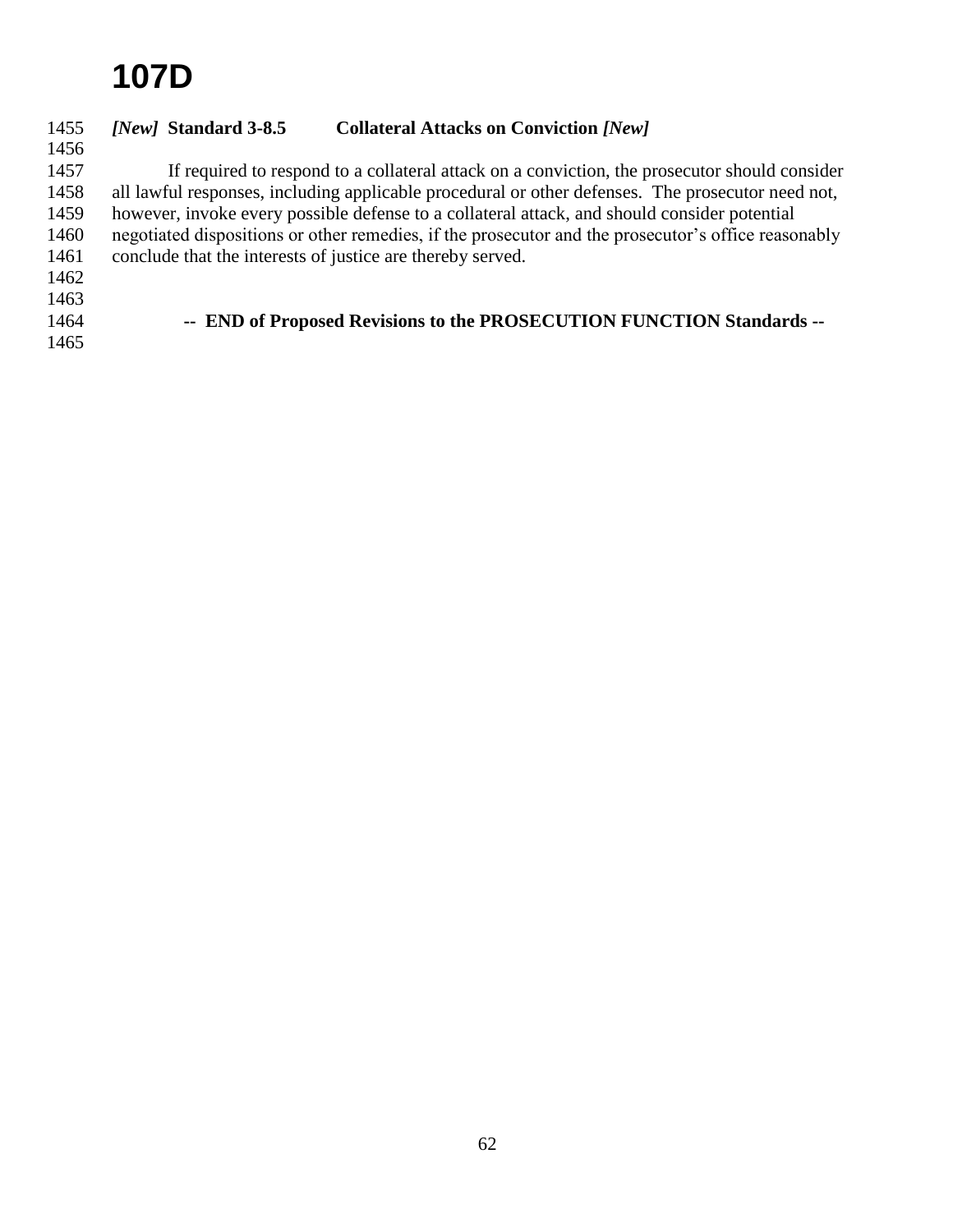| 1466         | <b>AMERICAN BAR ASSOCIATION</b>                                                                                                                                                   |
|--------------|-----------------------------------------------------------------------------------------------------------------------------------------------------------------------------------|
| 1467         | Proposed Fourth Edition of the                                                                                                                                                    |
| 1468         | <b>CRIMINAL JUSTICE STANDARDS</b>                                                                                                                                                 |
| 1469         | for the                                                                                                                                                                           |
|              | <b>PROSECUTION and DEFENSE FUNCTIONS</b>                                                                                                                                          |
| 1470         |                                                                                                                                                                                   |
| 1471         | (encompassing proposed revisions to the                                                                                                                                           |
| 1472         | <b>Third Edition approved in 1993)</b>                                                                                                                                            |
| 1473         |                                                                                                                                                                                   |
| 1474<br>1475 | Presented by the                                                                                                                                                                  |
| 1476         | <b>CRIMINAL JUSTICE SECTION</b>                                                                                                                                                   |
| 1477         | for Adoption by the House of Delegates                                                                                                                                            |
| 1478         | <b>Midyear Meeting, Houston, TX</b>                                                                                                                                               |
| 1479         |                                                                                                                                                                                   |
| 1480<br>1481 | <b>February 2015</b>                                                                                                                                                              |
| 1482         |                                                                                                                                                                                   |
| 1483         | <b>CRIMINAL JUSTICE STANDARDS</b>                                                                                                                                                 |
| 1484         | for the                                                                                                                                                                           |
| 1485         | <b>DEFENSE FUNCTION</b>                                                                                                                                                           |
| 1486<br>1487 |                                                                                                                                                                                   |
| 1488         | Chair, Criminal Justice Section Council: Mathias H. Heck, Jr., Montgomery County Prosecuting                                                                                      |
| 1489         | Attorney, Dayton, Ohio                                                                                                                                                            |
| 1490         | Standards Committee Chair: The Hon. Mark R. Dwyer, New York Court of Claims.                                                                                                      |
| 1491<br>1492 | Task Force Chair: The Hon. John R. Tunheim, U.S. District Judge (D. Minn.).<br>Reporter: Professor Rory K. Little, U.C. Hastings College of the Law, San Francisco                |
| 1493         | littler@uchastings.edu                                                                                                                                                            |
| 1494         |                                                                                                                                                                                   |
| 1495         | Reporter's Notes                                                                                                                                                                  |
| 1496<br>1497 | 1. Each Standard begins on a separate page. There are 65 proposed Defense Function<br>Standards here, up from 43 Standards in the 1993 Edition. Where there is no 1993 equivalent |
| 1498         | Standard (or a subsection of a 1993 Standards is now made into a separate Standard), the proposed                                                                                 |
| 1499         | revision is designated a "New" Standard.                                                                                                                                          |
| 1500         |                                                                                                                                                                                   |
| 1501<br>1502 | 2. This draft reflects final revisions approved by the Council of the Criminal Justice Section<br>at its April 2014 meeting.                                                      |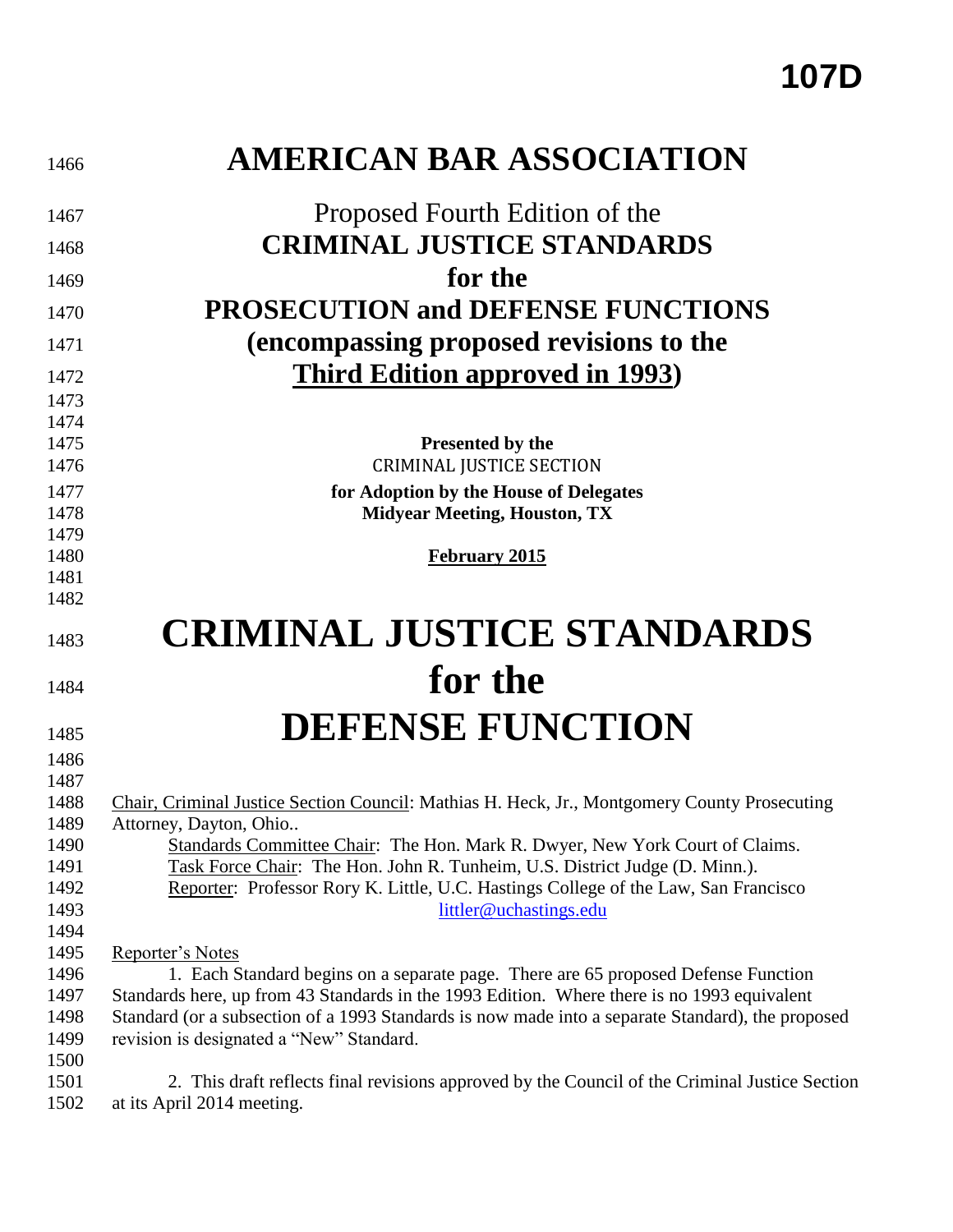| 1503 |                 |                                                                       |
|------|-----------------|-----------------------------------------------------------------------|
| 1504 |                 | <b>TABLE of CONTENTS</b>                                              |
| 1505 |                 |                                                                       |
| 1506 | PART I.         | <b>GENERAL STANDARDS</b>                                              |
| 1507 |                 |                                                                       |
| 1508 | Standard 4-1.1  |                                                                       |
| 1509 | Standard 4-1.2  |                                                                       |
| 1510 | Standard 4-1.3  |                                                                       |
| 1511 | Standard 4-1.4  |                                                                       |
| 1512 | Standard 4-1.5  |                                                                       |
| 1513 | Standard 4-1.6  |                                                                       |
| 1514 | Standard 4-1.7  |                                                                       |
| 1515 | Standard 4-1.8  |                                                                       |
| 1516 | Standard 4-1.9  |                                                                       |
| 1517 | Standard 4-1.10 |                                                                       |
| 1518 | Standard 4-1.11 | Advisory Groups and Communications for Guidance on                    |
| 1519 |                 |                                                                       |
| 1520 | Standard 4-1.12 |                                                                       |
| 1521 | Standard 4-1.13 | Assuring Excellence and Diversity in the Hiring, Retention and        |
| 1522 |                 |                                                                       |
| 1523 |                 |                                                                       |
| 1524 |                 |                                                                       |
| 1525 | PART II.        | <b>ACCESS TO DEFENSE COUNSEL</b>                                      |
| 1526 |                 |                                                                       |
| 1527 | Standard 4-2.1  | The Duty to Make Qualified Criminal Defense Representation            |
| 1528 |                 |                                                                       |
| 1529 | Standard 4-2.2  | Confidential Defense Communication with Detained Persons19            |
| 1530 | Standard 4-2.3  | Right to Counsel at First and Subsequent Judicial Appearances [New]20 |
| 1531 | Standard 4-2.4  |                                                                       |
| 1532 | Standard 4-2.5  |                                                                       |
| 1533 |                 |                                                                       |
| 1534 |                 |                                                                       |
| 1535 |                 | PART III. LAWYER-CLIENT RELATIONSHIP                                  |
| 1536 |                 |                                                                       |
| 1537 | Standard 4-3.1  | Establishing and Maintaining an Effective Client Relationship23       |
| 1538 | Standard 4-3.2  | Seeking a Detained Client's Release from Custody, or Reduction        |
| 1539 |                 |                                                                       |
| 1540 | Standard 4-3.3  |                                                                       |
| 1541 | Standard 4-3.4  |                                                                       |
| 1542 | Standard 4-3.5  |                                                                       |
| 1543 | Standard 4-3.6  |                                                                       |
| 1544 | Standard 4-3.7  |                                                                       |
| 1545 | Standard 4-3.8  |                                                                       |
| 1546 | Standard 4-3.9  | Duty to Keep Client Informed and Advised About the Representation 32  |
| 1547 | Standard 4-3.10 | Maintaining Continuity of Representation; Relationship with Successor |
| 1548 |                 |                                                                       |
| 1549 | Standard 4-3.11 |                                                                       |
| 1550 |                 |                                                                       |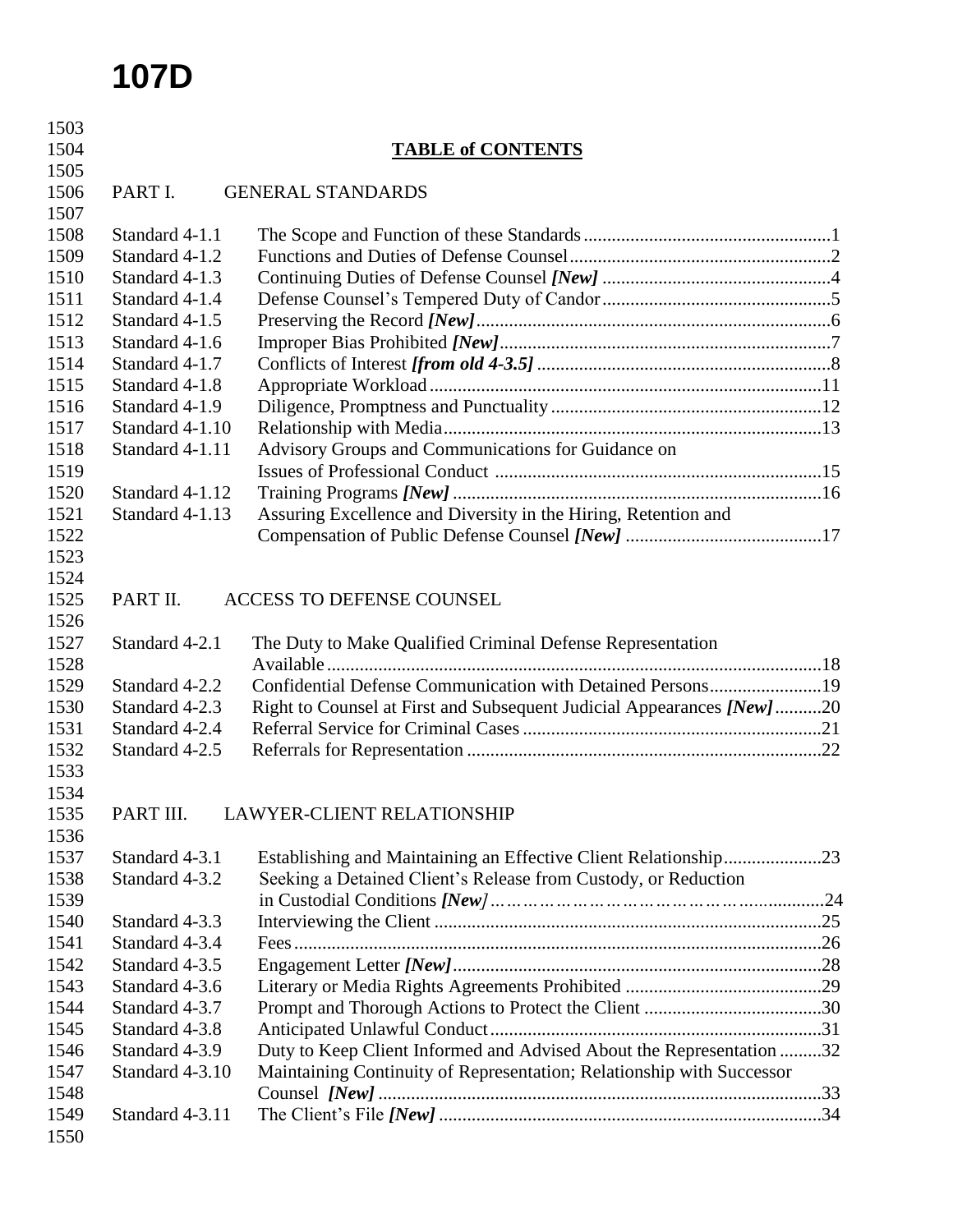| 1551         | PART IV.        | <b>INVESTIGATION AND PREPARATION</b>                              |  |
|--------------|-----------------|-------------------------------------------------------------------|--|
| 1552         |                 |                                                                   |  |
| 1553         | Standard 4-4.1  |                                                                   |  |
| 1554         | Standard 4-4.2  |                                                                   |  |
| 1555         | Standard 4-4.3  |                                                                   |  |
| 1556         | Standard 4-4.4  |                                                                   |  |
| 1557         | Standard 4-4.5  |                                                                   |  |
| 1558         | Standard 4-4.6  | Preparation for Court Proceedings, and Recording and Transmitting |  |
| 1559         |                 |                                                                   |  |
| 1560         | Standard 4-4.7  | Handling Physical Evidence With Incriminating Implications 42     |  |
| 1561         |                 |                                                                   |  |
| 1562         |                 |                                                                   |  |
| 1563<br>1564 | PART V.         | CONTROL AND DIRECTION OF LITIGATION                               |  |
| 1565         | Standard 4-5.1  |                                                                   |  |
| 1566         | Standard 4-5.2  |                                                                   |  |
| 1567         | Standard 4-5.3  |                                                                   |  |
| 1568         | Standard 4-5.4  |                                                                   |  |
| 1569         | Standard 4-5.5  | Special Attention to Immigration Status and Consequences [New] 50 |  |
| 1570         |                 |                                                                   |  |
| 1571         | PART VI.        | <b>DISPOSITION WITHOUT TRIAL</b>                                  |  |
| 1572         |                 |                                                                   |  |
| 1573         | Standard 4-6.1  |                                                                   |  |
| 1574         | Standard 4-6.2  |                                                                   |  |
| 1575         | Standard 4-6.3  | Plea Agreements and Other Negotiated Dispositions [New]53         |  |
| 1576         | Standard 4-6.4  | Opposing Waivers of Rights in Disposition Agreement [New] 54      |  |
| 1577         |                 |                                                                   |  |
| 1578         | PART VII.       | <b>COURT HEARINGS AND TRIAL</b>                                   |  |
| 1579         |                 |                                                                   |  |
| 1580         | Standard 4-7.1  |                                                                   |  |
| 1581         | Standard 4-7.2  |                                                                   |  |
| 1582         | Standard 4-7.3  |                                                                   |  |
| 1583         | Standard 4-7.4  |                                                                   |  |
| 1584         | Standard 4-7.5  |                                                                   |  |
| 1585         | Standard 4-7.6  |                                                                   |  |
| 1586         | Standard 4-7.7  |                                                                   |  |
| 1587         | Standard 4-7.8  |                                                                   |  |
| 1588         | Standard 4-7.9  |                                                                   |  |
| 1589         | Standard 4-7.10 |                                                                   |  |
| 1590         | Standard 4-7.11 |                                                                   |  |
| 1591         |                 |                                                                   |  |
| 1592         | PART VIII.      | POST-TRIAL MOTIONS AND SENTENCING                                 |  |
| 1593         |                 |                                                                   |  |
| 1594         | Standard 4-8.1  |                                                                   |  |
| 1595         | Standard 4-8.2  |                                                                   |  |
| 1596         | Standard 4-8.3  |                                                                   |  |
| 1597         |                 |                                                                   |  |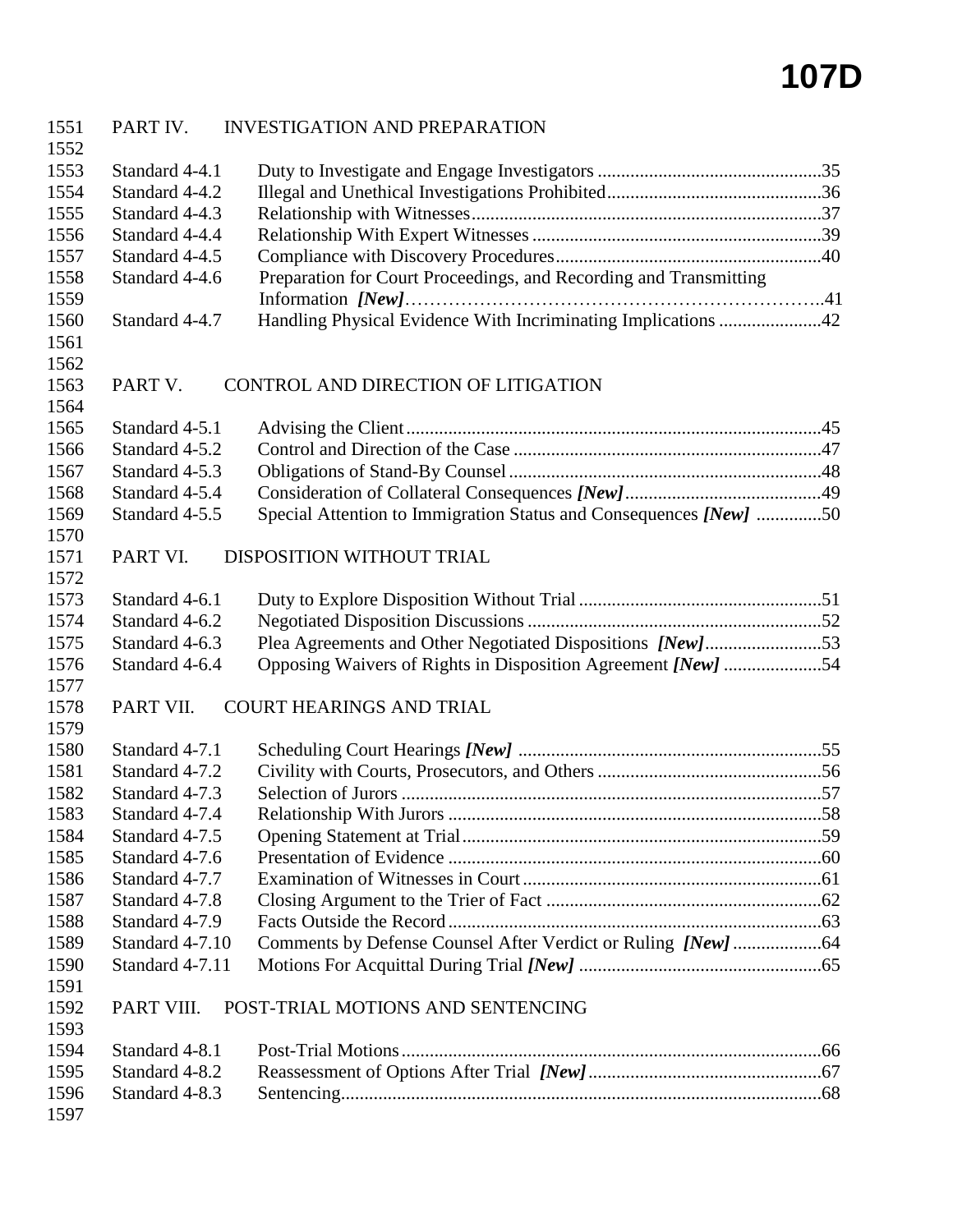| 1598 |                | PART IX. APPEALS AND POST-CONVICTION REMEDIES |  |
|------|----------------|-----------------------------------------------|--|
| 1599 |                |                                               |  |
| 1600 | Standard 4-9.1 |                                               |  |
| 1601 | Standard 4-9.2 |                                               |  |
| 1602 | Standard 4-9.3 |                                               |  |
| 1603 | Standard 4-9.4 |                                               |  |
| 1604 | Standard 4-9.5 |                                               |  |
| 1605 | Standard 4-9.6 |                                               |  |
| 1606 |                |                                               |  |
| 1607 |                |                                               |  |
| 1608 |                | [E N D]                                       |  |
| 1609 |                |                                               |  |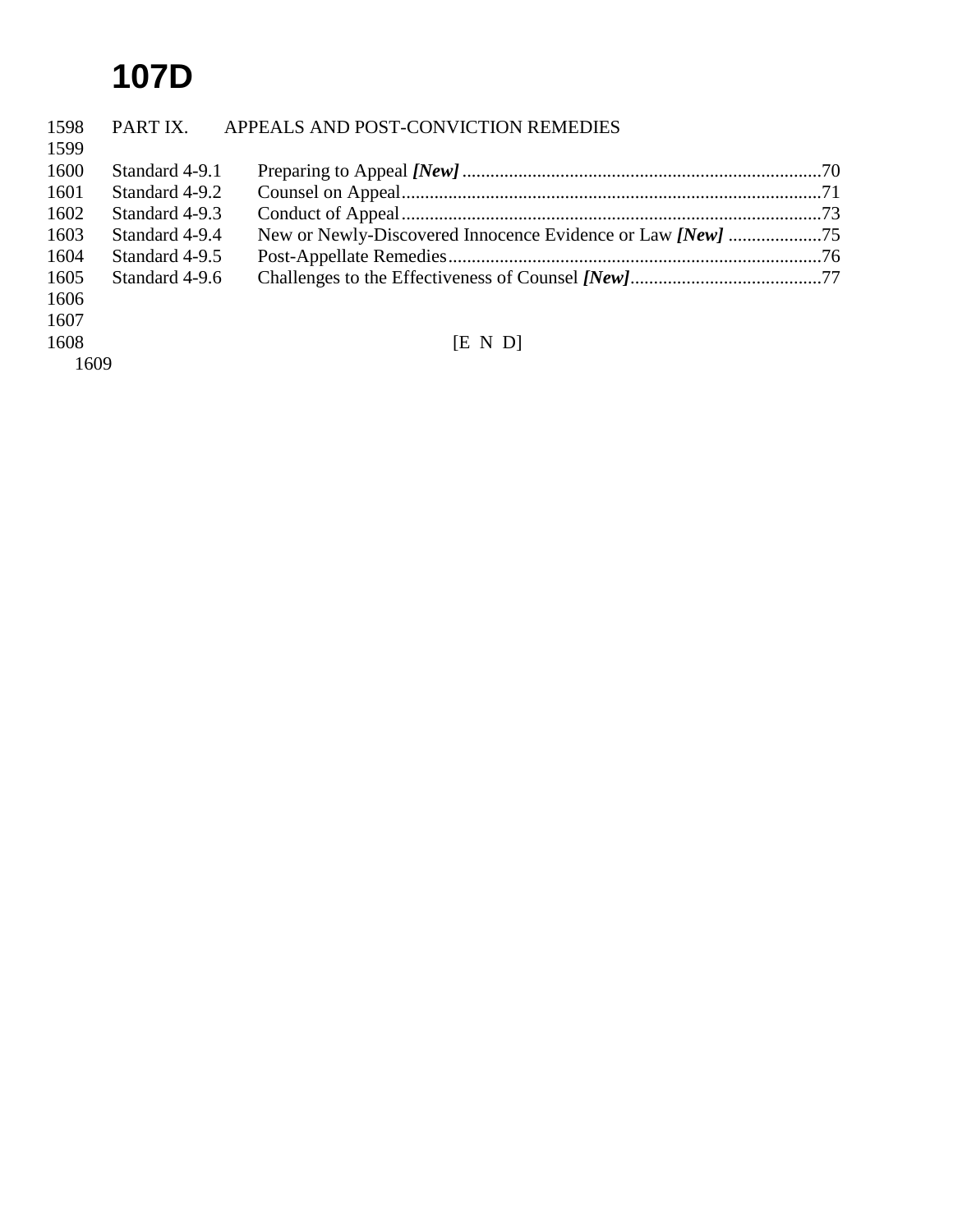| 1610 | <b>PART I</b>                                                                                    |
|------|--------------------------------------------------------------------------------------------------|
| 1611 |                                                                                                  |
| 1612 | <b>GENERAL STANDARDS</b>                                                                         |
| 1613 |                                                                                                  |
| 1614 | <b>Standard 4-1.1</b><br>The Scope and Function of these Standards                               |
| 1615 |                                                                                                  |
| 1616 | (a) As used in these Standards, "defense counsel" means any attorney – including                 |
| 1617 | privately retained, assigned by the court, acting <i>pro bono</i> or serving indigent defendants |
| 1618 | in a legal aid or public defender's office – who acts as an attorney on behalf of a client       |
| 1619 | being investigated or prosecuted for alleged criminal conduct, or a client seeking legal         |
| 1620 | advice regarding a potential, ongoing or past criminal matter or subpoena, including as a        |
| 1621 | witness. These Standards are intended to apply in any context in which a lawyer would            |
| 1622 | reasonably understand that a criminal prosecution could result. The Standards are                |
| 1623 | intended to serve the best interests of clients, and should not be relied upon to justify any    |
| 1624 | decision that is counter to the client's best interests. The burden to justify any exception     |
| 1625 | should rest with the lawyer seeking it.                                                          |
| 1626 |                                                                                                  |
|      |                                                                                                  |
|      |                                                                                                  |

 (b) These Standards are intended to provide guidance for the professional conduct and performance of defense counsel. They are not intended to modify a defense attorney's obligations under applicable rules, statutes or the constitution. They are aspirational or describe "best practices," and are not intended to serve as the basis for the imposition of professional discipline, to create substantive or procedural rights for clients, or to create a standard of care for civil liability. They may be relevant in judicial evaluation of constitutional claims regarding the right to counsel. For purposes of consistency, these Standards sometimes include language taken from the Model Rules of Professional Conduct; but the Standards often address conduct or provide details beyond that governed by the Model Rules of Professional Conduct. No inconsistency is ever intended; and in any case a lawyer should always read and comply with the rules of professional conduct and other authorities that are binding in the specific jurisdiction or matter, including choice of law principles that may regulate the lawyer's ethical conduct.

 (c) Because the Standards for Criminal Justice are aspirational, the words "should" or "should not" are used in these Standards, rather than mandatory phrases such as "shall" or "shall not," to describe the conduct of lawyers that is expected or recommended under these Standards. The Standards are not intended to suggest any lesser standard of conduct than may be required by applicable mandatory rules, statutes, or other binding authorities.

 (d) These Standards are intended to address the performance of criminal defense counsel in all stages of their professional work. Other ABA Criminal Justice Standards should also be consulted for more detailed consideration of the performance of criminal defense counsel in specific areas.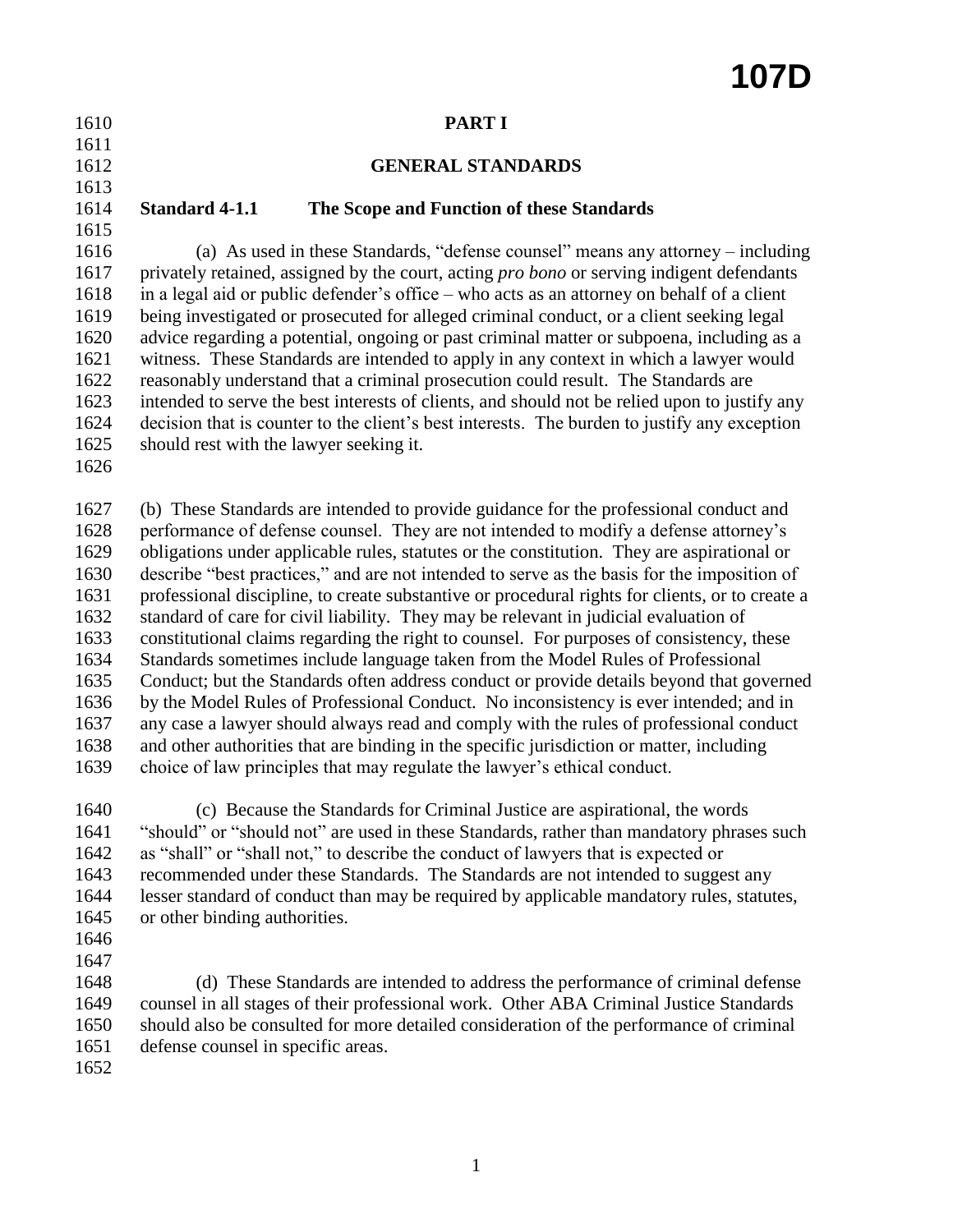#### **Standard 4-1.2 Functions and Duties of Defense Counsel**

 (a) Defense counsel is essential to the administration of criminal justice. A court properly constituted to hear a criminal case should be viewed as an entity consisting of the court (including judge, jury, and other court personnel), counsel for the prosecution, and counsel for the defense.

 (b) Defense counsel have the difficult task of serving both as officers of the court and as loyal and zealous advocates for their clients. The primary duties that defense counsel owe to their clients, to the administration of justice, and as officers of the court, are to serve as their clients' counselor and advocate with courage and devotion; to ensure that constitutional and other legal rights of their clients are protected; and to render effective, high-quality legal representation with integrity.

 (c) Defense counsel should know and abide by the standards of professional conduct as expressed in applicable law and ethical codes and opinions in the applicable jurisdiction. Defense counsel should seek out supervisory advice when available, and defense counsel organizations as well as others should provide ethical guidance when the proper course of conduct seems unclear. Defense counsel who disagrees with a governing ethical rule should seek its change if appropriate, and directly challenge it if necessary, but should comply with it unless relieved by court order.

 (d) Defense counsel is the client's professional representative, not the client's alter-ego. Defense counsel should act zealously within the bounds of the law and standards on behalf of their clients, but have no duty to, and may not, execute any directive of the client which violates the law or such standards. In representing a client, defense counsel may engage in a good faith challenge to the validity of such laws or standards if done openly.

 (e) Defense counsel should seek to reform and improve the administration of criminal justice. When inadequacies or injustices in the substantive or procedural law come to defense counsel's attention, counsel should stimulate and support efforts for remedial action. Defense counsel should provide services to the community, including involvement in public service and Bar activities, public education, community service activities, and Bar leadership positions. A public defense organization should support such activities, and the office's budget should include funding and paid release time for such activities.

 (f) Defense counsel should be knowledgeable about, and consider, alternatives to prosecution or conviction that may be applicable in individual cases, and communicate them to the client. Defense counsel should be available to assist other groups in the community in addressing problems that lead to, or result from, criminal activity or perceived flaws in the criminal justice system.

 (g) Because the death penalty differs from other criminal penalties, defense counsel in a capital case should make extraordinary efforts on behalf of the accused and,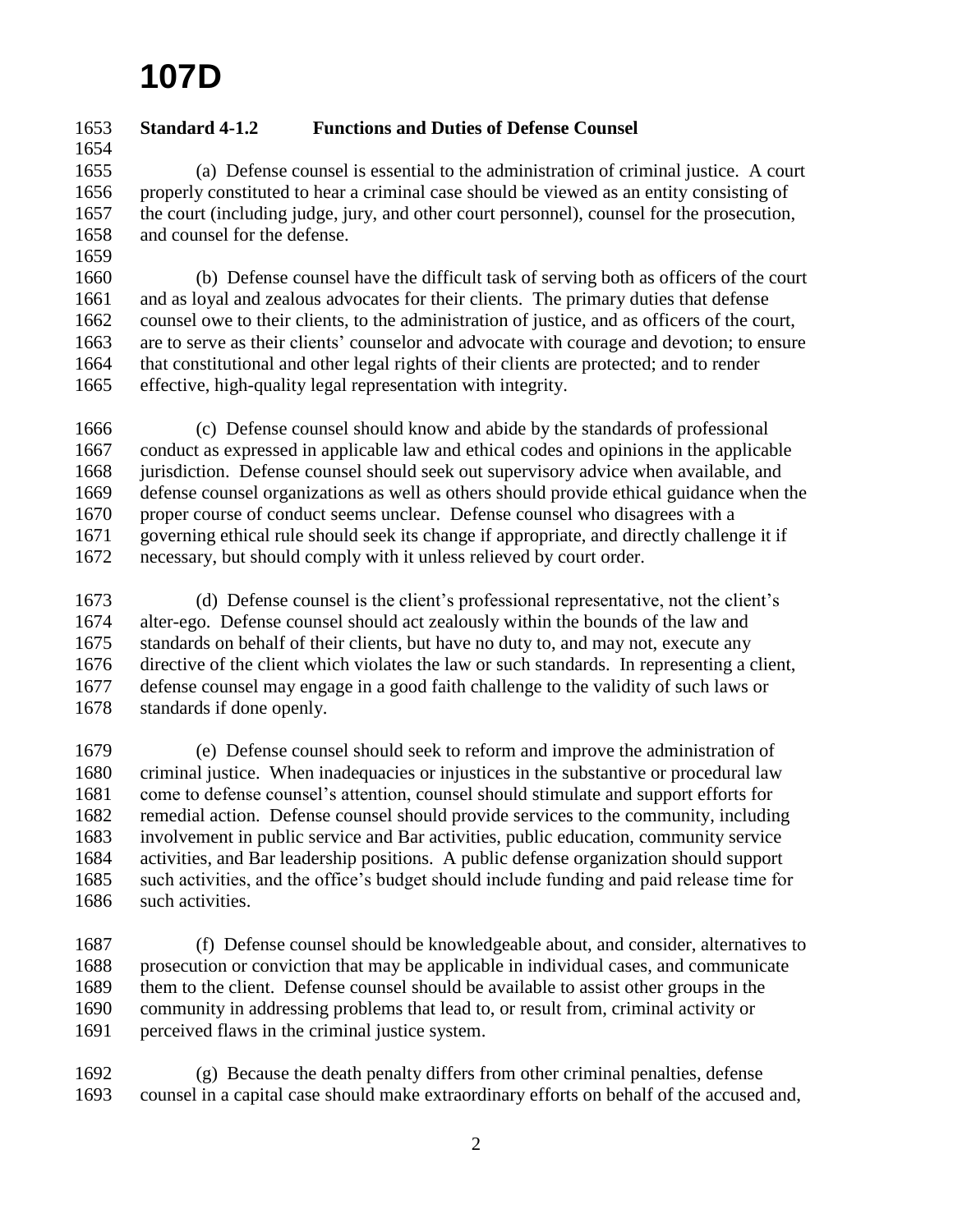- 1694 more specifically, review and comply with the ABA Guidelines for the Appointment and 1695 Performance of Defense Counsel in Death Penalty Cases.
- Performance of Defense Counsel in Death Penalty Cases.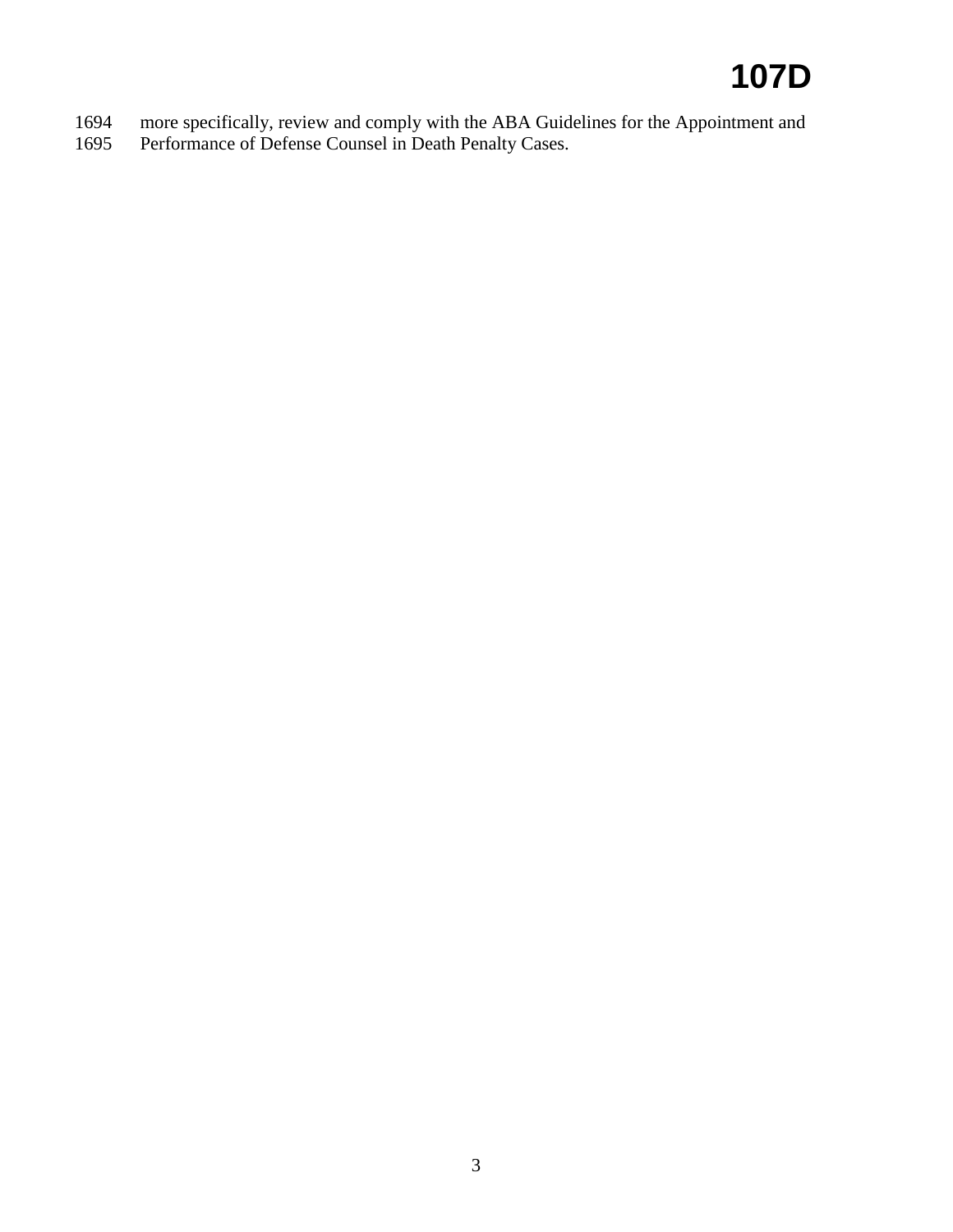| 1696 | [New] Standard 4-1.3                                   | <b>Continuing Duties of Defense Counsel [New]</b>                                        |
|------|--------------------------------------------------------|------------------------------------------------------------------------------------------|
| 1697 |                                                        |                                                                                          |
| 1698 |                                                        | Some duties of defense counsel run throughout the period of representation, and          |
| 1699 |                                                        | even beyond. Defense counsel should consider the impact of these duties at all stages of |
| 1700 |                                                        | a criminal representation and on all decisions and actions that arise in the course of   |
| 1701 | performing the defense function. These duties include: |                                                                                          |
| 1702 |                                                        |                                                                                          |
| 1703 |                                                        | (a) a duty of confidentiality regarding information relevant to the client's             |
| 1704 |                                                        | representation which duty continues after the representation ends;                       |
| 1705 |                                                        |                                                                                          |
| 1706 | (b) a duty of loyalty toward the client;               |                                                                                          |
| 1707 |                                                        |                                                                                          |
| 1708 |                                                        | (c) a duty of candor toward the court and others, tempered by the duties of              |
| 1709 | confidentiality and loyalty;                           |                                                                                          |
| 1710 |                                                        |                                                                                          |
| 1711 |                                                        | (d) a duty to communicate and keep the client informed and advised of                    |
| 1712 |                                                        | significant developments and potential options and outcomes;                             |
| 1713 |                                                        |                                                                                          |
| 1714 |                                                        | (e) a duty to be well-informed regarding the legal options and developments that         |
| 1715 |                                                        | can affect a client's interests during a criminal representation;                        |
| 1716 |                                                        |                                                                                          |
| 1717 |                                                        | (f) a duty to continually evaluate the impact that each decision or action may           |
| 1718 |                                                        | have at later stages, including trial, sentencing, and post-conviction review;           |
| 1719 |                                                        |                                                                                          |
| 1720 |                                                        | (g) a duty to be open to possible negotiated dispositions of the matter, including       |
| 1721 |                                                        | the possible benefits and disadvantages of cooperating with the prosecution;             |
| 1722 |                                                        |                                                                                          |
| 1723 |                                                        | (h) a duty to consider the collateral consequences of decisions and actions,             |
| 1724 |                                                        | including but not limited to the collateral consequences of conviction.                  |
| 1725 |                                                        |                                                                                          |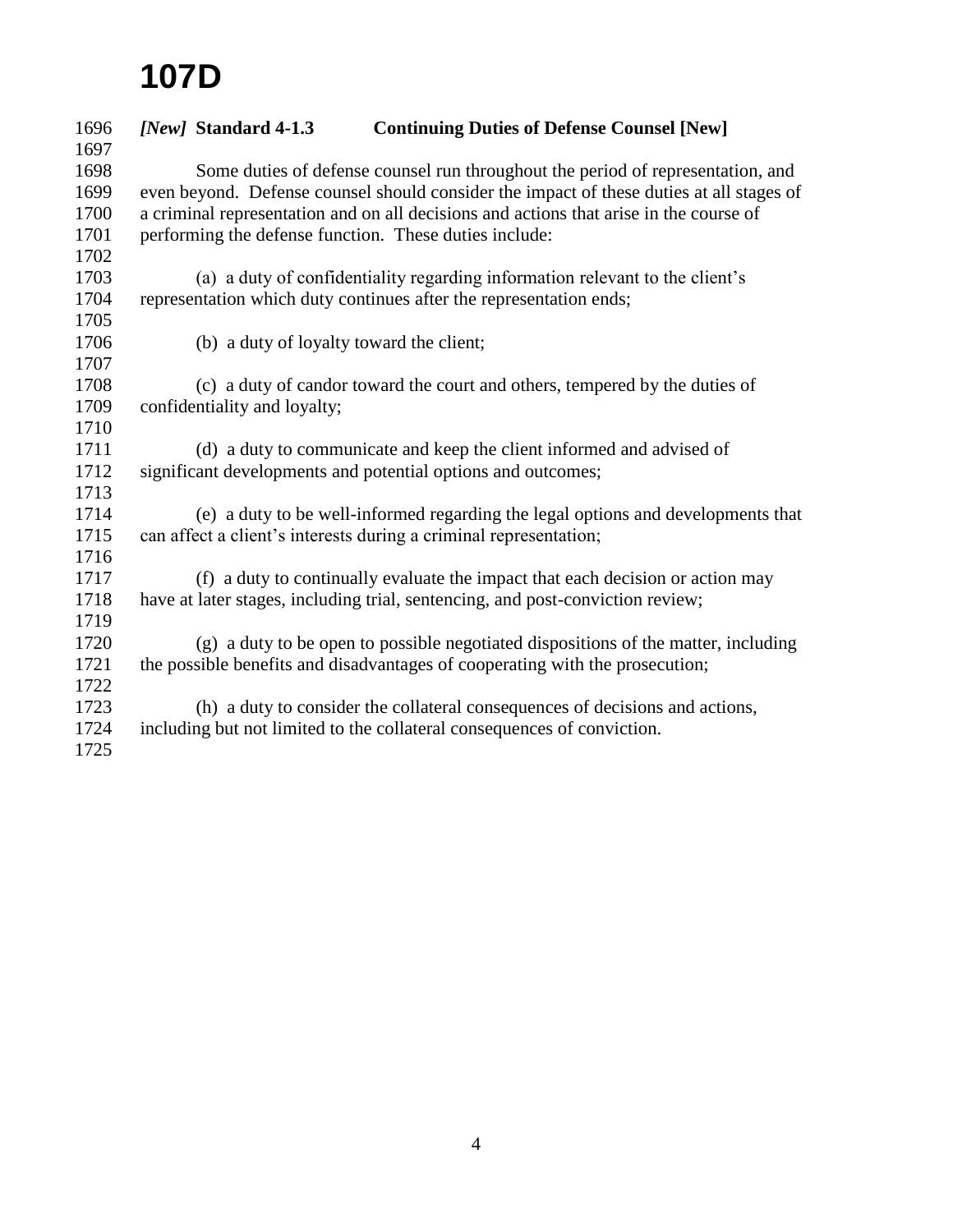| 1726 | [New] Standard 4-1.4 | <b>Defense Counsel's Tempered Duty of Candor [New]</b>                                     |
|------|----------------------|--------------------------------------------------------------------------------------------|
| 1727 |                      |                                                                                            |
| 1728 |                      | (a) In light of criminal defense counsel's constitutionally recognized role in the         |
| 1729 |                      | criminal process, defense counsel's duty of candor may be tempered by competing            |
| 1730 |                      | ethical and constitutional obligations. Defense counsel must act zealously within the      |
| 1731 |                      | bounds of the law and applicable rules to protect the client's confidences and the unique  |
| 1732 |                      | liberty interests that are at stake in criminal prosecution.                               |
| 1733 |                      |                                                                                            |
| 1734 |                      | (b) Defense counsel should not knowingly make a false statement of fact or law             |
| 1735 |                      | or offer false evidence, to a court, lawyer, witnesses, or third party. It is not a false  |
| 1736 |                      | statement for defense counsel to suggest inferences that may reasonably be drawn from      |
| 1737 |                      | the evidence. In addition, while acting to accommodate legitimate confidentiality,         |
| 1738 |                      | privilege, or other defense concerns, defense counsel should correct a defense             |
| 1739 |                      | representation of material fact or law that defense counsel knows is, or later learns was, |
| 1740 | false.               |                                                                                            |
| 1741 |                      |                                                                                            |
| 1742 |                      | (c) Defense counsel should disclose to a court legal authority in the controlling          |
|      |                      |                                                                                            |

1743 jurisdiction known to defense counsel to be directly adverse to the position of the client 1744 and not disclosed by others. and not disclosed by others.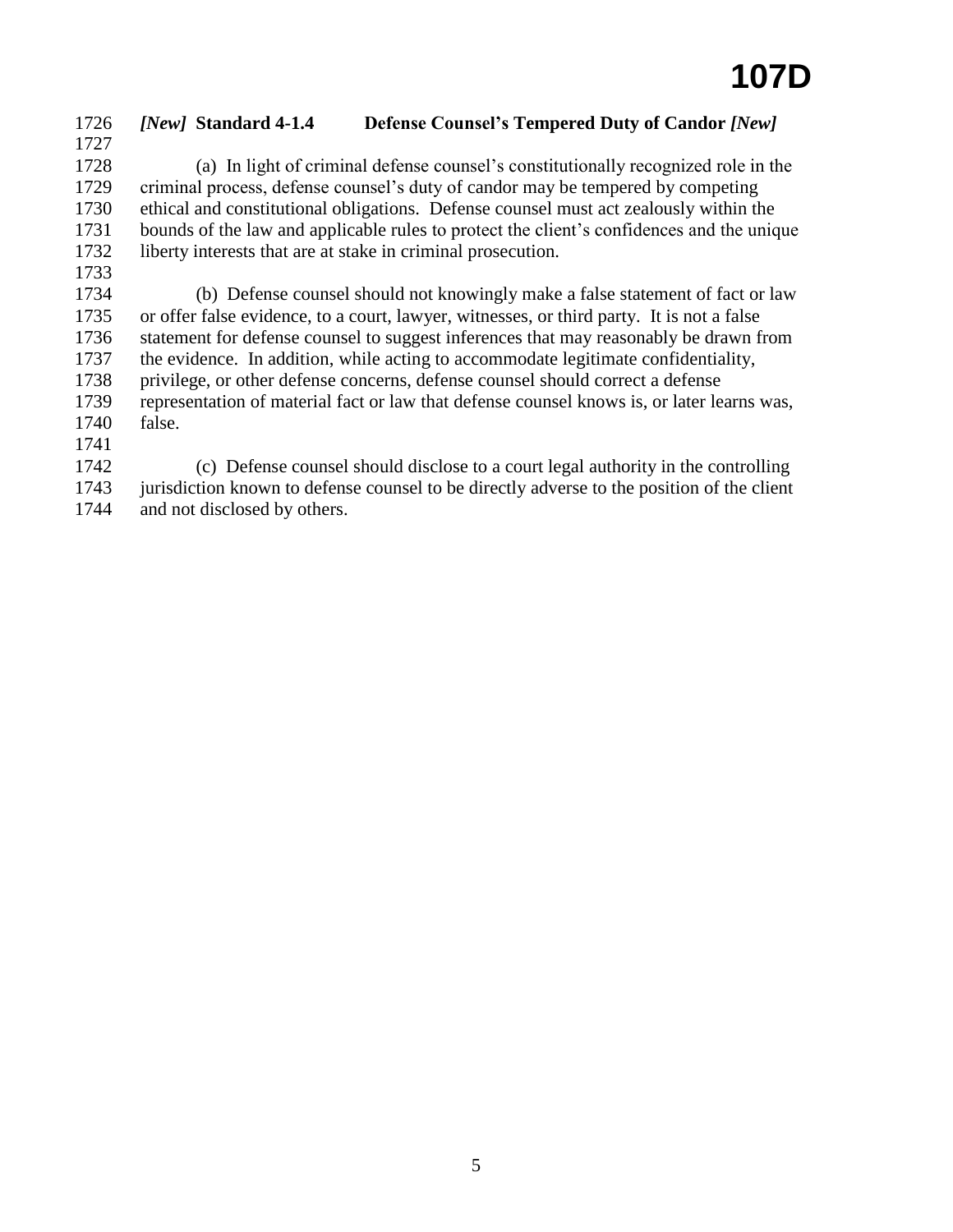#### *[New]* **Standard 4-1.5 Preserving the Record** *[New]*

 At every stage of representation, defense counsel should take steps necessary to make a clear and complete record for potential review. Such steps may include: filing motions, including motions for reconsideration, and exhibits; making objections and placing explanations on the record; requesting evidentiary hearings; requesting or objecting to jury instructions; and making offers of proof and proffers of excluded evidence.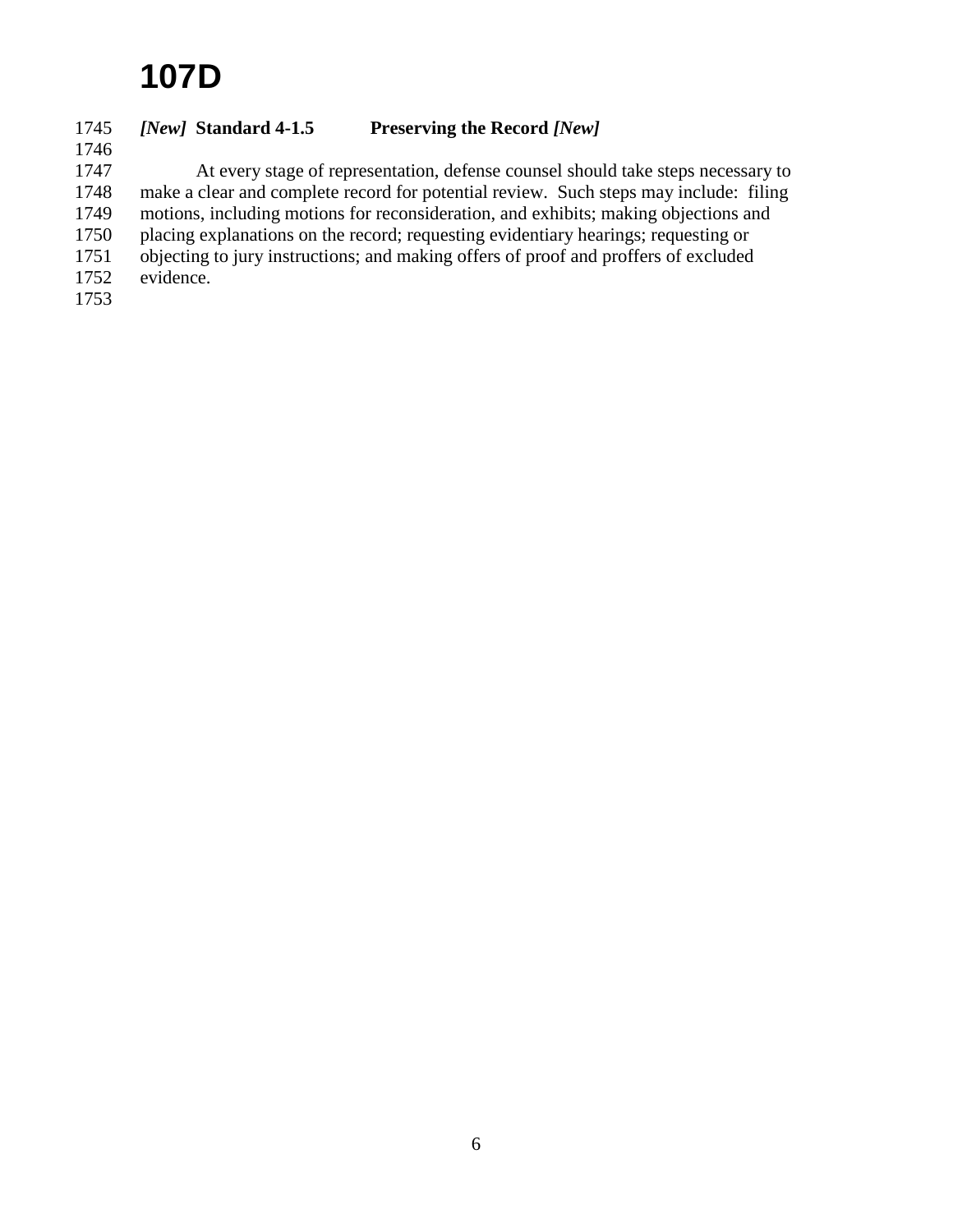#### *[New]* **Standard 4-1.6 Improper Bias Prohibited** *[New]*

 (a) Defense counsel should not manifest or exercise, by words or conduct, bias or prejudice based upon race, sex, religion, national origin, disability, age, sexual orientation, gender identity, or socioeconomic status. Defense counsel should strive to eliminate implicit biases, and act to mitigate any improper bias or prejudice when credibly informed that it exists within the scope of defense counsel's authority. (b) Defense counsel should be proactive in efforts to detect, investigate, and

 eliminate improper biases, with particular attention to historically persistent biases like race, in all of counsel's work. A public defense office should regularly assess the potential for biased or unfairly disparate impacts of its policies on communities within the defense office's jurisdiction, and eliminate those impacts that cannot be properly justified.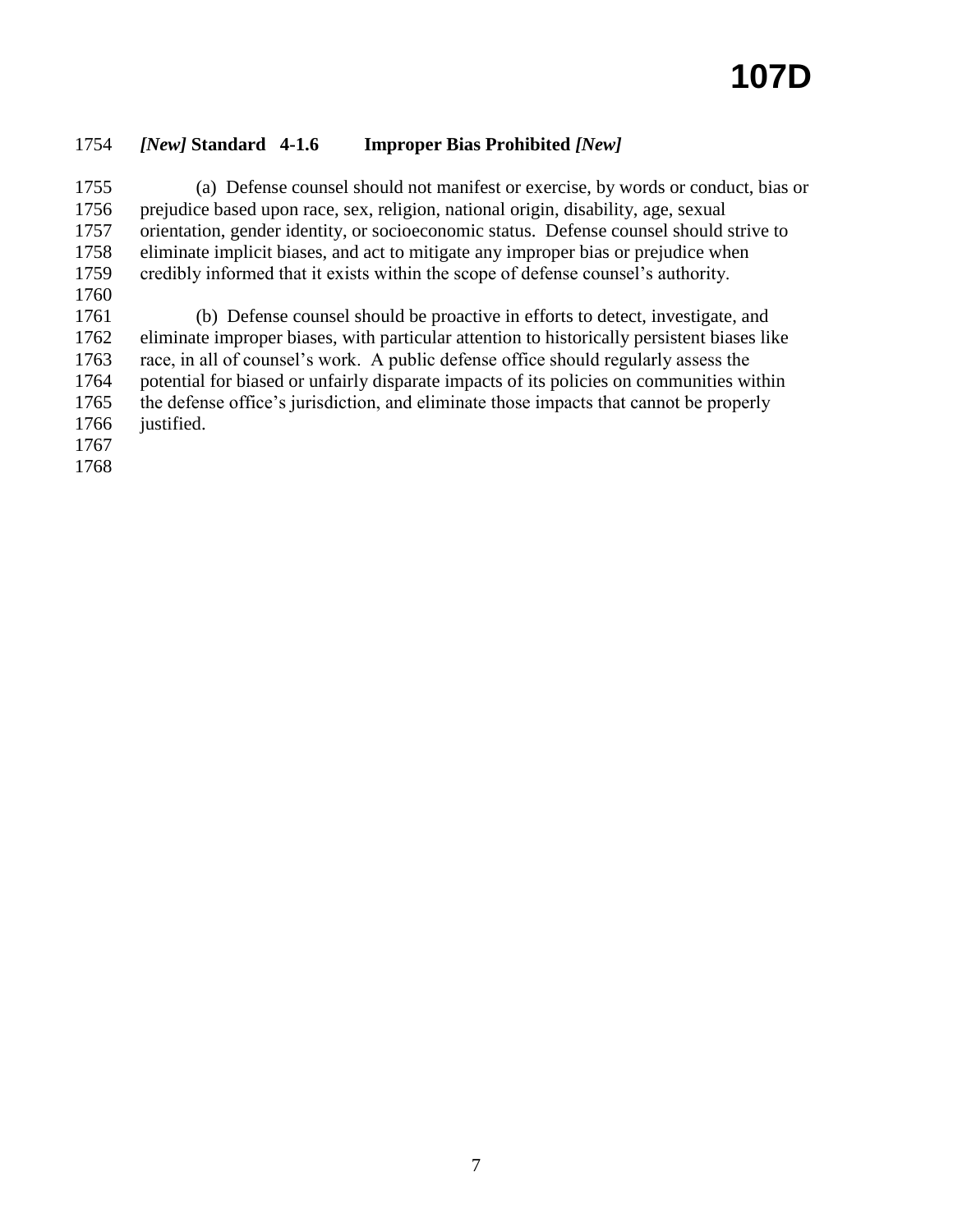### **Standard 4-1.7 Conflicts of Interest**

 (a) Defense counsel should know and abide by the ethical rules regarding conflicts of interest that apply in the jurisdiction, and be sensitive to facts that may raise conflict issues. When a conflict requiring withdrawal exists and is non-waivable, or informed consent has not been obtained, defense counsel should decline to proceed further, or take only minimal actions necessary to protect the client's interests, until an adequate waiver or new counsel is in place, or a court orders continued representation.

 (b) Defense counsel should not permit their professional judgment or obligations regarding the representation of a client to be adversely affected by loyalties or obligations to other, former, or potential clients; by client obligations of their law partners; or by their personal political, financial, business, property, or other interests or relationships.

 (c) Defense counsel should disclose to the client at the earliest feasible opportunity any information, including any interest in or connection to the matter or to other persons involved in the matter, that would reasonably be relevant to the client's selection of unconflicted counsel or decision to continue counsel's representation. The disclosure of conflicts of interest that would otherwise be prohibited by applicable rules or law should be in writing, and should be disclosed on the record to any court that the matter comes before. Disclosures to the client should include communication of information sufficient to permit the client to appreciate the material risks involved and available alternatives. Defense counsel should obtain informed consent from a client before proceeding with any representation where an actual or realistically potential conflict is present.

 (d) Except where necessary to secure counsel for preliminary matters such as initial hearings or applications for bail, a defense counsel (or multiple counsel associated in practice) should not undertake to represent more than one client in the same criminal case. When there is not yet a criminal case, such multiple representation should be engaged in only when, after careful investigation and consideration, it is clear either that no conflict is likely to develop at any stage of the matter, or that multiple representation will be advantageous to each of the clients represented and that foreseeable conflicts can be waived.

- 
- 

(e) In instances of permissible multiple representation:

1805 (i) the clients should be fully advised that the lawyer may be unable to continue if a conflict develops, and that confidentiality may not exist between the clients; 1807 (ii) informed written consent should be obtained from each of the clients, and

- 1808 (iii) if the matter is before a tribunal, such consent should be made on the
- record with appropriate inquiries by counsel and the court.

 (f) Defense counsel who has formerly represented a client should not thereafter use information related to the former representation to the disadvantage of the former client, unless the information has become generally known or the ethical obligations of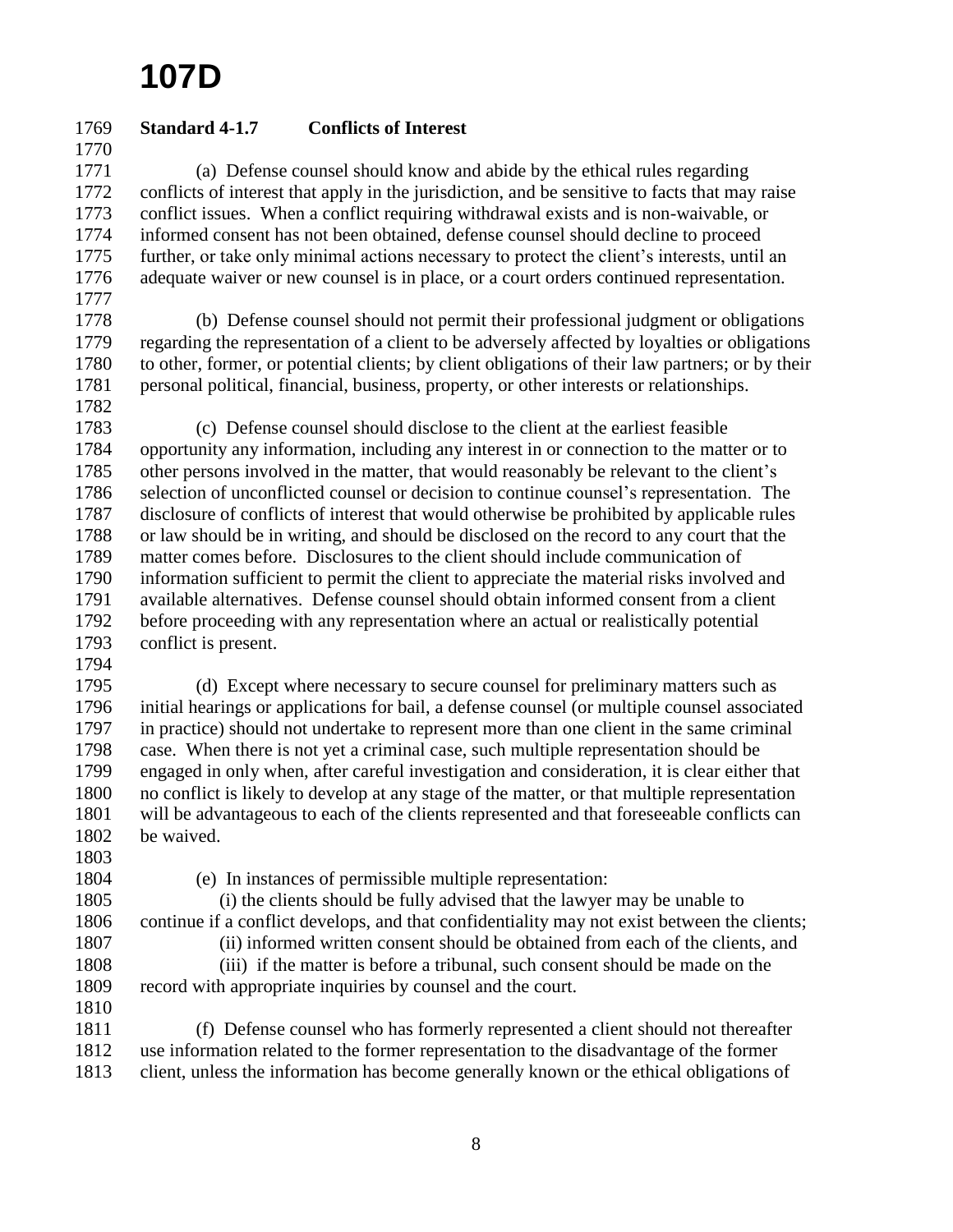confidentiality and loyalty otherwise do not apply, and should not take legal positions 1815 that are substantially adverse to a former client.

 (g) In accepting payment of fees by one person for the representation of another, defense counsel should explain to the payor that counsel's loyalty and confidentiality obligations are owed entirely to the person being represented and not to the payor, and that counsel may not release client information to the payor unless applicable ethics rules allow. Defense counsel should not permit a person who recommends, employs, or pays defense counsel to render legal services for another to direct or regulate counsel's professional judgment in rendering such legal services. In addition, defense counsel should not accept such third-party compensation unless:

1825 (i) the client gives informed consent after full disclosure and explanation;

1826 (ii) defense counsel is confident there will be no interference with defense counsel's independence or professional judgment or with the client-lawyer relationship; and

1829 (iii) defense counsel is reasonably confident that information relating to the representation of the client will be protected from disclosure as required by counsel's ethical duty of confidentiality. 

 (h) Defense counsel should not represent a client in a criminal matter in which counsel, or counsel's partner or other lawyer in counsel's law office or firm, is the prosecutor in the same or a substantially related matter, or is a prosecutor in the same jurisdiction. 

 (i) If defense counsel's partner or other lawyer in counsel's law office was formerly a prosecutor in the same or substantially related matter or was a prosecutor in the same jurisdiction, defense counsel should not take on representation in that matter unless appropriate screening and consent measures under applicable ethics rules are undertaken, and no confidential information of the client or of the government has actually been exchanged between defense counsel and the former prosecutor. 

 (j) If defense counsel is a candidate for a position, or seeking employment, as a prosecutor or judge, this should be promptly disclosed to the client, and informed consent to continue be obtained.

 (k) Defense counsel who formerly participated personally and substantially in the prosecution or criminal investigation of a defendant should not thereafter represent any person in the same or a substantially related matter, unless waiver is obtained from both the client and the government. Defense counsel who acquired confidential information about a person when counsel was formerly a prosecutor should not use such information in the representation of a client whose interests are adverse to that other person, unless the information has become generally known or the ethical obligations of confidentiality and loyalty otherwise do not apply.

 (l) Defense counsel whose current relationship to a prosecutor is parent, child, sibling, spouse, or sexual partner should not represent a client in a criminal matter in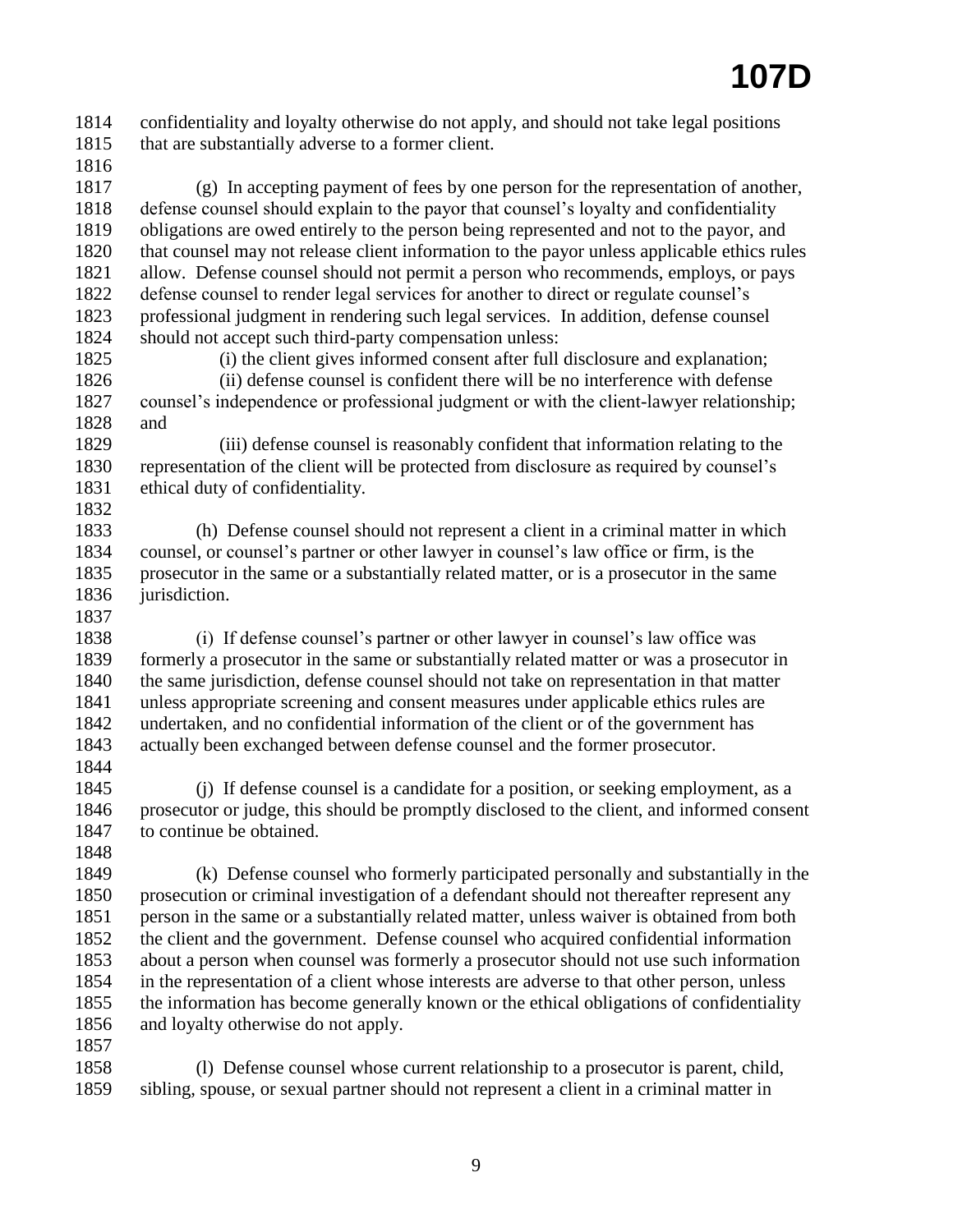which defense counsel knows the government is represented by that prosecutor. Nor should defense counsel who has a significant personal or financial relationship with a prosecutor represent a client in a criminal matter in which defense counsel knows the government is represented in the matter by such prosecutor, except upon informed consent by the client regarding the relationship.

 (m) Defense counsel should not act as surety on a bond either for a client whom counsel represents or for any other client in the same or a related case, unless it is required by law or it is clear that there is no risk that counsel's judgment could be materially limited by counsel's interest in recovering the amount ensured.

 (n) Except as law may otherwise permit, defense counsel should not negotiate to employ any person who is significantly involved as an attorney, employee, or agent of the prosecution in a matter in which defense counsel is participating personally and substantially.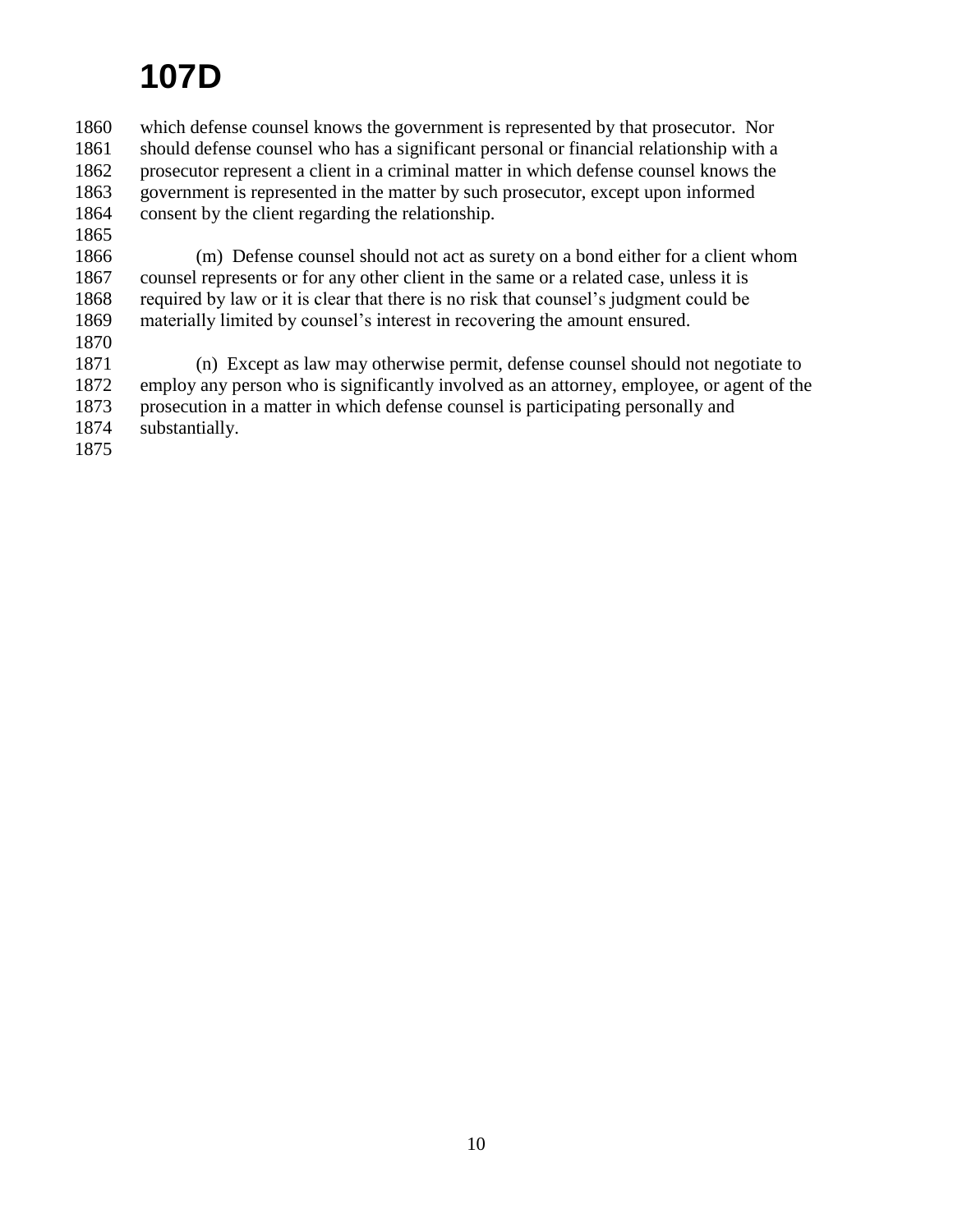#### **Standard 4-1.8 Appropriate Workload**

 (a) Defense counsel should not carry a workload that, by reason of its excessive size or complexity, interferes with providing quality representation, endangers a client's interest in independent, thorough, or speedy representation, or has a significant potential to lead to the breach of professional obligations. A defense counsel whose workload prevents competent representation should not accept additional matters until the workload is reduced, and should work to ensure competent representation in counsel's existing matters. Defense counsel within a supervisory structure should notify supervisors when counsel's workload is approaching or exceeds professionally appropriate levels. 

 (b) Defense organizations and offices should regularly review the workload of individual attorneys, as well as the workload of the entire office, and adjust workloads (including intake) when necessary and as permitted by law to ensure the effective and ethical conduct of the defense function.

 (c) Publicly-funded defense entities should inform governmental officials of the workload of their offices, and request funding and personnel that are adequate to meet the defense caseload. Defense counsel should consider seeking such funding from all appropriate sources. If workload exceeds the appropriate professional capacity of a publicly-funded defense office or other defense counsel, that office or counsel should also alert the court(s) in its jurisdiction and seek judicial relief.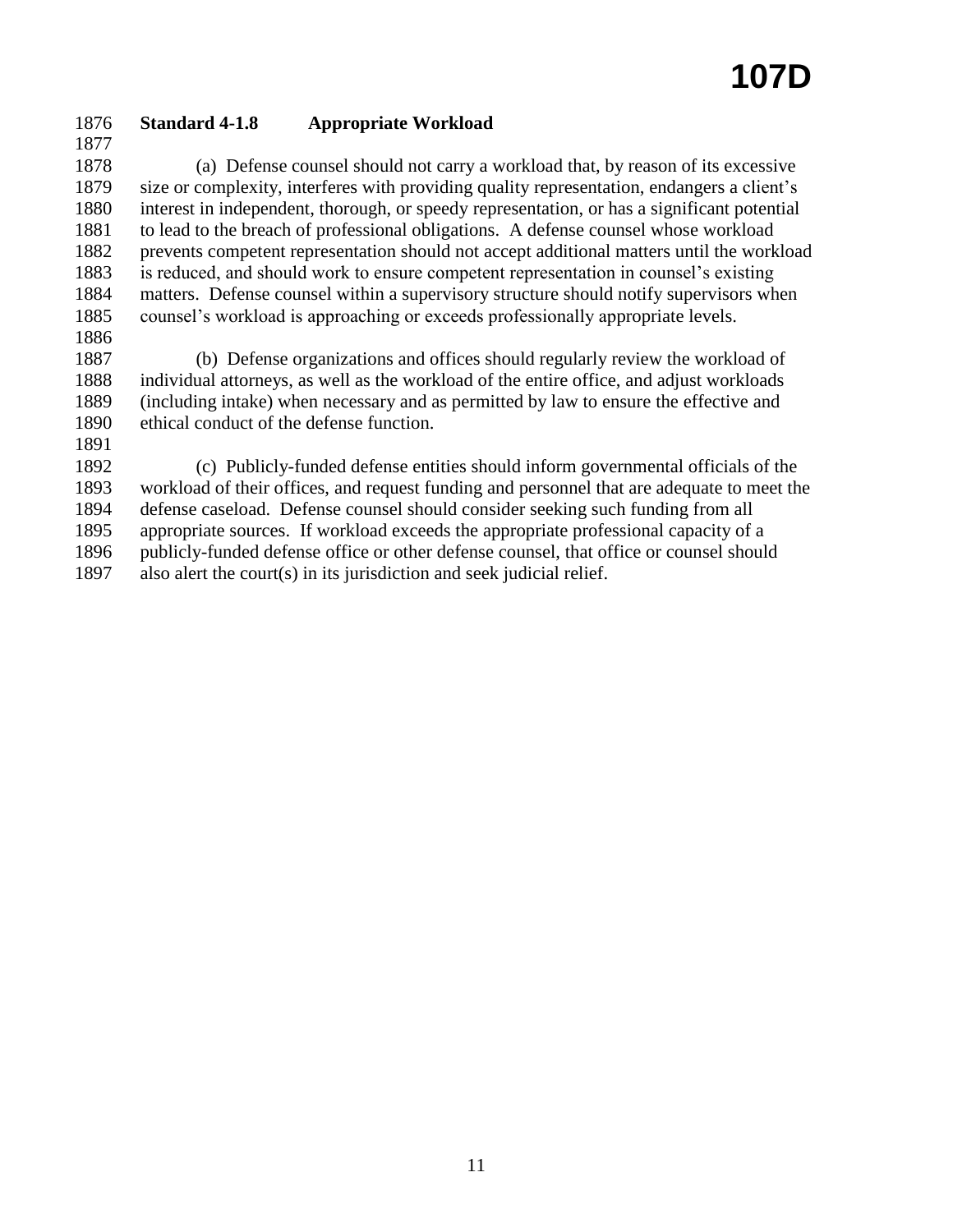| 1898 | <b>Standard 4-1.9</b> | <b>Diligence, Promptness and Punctuality</b>                                                 |
|------|-----------------------|----------------------------------------------------------------------------------------------|
| 1899 |                       |                                                                                              |
| 1900 |                       | (a) Defense counsel should act with diligence and promptness in representing a               |
| 1901 |                       | client, and should avoid unnecessary delay in the disposition of cases. But defense          |
| 1902 |                       | counsel should not act with such haste that quality representation is compromised.           |
| 1903 |                       | Defense counsel and publically-funded defense entities should be organized and               |
| 1904 |                       | supported with adequate staff and facilities to enable them to represent clients effectively |
| 1905 | and efficiently.      |                                                                                              |
| 1906 |                       |                                                                                              |
| 1907 |                       | (b) When providing reasons for seeking delay, defense counsel should not                     |
| 1908 |                       | knowingly misrepresent facts or otherwise mislead. Defense counsel should use                |
| 1909 |                       | procedural devices that will cause delay only when there is a legitimate basis for their     |
| 1910 |                       | use. Defense counsel should not accept a representation for the purpose of delaying a        |
| 1911 | trial or hearing.     |                                                                                              |
| 1912 |                       |                                                                                              |
| 1913 |                       | (c) Defense counsel should not unreasonably oppose requests for continuances                 |
| 1914 | from the prosecutor.  |                                                                                              |
| 1915 |                       |                                                                                              |
| 1916 |                       | (d) Defense counsel should know and comply with timing requirements                          |
| 1917 |                       | applicable to a criminal representation so as to not prejudice the client's rights.          |
| 1918 |                       |                                                                                              |
| 1919 |                       | (e) Defense counsel should be punctual in attendance at court, in the submission             |
| 1920 |                       | of motions, briefs, and other papers, and in dealings with opposing counsel, witnesses       |
| 1921 |                       | and others. Defense counsel should emphasize to the client, assistants, and defense          |
| 1922 |                       | witnesses the importance of punctuality in court attendance.                                 |
| 1923 |                       |                                                                                              |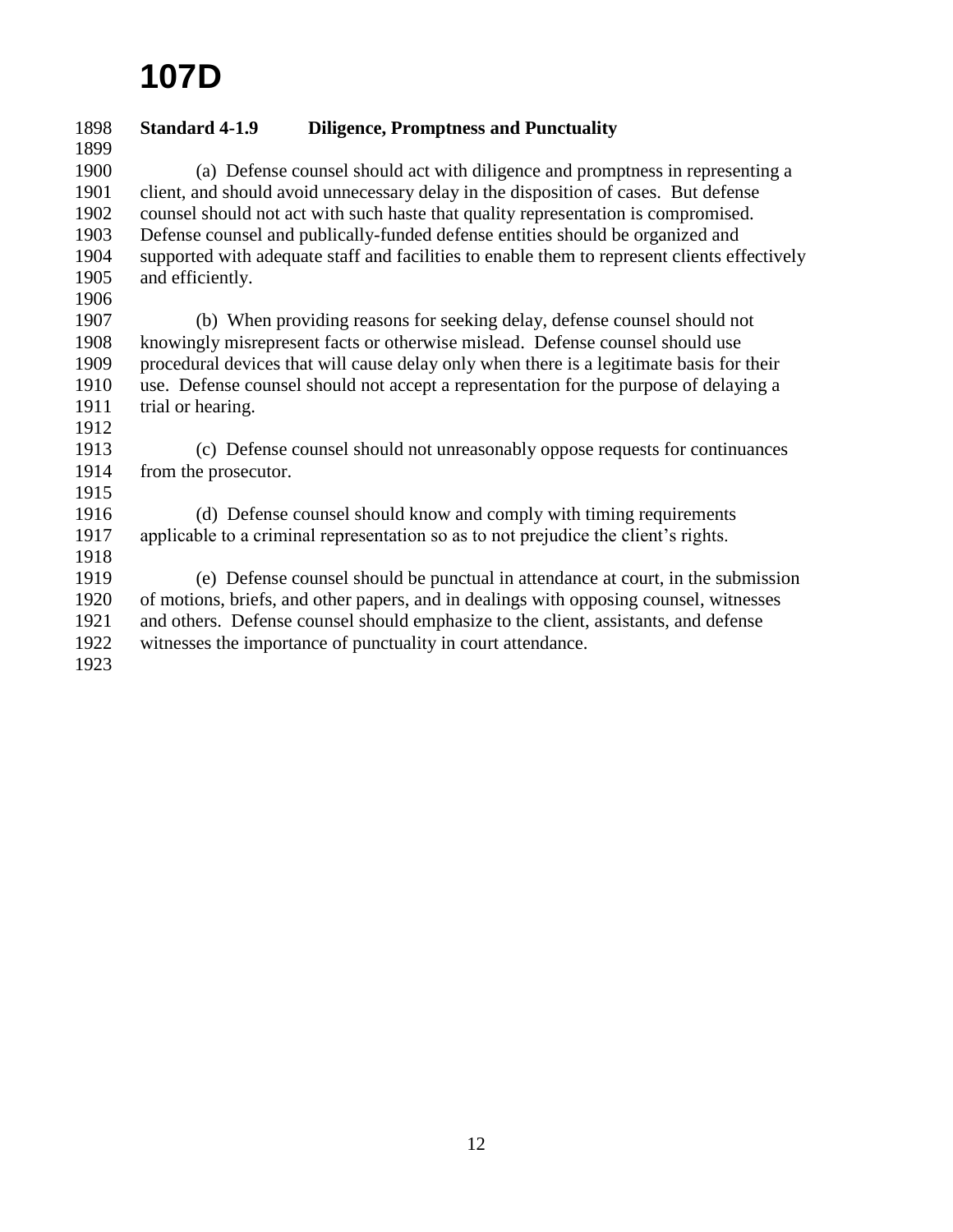| 1924 | <b>Standard 4-1.10</b>                                                                    | <b>Relationship With Media</b>                                                                  |  |  |
|------|-------------------------------------------------------------------------------------------|-------------------------------------------------------------------------------------------------|--|--|
| 1925 |                                                                                           |                                                                                                 |  |  |
| 1926 |                                                                                           | (a) For purposes of this Standard, a "public statement" is any extrajudicial                    |  |  |
| 1927 | statement that a reasonable person would expect to be disseminated by means of public     |                                                                                                 |  |  |
| 1928 | communication or media, including social media. An extrajudicial statement is any oral,   |                                                                                                 |  |  |
| 1929 | written, or visual presentation not made either in a courtroom during the criminal        |                                                                                                 |  |  |
| 1930 | proceedings or in court filings or correspondence with the court or counsel regarding the |                                                                                                 |  |  |
| 1931 | criminal proceedings.                                                                     |                                                                                                 |  |  |
| 1932 |                                                                                           |                                                                                                 |  |  |
| 1933 |                                                                                           | (b) Defense counsel's public statements about the judiciary, jurors, other lawyers,             |  |  |
| 1934 |                                                                                           | or the criminal justice system should be respectful even if expressing disagreement.            |  |  |
| 1935 |                                                                                           |                                                                                                 |  |  |
| 1936 |                                                                                           | (c) Defense counsel should not make, cause to be made, or authorize or condone                  |  |  |
| 1937 |                                                                                           | the making of, a public statement that counsel knows or reasonably should know will             |  |  |
| 1938 |                                                                                           | have a substantial likelihood of materially prejudicing a criminal proceeding. Defense          |  |  |
| 1939 |                                                                                           | counsel's public statements should otherwise be consistent with the ABA Standards on            |  |  |
| 1940 | Fair Trial and Public Discourse.                                                          |                                                                                                 |  |  |
| 1941 |                                                                                           |                                                                                                 |  |  |
| 1942 |                                                                                           | (d) Defense counsel should not place statements or evidence into the court record               |  |  |
| 1943 | to circumvent this Standard.                                                              |                                                                                                 |  |  |
| 1944 |                                                                                           |                                                                                                 |  |  |
| 1945 |                                                                                           | (e) Defense counsel should exercise reasonable care to prevent investigators,                   |  |  |
| 1946 |                                                                                           | employees, or other persons assisting or associated with the defense from making an             |  |  |
| 1947 |                                                                                           | extrajudicial statement or providing non-public information that defense counsel would          |  |  |
| 1948 |                                                                                           | be prohibited from making or providing under this Standard or other applicable rules or         |  |  |
| 1949 | law.                                                                                      |                                                                                                 |  |  |
| 1950 |                                                                                           |                                                                                                 |  |  |
| 1951 |                                                                                           | (f) Defense counsel may respond to public statements from any source in order to                |  |  |
| 1952 |                                                                                           | protect a client's legitimate interests, unless there is a substantial likelihood of materially |  |  |
| 1953 |                                                                                           | prejudicing a criminal proceeding, in which case defense counsel should approach the            |  |  |
| 1954 |                                                                                           | prosecutor or the Court for relief. A statement made pursuant to this paragraph shall be        |  |  |
| 1955 |                                                                                           | limited to such information as is necessary to mitigate the recent adverse publicity.           |  |  |
| 1956 |                                                                                           |                                                                                                 |  |  |
| 1957 |                                                                                           | (g) In making any public statement regarding a representation, defense counsel                  |  |  |
| 1958 |                                                                                           | should comply with ethical rules governing client confidentiality and loyalty, and should       |  |  |
| 1959 |                                                                                           | not provide confidential information to the media, on or off the record, without                |  |  |
| 1960 | authorization from the client.                                                            |                                                                                                 |  |  |
| 1961 |                                                                                           |                                                                                                 |  |  |
| 1962 |                                                                                           | (h) Defense counsel should not allow the client's representation to be adversely                |  |  |
| 1963 |                                                                                           | affected by counsel's personal interest in potential media contacts or attention.               |  |  |
| 1964 |                                                                                           |                                                                                                 |  |  |
| 1965 |                                                                                           | (i) A defense attorney uninvolved in a matter who is commenting as a media                      |  |  |
| 1966 |                                                                                           | source may offer generalized media commentary concerning a specific criminal matter             |  |  |
| 1967 |                                                                                           | that serves to educate the public about the criminal justice system and does not risk           |  |  |
| 1968 |                                                                                           | prejudicing a specific criminal proceeding. Counsel acting as such a media commentator          |  |  |
| 1969 |                                                                                           | should make reasonable efforts to be well-informed about the facts of the matter and the        |  |  |
|      |                                                                                           |                                                                                                 |  |  |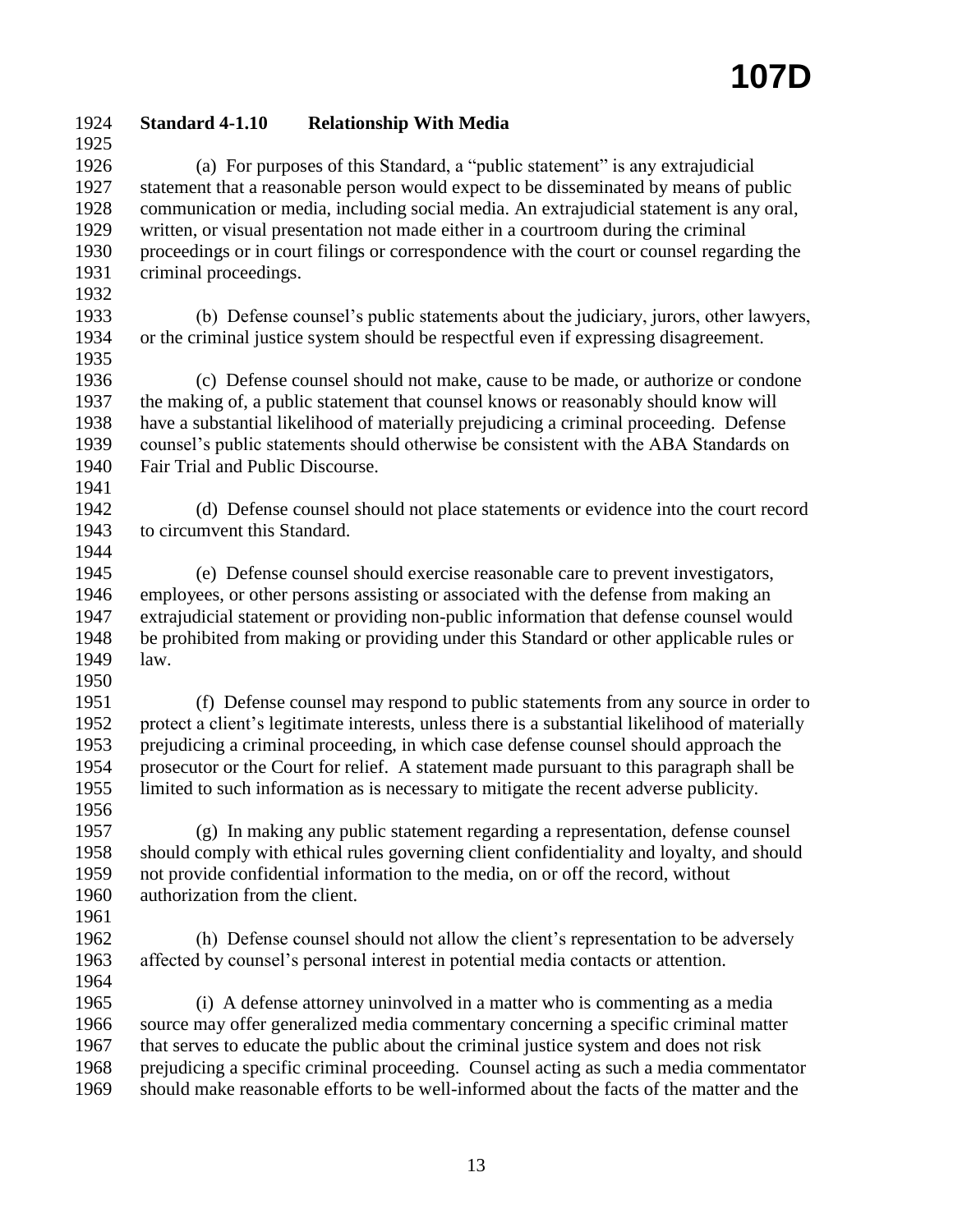- 1970 governing law. Counsel should not offer commentary regarding the specific merits of an ongoing prosecution or investigation, except in a rare case to address a manifest injustice
- 1971 ongoing prosecution or investigation, except in a rare case to address a manifest injustice<br>1972 and counsel is reasonably well-informed about the relevant facts and law.
- and counsel is reasonably well-informed about the relevant facts and law.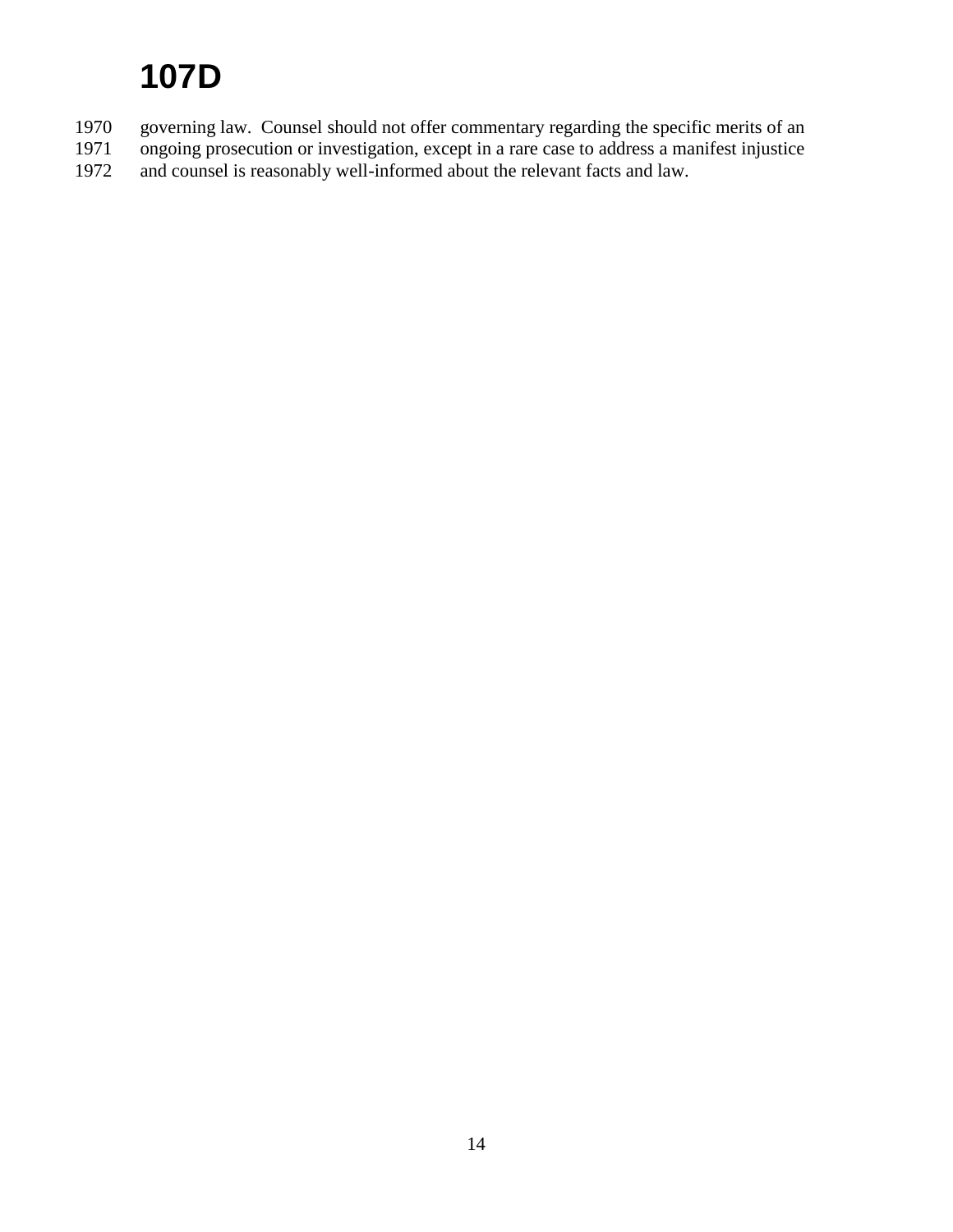| 1973 | <b>Standard 4-1.11</b> | <b>Advisory Groups and Communications for Guidance</b>                                       |
|------|------------------------|----------------------------------------------------------------------------------------------|
| 1974 |                        | on Issues of Professional Conduct                                                            |
| 1975 |                        |                                                                                              |
| 1976 |                        | (a) In every jurisdiction, a group of lawyers with recognized experience,                    |
| 1977 |                        | integrity, and standing in the criminal defense bar should be established to consider issues |
| 1978 |                        | of professional conduct for defense attorneys in criminal matters. Members of this group     |
| 1979 |                        | should provide prompt and confidential guidance and advice to defense counsel seeking        |
| 1980 |                        | assistance in the application of standards of professional conduct in criminal               |
| 1981 | representations.       |                                                                                              |
| 1982 |                        |                                                                                              |
| 1983 |                        | (b) Defense counsel should initially take steps to ensure that the member from               |
| 1984 |                        | whom advice is sought does not have any conflicting interests, and the advisory group        |
| 1985 |                        | should establish procedures to avoid such conflicts.                                         |
| 1986 |                        |                                                                                              |
| 1987 |                        | (c) Communications between a defense lawyer and an advisory group member,                    |
| 1988 |                        | and the seeking of advice itself, should be treated as confidential, and such                |
| 1989 |                        | communications should be afforded the same attorney-client privilege and other               |
| 1990 |                        | protections of the client's confidences as exists between any other lawyer and client. A     |
| 1991 |                        | group member should be bound by statute or rule of court in the same manner as a lawyer      |
| 1992 |                        | is otherwise bound in that jurisdiction not to reveal confidences of the client of the       |
| 1993 | consulting lawyer.     |                                                                                              |
| 1994 |                        |                                                                                              |
| 1995 |                        | (d) In seeking advice from a group member, defense counsel should take steps to              |
| 1996 |                        | protect the client's confidences (for example, by the use of anonymous hypotheticals),       |
| 1997 |                        | and reveal only such confidential information as may be necessary.                           |
| 1998 |                        |                                                                                              |
| 1999 |                        | (e) Defense counsel should employ the foregoing confidentiality measures even                |
| 2000 |                        | when informally seeking advice from any other lawyer, and such informal consultations        |
| 2001 |                        | should be afforded confidentiality to the extent the law permits. Defense counsel should     |
| 2002 |                        | be cautious and protect confidences when seeking advice outside the advisory group           |
| 2003 | context.               |                                                                                              |
| 2004 |                        |                                                                                              |
| 2005 |                        | (f) Confidences regarding a consultation may later be revealed to the extent                 |
| 2006 | necessary if:          |                                                                                              |
| 2007 |                        | (i) defense counsel's client challenges the effectiveness of counsel's                       |
| 2008 |                        | conduct of the matter and counsel has relied on the guidance received                        |
| 2009 |                        | from an advisory group member, and the information is subpoenaed or                          |
| 2010 |                        | otherwise judicially supervised; or                                                          |
| 2011 |                        | (ii) the defense counsel's conduct is called into question in a disciplinary                 |
| 2012 |                        | inquiry or other proceeding against which counsel must defend.                               |
| 2013 |                        |                                                                                              |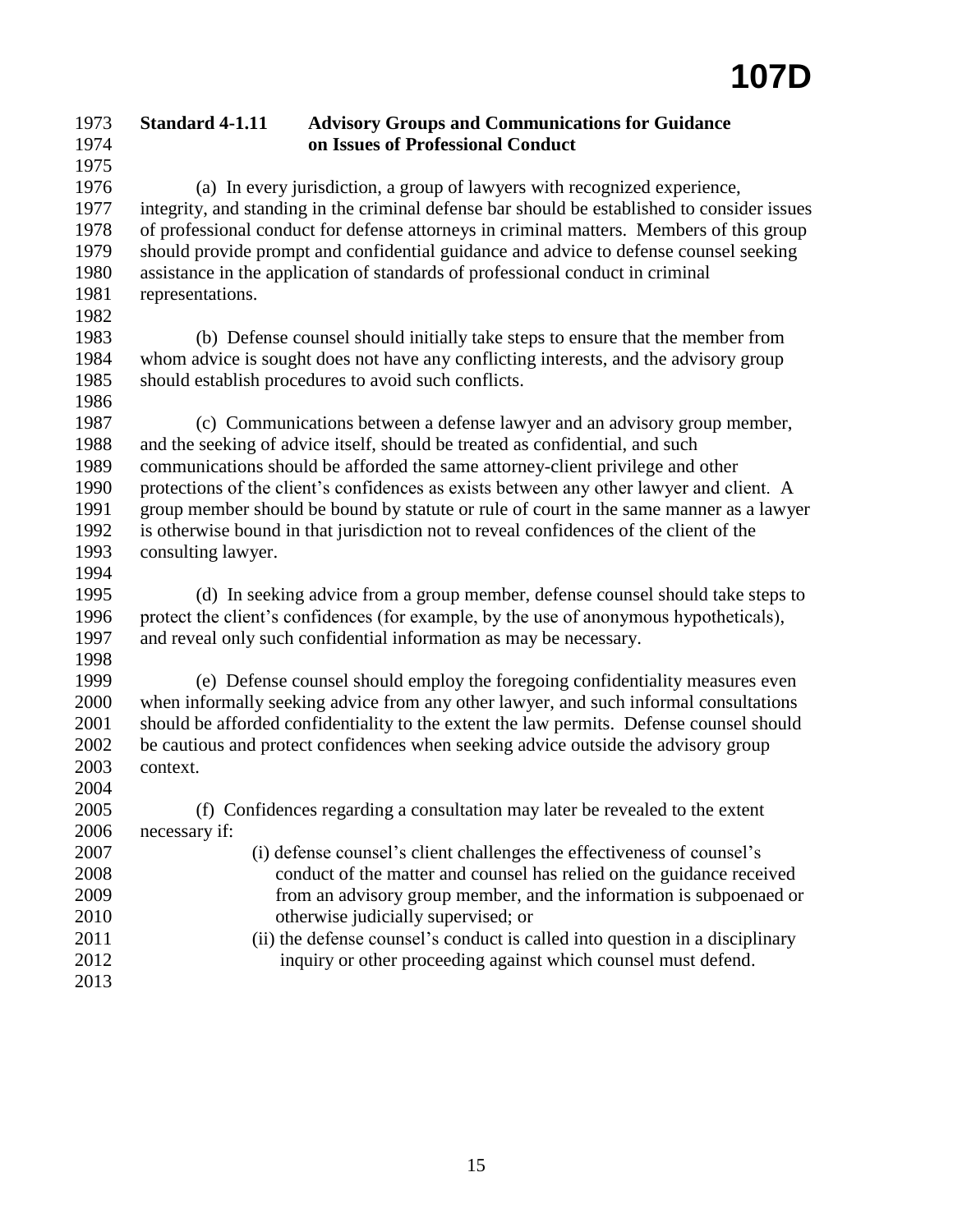#### *[New]* **Standard 4-1.12 Training Programs** *[New]*

 (a) The community of criminal defense attorneys, including public defense offices and State and local Bar Associations, should develop and maintain programs of training and continuing education for both new and experienced defense counsel. Defense offices, as well as the organized Bar or courts, should require that current and aspiring criminal defense counsel attend a reasonable number of hours of such training and education.

 (b) In addition to knowledge of substantive legal doctrine and courtroom procedures, a core training curriculum for criminal defense counsel should seek to address: investigation, negotiation and litigation skills; knowledge of the development, use, and testing of forensic evidence; available sentencing structures including non- conviction and non-imprisonment alternatives and collateral consequences; professional responsibility, civility, and a commitment to professionalism; relevant office, court, and prosecution policies and procedures and their proper application; appreciation of diversity and elimination of improper bias; and available technology and the ability to use it. Some training programs might usefully be open to, and taught by, persons outside the criminal defense community, such as prosecutors, law enforcement agencies, court staff, and members of the judiciary.

 (c) A public defense office's training program should include periodic review of the office's policies and procedures, which should be amended when necessary. Counsel defending in specialized subject areas should receive training in those specialized areas. Individuals who will supervise attorneys or staff should receive training in how effectively to supervise.

 (d) A public criminal defense organization should also make available opportunities for training and continuing education programs outside the office, including 2040 training for non-attorney staff.

 (e) Adequate funding for continuing training and education programs, within and outside of public defense offices, should be requested and provided by funding sources.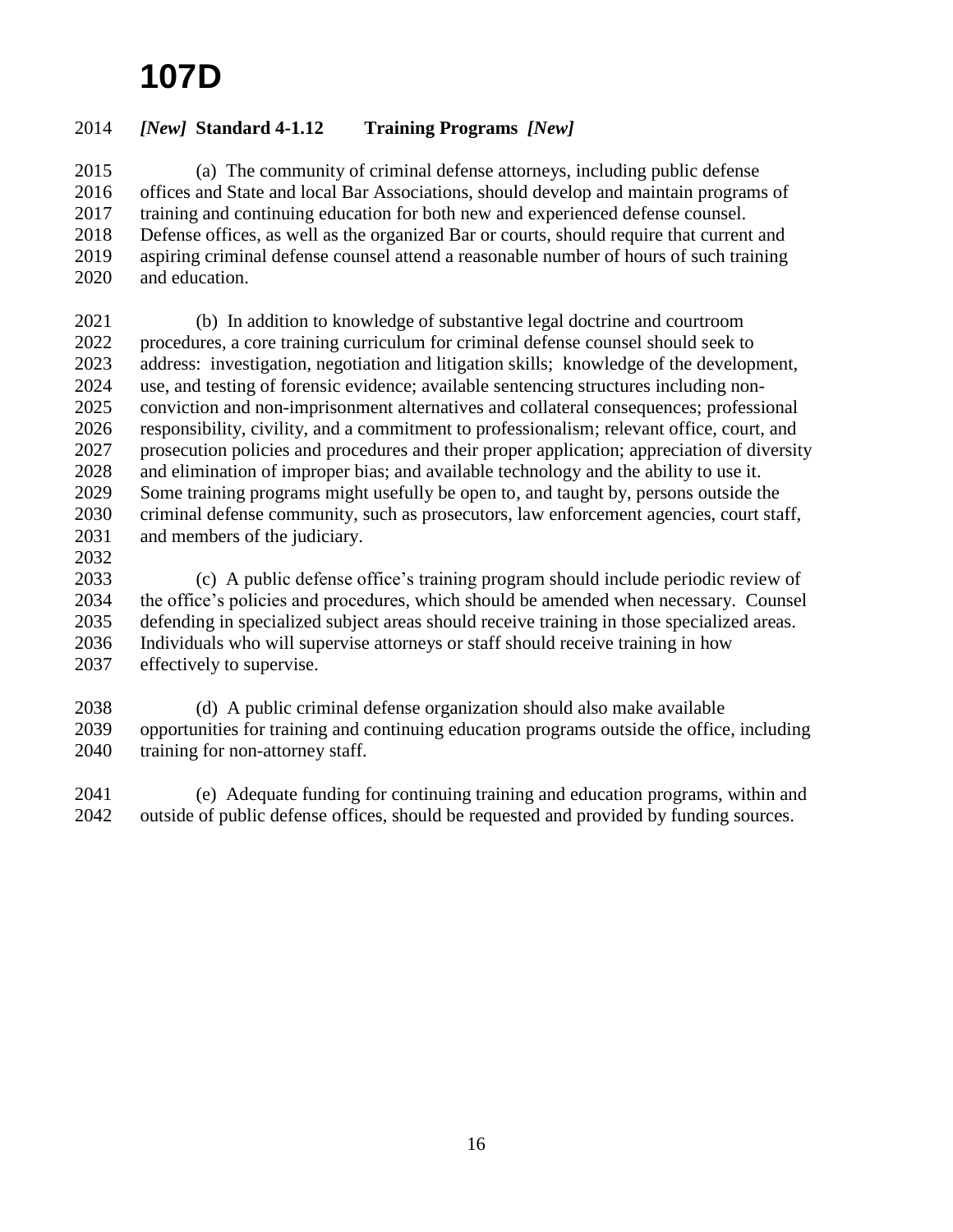#### *[New]* **Standard 4-1.13 Assuring Excellence and Diversity in the Hiring, Retention, and Compensation of Public Defense**

#### **Counsel** *[New]*

 (a) Strong professional qualifications and performance should be the basis for selection and retention for public defense positions. Effective measures to retain excellent defenders should be encouraged, while recognizing the benefits of some turnover. Supervisory defenders should select and promote personnel based on merit and expertise, without regard to partisan, personal or political factors or influence.

- (b) In selecting personnel, a public defense office should also consider the diverse interests and makeup of the community it serves, and seek to recruit, hire, promote and retain a diverse group of defenders and staff that reflect that community.
- (c) The function of public criminal defense requires highly developed professional skills and a variety of backgrounds, talents and experience. A defender's office should promote continuing professional development and continuity of service, while providing defenders the opportunity to gain experience in all aspects of the defense function.
- (d) Compensation and benefits for public defense counsel and their staffs should be commensurate with the high responsibilities of the office, sufficient to compete with the private sector, and regularly adjusted to attract and retain well-qualified personnel. Compensation for public defense counsel should be adequate and also comparable to that of prosecutors in the same jurisdiction.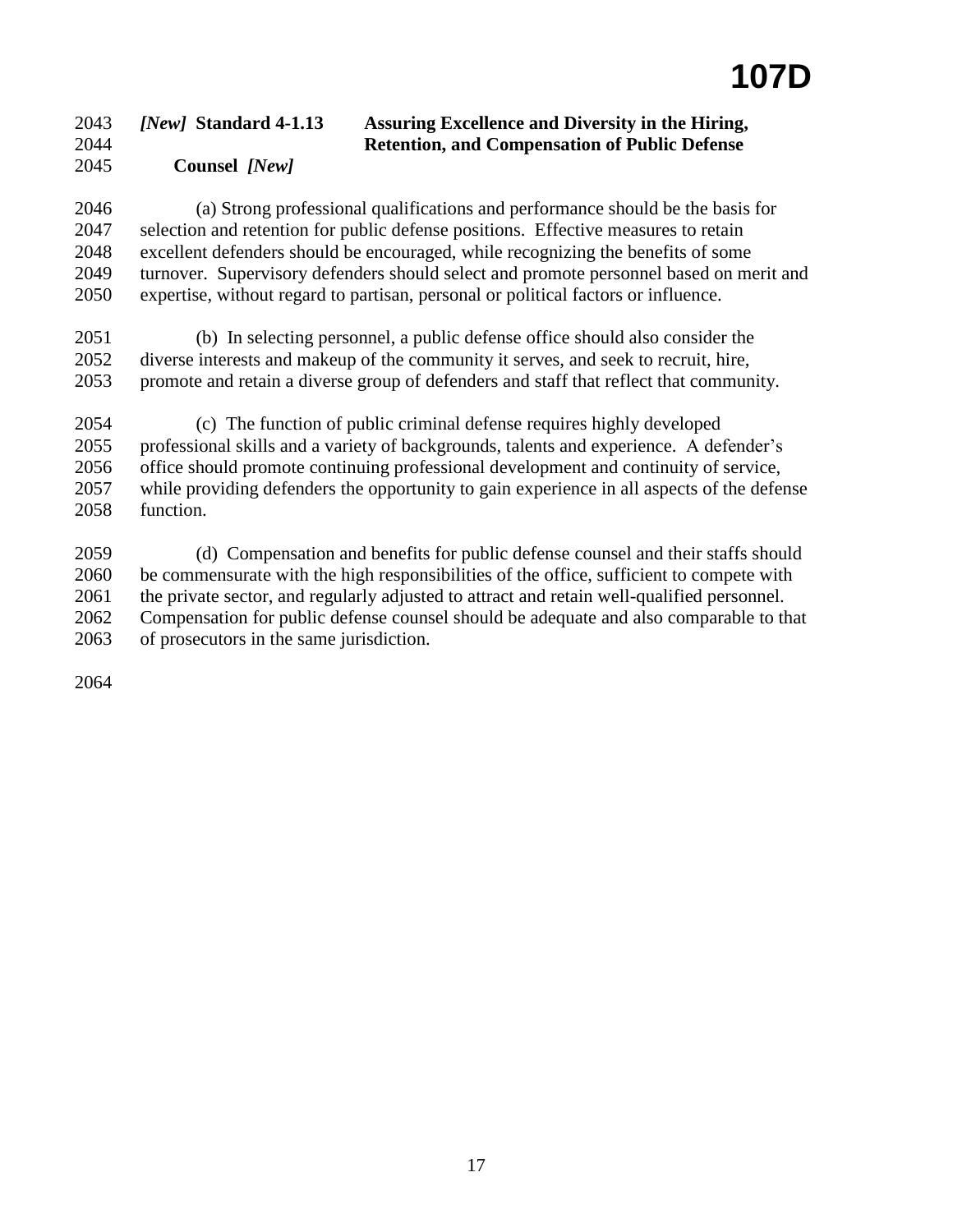| 2065         | <b>PART II</b>                                                                                                                                                             |
|--------------|----------------------------------------------------------------------------------------------------------------------------------------------------------------------------|
| 2066         |                                                                                                                                                                            |
| 2067         | <b>ACCESS TO DEFENSE COUNSEL</b>                                                                                                                                           |
| 2068         |                                                                                                                                                                            |
| 2069         | <b>Standard 4-2.1</b><br><b>Duty to Make Qualified Criminal Defense Representation</b>                                                                                     |
| 2070         | <b>Available</b>                                                                                                                                                           |
| 2071         |                                                                                                                                                                            |
| 2072<br>2073 | (a) The government has an obligation to provide, and fully fund, services of<br>qualified defense counsel for indigent criminal defendants. In addition, the organized Bar |
| 2074         | of all lawyers in a jurisdiction has a duty to make qualified criminal defense counsel                                                                                     |
| 2075         | available, including for the indigent, and to make lawyers' expertise available in support                                                                                 |
| 2076         | of a fair and effective criminal justice system.                                                                                                                           |
| 2077         |                                                                                                                                                                            |
| 2078         | (b) The Bar should encourage the widest possible participation in the defense of                                                                                           |
| 2079         | criminal cases by qualified lawyers. Unqualified lawyers should not be assigned the                                                                                        |
| 2080         | primary role in criminal representation, but interested lawyers should be encouraged to                                                                                    |
| 2081         | qualify themselves for participation in criminal cases by formal training and by                                                                                           |
| 2082         | experience as associate counsel. Law firms should encourage and support efforts by their                                                                                   |
| 2083         | interested attorneys to become qualified and then take on criminal representations.                                                                                        |
| 2084         |                                                                                                                                                                            |
| 2085         | (c) Qualified defense counsel should be willing and ready to undertake the                                                                                                 |
| 2086         | defense of a suspect or an accused regardless of public hostility or personal distaste for                                                                                 |
| 2087         | the offense or the client.                                                                                                                                                 |
| 2088         |                                                                                                                                                                            |
| 2089         | (d) Qualified defense counsel should not seek to avoid appointment by a tribunal                                                                                           |
| 2090         | to represent an accused except for good cause, such as: representing the accused is likely                                                                                 |
| 2091         | to result in violation of applicable ethical codes or other law; representing the accused is                                                                               |
| 2092         | likely to result in an unreasonable financial burden on the lawyer; or the client or crime is                                                                              |
| 2093         | so repugnant to the lawyer that it will likely prejudicially impair the lawyer's ability to                                                                                |
| 2094         | provide quality representation.                                                                                                                                            |
| 2095         |                                                                                                                                                                            |
| 2096         | (e) Lawyers who are not qualified to serve as criminal defense counsel should                                                                                              |
| 2097         | (i) be encouraged to seek qualification;                                                                                                                                   |
| 2098         | (ii) make their legal skills and expertise available to assist qualified counsel in                                                                                        |
| 2099         | providing indigent criminal defense; and                                                                                                                                   |
| 2100         | (iii) provide or assist in obtaining financial assistance and political support for                                                                                        |
| 2101         | indigent criminal defense budgets and resources.                                                                                                                           |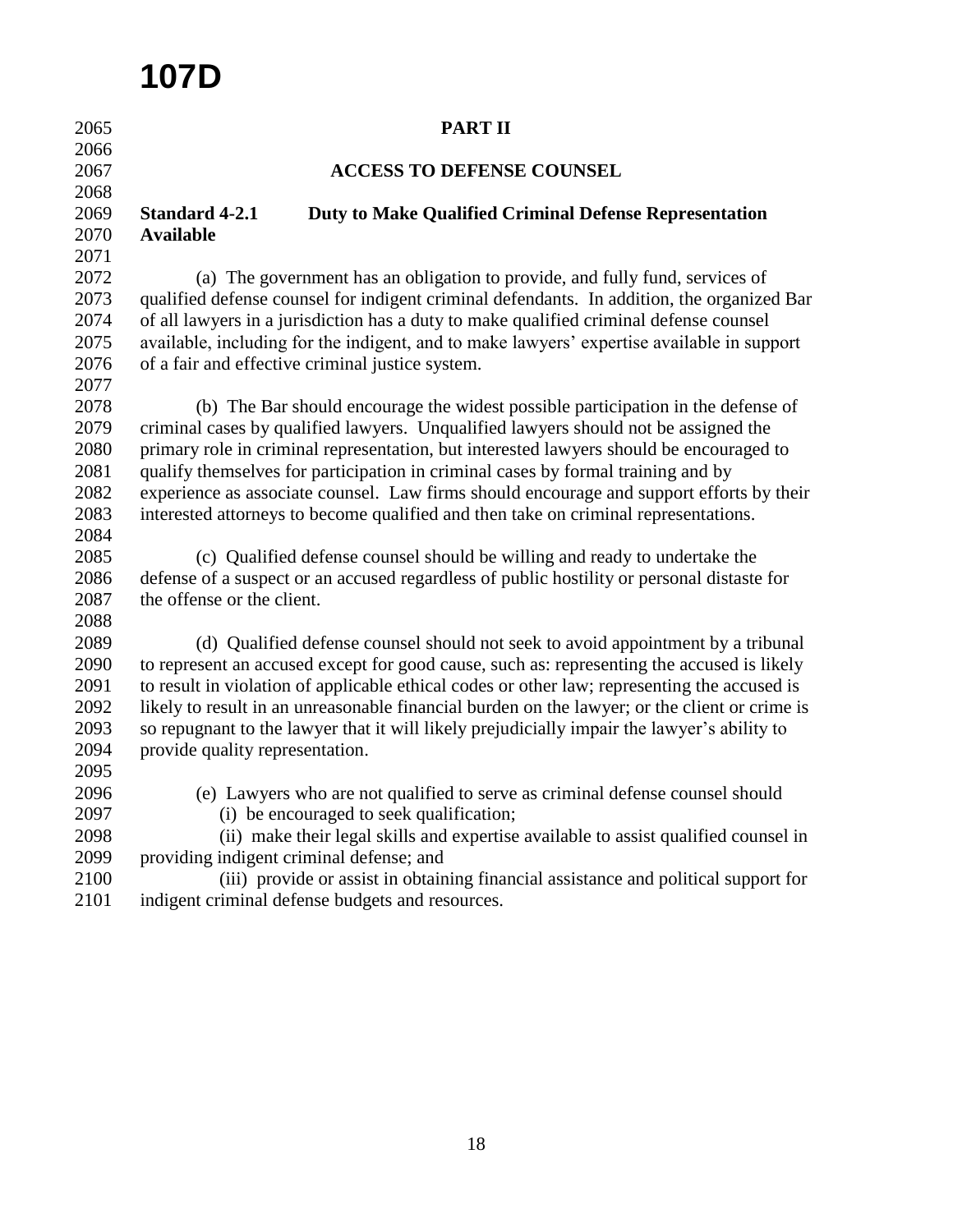| 2102 | <b>Standard 4-2.2</b> | <b>Confidential Defense Communication with Detained Persons</b>                          |
|------|-----------------------|------------------------------------------------------------------------------------------|
| 2103 |                       | $(c)$ and (d) are <i>New</i> ]                                                           |
| 2104 |                       |                                                                                          |
| 2105 |                       | (a) Every jurisdiction should guarantee by statute or rule the right of a criminally-    |
| 2106 |                       | detained or confined person to prompt, confidential, affordable and effective            |
| 2107 |                       | communication with a defense lawyer throughout a criminal investigation, prosecution,    |
| 2108 |                       | appeal, or other quasi-criminal proceedings such as habeas corpus.                       |
| 2109 |                       |                                                                                          |
| 2110 |                       | (b) All detention or imprisonment institutions should provide reasonable,                |
| 2111 |                       | affordable access to confidential and unmonitored telephonic and other communication     |
| 2112 |                       | facilities to allow effective confidential communication between defense counsel and     |
| 2113 |                       | their detained clients. This should include providing or allowing access to language     |
| 2114 |                       | translation or other communication services when necessary.                              |
| 2115 |                       |                                                                                          |
| 2116 |                       | (c) All detention or imprisonment institutions should provide adequate facilities        |
| 2117 |                       | for private, unmonitored meetings between defense counsel and an accused. Private        |
| 2118 |                       | facilities should also be provided for the review of evidence and discovery materials by |
| 2119 |                       | counsel together with their detained clients.                                            |
| 2120 |                       |                                                                                          |
| 2121 |                       | (d) Absent a credible threat of immediate danger or violence, or advance judicial        |
| 2122 |                       | authorization, persons working in detention or imprisonment institutions should be       |
| 2123 |                       | prohibited from examining, monitoring, recording, or interfering with confidential       |
| 2124 |                       | communications between defense counsel and their detained clients.                       |
| 2125 |                       |                                                                                          |
|      |                       |                                                                                          |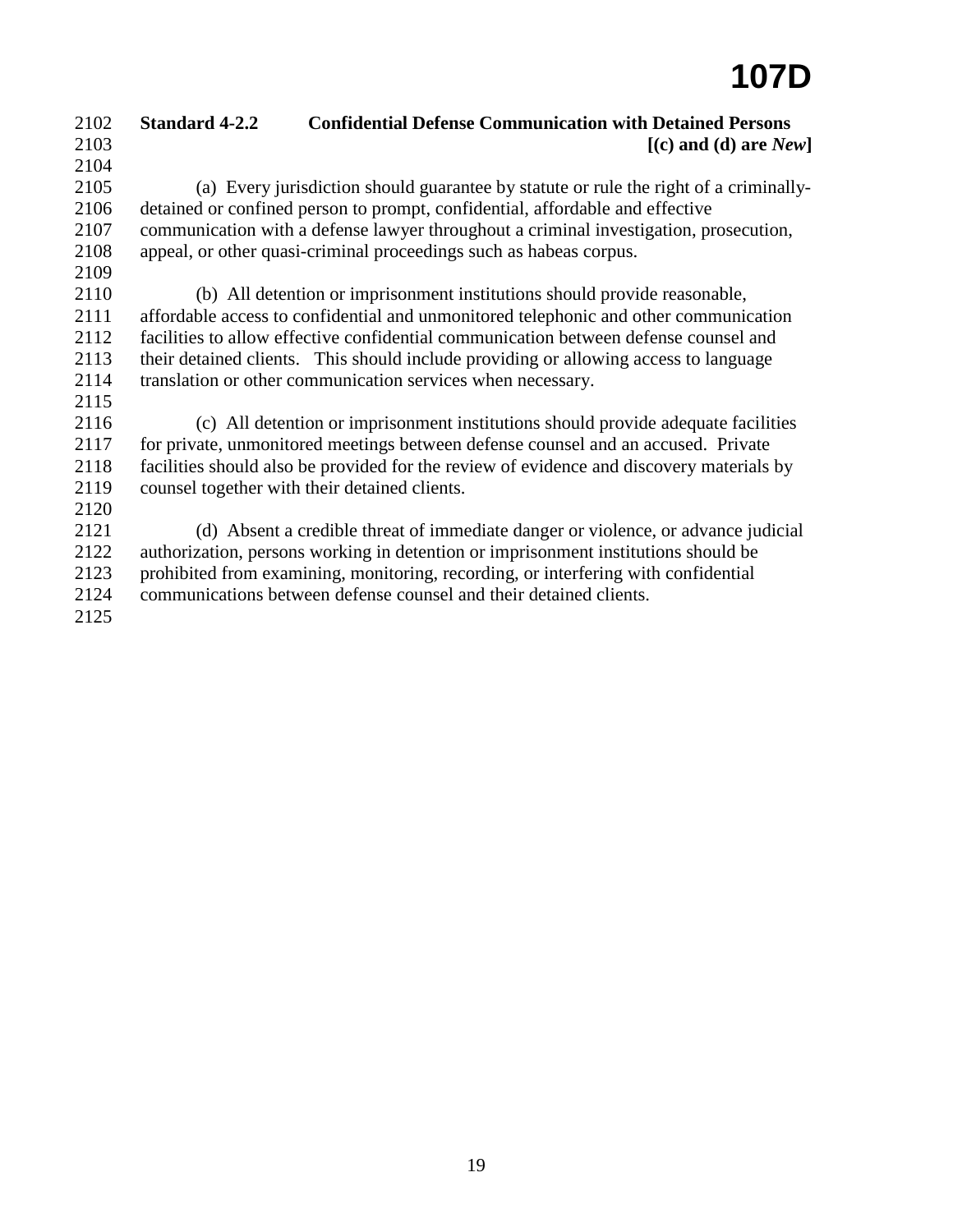#### 2126 **Standard 4-2.3 Right to Counsel at First and Subsequent Judicial** 2127 **Appearances** *[New]*

2128<br>2129

2129 A defense counsel should be made available in person to a criminally-accused person<br>2130 for consultation at or before any appearance before a judicial officer, including the first 2130 for consultation at or before any appearance before a judicial officer, including the first appearance.

- appearance.
- 2132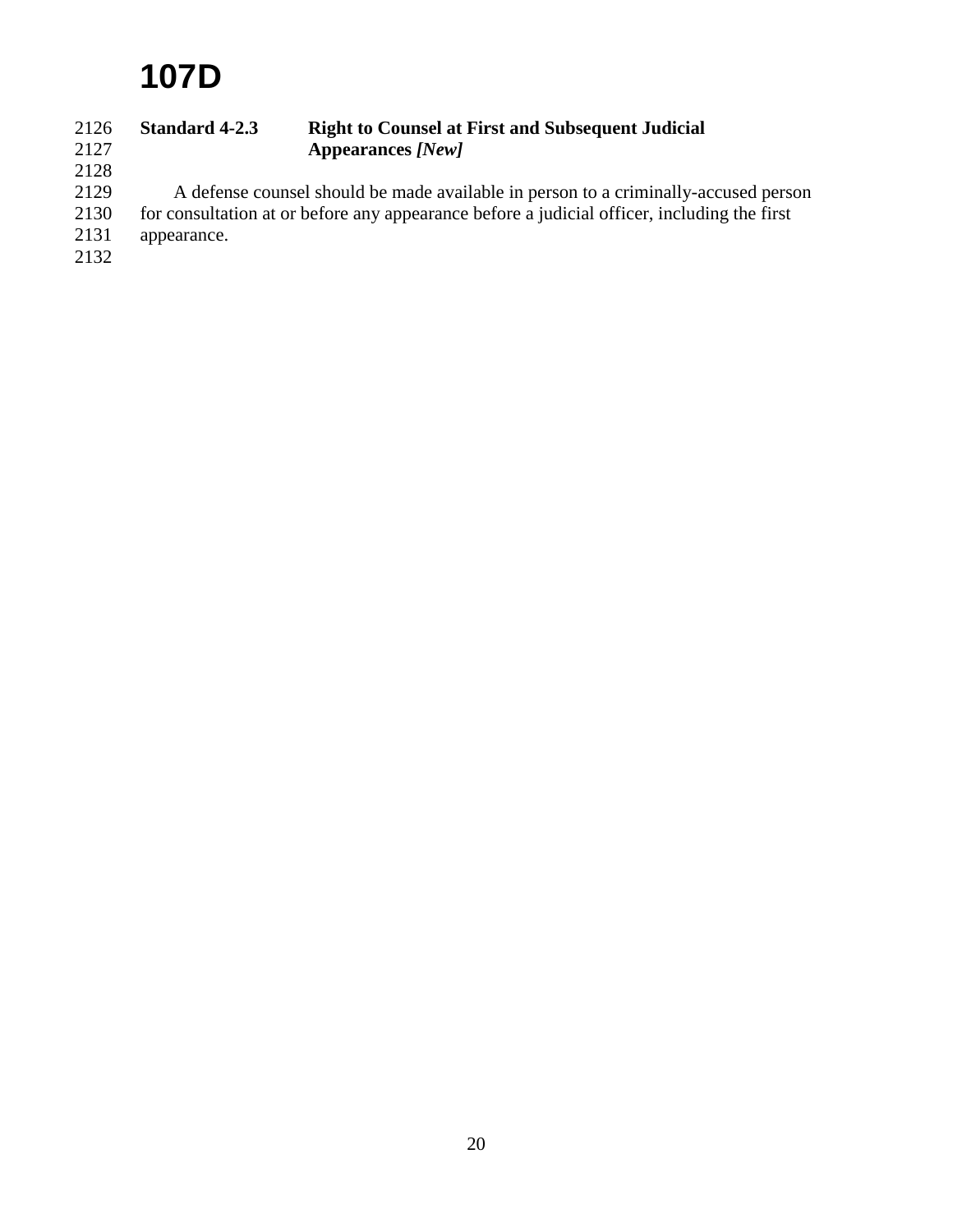(a) To assist persons who wish to retain defense counsel, every jurisdiction should have a referral service for qualified criminal defense counsel. The referral service should maintain a list of qualified counsel willing to undertake the defense of a criminal case, for a fee as well as pro bono, and should be organized so that it can provide prompt service at all times.

 (b) A defense referral service should employ an objective set of standards for defense attorneys to qualify for placement on the referral list, and should employ fair and neutral criteria for admitting qualified attorneys to the list, making referrals, and striking counsel from the list. Such standards, criteria, and procedures concerning referral lists should be published and readily available.

 (c) The availability of the referral service should be publicized, and information regarding fees should be included. Notices containing the essential information about the referral service and how to contact it should be posted in police stations, jails, and wherever else it is likely to give effective notice to criminally-accused persons, including

- 2151 the internet.
-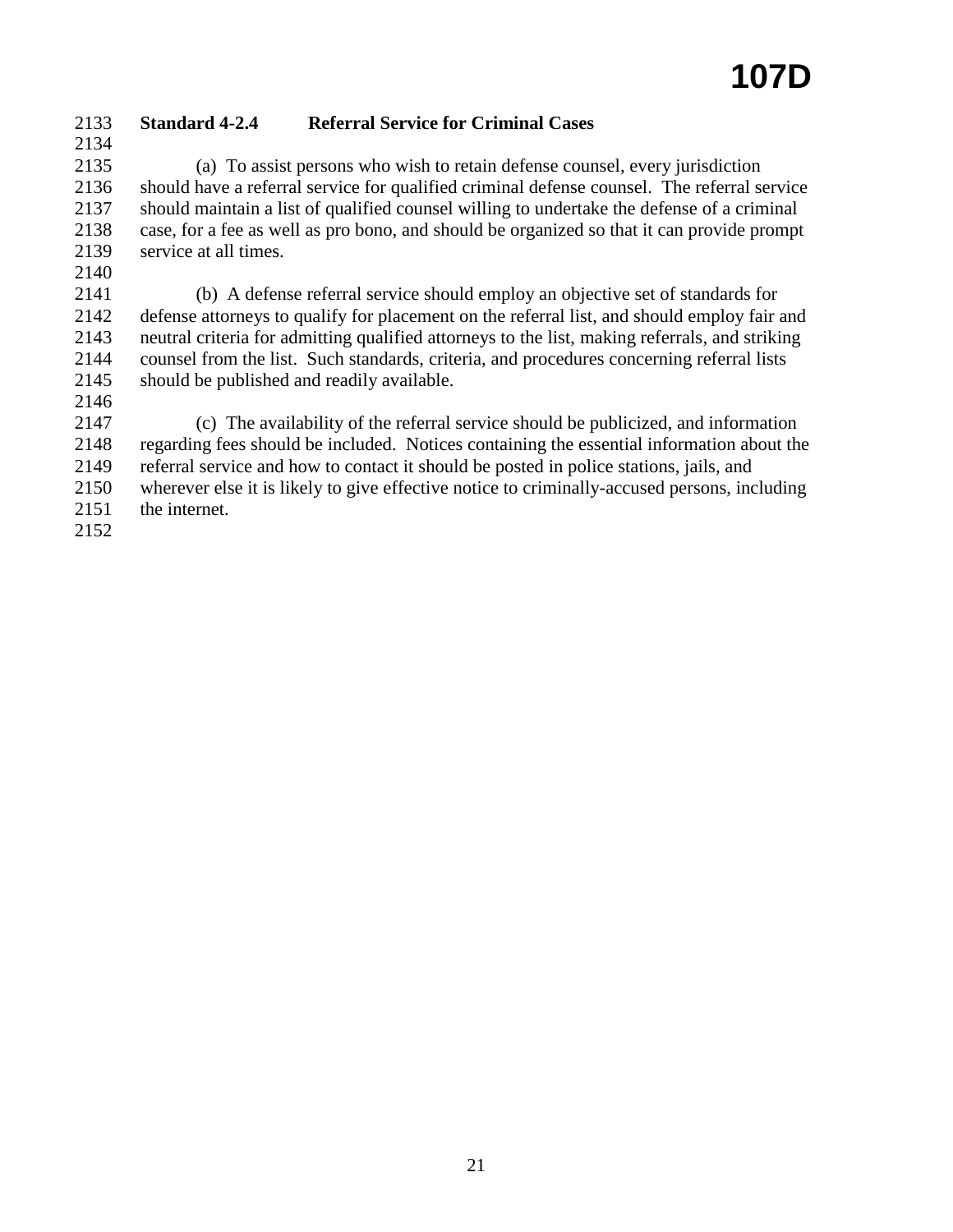| 2154<br>2155<br>(a) Defense counsel should not give anything of more than nominal value to a<br>person for recommending the lawyer's services, except that<br>2156<br>2157<br>(i) counsel may pay reasonable costs of advertisements, or the usual charges<br>2158<br>for a legal<br>2159<br>services plan or qualified lawyer referral service, as described in ABA<br>2160<br><b>Model Rule</b><br>2161<br>$7.2$ ; and<br>2162<br>(ii) counsel may maintain nonexclusive reciprocal referral arrangements with<br>2163<br>other<br>2164<br>lawyers, if the client is fully informed of the arrangement and the<br>2165<br>arrangement does<br>2166<br>not constrain defense counsel's independent professional judgment<br>2167<br>regarding the<br>2168<br>client's best interests.<br>2169<br>2170<br>(b) Defense counsel should not have an ongoing or regular referral relationship<br>2171<br>with any source (such as prosecutors, public defender programs, law enforcement<br>personnel, bondsmen, or court personnel) when such an ongoing relationship is likely to<br>2172<br>create conflicting loyalties for the lawyers involved or an appearance of impropriety.<br>2173<br>Defense counsel's relationship with a referral source should be disclosed to the client.<br>2174<br>2175<br>2176<br>(c) Referrals by one defense counsel to another should be based on merit,<br>2177<br>experience, competence for the particular matter, and other appropriate considerations. | 2153 | <b>Standard 4-2.5</b> | <b>Referrals for Representation</b> |
|-----------------------------------------------------------------------------------------------------------------------------------------------------------------------------------------------------------------------------------------------------------------------------------------------------------------------------------------------------------------------------------------------------------------------------------------------------------------------------------------------------------------------------------------------------------------------------------------------------------------------------------------------------------------------------------------------------------------------------------------------------------------------------------------------------------------------------------------------------------------------------------------------------------------------------------------------------------------------------------------------------------------------------------------------------------------------------------------------------------------------------------------------------------------------------------------------------------------------------------------------------------------------------------------------------------------------------------------------------------------------------------------------------------------------------------------------------------------------------------------------|------|-----------------------|-------------------------------------|
|                                                                                                                                                                                                                                                                                                                                                                                                                                                                                                                                                                                                                                                                                                                                                                                                                                                                                                                                                                                                                                                                                                                                                                                                                                                                                                                                                                                                                                                                                               |      |                       |                                     |
|                                                                                                                                                                                                                                                                                                                                                                                                                                                                                                                                                                                                                                                                                                                                                                                                                                                                                                                                                                                                                                                                                                                                                                                                                                                                                                                                                                                                                                                                                               |      |                       |                                     |
|                                                                                                                                                                                                                                                                                                                                                                                                                                                                                                                                                                                                                                                                                                                                                                                                                                                                                                                                                                                                                                                                                                                                                                                                                                                                                                                                                                                                                                                                                               |      |                       |                                     |
|                                                                                                                                                                                                                                                                                                                                                                                                                                                                                                                                                                                                                                                                                                                                                                                                                                                                                                                                                                                                                                                                                                                                                                                                                                                                                                                                                                                                                                                                                               |      |                       |                                     |
|                                                                                                                                                                                                                                                                                                                                                                                                                                                                                                                                                                                                                                                                                                                                                                                                                                                                                                                                                                                                                                                                                                                                                                                                                                                                                                                                                                                                                                                                                               |      |                       |                                     |
|                                                                                                                                                                                                                                                                                                                                                                                                                                                                                                                                                                                                                                                                                                                                                                                                                                                                                                                                                                                                                                                                                                                                                                                                                                                                                                                                                                                                                                                                                               |      |                       |                                     |
|                                                                                                                                                                                                                                                                                                                                                                                                                                                                                                                                                                                                                                                                                                                                                                                                                                                                                                                                                                                                                                                                                                                                                                                                                                                                                                                                                                                                                                                                                               |      |                       |                                     |
|                                                                                                                                                                                                                                                                                                                                                                                                                                                                                                                                                                                                                                                                                                                                                                                                                                                                                                                                                                                                                                                                                                                                                                                                                                                                                                                                                                                                                                                                                               |      |                       |                                     |
|                                                                                                                                                                                                                                                                                                                                                                                                                                                                                                                                                                                                                                                                                                                                                                                                                                                                                                                                                                                                                                                                                                                                                                                                                                                                                                                                                                                                                                                                                               |      |                       |                                     |
|                                                                                                                                                                                                                                                                                                                                                                                                                                                                                                                                                                                                                                                                                                                                                                                                                                                                                                                                                                                                                                                                                                                                                                                                                                                                                                                                                                                                                                                                                               |      |                       |                                     |
|                                                                                                                                                                                                                                                                                                                                                                                                                                                                                                                                                                                                                                                                                                                                                                                                                                                                                                                                                                                                                                                                                                                                                                                                                                                                                                                                                                                                                                                                                               |      |                       |                                     |
|                                                                                                                                                                                                                                                                                                                                                                                                                                                                                                                                                                                                                                                                                                                                                                                                                                                                                                                                                                                                                                                                                                                                                                                                                                                                                                                                                                                                                                                                                               |      |                       |                                     |
|                                                                                                                                                                                                                                                                                                                                                                                                                                                                                                                                                                                                                                                                                                                                                                                                                                                                                                                                                                                                                                                                                                                                                                                                                                                                                                                                                                                                                                                                                               |      |                       |                                     |
|                                                                                                                                                                                                                                                                                                                                                                                                                                                                                                                                                                                                                                                                                                                                                                                                                                                                                                                                                                                                                                                                                                                                                                                                                                                                                                                                                                                                                                                                                               |      |                       |                                     |
|                                                                                                                                                                                                                                                                                                                                                                                                                                                                                                                                                                                                                                                                                                                                                                                                                                                                                                                                                                                                                                                                                                                                                                                                                                                                                                                                                                                                                                                                                               |      |                       |                                     |
|                                                                                                                                                                                                                                                                                                                                                                                                                                                                                                                                                                                                                                                                                                                                                                                                                                                                                                                                                                                                                                                                                                                                                                                                                                                                                                                                                                                                                                                                                               |      |                       |                                     |
|                                                                                                                                                                                                                                                                                                                                                                                                                                                                                                                                                                                                                                                                                                                                                                                                                                                                                                                                                                                                                                                                                                                                                                                                                                                                                                                                                                                                                                                                                               |      |                       |                                     |
|                                                                                                                                                                                                                                                                                                                                                                                                                                                                                                                                                                                                                                                                                                                                                                                                                                                                                                                                                                                                                                                                                                                                                                                                                                                                                                                                                                                                                                                                                               |      |                       |                                     |
|                                                                                                                                                                                                                                                                                                                                                                                                                                                                                                                                                                                                                                                                                                                                                                                                                                                                                                                                                                                                                                                                                                                                                                                                                                                                                                                                                                                                                                                                                               |      |                       |                                     |
|                                                                                                                                                                                                                                                                                                                                                                                                                                                                                                                                                                                                                                                                                                                                                                                                                                                                                                                                                                                                                                                                                                                                                                                                                                                                                                                                                                                                                                                                                               |      |                       |                                     |
|                                                                                                                                                                                                                                                                                                                                                                                                                                                                                                                                                                                                                                                                                                                                                                                                                                                                                                                                                                                                                                                                                                                                                                                                                                                                                                                                                                                                                                                                                               |      |                       |                                     |
|                                                                                                                                                                                                                                                                                                                                                                                                                                                                                                                                                                                                                                                                                                                                                                                                                                                                                                                                                                                                                                                                                                                                                                                                                                                                                                                                                                                                                                                                                               |      |                       |                                     |
|                                                                                                                                                                                                                                                                                                                                                                                                                                                                                                                                                                                                                                                                                                                                                                                                                                                                                                                                                                                                                                                                                                                                                                                                                                                                                                                                                                                                                                                                                               |      |                       |                                     |
|                                                                                                                                                                                                                                                                                                                                                                                                                                                                                                                                                                                                                                                                                                                                                                                                                                                                                                                                                                                                                                                                                                                                                                                                                                                                                                                                                                                                                                                                                               |      |                       |                                     |
|                                                                                                                                                                                                                                                                                                                                                                                                                                                                                                                                                                                                                                                                                                                                                                                                                                                                                                                                                                                                                                                                                                                                                                                                                                                                                                                                                                                                                                                                                               | 2178 |                       |                                     |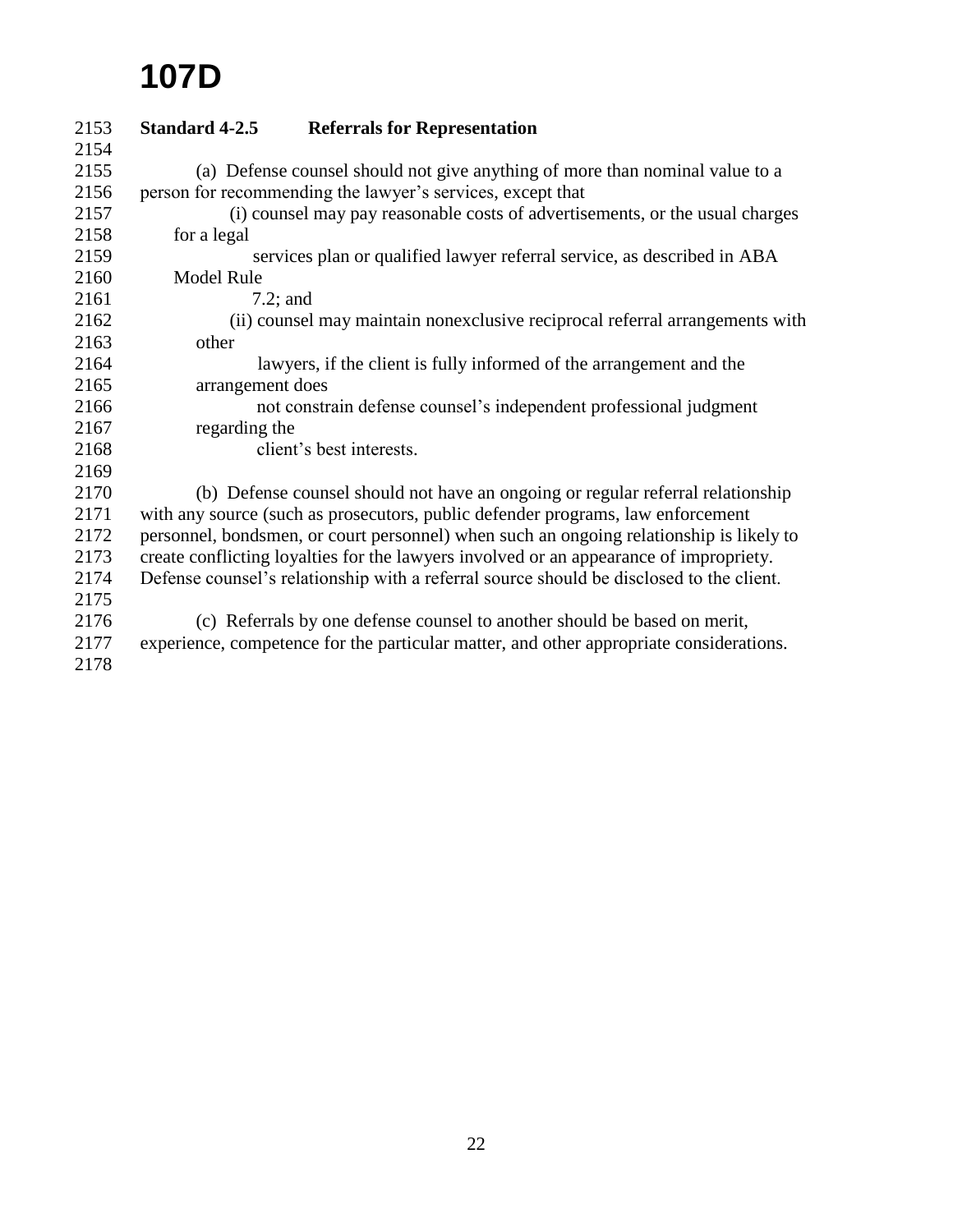| 2179         |                                    | <b>PART III</b>                                                                                                                                                            |
|--------------|------------------------------------|----------------------------------------------------------------------------------------------------------------------------------------------------------------------------|
| 2180         |                                    |                                                                                                                                                                            |
| 2181         |                                    | <b>LAWYER-CLIENT RELATIONSHIP</b>                                                                                                                                          |
| 2182         |                                    |                                                                                                                                                                            |
| 2183         | <b>Standard 4-3.1</b>              | <b>Establishing and Maintaining An Effective Client Relationship</b>                                                                                                       |
| 2184         |                                    |                                                                                                                                                                            |
| 2185<br>2186 |                                    | (a) Immediately upon appointment or retention, defense counsel should work to<br>establish a relationship of trust and confidence with each client. Defense counsel should |
| 2187         |                                    | explain, at an appropriate time, the necessity for frank and honest discussion of all facts                                                                                |
| 2188         |                                    | known to the client in order to provide an effective defense. Defense counsel should                                                                                       |
| 2189         |                                    | explain that the attorney-client privilege protects the confidentiality of communications                                                                                  |
| 2190         |                                    | with counsel except in exceptional and well-defined circumstances, and explain what the                                                                                    |
| 2191         |                                    | client can do to help preserve confidentiality.                                                                                                                            |
| 2192         |                                    |                                                                                                                                                                            |
| 2193         |                                    | (b) At an early stage, counsel should discuss with the client the objectives of the                                                                                        |
| 2194         |                                    | representation and through what stages of a criminal matter the defense counsel will                                                                                       |
| 2195         |                                    | continue to represent the accused. An engagement letter as described in Standard 4-3.5                                                                                     |
| 2196         | should also be provided.           |                                                                                                                                                                            |
| 2197         |                                    |                                                                                                                                                                            |
| 2198         |                                    | (c) Counsel should consider whether the client appears to have a mental                                                                                                    |
| 2199         |                                    | impairment or other disability that could adversely affect the representation. Even if a                                                                                   |
| 2200         |                                    | client appears to have such a condition, this does not diminish defense counsel's                                                                                          |
| 2201         |                                    | obligations to the client, including maintaining a normal attorney-client relationship in so                                                                               |
| 2202         |                                    | far as possible. In such an instance, defense counsel should also consider whether a                                                                                       |
| 2203         |                                    | mental examination or other protective measures are in the client's best interest.                                                                                         |
| 2204         |                                    |                                                                                                                                                                            |
| 2205         |                                    | (d) In communicating with a client, defense counsel should use language and                                                                                                |
| 2206         |                                    | means that the client is able to understand, which may require special attention when the                                                                                  |
| 2207         |                                    | client is a minor, elderly, or suffering from a mental impairment or other disability.                                                                                     |
| 2208         |                                    |                                                                                                                                                                            |
| 2209<br>2210 | confidential client consultations. | (e) Defense counsel should ensure that space is available and adequate for                                                                                                 |
| 2211         |                                    |                                                                                                                                                                            |
| 2212         |                                    | (f) Defense counsel should actively work to maintain an effective and regular                                                                                              |
| 2213         |                                    | relationship with all clients. The obligation to maintain an effective client relationship is                                                                              |
| 2214         |                                    | not diminished by the fact that the client is in custody.                                                                                                                  |
| 2215         |                                    |                                                                                                                                                                            |
|              |                                    |                                                                                                                                                                            |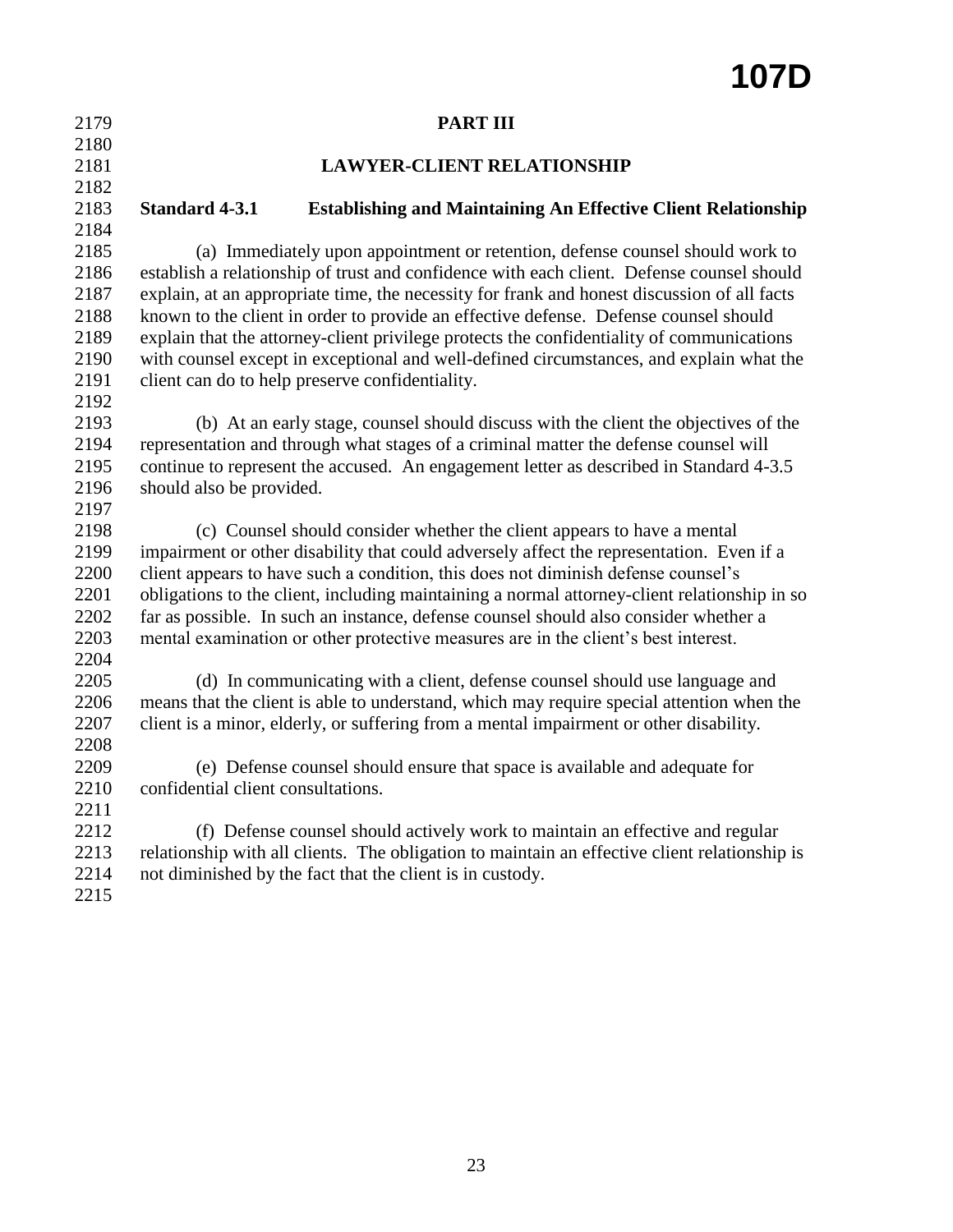| 2216 | <b>Standard 4-3.2</b><br>Seeking a Detained Client's Release from Custody, or                |
|------|----------------------------------------------------------------------------------------------|
| 2217 | <b>Reduction in Custodial Conditions [New]</b>                                               |
| 2218 |                                                                                              |
| 2219 | (a) In every case where the client is detained, defense counsel should discuss               |
| 2220 | with the client, as promptly as possible, the client's custodial or release status and       |
| 2221 | determine whether release, a change in release conditions, or less restrictive custodial     |
| 2222 | conditions, should be sought. Counsel should be aware of applicable statutes and rules,      |
| 2223 | and all alternatives less restrictive than full institutional detention. Counsel should      |
| 2224 | investigate community and family resources that might be available to assist in              |
| 2225 | implementing such alternatives.                                                              |
| 2226 |                                                                                              |
| 2227 | (b) Counsel should investigate the factual predicate that has been advanced to               |
| 2228 | support detention and custodial conditions, and not assume its accuracy.                     |
| 2229 |                                                                                              |
| 2230 | (c) Once counsel has sufficient command of the facts, counsel should approach                |
| 2231 | the prosecutor to see if agreement to release or a change in release or custodial conditions |
| 2232 | can be negotiated and submitted for approval by the court.                                   |
| 2233 |                                                                                              |
| 2234 | (d) If the prosecutor does not agree, counsel should submit to the court a                   |
| 2235 | statement of facts, legal argument, and proposed conditions if necessary, to support the     |
| 2236 | client's release or a reduction in release or custodial conditions.                          |
| 2237 |                                                                                              |
| 2238 | (e) If a court orders release, counsel should fully explain all conditions of release        |
| 2239 | to the client, as well as the consequences of their violation. Counsel should assist the     |
| 2240 | client and others acting for the client in properly implementing the release conditions.     |
| 2241 |                                                                                              |
| 2242 | (f) If counsel is unable to secure the client's release, counsel should, after               |
| 2243 | discussion with the client and with due regard to any relevant confidentiality concerns,     |
| 2244 | alert the court and institutional personnel to any special medical, psychiatric, religious,  |
| 2245 | dietary, or security needs of the client while in government custody, and request that the   |
| 2246 | court order the appropriate officials to take steps to meet such special needs.              |
| 2247 |                                                                                              |
| 2248 | (g) Counsel should reevaluate the client's eligibility for release, or for reduced           |
| 2249 | release or custodial conditions, at all significant stages of a criminal matter and when     |
| 2250 | there is any relevant change in facts or circumstances. Counsel should request               |
| 2251 | reconsideration of detention or modification of conditions whenever it is in the client's    |
| 2252 | best interests.                                                                              |
| 2253 |                                                                                              |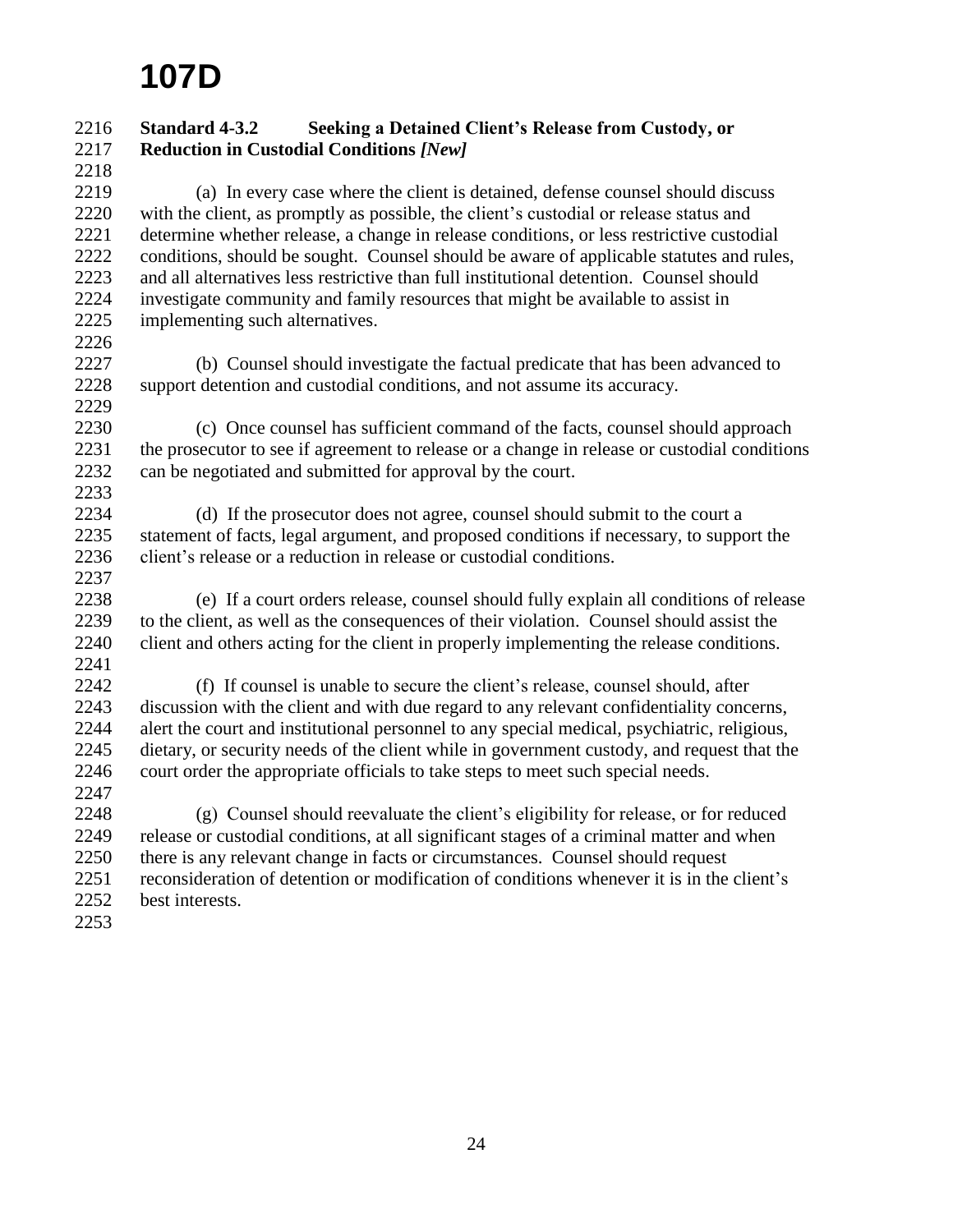| 2254 | <b>Standard 4-3.3</b>                                                                         | <b>Interviewing the Client</b>                                                             |  |  |  |
|------|-----------------------------------------------------------------------------------------------|--------------------------------------------------------------------------------------------|--|--|--|
| 2255 |                                                                                               |                                                                                            |  |  |  |
| 2256 | (a) In the initial meeting with a client, defense counsel should begin the process of         |                                                                                            |  |  |  |
| 2257 | establishing an effective attorney-client relationship. This includes assuring the client of  |                                                                                            |  |  |  |
| 2258 | confidentiality, establishing trust, explaining the posture of the matter, discussing fees if |                                                                                            |  |  |  |
| 2259 | applicable, and inquiring about the client's objectives for the representation. Counsel       |                                                                                            |  |  |  |
| 2260 | may also discuss available evidentiary materials with the client, seek information from       |                                                                                            |  |  |  |
| 2261 | the client as to the facts and other potential sources of information, and ask what the       |                                                                                            |  |  |  |
| 2262 | client's immediate objectives and needs are and how to fulfill them.                          |                                                                                            |  |  |  |
| 2263 |                                                                                               |                                                                                            |  |  |  |
| 2264 |                                                                                               | (b) Counsel should interview the client as many times as necessary for effective           |  |  |  |
| 2265 | representation, which in all but the most simple and routine cases will mean more than        |                                                                                            |  |  |  |
| 2266 |                                                                                               | once. Defense counsel should make every reasonable effort to meet in person with the       |  |  |  |
| 2267 |                                                                                               | client. Consultation with the client regarding available options, immediately necessary    |  |  |  |
| 2268 |                                                                                               | decisions, and next steps, should be a part of every meeting.                              |  |  |  |
| 2269 |                                                                                               |                                                                                            |  |  |  |
| 2270 |                                                                                               | (c) As early as practicable in the representation, defense counsel should also discuss:    |  |  |  |
| 2271 |                                                                                               | (i) and share with the client evidentiary materials relevant to the matter                 |  |  |  |
| 2272 |                                                                                               | (consistent with the terms of any applicable protective order), and determine in depth the |  |  |  |
| 2273 |                                                                                               | client's view of the facts and other relevant facts known to the client;                   |  |  |  |
| 2274 |                                                                                               | (ii) the likely length and course of the pending proceedings;                              |  |  |  |
| 2275 |                                                                                               | (iii) potential sources of helpful information, evidence, and investigation;               |  |  |  |
| 2276 |                                                                                               | (iv) the client's wishes regarding, and the likelihood of and steps necessary to           |  |  |  |
| 2277 |                                                                                               | gain, release or reduction of supervisory conditions;                                      |  |  |  |
| 2278 |                                                                                               | (v) likely legal options such as motions, trial, and potential negotiated                  |  |  |  |
| 2279 | dispositions;                                                                                 |                                                                                            |  |  |  |
| 2280 |                                                                                               | (vi) the range of potential outcomes and alternatives, and if convicted, possible          |  |  |  |
| 2281 | punishments;                                                                                  |                                                                                            |  |  |  |
| 2282 |                                                                                               | (vii) if appropriate, the possibility and potential costs and benefits of a negotiated     |  |  |  |
| 2283 |                                                                                               | disposition, including one that might include cooperation with the government; and         |  |  |  |
| 2284 |                                                                                               | (viii) relevant collateral consequences resulting from the current situation as well       |  |  |  |
| 2285 |                                                                                               | as from possible resolutions of the matter.                                                |  |  |  |
| 2286 |                                                                                               |                                                                                            |  |  |  |
| 2287 |                                                                                               | (d) When asking the client for information and discussing possible options and             |  |  |  |
| 2288 |                                                                                               | strategies with the client, defense counsel should not seek to induce the client to make   |  |  |  |
| 2289 |                                                                                               | factual responses that are not true. Defense counsel should encourage candid disclosure    |  |  |  |
| 2290 |                                                                                               | by the client to counsel and not seek to maintain a calculated ignorance.                  |  |  |  |
| 2291 |                                                                                               |                                                                                            |  |  |  |
|      |                                                                                               |                                                                                            |  |  |  |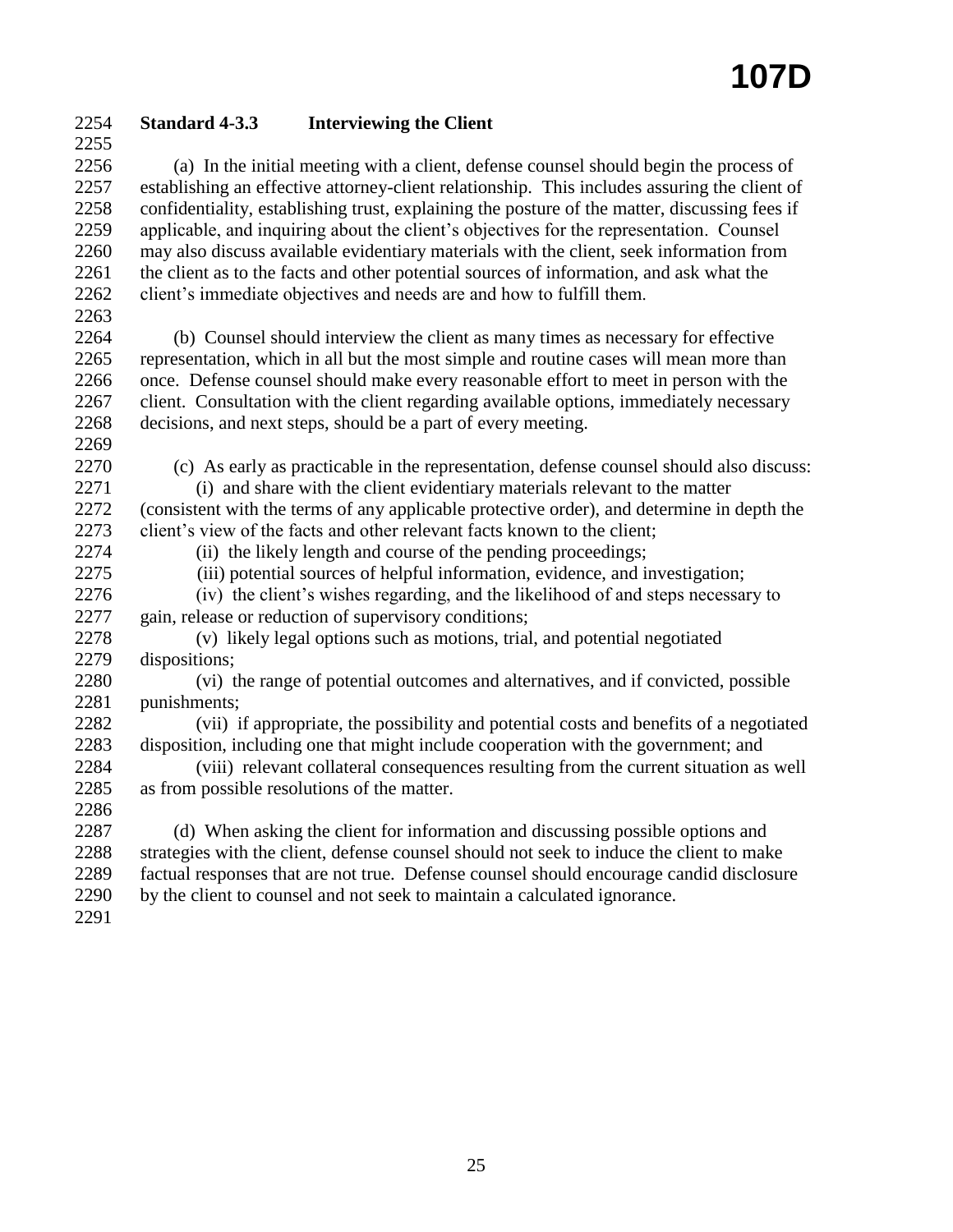| 2292 | <b>Standard 4-3.4</b>                                                                   | <b>Fees</b>                                                                                   |  |
|------|-----------------------------------------------------------------------------------------|-----------------------------------------------------------------------------------------------|--|
| 2293 |                                                                                         |                                                                                               |  |
| 2294 |                                                                                         | (a) Counsel should be familiar with statutes and rules regarding fees and costs               |  |
| 2295 | that govern in the jurisdiction(s) in which counsel practices. Before or within a       |                                                                                               |  |
| 2296 | reasonably short time after commencing a representation, defense counsel should discuss |                                                                                               |  |
| 2297 | with the client:                                                                        |                                                                                               |  |
| 2298 |                                                                                         | (i) the likely cost of the representation including the attorney's fees, billing              |  |
| 2299 | structure, and likely expenses;                                                         |                                                                                               |  |
| 2300 |                                                                                         | (ii) how fees and costs will be paid, and any available options regarding the fee             |  |
| 2301 | structure;                                                                              |                                                                                               |  |
| 2302 |                                                                                         | (iii) what services and expenses the fees will cover;                                         |  |
| 2303 |                                                                                         | (iv) what stages of the matter the fee covers, such as pre-charge investigation,              |  |
| 2304 |                                                                                         | preliminary hearing, negotiated disposition or trial, sentencing or appeal; and               |  |
| 2305 |                                                                                         | (v) whether the fee extends to addressing any related matters.                                |  |
| 2306 |                                                                                         |                                                                                               |  |
| 2307 |                                                                                         | (b) In determining the amount of the fee in a criminal case, it is proper to                  |  |
| 2308 |                                                                                         | consider the time and effort required, the responsibility assumed by counsel, the novelty     |  |
| 2309 |                                                                                         | and difficulty of the issues involved, the skill requisite to proper representation, the need |  |
| 2310 |                                                                                         | for any special technology, experts, investigators, or other unusual expenses, the            |  |
| 2311 |                                                                                         | likelihood that other employment will be precluded, the fee customarily charged in the        |  |
| 2312 |                                                                                         | locality for similar services, the gravity of the charge, the experience, reputation, and     |  |
| 2313 |                                                                                         | expertise of defense counsel, and the ability of the client to pay the fee.                   |  |
| 2314 |                                                                                         |                                                                                               |  |
| 2315 |                                                                                         | (c) Once agreed upon, the amount, rate, and terms of the fee should be promptly               |  |
| 2316 |                                                                                         | communicated to the client, in clear terms and in writing, as part of the Engagement          |  |
| 2317 | Letter.                                                                                 |                                                                                               |  |
| 2318 |                                                                                         |                                                                                               |  |
| 2319 |                                                                                         | (d) Defense counsel should not enter into an agreement for, charge, or collect an             |  |
| 2320 |                                                                                         | illegal or unreasonable fee. Defense counsel should be aware that accepting a fee             |  |
| 2321 |                                                                                         | comprised of assets that are contraband or proceeds of crime may be a crime and may           |  |
| 2322 |                                                                                         | also subject those fee assets to seizure and forfeiture.                                      |  |
| 2323 |                                                                                         |                                                                                               |  |
| 2324 |                                                                                         | (e) Defense counsel should not permit a dispute or unhappiness regarding                      |  |
| 2325 |                                                                                         | compensation to interfere with providing competent and zealous representation. A              |  |
| 2326 |                                                                                         | competent defense does not require all possible expenditures, and counsel is not required     |  |
| 2327 |                                                                                         | to spend out of counsel's own pocket. If funding becomes an issue, counsel should             |  |
| 2328 |                                                                                         | discuss other possible sources of funds with the client and pursue those that are             |  |
| 2329 |                                                                                         | appropriate. If funding is inadequate, counsel may seek withdrawal in accordance with         |  |
| 2330 |                                                                                         | applicable laws, including court and ethics rules.                                            |  |
| 2331 |                                                                                         |                                                                                               |  |
| 2332 |                                                                                         | (f) A publically-paid defense counsel should not request or accept additional                 |  |
| 2333 |                                                                                         | money or other compensation from non-public sources to represent a client in an               |  |

appointed criminal case, unless permitted by rules of the jurisdiction.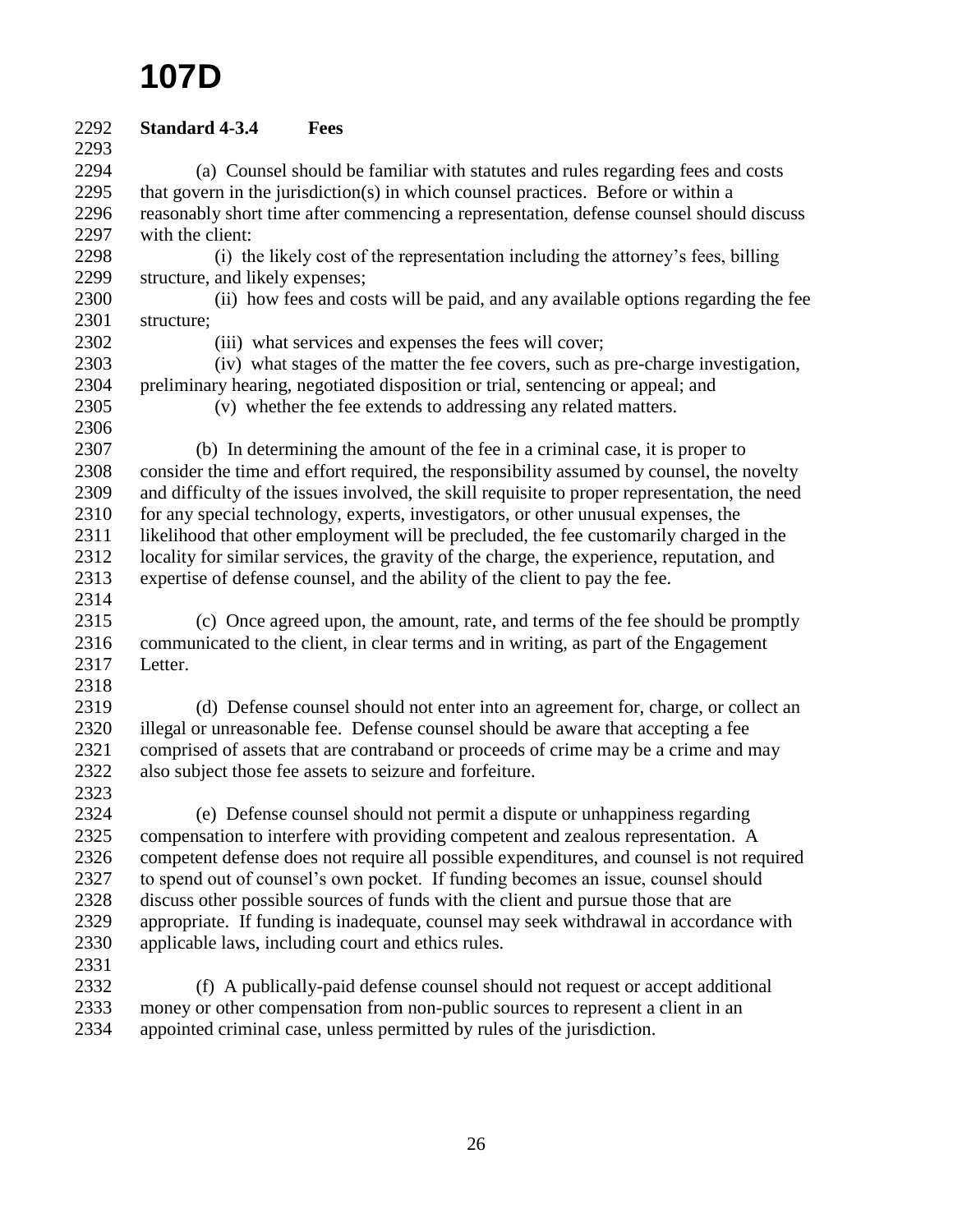(g) Retained defense counsel may accept compensation from third parties for the representation of a client, subject to counsel's duties of loyalty and confidentiality to the 2337 client and the criteria in Standard 4-1.5(f) above.

- (h) Defense counsel should not state or imply that their compensation is for any unethical or secret influence.
- (i) Defense counsel should not divide a fee with a nonlawyer, except as permitted by applicable ethics rules.

 (j) Defense counsel not in the same firm should not divide fees in a criminal matter among lawyers unless consistent with the rules of the jurisdiction and the division is in reasonable proportion to the experience, ability, and services performed by each counsel and is disclosed to the client; or by written agreement with the client each counsel assumes joint responsibility for the representation, the client is advised of and does not object to the participation of all counsel involved, and the total fee is reasonable.

 (k) Defense counsel should not enter into an arrangement for, charge, or collect a contingent fee for representing a defendant in a criminal case or in a criminal forfeiture action. 

 (l) Defense counsel may charge a non-refundable "flat rate" fee if such is permitted by the law of the jurisdiction and the arrangement is fully explained in advance, but defense counsel should refund any part of such a fee that constitutes an undeserved windfall if exceptional and unanticipated developments arise such that a significant amount of anticipated work is not done by counsel.

- 
- 

(m) When a representation ends, counsel should offer to return any unearned fee.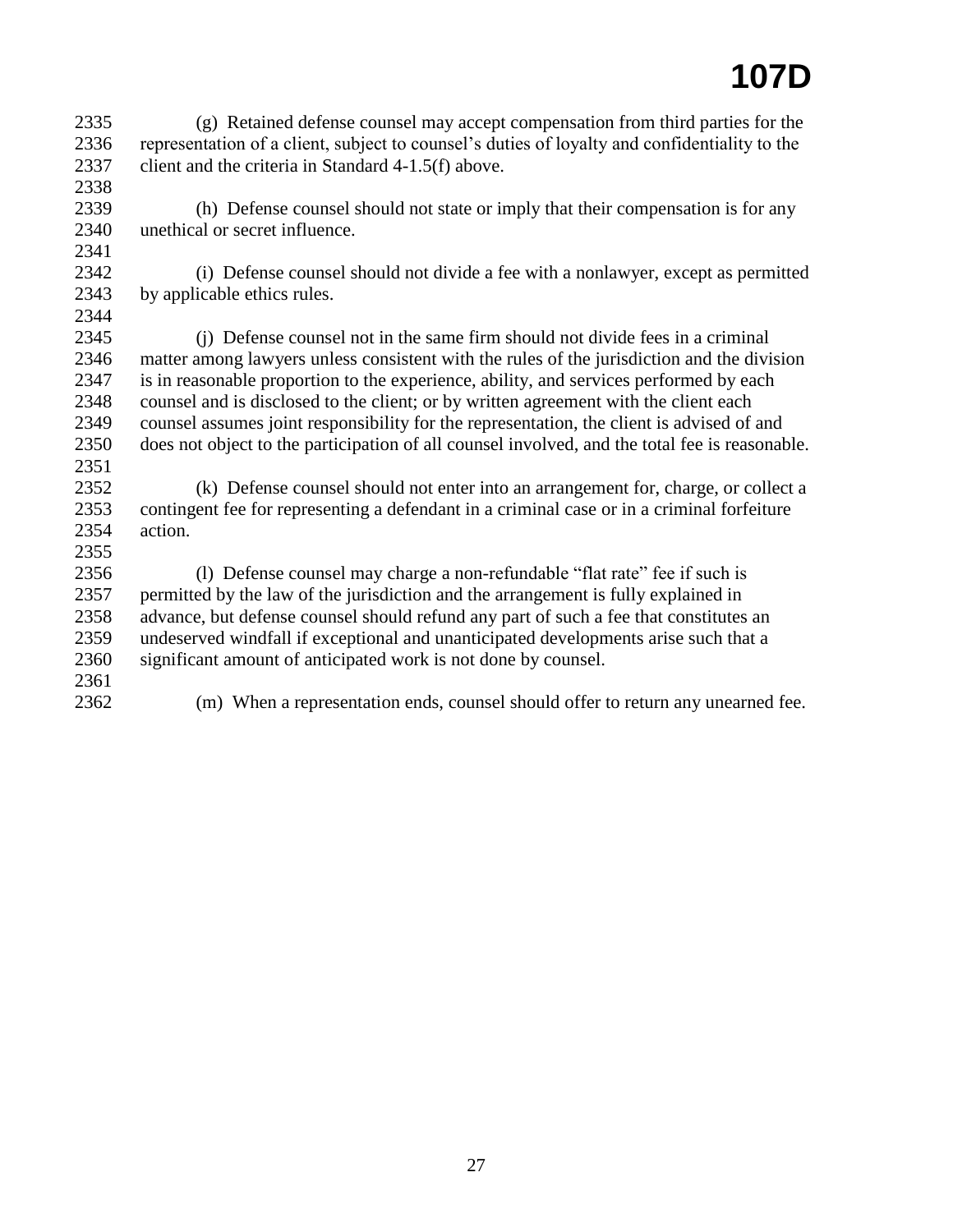| 2363 | [New] Standard 4-3.5<br><b>Engagement Letter [New]</b>                                      |
|------|---------------------------------------------------------------------------------------------|
| 2364 |                                                                                             |
| 2365 | (a) Upon agreeing or being appointed to take on a criminal representation,                  |
| 2366 | defense counsel should promptly provide a new client with an engagement letter, email,      |
| 2367 | or other written communication, as described below, written in plain language that the      |
| 2368 | particular client can understand. If material conditions of the representation change       |
| 2369 | during the representation, counsel should, after consultation with the client, promptly and |
| 2370 | specifically communicate the changes in writing to the client. Counsel should also          |
| 2371 | provide an engagement letter to clients who have been previously-represented by the         |
| 2372 | same counsel but have now engaged counsel on a new matter, explaining the scope of          |
| 2373 | and any material changes in the terms of the new representation.                            |
| 2374 |                                                                                             |
| 2375 | (b) While the content and level of detail may vary depending on the context, an             |
| 2376 | engagement letter should include a description of:                                          |
| 2377 | (i) the identity of the client and the scope of,                                            |
| 2378 | and limitations on, the representation;                                                     |
| 2379 | (ii) the fee arrangement (including costs and expenses);                                    |
| 2380 | (iii) the fact that counsel's duties of                                                     |
| 2381 | confidentiality and loyalty are owed to the client;                                         |
| 2382 | (iv) materials that counsel may retain although related to the                              |
| 2383 | representation $(e.g.,$ legal research for use in future cases);                            |
| 2384 | (v) any other information that is particularly relevant to the specific                     |
| 2385 | representation.                                                                             |
| 2386 |                                                                                             |
|      |                                                                                             |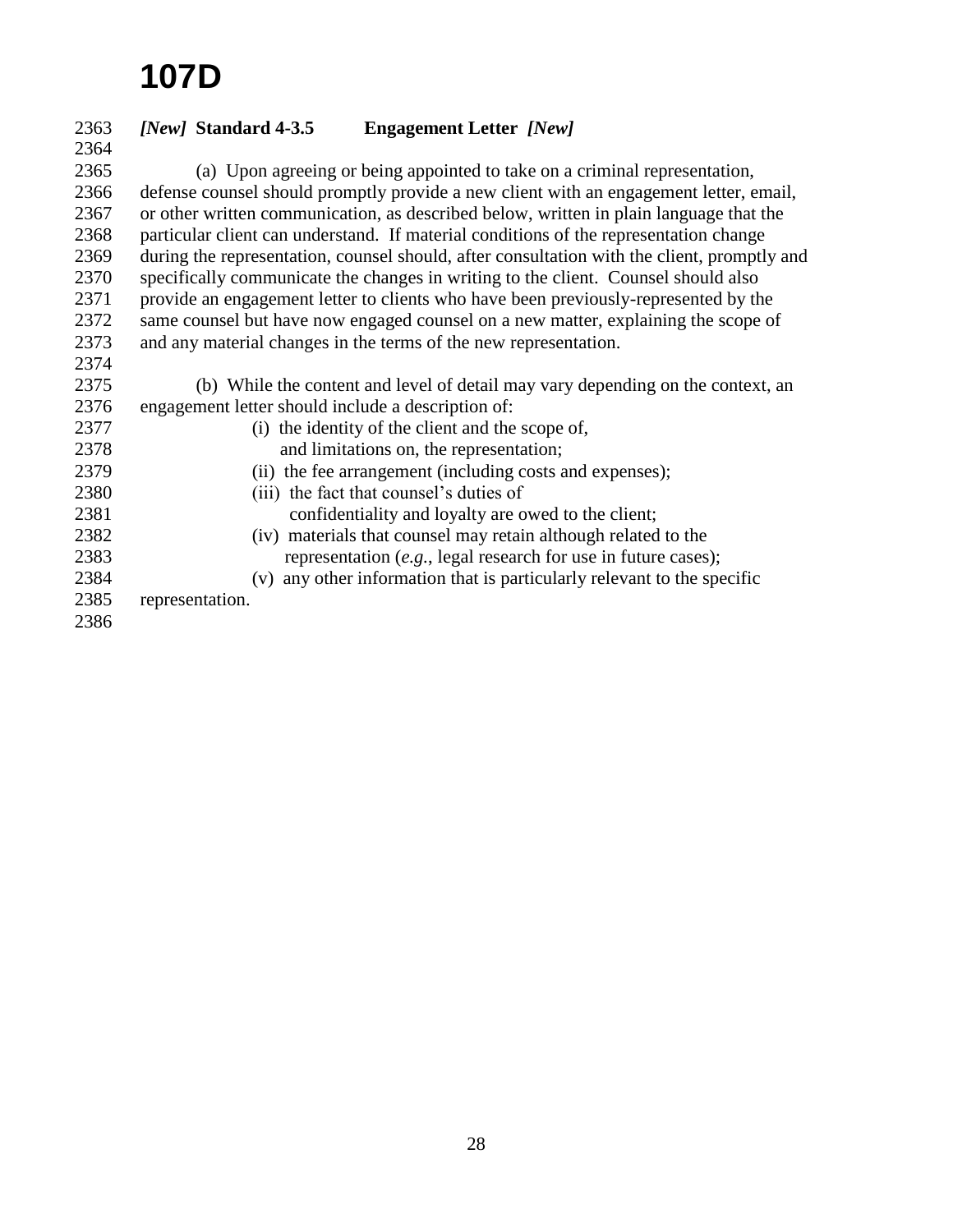| 2387 | <b>Standard 4-3.6</b>                                                                     | <b>Literary or Media Rights Agreements Prohibited</b>                                |  |  |
|------|-------------------------------------------------------------------------------------------|--------------------------------------------------------------------------------------|--|--|
| 2388 |                                                                                           |                                                                                      |  |  |
| 2389 | (a) Before the conclusion of all aspects of a criminal representation in which            |                                                                                      |  |  |
| 2390 | defense counsel participates, defense counsel should not enter into any agreement or      |                                                                                      |  |  |
| 2391 | informal understanding by which the defense counsel acquires an interest in a literary or |                                                                                      |  |  |
| 2392 | media portrayal or account based on or arising out of defense counsel's involvement in    |                                                                                      |  |  |
| 2393 | the matter.                                                                               |                                                                                      |  |  |
| 2394 |                                                                                           |                                                                                      |  |  |
| 2395 |                                                                                           | (b) Defense counsel should not allow the client's representation to be adversely     |  |  |
| 2396 |                                                                                           | affected by the possibility of future personal literary or other media rights.       |  |  |
| 2397 |                                                                                           |                                                                                      |  |  |
| 2398 |                                                                                           | (c) In creating or participating in any literary or other media account of a matter  |  |  |
| 2399 |                                                                                           | in which defense counsel was involved, counsel's duty of confidentiality must be     |  |  |
| 2400 |                                                                                           | respected even after a matter is concluded or the client is deceased. When protected |  |  |
| 2401 |                                                                                           | confidences are involved, defense counsel should not make disclosure without consent |  |  |
| 2402 |                                                                                           | from the client or the client's authorized representative.                           |  |  |
| 2403 |                                                                                           |                                                                                      |  |  |
|      |                                                                                           |                                                                                      |  |  |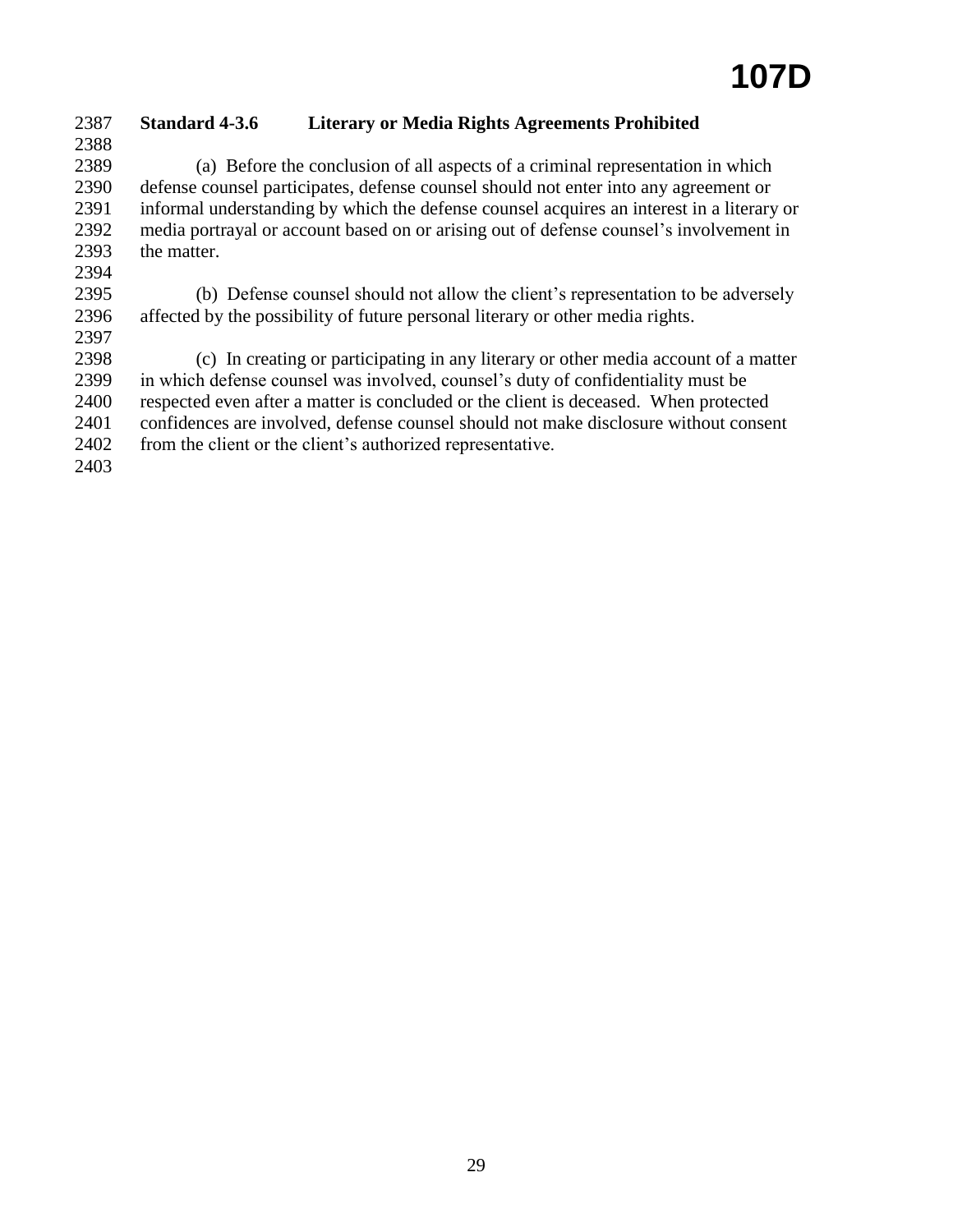| 2404 | <b>Standard 4-3.7</b>                                                                      | <b>Prompt and Thorough Actions to Protect the Client</b>                                    |  |
|------|--------------------------------------------------------------------------------------------|---------------------------------------------------------------------------------------------|--|
| 2405 |                                                                                            |                                                                                             |  |
| 2406 |                                                                                            | (a) Many important rights of a criminal client can be protected and preserved               |  |
| 2407 | only by prompt legal action. Defense counsel should inform the client of his or her rights |                                                                                             |  |
| 2408 | in the criminal process at the earliest opportunity, and timely plan and take necessary    |                                                                                             |  |
| 2409 |                                                                                            | actions to vindicate such rights within the scope of the representation.                    |  |
| 2410 |                                                                                            |                                                                                             |  |
| 2411 |                                                                                            | (b) Defense counsel should promptly seek to obtain and review all information               |  |
| 2412 |                                                                                            | relevant to the criminal matter, including but not limited to requesting materials from the |  |
| 2413 |                                                                                            | prosecution. Defense counsel should, when relevant, take prompt steps to ensure that the    |  |
| 2414 |                                                                                            | government's physical evidence is preserved at least until the defense can examine or       |  |
| 2415 | evaluate it.                                                                               |                                                                                             |  |
| 2416 |                                                                                            |                                                                                             |  |
| 2417 |                                                                                            | (c) Defense counsel should work diligently to develop, in consultation with the             |  |
| 2418 |                                                                                            | client, an investigative and legal defense strategy, including a theory of the case. As the |  |
| 2419 |                                                                                            | matter progresses, counsel should refine or alter the theory of the case as necessary, and  |  |
| 2420 |                                                                                            | similarly adjust the investigative or defense strategy.                                     |  |
| 2421 |                                                                                            |                                                                                             |  |
| 2422 |                                                                                            | (d) Not all defense actions need to be taken immediately. If counsel has evidence           |  |
| 2423 |                                                                                            | of innocence, mitigation, or other favorable information, defense counsel should discuss    |  |
| 2424 |                                                                                            | with the client and decide whether, going to the prosecution with such evidence is in the   |  |
| 2425 |                                                                                            | client's best interest, and if so, when and how                                             |  |
| 2426 |                                                                                            |                                                                                             |  |
| 2427 |                                                                                            | (e) Defense counsel should consider whether an opportunity to benefit from                  |  |
| 2428 |                                                                                            | cooperation with the prosecution will be lost if not pursued quickly, and if so, promptly   |  |
| 2429 |                                                                                            | discuss with the client and decide whether such cooperation is in the client's interest.    |  |
| 2430 |                                                                                            | Counsel should timely act in accordance with such decisions.                                |  |
| 2431 |                                                                                            |                                                                                             |  |
| 2432 |                                                                                            | (f) For each matter, defense counsel should consider what procedural and                    |  |
| 2433 |                                                                                            | investigative steps to take and motions to file, and not simply follow rote procedures      |  |
| 2434 |                                                                                            | learned from prior matters. Defense counsel should not be deterred from sensible action     |  |
| 2435 |                                                                                            | merely because counsel has not previously seen a tactic used, or because such action        |  |
| 2436 |                                                                                            | might incur criticism or disfavor. Before acting, defense counsel should discuss novel or   |  |
| 2437 |                                                                                            | unfamiliar matters or issues with colleagues or other experienced counsel, employing        |  |
| 2438 |                                                                                            | safeguards to protect confidentiality and avoid conflicts of interest.                      |  |
| 2439 |                                                                                            |                                                                                             |  |
| 2440 |                                                                                            | (g) Whenever defense counsel is confronted with specialized factual or legal                |  |
| 2441 |                                                                                            | issues with which counsel is unfamiliar, counsel should, in addition to researching and     |  |
| 2442 |                                                                                            | learning about the issue personally, consider engaging or consulting with an expert in the  |  |
| 2443 | specialized area.                                                                          |                                                                                             |  |
| 2444 |                                                                                            |                                                                                             |  |
| 2445 |                                                                                            | (h) Defense counsel should always consider interlocutory appeals or other                   |  |
| 2446 |                                                                                            | collateral proceedings as one option in response to any materially adverse ruling.          |  |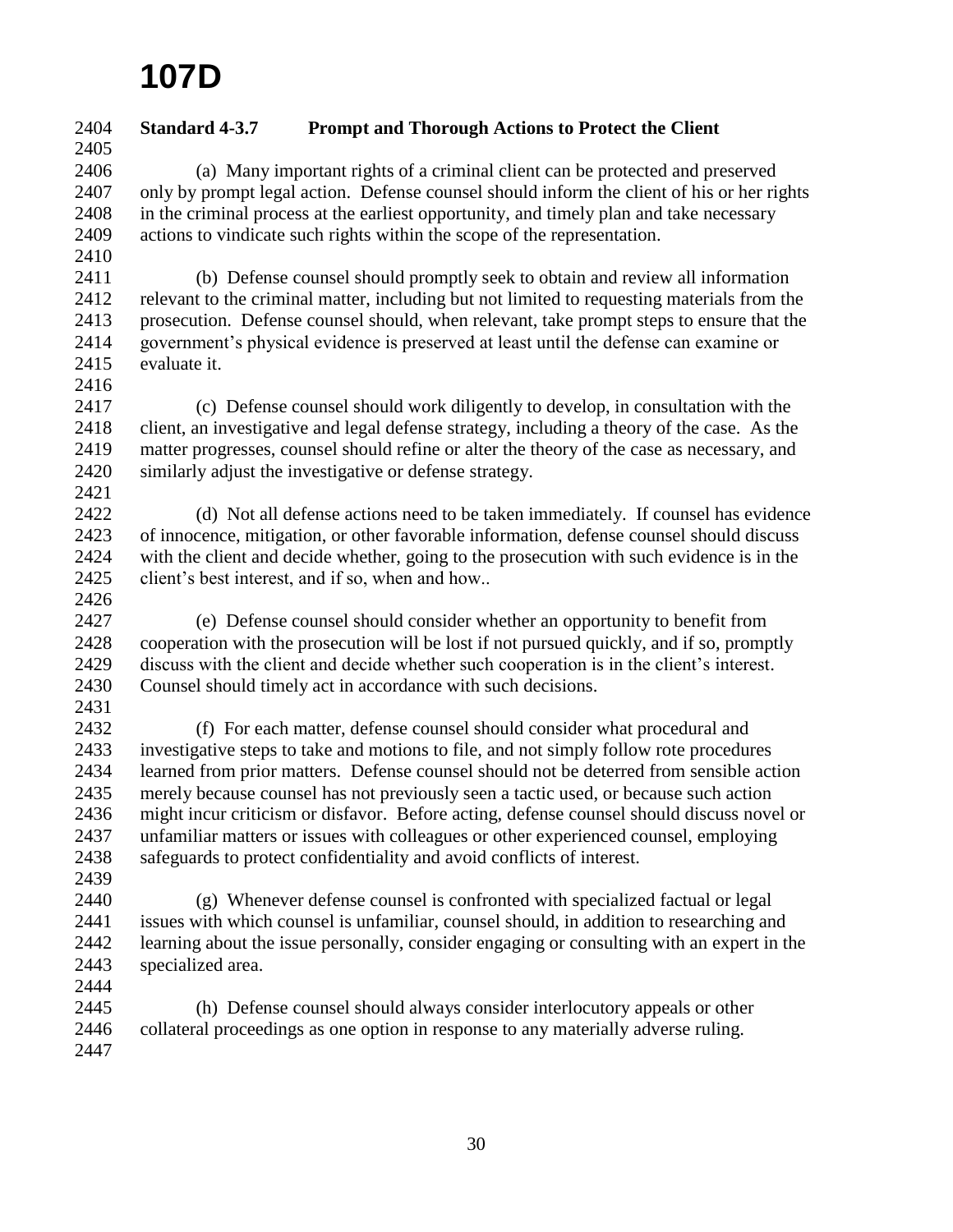#### **Standard 4-3.8 Anticipated Unlawful Conduct**

 (a) If defense counsel anticipates that a client may engage in unlawful conduct, defense counsel should advise the client concerning the meaning, scope and validity of the law and the possible consequences of violating the law, and should advise the client to comply with the law.

 (b) Defense counsel should not knowingly propose, advise, or assist in a course of conduct which defense counsel knows to be criminal or fraudulent, but defense counsel may discuss the legal consequences of a proposed course of conduct with a client, and may counsel or assist a client in a good faith effort to determine the validity, scope, meaning, or application of the law.

 (c) Defense counsel should not enter into an arrangement with persons or organizations counsel knows to be engaged in ongoing criminal conduct, to provide representation on a regular basis to the participants, if the legal services will knowingly assist the ongoing criminal conduct. Counsel may agree in advance to represent clients as part of a good faith effort to determine the validity, scope, meaning, or application of the law, or incident to a general retainer for providing legal services to a person or enterprise engaged in primarily legitimate activities, or if counsel's services are intended to bring conduct into conformance with the law.

 (d) When unlawful conduct by a client is anticipated or has taken place, defense counsel should be aware of and follow applicable ethical rules, including provisions that require confidentiality and provisions that mandate or permit disclosures.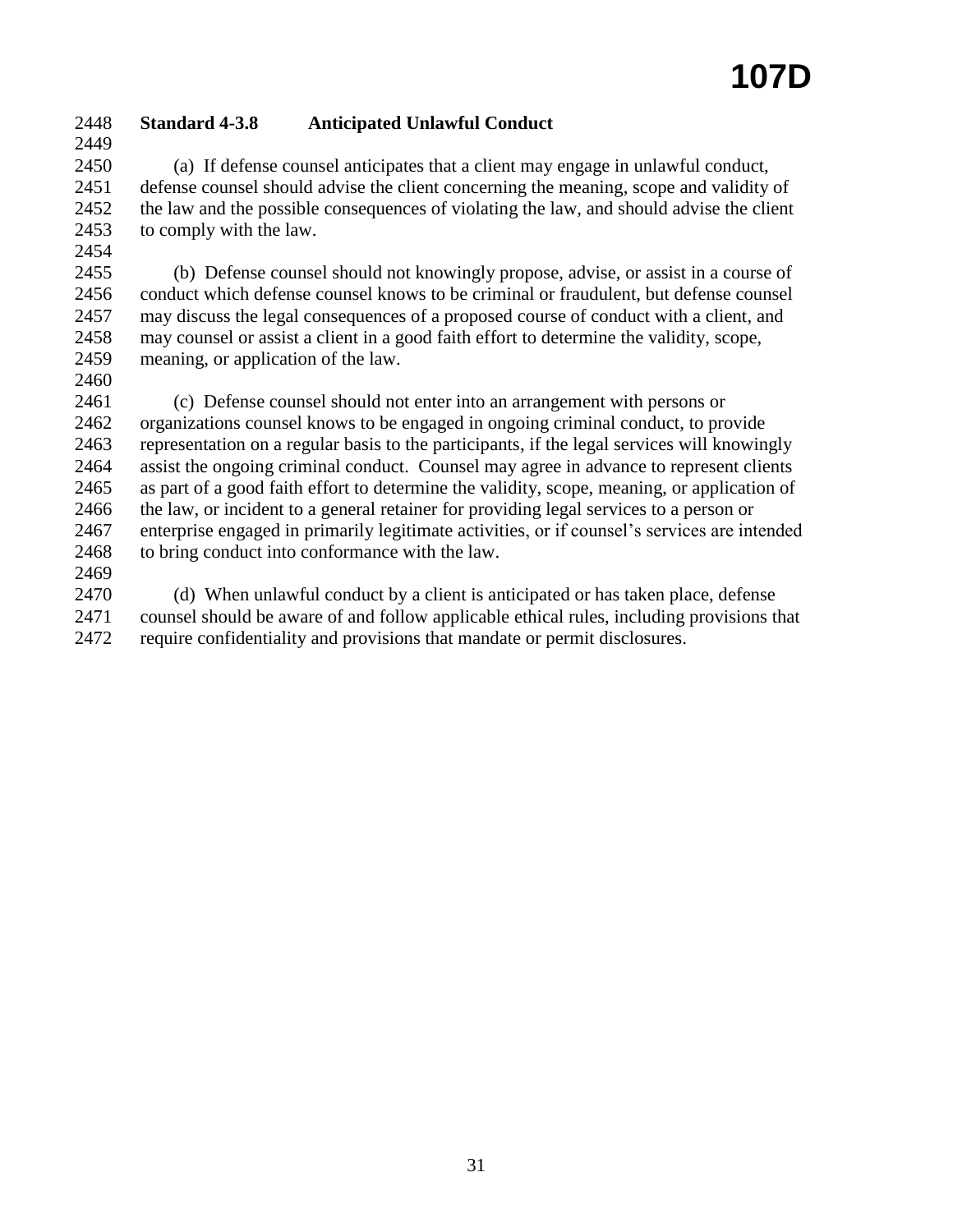#### **Standard 4-3.9 Duty to Keep Client Informed and Advised About the Representation**

 (a) Defense counsel should keep the client reasonably and currently informed about developments in and the progress of the lawyer's services, including developments in pretrial investigation, discovery, disposition negotiations, and preparing a defense. Information should be sufficiently detailed so that the client can meaningfully participate in the representation.

 (b) Defense counsel should promptly comply with the client's reasonable requests 2483 for information about the matter and for copies of or access to relevant documents, unless the client's access to such information is restricted by law or court order. Counsel should challenge such restrictions on the client's access to information unless, after consultation with the client, there is good reason not to do so.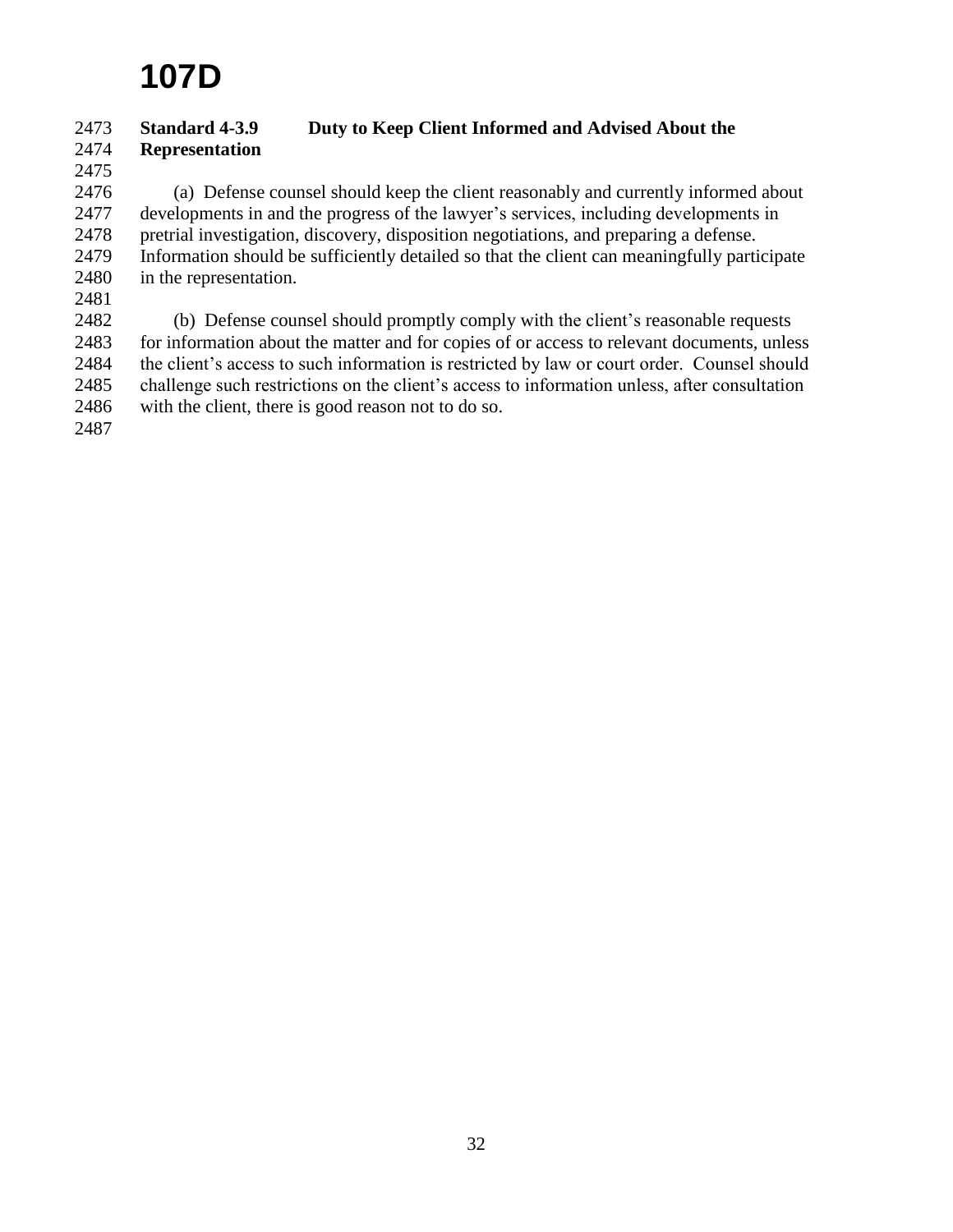#### *[New]* **Standard 4-3.10 Maintaining Continuity of Representation; Relationship with Successor Counsel** *[New]*

 (a) Defense counsel who withdraws from a representation at any stage of a criminal matter before its resolution should make reasonable efforts to assist the client in securing competent defense counsel as successor counsel, and to not leave the client unrepresented, unless the client otherwise directs. 

 (b) Defense counsel should make reasonable efforts to establish and maintain a cooperative relationship with any prior, or successor, defense counsel in the representation.

 (c) When successor counsel enters a representation, prior counsel should still act to protect the client's privileges, confidences and secrets, and obtain consent (express or implied) from the client before providing such information to the new counsel.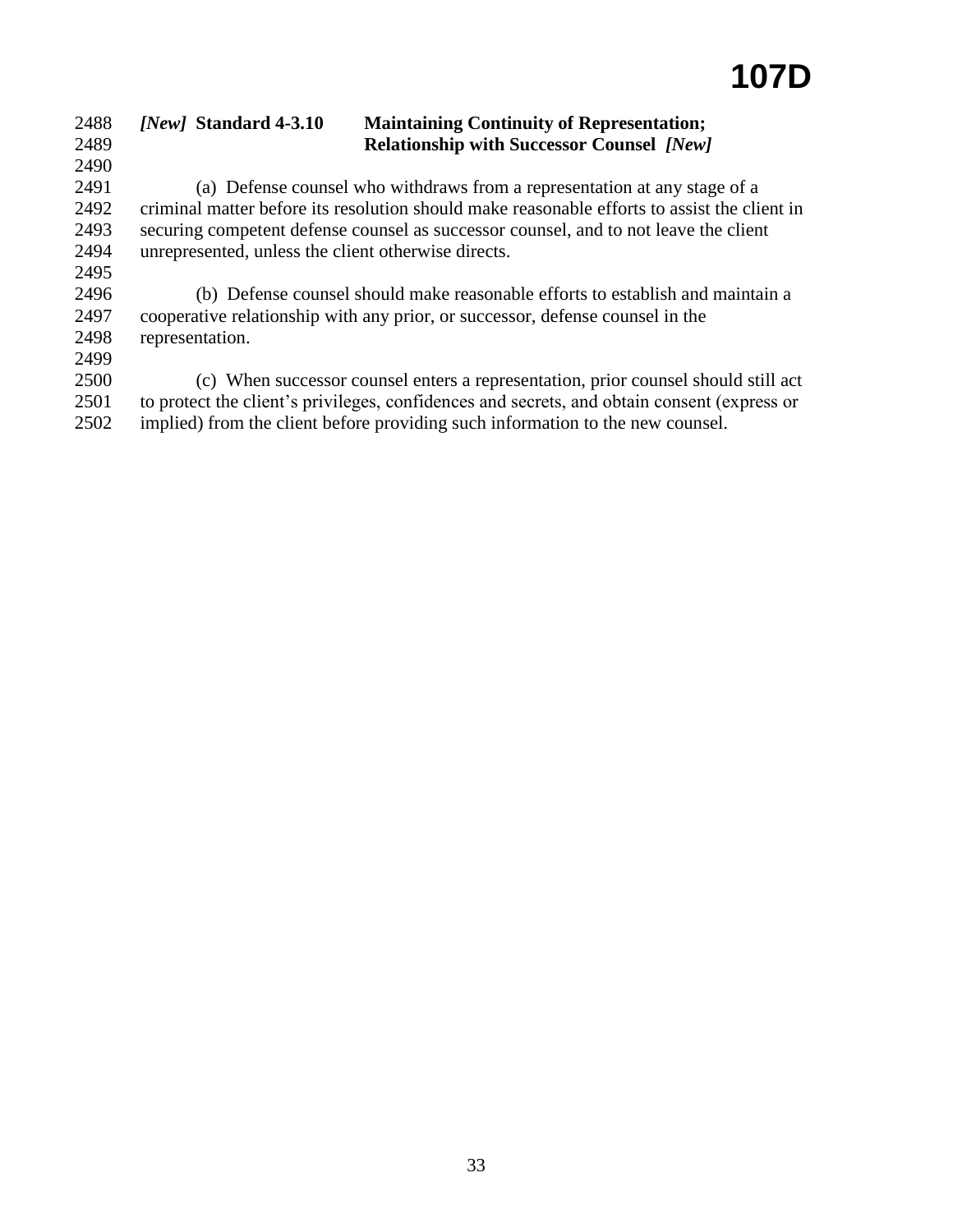| 2503 | [New] Standard 4-3.11<br>The Client's File [New]                                                  |
|------|---------------------------------------------------------------------------------------------------|
| 2504 |                                                                                                   |
| 2505 | (a) When a representation ends, if the client requests the client's file, defense                 |
| 2506 | counsel should provide it to the client or, with the client's consent, to successor counsel       |
| 2507 | or other authorized representative. Defense counsel should provide the client with notice         |
| 2508 | of the file's disposition. Unless rules or statutes in the jurisdiction require otherwise,        |
| 2509 | defense offices may retain clients' files unless a client requests the file. If the client's file |
| 2510 | remains with defense counsel, counsel should retain copies of essential portions until the        |
| 2511 | client provides further instructions or for at least the length of time consistent with           |
| 2512 | statutes and rules of the jurisdiction.                                                           |
| 2513 |                                                                                                   |
| 2514 | (b) During a representation, defense counsel should provide the client with the                   |
| 2515 | client's file upon request, even if fees or costs are disputed or unpaid in whole or in part.     |
| 2516 |                                                                                                   |
| 2517 | (c) Not everything in defense counsel's files on a matter is the client's, and the                |
| 2518 | definition of the contents of "the client's file" may vary among jurisdictions. Original          |
| 2519 | documents and property delivered to the attorney by the client are part of the client's file,     |
| 2520 | as are correspondence and court filings in the client's matter.                                   |
| 2521 |                                                                                                   |
| 2522 | (d) When a representation ends, defense counsel may seek a release from the client                |
| 2523 | regarding the representation, but may not unreasonably withhold the client's file pending         |
| 2524 | such release.                                                                                     |
| 2525 |                                                                                                   |
|      |                                                                                                   |
|      |                                                                                                   |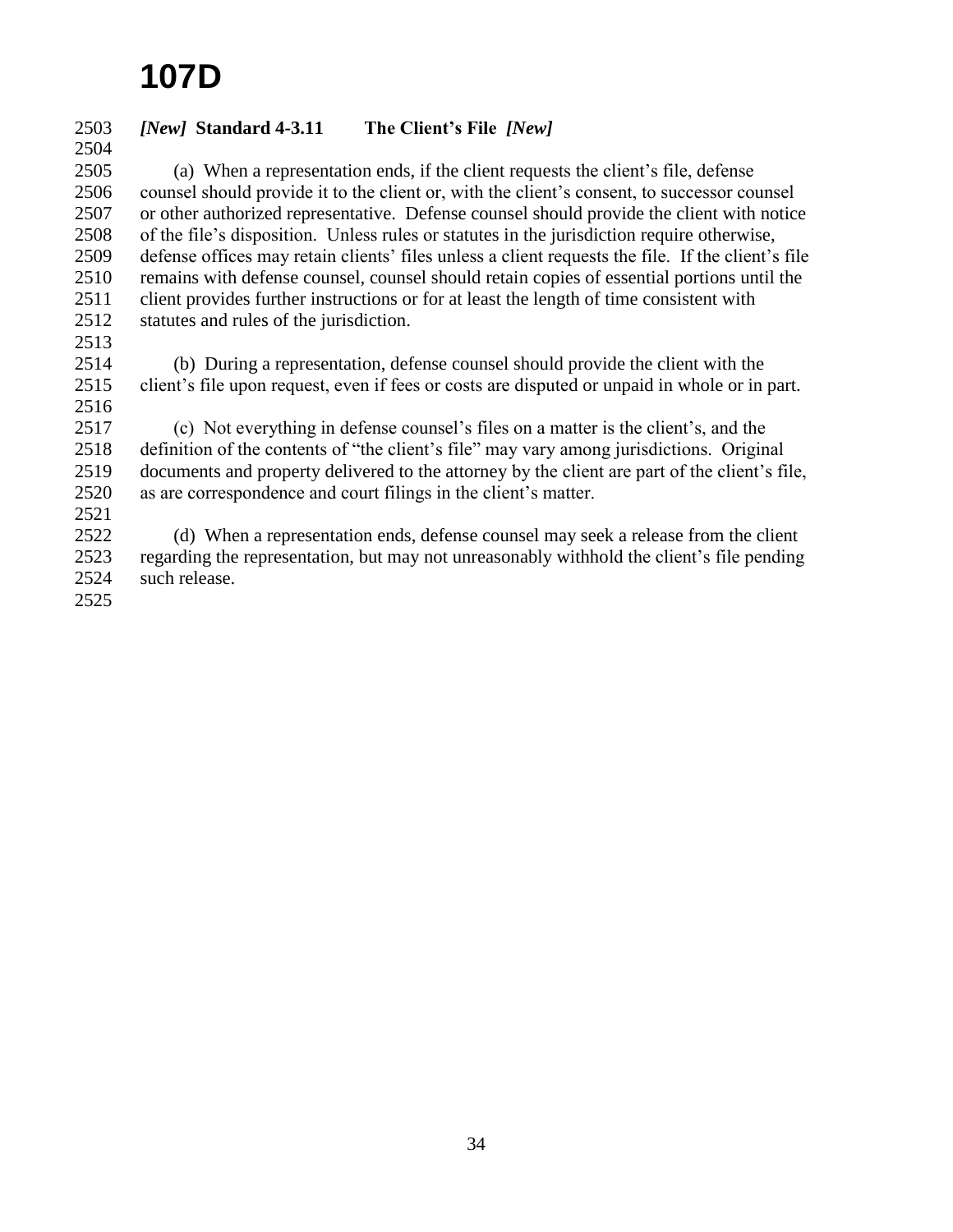#### **PART IV**

### **Standard 4-4.1 Duty to Investigate and Engage Investigators**

 (a) Defense counsel has a duty to investigate in all cases, and to determine whether there is a sufficient factual basis for criminal charges. 

 (b) The duty to investigate is not terminated by factors such as the apparent force of the prosecution's evidence, a client's alleged admissions to others of facts suggesting guilt, a client's expressed desire to plead guilty or that there should be no investigation, or statements to defense counsel supporting guilt.

 (c) Defense counsel's investigative efforts should commence promptly and should explore appropriate avenues that reasonably might lead to information relevant to the merits of the matter, consequences of the criminal proceedings, and potential dispositions and penalties. Although investigation will vary depending on the circumstances, it should always be shaped by what is in the client's best interests, after consultation with the client. Defense counsel's investigation of the merits of the criminal charges should include efforts to secure relevant information in the possession of the prosecution, law enforcement authorities, and others, as well as independent investigation. Counsel's investigation should also include evaluation of the prosecution's evidence (including possible re-testing or re-evaluation of physical, forensic, and expert evidence) and consideration of inconsistencies, potential avenues of impeachment of prosecution witnesses, and other possible suspects and alternative theories that the evidence may raise.

 (d) Defense counsel should determine whether the client's interests would be served by engaging fact investigators, forensic, accounting or other experts, or other professional witnesses such as sentencing specialists or social workers, and if so, consider, in consultation with the client, whether to engage them. Counsel should regularly re-evaluate the need for such services throughout the representation.

 (e) If the client lacks sufficient resources to pay for necessary investigation, counsel should seek resources from the court, the government, or donors. Application to the court should be made *ex parte* if appropriate to protect the client's confidentiality. Publicly funded defense offices should advocate for resources sufficient to fund such investigative expert services on a regular basis. If adequate investigative funding is not provided, counsel may advise the court that the lack of resources for investigation may render legal representation ineffective.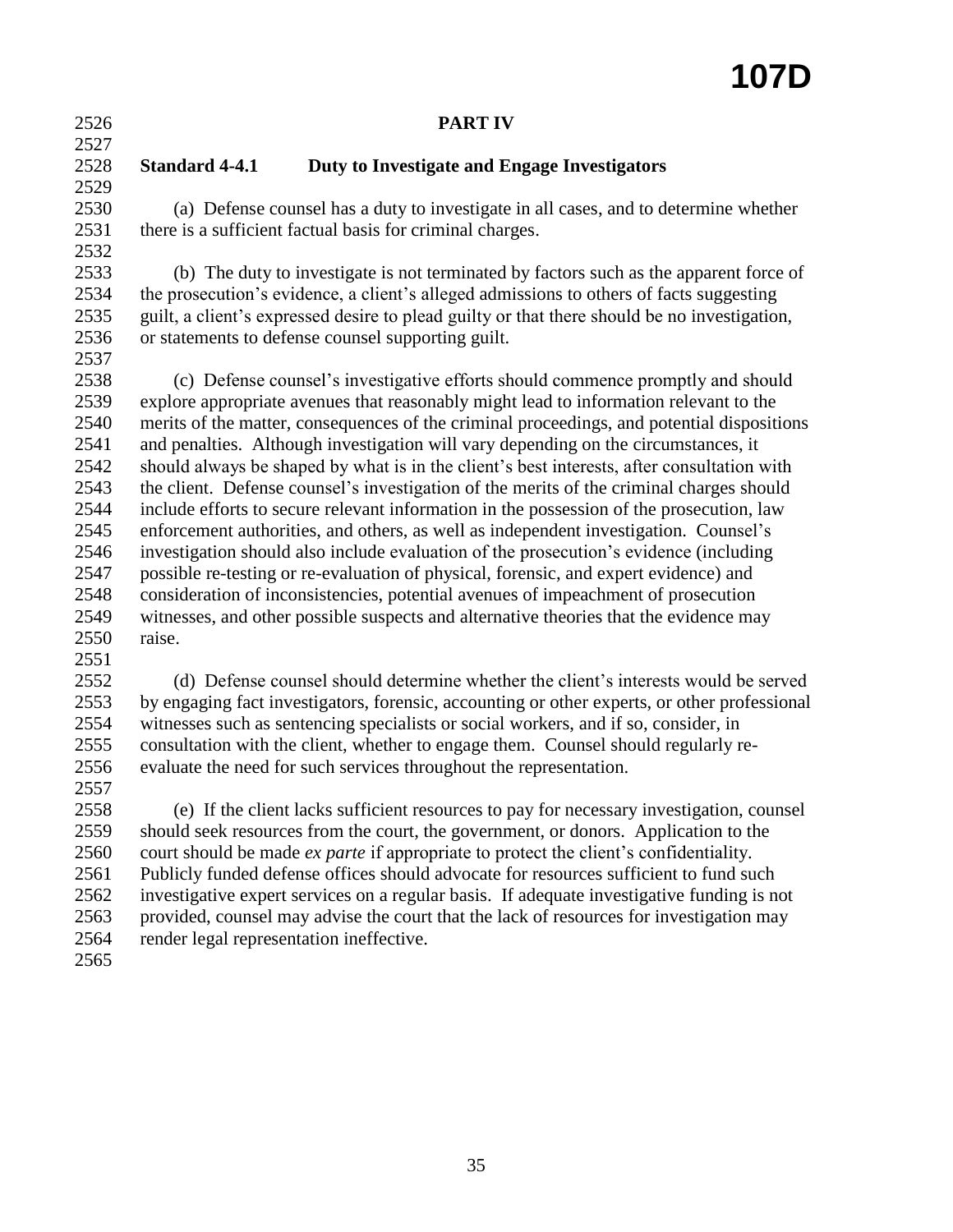### 2566 **Standard 4-4.2 Illegal and Unethical Investigation Prohibited**

2567<br>2568 2568 Defense counsel should not use illegal or unethical means to obtain evidence or information, or employ, instruct, or encourage others to do so. information, or employ, instruct, or encourage others to do so.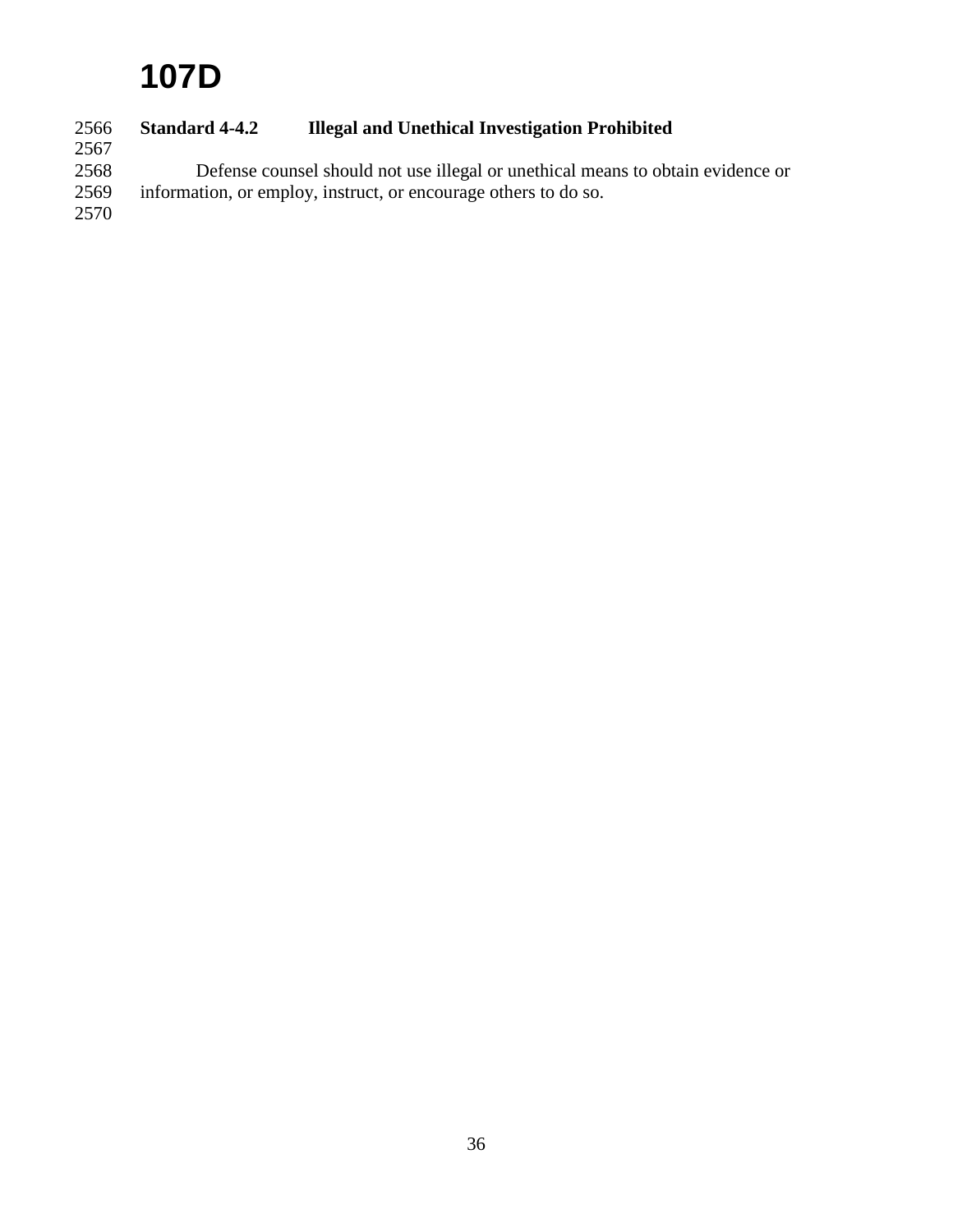| 2571 | <b>Standard 4-4.3</b>         | <b>Relationship With Witnesses</b>                                                          |
|------|-------------------------------|---------------------------------------------------------------------------------------------|
| 2572 |                               |                                                                                             |
| 2573 |                               | (a) "Witness" in this Standard means any person who has or might have                       |
| 2574 |                               | information about a matter, including victims and the client.                               |
| 2575 |                               |                                                                                             |
| 2576 |                               | (b) Defense counsel should know and follow the law and rules of the jurisdiction            |
| 2577 |                               | regarding victims and witnesses. In communicating with witnesses, counsel should know       |
| 2578 |                               | and abide by law and ethics rules regarding the use of deceit and engaging in               |
| 2579 |                               | communications with represented, unrepresented, and organizational persons.                 |
| 2580 |                               |                                                                                             |
| 2581 |                               | (c) Defense counsel or counsel's agents should seek to interview all witnesses,             |
| 2582 |                               | including seeking to interview the victim or victims, and should not act to intimidate or   |
| 2583 | unduly influence any witness. |                                                                                             |
| 2584 |                               |                                                                                             |
| 2585 |                               | (d) Defense counsel should not use means that have no substantial purpose other             |
| 2586 |                               | than to embarrass, delay, or burden, and not use methods of obtaining evidence that         |
| 2587 |                               | violate legal rights. Defense counsel and their agents should not misrepresent their        |
| 2588 |                               | status, identity or interests when communicating with a witness.                            |
| 2589 |                               |                                                                                             |
| 2590 |                               | (e) Defense counsel should be permitted to compensate a witness for reasonable              |
| 2591 |                               | expenses such as costs of attending court, depositions pursuant to statute or court rule,   |
| 2592 |                               | and pretrial interviews, including transportation and loss of income. No other benefits     |
| 2593 |                               | should be provided to witnesses, other than expert witnesses, unless authorized by law,     |
| 2594 |                               | regulation, or well-accepted practice. All benefits provided to witnesses should be         |
| 2595 |                               | documented so that they may be disclosed if required by law or court order. Defense         |
| 2596 |                               | counsel should not pay or provide a benefit to a witness in order to, or in an amount that  |
| 2597 |                               | is likely to, affect the substance or truthfulness of the witness's testimony.              |
| 2598 |                               |                                                                                             |
| 2599 |                               | (f) Defense counsel should avoid the prospect of having to testify personally               |
| 2600 |                               | about the content of a witness interview. An interview of routine witnesses (for example,   |
| 2601 |                               | custodians of records) should not require a third-party observer. But when the need for     |
| 2602 |                               | corroboration of an interview is reasonably anticipated, counsel should be accompanied      |
| 2603 |                               | by another trusted and credible person during the interview. Defense counsel should         |
| 2604 |                               | avoid being alone with foreseeably hostile witnesses.                                       |
| 2605 |                               |                                                                                             |
| 2606 |                               | (g) It is not necessary for defense counsel or defense counsel's agents, when               |
| 2607 |                               | interviewing a witness, to caution the witness concerning possible self-incrimination or a  |
| 2608 |                               | right to independent counsel. Defense counsel should, however, follow applicable ethical    |
| 2609 |                               | rules that address dealing with unrepresented persons. Defense counsel should not           |
| 2610 |                               | discuss or exaggerate the potential criminal liability of a witness with a purpose, or in a |
| 2611 |                               | manner likely, to intimidate the witness, to intimidate the witness, or to influence the    |
| 2612 |                               | truthfulness or completeness of the witness's testimony, or to change the witness's         |
| 2613 |                               | decision about whether to provide information.                                              |
| 2614 |                               |                                                                                             |
| 2615 |                               | (h) Defense counsel should not discourage or obstruct communication between                 |
| 2616 |                               | witnesses and the prosecution, other than a client's employees, agents or relatives if      |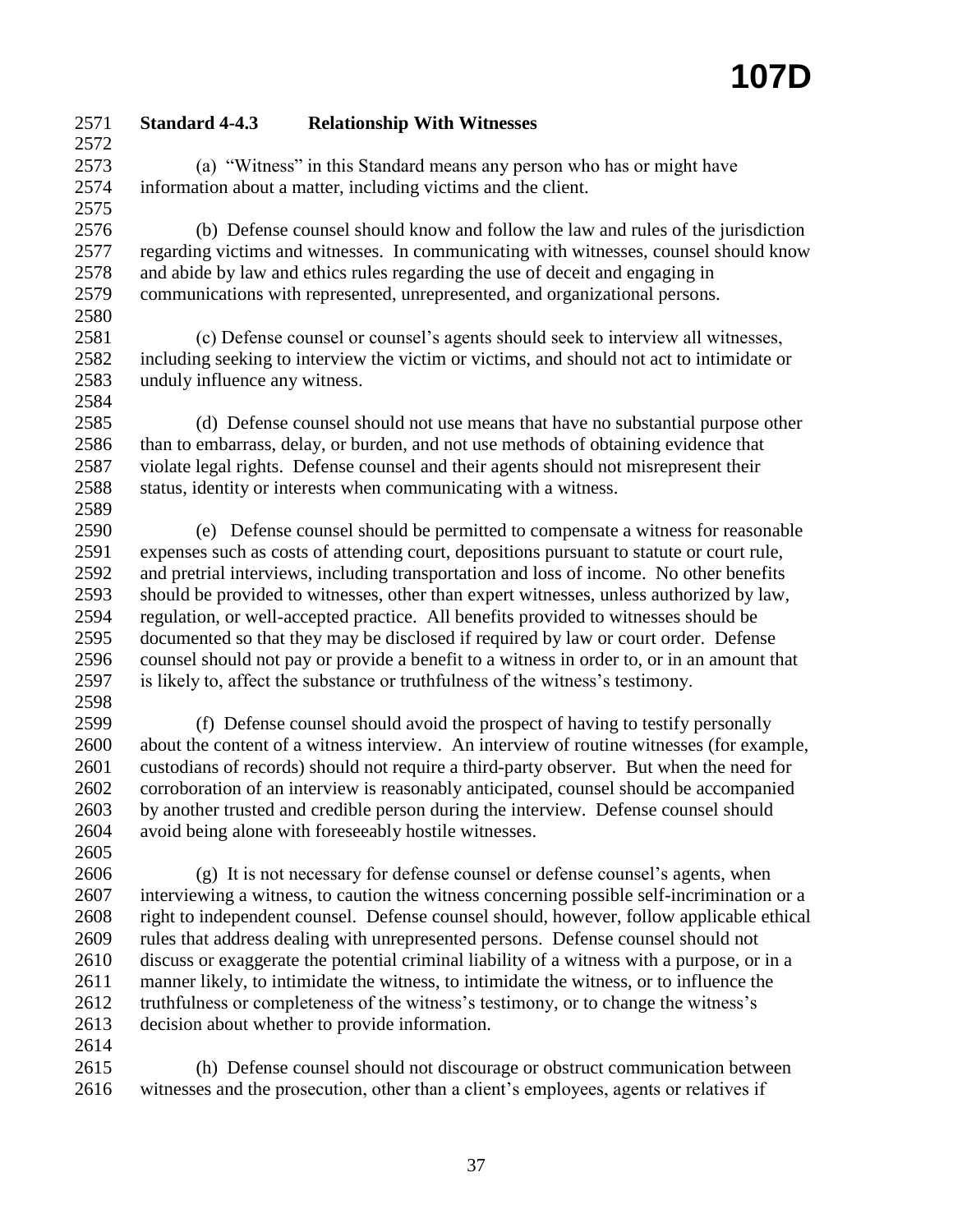consistent with app0licable ethical rules. Defense counsel should not advise any person, or cause any person to be advised, to decline to provide the prosecution with information which such person has a right to give. Defense counsel may, however, fairly and accurately advise witnesses as to the likely consequences of their providing information, but only if done in a manner that does not discourage communication.

 (i) Defense counsel should give their witnesses reasonable notice of when their testimony at a proceeding is expected, and should not require witnesses to attend judicial proceedings unless their testimony is reasonably expected at that time, or their presence is required by law. When witnesses' attendance is required, defense counsel should seek to reduce to a minimum the time witnesses must spend waiting at the proceedings. Defense counsel should ensure that defense witnesses are given notice as soon as practicable of scheduling changes which will affect their required attendance at judicial proceedings.

 (j) Defense counsel should not engage in any inappropriate personal relationship with any victim or other witness.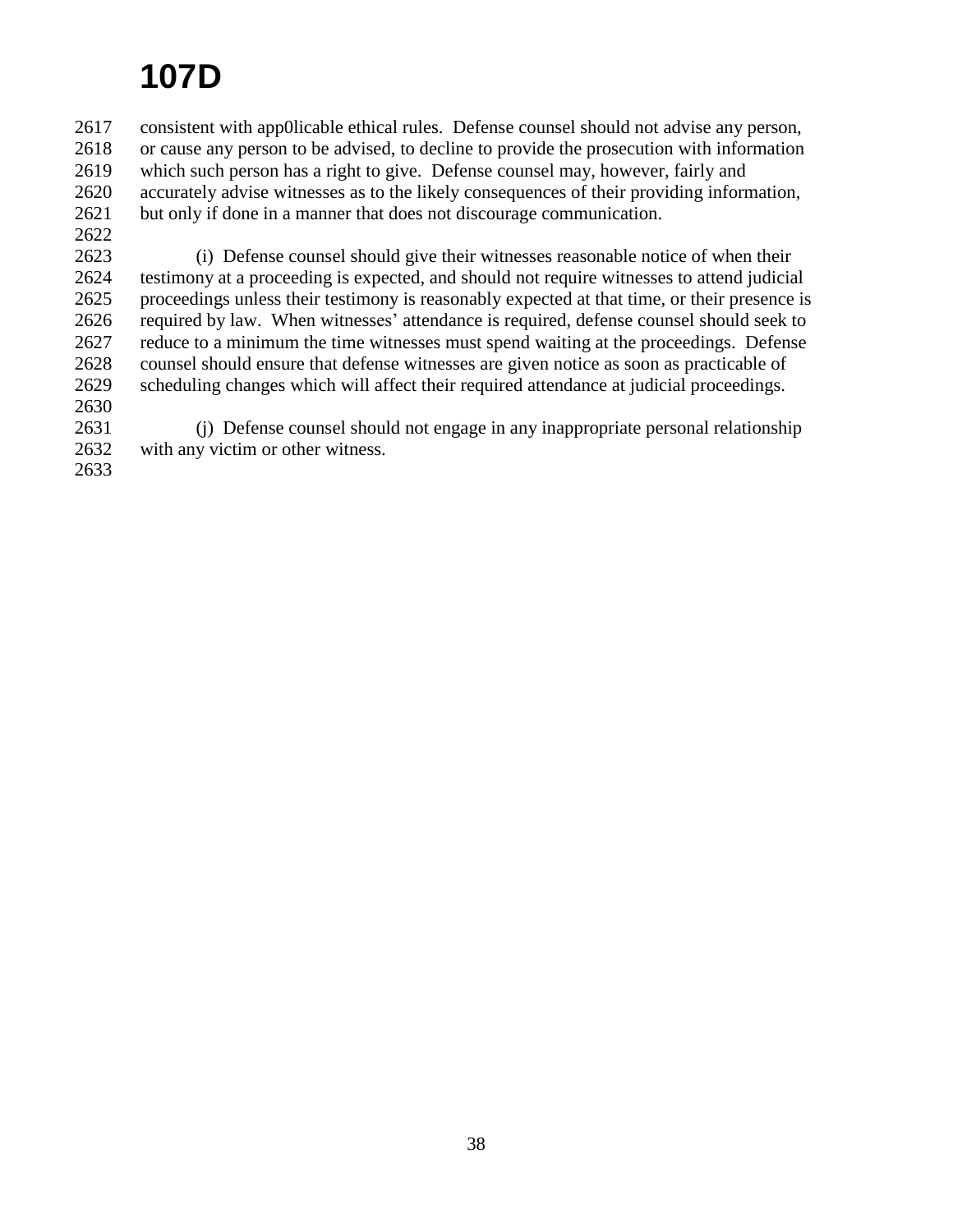| 2634 | <b>Standard 4-4.4</b>                                                              | <b>Relationship With Expert Witnesses</b>                                                     |  |
|------|------------------------------------------------------------------------------------|-----------------------------------------------------------------------------------------------|--|
| 2635 |                                                                                    |                                                                                               |  |
| 2636 |                                                                                    | (a) An expert may be engaged to prepare an evidentiary report or testimony, or for            |  |
| 2637 | consultation only. Defense counsel should know relevant rules governing expert     |                                                                                               |  |
| 2638 | witnesses, including possibly different disclosure rules governing experts who are |                                                                                               |  |
| 2639 | engaged for consultation only.                                                     |                                                                                               |  |
| 2640 |                                                                                    |                                                                                               |  |
| 2641 |                                                                                    | (b) Defense counsel should evaluate all expert advice, opinions, or testimony                 |  |
| 2642 |                                                                                    | independently, and not simply accept the opinion of an expert based on employer,              |  |
| 2643 | affiliation or prominence alone.                                                   |                                                                                               |  |
| 2644 |                                                                                    |                                                                                               |  |
| 2645 |                                                                                    | (c) Before engaging an expert, defense counsel should investigate the expert's                |  |
| 2646 |                                                                                    | credentials, relevant professional experience, and reputation in the field. Defense counsel   |  |
| 2647 |                                                                                    | should also examine a testifying expert's background and credentials for potential            |  |
| 2648 |                                                                                    | impeachment issues. Before offering an expert as a witness, defense counsel should            |  |
| 2649 |                                                                                    | investigate the scientific acceptance of the particular theory, method, or conclusions        |  |
| 2650 | about which the expert would testify.                                              |                                                                                               |  |
| 2651 |                                                                                    |                                                                                               |  |
| 2652 |                                                                                    | (d) Defense counsel who engages an expert to provide a testimonial opinion should             |  |
| 2653 |                                                                                    | respect the independence of the expert and should not seek to dictate the substance of the    |  |
| 2654 | expert's opinion on the relevant subject.                                          |                                                                                               |  |
| 2655 |                                                                                    |                                                                                               |  |
| 2656 |                                                                                    | (e) Before offering an expert as a witness, defense counsel should seek to learn              |  |
| 2657 |                                                                                    | enough about the substantive area of the expert's expertise, including ethical rules that     |  |
| 2658 |                                                                                    | may be applicable in the expert's field, to enable effective preparation of the expert, as    |  |
| 2659 |                                                                                    | well as to cross-examine any prosecution expert on the same topic. Defense counsel            |  |
| 2660 |                                                                                    | should explain to the expert that the expert's role in the proceeding will be as an impartial |  |
| 2661 |                                                                                    | witness called to aid the fact-finders, explain the manner in which the examination of the    |  |
| 2662 |                                                                                    | expert is likely to be conducted, and suggest likely impeachment questions the expert         |  |
| 2663 | may be asked.                                                                      |                                                                                               |  |
| 2664 |                                                                                    |                                                                                               |  |
| 2665 |                                                                                    | (f) Defense counsel should not pay or withhold a fee, or provide or withhold a                |  |
| 2666 |                                                                                    | benefit, for the purpose of influencing an expert's testimony. Defense counsel should not     |  |
| 2667 |                                                                                    | fix the amount of the fee contingent upon the substance of an expert's testimony or the       |  |
| 2668 |                                                                                    | result in the case. Nor should defense counsel promise or imply the prospect of future        |  |
| 2669 |                                                                                    | work for the expert based on the expert's testimony.                                          |  |
| 2670 |                                                                                    |                                                                                               |  |
| 2671 |                                                                                    | (g) Subject to client confidentiality interests, defense counsel should provide the           |  |
| 2672 |                                                                                    | expert with all information reasonably necessary to support a full and fair opinion.          |  |
| 2673 |                                                                                    | Defense counsel should be aware, and explain to the expert, that all communications           |  |
| 2674 |                                                                                    | with, and documents shared with, a testifying expert may be subject to disclosure to          |  |
| 2675 |                                                                                    | opposing counsel. Defense counsel should be aware of expert discovery rules and act to        |  |

 work product that counsel does not want disclosed. 

protect confidentiality, for example by not sharing with the expert client confidences and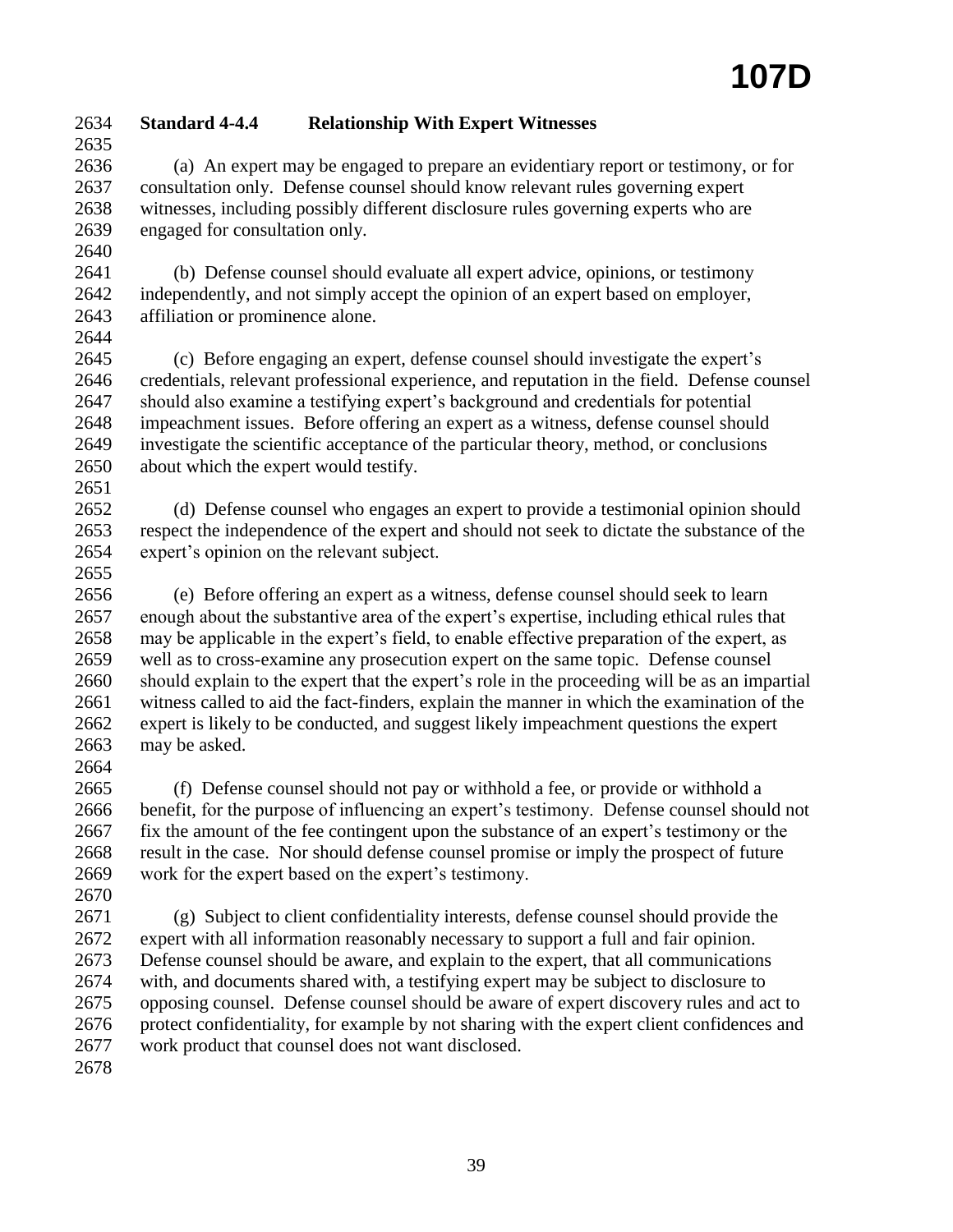### **Standard 4-4.5 Compliance With Discovery Procedures**

 Defense counsel should timely respond to legally proper discovery requests, and make a diligent effort to comply with legally proper disclosure obligations, unless otherwise authorized by a court. When the prosecution makes requests for specific information, defense counsel should provide specific responses rather than merely a general acknowledgement of discovery obligations. Requests and responses should be

tailored to the case, and "boilerplate" requests and responses should be disfavored.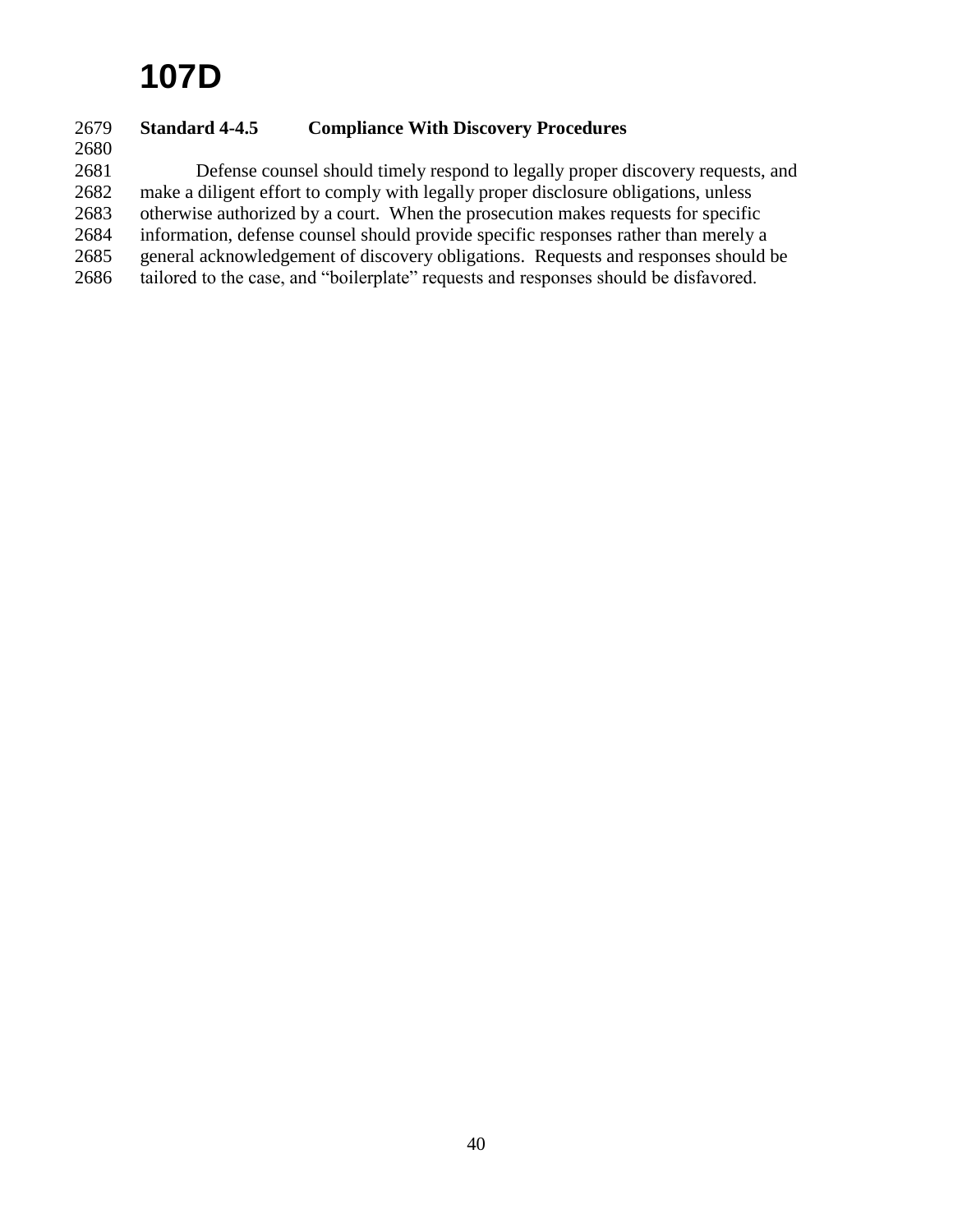*[New]* **Standard 4-4.6 Preparation for Court Proceedings, and Recording and Transmitting Information** *[New]* 

 (a) Defense counsel should prepare in advance for court proceedings. Adequate preparation depends on the nature of the proceeding and the time available, and will often include: reviewing available documents; considering what issues are likely to arise and the client's position regarding those issues; how best to present the issues and what solutions might be offered; relevant legal research and factual investigation; and contacting other persons who might be of assistance in addressing the anticipated issues. If defense counsel has not had adequate time to prepare and is unsure of the relevant facts or law, counsel should communicate to the court the limits of the defense counsel's knowledge or preparation. 

 (b) Defense counsel should appear at all hearings in cases assigned to them, unless with good cause a substitute counsel is arranged. A defense attorney who substitutes at a court proceeding for another attorney should be adequately informed about the case and issues likely to come up at the proceeding and should adequately prepare. 

 (c) Defense counsel handling any court appearance should document what happens at the proceeding, to aid counsel's own memory and the client's future reference, and so that necessary information will be available to counsel who may handle the case in the future. 

 (d) Defense counsel should take steps to ensure that any court order issued to the defense is transmitted to the appropriate persons necessary to effectuate the order.

2713<br>2714 (e) A public criminal defense office should be provided sufficient resources and be organized to permit adequate preparation for court proceedings.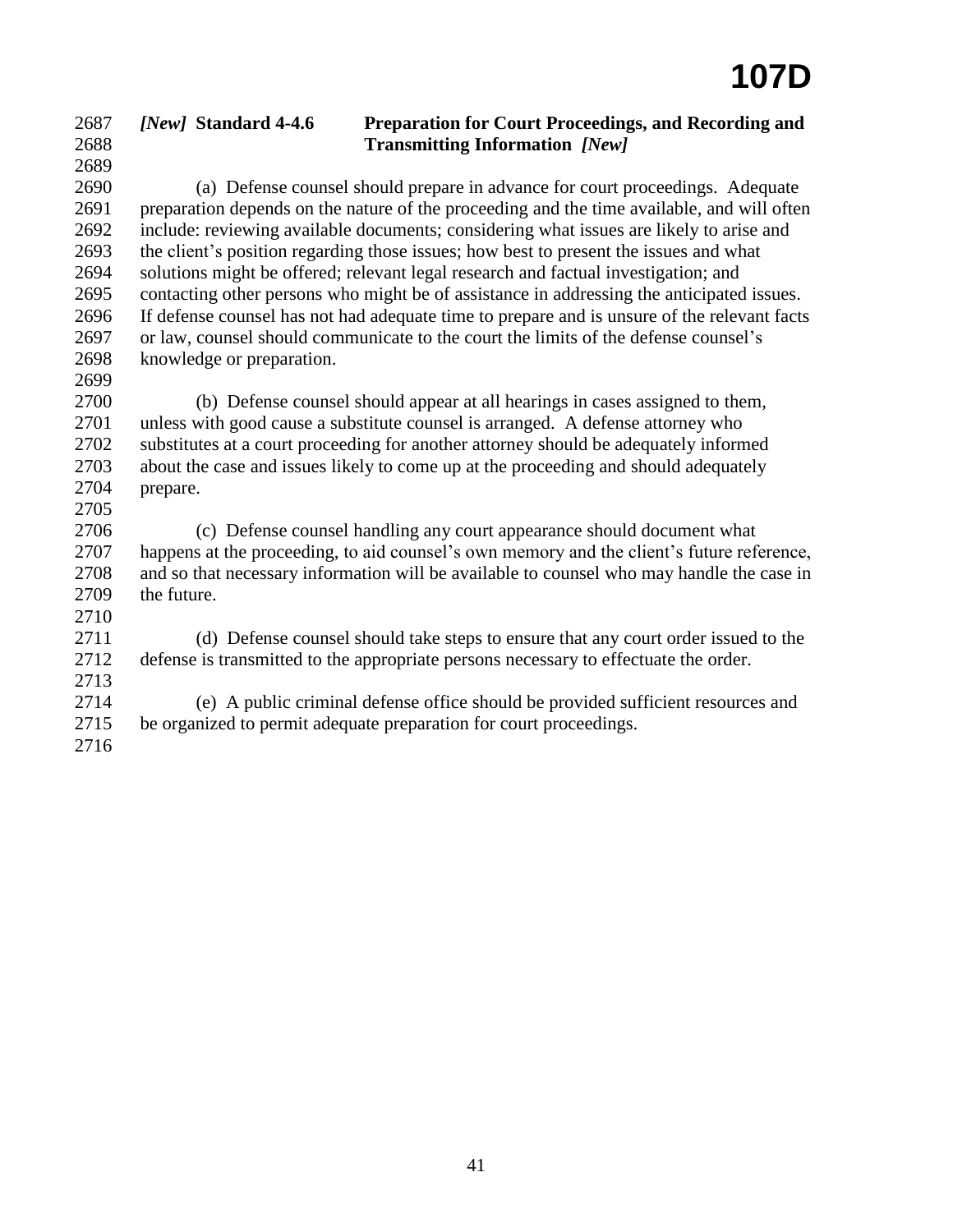| 2717 | <b>Standard 4-4.7 Handling Physical Evidence With Incriminating Implications</b>            |
|------|---------------------------------------------------------------------------------------------|
| 2718 |                                                                                             |
| 2719 | (a) Counseling the client: If defense counsel knows that the client possesses               |
| 2720 | physical evidence that the client may not legally possess (such as contraband or stolen     |
| 2721 | property) or evidence that might be used to incriminate the client, counsel should          |
| 2722 | examine and comply with the law and rules of the jurisdiction on topics such as             |
| 2723 | obstruction of justice, tampering with evidence, and protection for the client's            |
| 2724 | confidentiality and against self-incrimination. Counsel should then competently advise      |
| 2725 | the client about lawful options and obligations.                                            |
| 2726 |                                                                                             |
| 2727 | (b) Permissible actions of the client: If requested or legally required, defense            |
| 2728 | counsel may assist the client in lawfully disclosing such physical evidence to law          |
| 2729 | enforcement authorities. Counsel may advise destruction of a physical item if its           |
| 2730 | destruction would not obstruct justice or otherwise violate the law or ethical obligations. |
| 2731 | Counsel may not assist the client in conduct that counsel knows is unlawful, and should     |
| 2732 | not knowingly and unlawfully impede efforts of law enforcement authorities to obtain        |
| 2733 | evidence.                                                                                   |
| 2734 |                                                                                             |
| 2735 | (c) <i>Confidentiality</i> : Defense counsel should act in accordance with applicable       |
| 2736 | confidentiality laws and rules. In some circumstances, applicable law or rules may          |
| 2737 | permit or require defense counsel to disclose the existence of, or the client's possession  |
| 2738 | or disposition of, such physical evidence.                                                  |
| 2739 |                                                                                             |
| 2740 | (d) Receipt of physical evidence: Defense counsel should not take possession of             |
| 2741 | such physical evidence, personally or through third parties, and should advise the client   |
| 2742 | not to give such evidence to defense counsel, except in circumstances in which defense      |
| 2743 | counsel may lawfully take possession of the evidence. Such circumstances may include:       |
| 2744 | (i) when counsel reasonably believes the client intends to unlawfully                       |
| 2745 | destroy or conceal such evidence;                                                           |
| 2746 | (ii) when counsel reasonably believes that taking possession is necessary                   |
| 2747 | to prevent physical harm to someone;                                                        |
| 2748 | (iii) when counsel takes possession in order to produce such evidence,                      |
| 2749 | with the client's informed consent, to its lawful owner or to law enforcement authorities;  |
| 2750 | (iv) when such evidence is contraband and counsel may lawfully take                         |
| 2751 | possession of it in order to destroy it; and                                                |
| 2752 | (v) when defense counsel reasonably believes that examining or testing                      |
| 2753 | such evidence is necessary for effective representation of the client.                      |
| 2754 |                                                                                             |
| 2755 | (e) Compliance with legal obligations to produce physical evidence: If defense              |
| 2756 | counsel receives physical evidence that might implicate a client in criminal conduct,       |
| 2757 | counsel should determine whether there is a legal obligation to return the evidence to its  |
| 2758 | source or owner, or to deliver it to law enforcement or a court, and comply with any such   |
| 2759 | legal obligations. A lawyer who is legally obligated to turn over such physical evidence    |
| 2760 | should do so in a lawful manner that will minimize prejudice to the client.                 |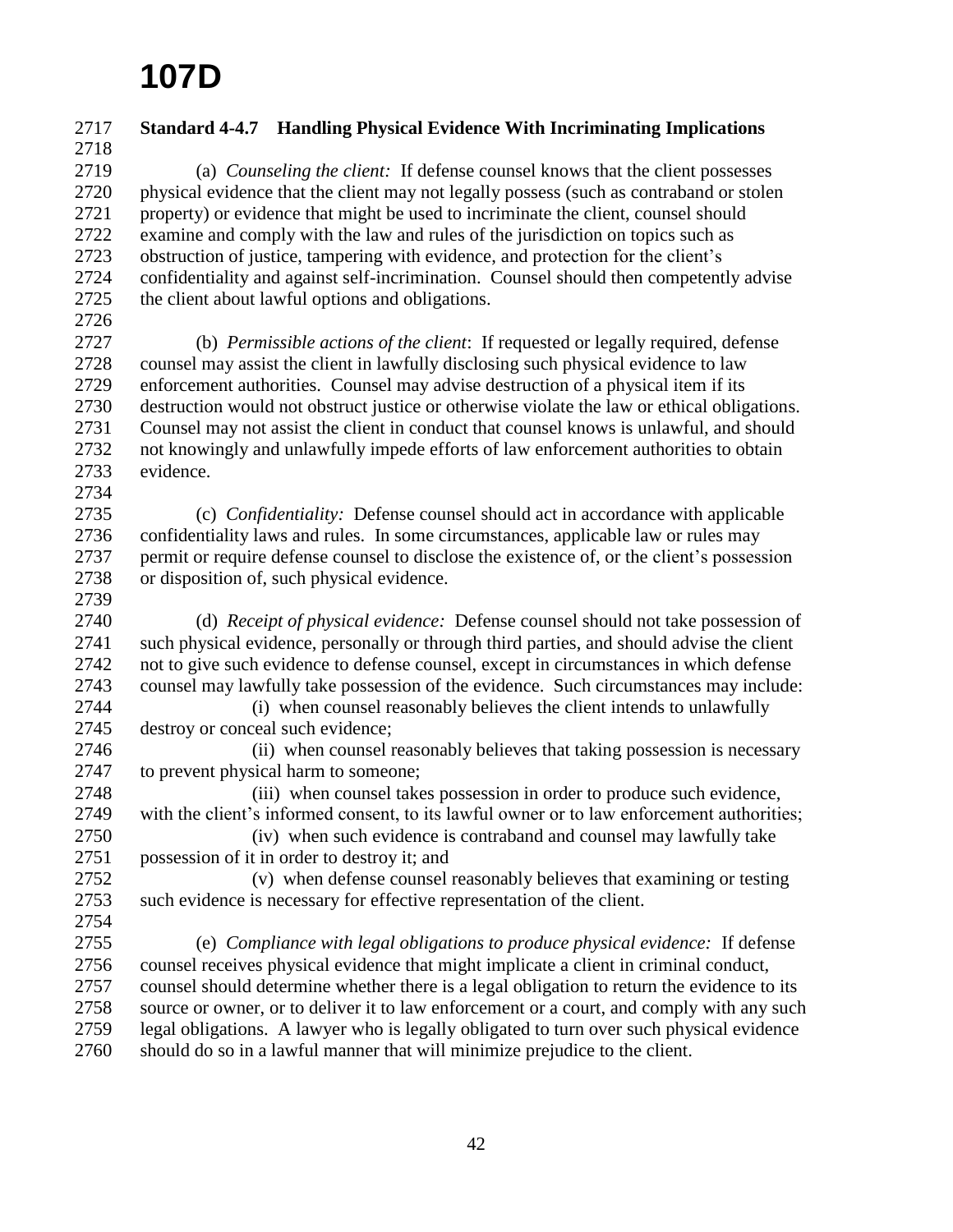| 2761 | (f) Retention of producible item for examination. Unless defense counsel has a                                          |  |
|------|-------------------------------------------------------------------------------------------------------------------------|--|
| 2762 | legal obligation to disclose, produce, or dispose of such physical evidence, defense                                    |  |
| 2763 | counsel may retain such physical evidence for a reasonable time for a legitimate                                        |  |
| 2764 | purpose. Legitimate purposes for temporarily obtaining or retaining physical evidence                                   |  |
| 2765 | may include: preventing its destruction; arranging for its production to relevant                                       |  |
| 2766 | authorities; arranging for its return to the source or owner; preventing its use to harm                                |  |
| 2767 | others; and examining or testing the evidence in order to effectively represent the client.                             |  |
| 2768 |                                                                                                                         |  |
| 2769 | (g) Testing physical evidence. If defense counsel determines that effective                                             |  |
| 2770 | representation of the client requires that such physical evidence be submitted for forensic                             |  |
| 2771 | examination and testing, counsel should observe the following practices:                                                |  |
| 2772 |                                                                                                                         |  |
| 2773 | (i) The item should be properly handled, packaged, labeled and stored, in a                                             |  |
| 2774 | manner designed to document its identity and ensure its integrity.                                                      |  |
| 2775 |                                                                                                                         |  |
| 2776 | (ii) Any testing or examination should avoid, when possible, consumption                                                |  |
| 2777 | of the item, and a portion of the item should be preserved and retained to permit further                               |  |
| 2778 | testing or examination.                                                                                                 |  |
| 2779 |                                                                                                                         |  |
| 2780 | (iii) Any person conducting such testing or examination should not,                                                     |  |
| 2781 | without prior approval of defense counsel, conduct testing or examination in any manner                                 |  |
| 2782 | that will consume the item or otherwise destroy the ability for independent re-testing or                               |  |
| 2783 | examination by the prosecution.                                                                                         |  |
| 2784 |                                                                                                                         |  |
| 2785 | (iv) Before approving a test or examination that will entirely consume the                                              |  |
| 2786 | item or destroy the prosecution's opportunity and ability to re-test the item, defense                                  |  |
| 2787 |                                                                                                                         |  |
| 2788 | counsel should provide the prosecution with notice and an opportunity to object and seek<br>an appropriate court order. |  |
| 2789 |                                                                                                                         |  |
| 2790 | (v) If a motion objecting to consumptive testing or examination is filed,                                               |  |
| 2791 | the court should consider ordering procedures that will permit independent evaluation of                                |  |
|      |                                                                                                                         |  |
| 2792 | the defense's analysis, including but not limited to:                                                                   |  |
| 2793 |                                                                                                                         |  |
| 2794 | (A) permitting a prosecution expert to be present during                                                                |  |
| 2795 | preparation and testing of the evidence;                                                                                |  |
| 2796 | (B) video recording the preparation and testing of the evidence;                                                        |  |
| 2797 | (C) still photography of the preparation and testing of evidence;                                                       |  |
| 2798 | and                                                                                                                     |  |
| 2799 | (D) access to all raw data, notes and other documentation relating                                                      |  |
| 2800 | to the defense preparation and testing of the evidence.                                                                 |  |
| 2801 |                                                                                                                         |  |
| 2802 | (h) Client consent to accept a physical item. Before voluntarily taking possession                                      |  |
| 2803 | from the client of physical evidence that defense counsel may have a legal obligation to                                |  |
| 2804 | disclose, defense counsel should advise the client of potential legal implications of the                               |  |
| 2805 | proposed conduct and possible lawful alternatives, and obtain the client's informed                                     |  |
| 2806 | consent.                                                                                                                |  |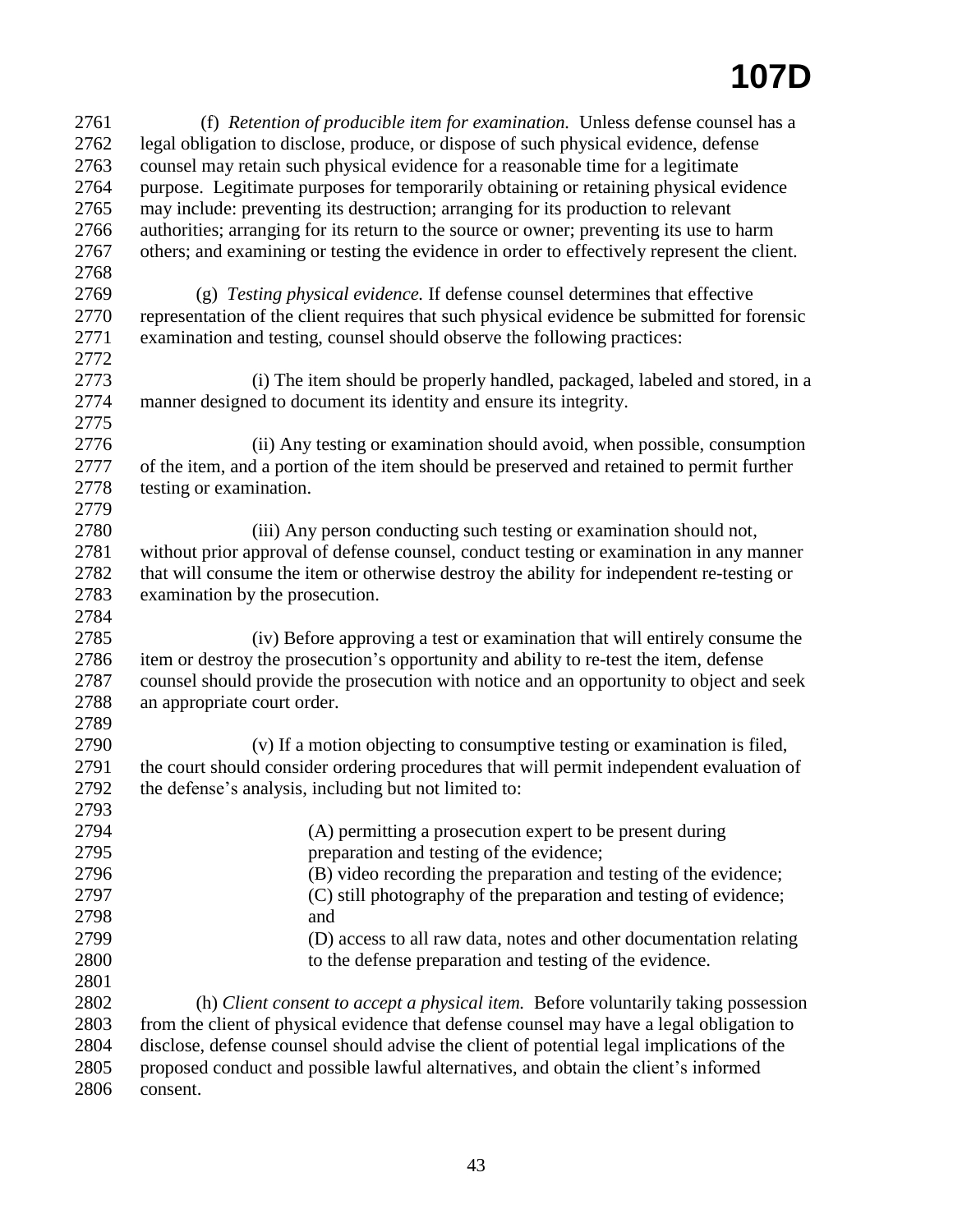(i) *Retention or return of item when law permits.* If defense counsel reasonably determines that there is no legal obligation to disclose physical evidence in counsel's possession to law enforcement authorities or others, the lawyer should deal with the 2810 physical evidence consistently with ethical and other rules and law. If defense counsel retains the evidence for use in the client's representation, the lawyer should comply with applicable law and rules, including rules on safekeeping property, which may require notification to third parties with an interest in the property. Counsel should maintain the evidence separately from privileged materials of other clients, and preserve it in a manner that will not impair its evidentiary value. Alternatively, counsel may deliver the evidence to a third-party lawyer who is also representing the client and will be obligated to maintain the confidences of the client as well as defense counsel.

 (j) *Adoption of judicial and legislated procedures for handling physical evidence.* Courts and legislatures, as appropriate, should adopt procedures regarding defense handling of such physical evidence, as follows:

 (i) When defense counsel notifies the prosecution of the possession of such evidence or produces such evidence to the prosecution, the prosecution should be prohibited from presenting testimony or argument identifying or implying the defense as the source of the evidence, except as provided in Standard 3-3.6;

 (ii) When defense counsel reasonably believes that contraband does not relate to a pending criminal investigation or prosecution, counsel may take possession of the contraband and destroy it.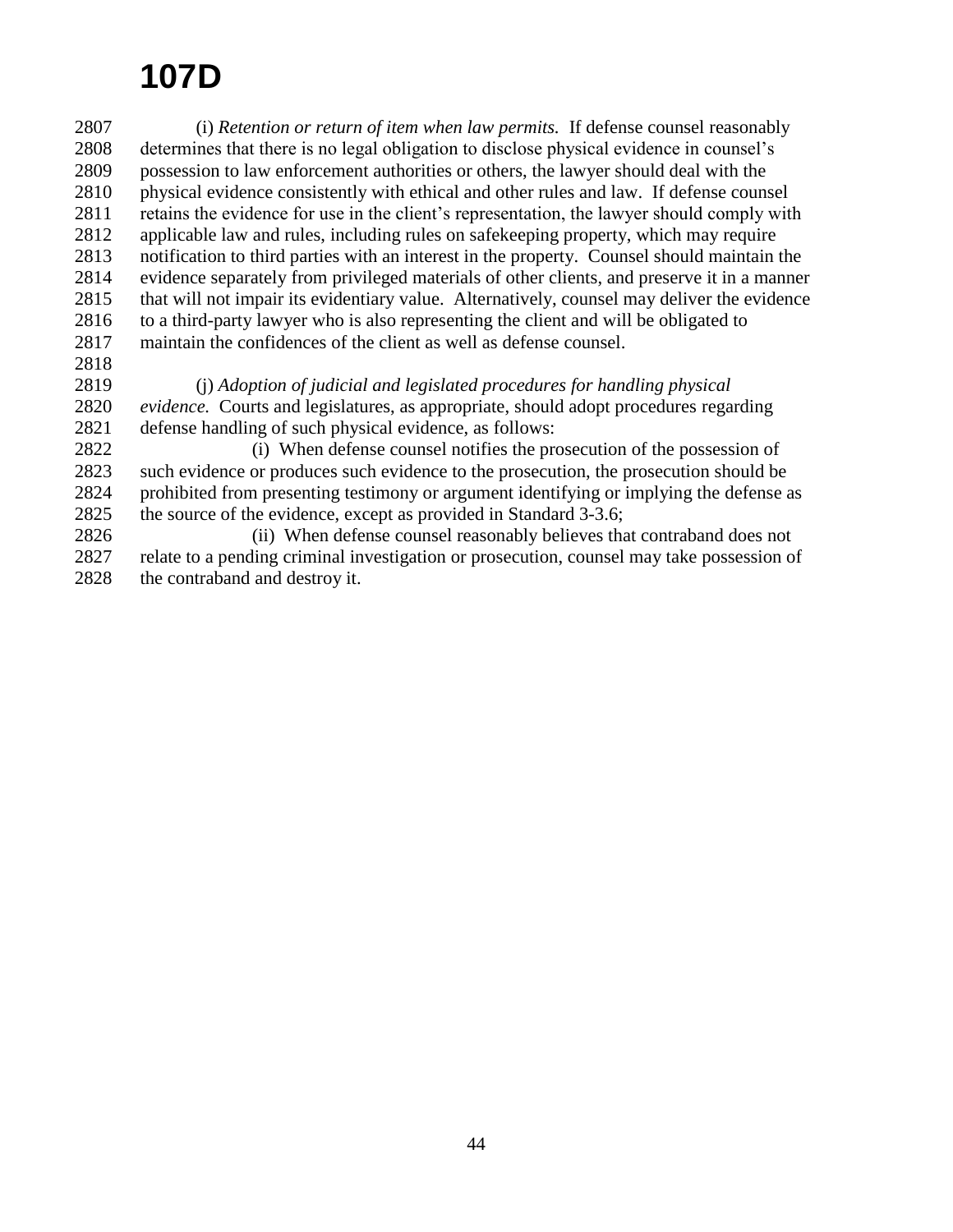| 2829         | PART V.                                                                                                                                                                 |  |  |
|--------------|-------------------------------------------------------------------------------------------------------------------------------------------------------------------------|--|--|
| 2830         |                                                                                                                                                                         |  |  |
| 2831         | <b>CONTROL AND DIRECTION OF LITIGATION</b>                                                                                                                              |  |  |
| 2832         |                                                                                                                                                                         |  |  |
| 2833         | <b>Standard 4-5.1</b><br><b>Advising the Client</b>                                                                                                                     |  |  |
| 2834         |                                                                                                                                                                         |  |  |
| 2835         | (a) Defense counsel should exercise independent professional judgment when                                                                                              |  |  |
| 2836         | advising a client.                                                                                                                                                      |  |  |
| 2837         |                                                                                                                                                                         |  |  |
| 2838<br>2839 | (b) Defense counsel should keep the client reasonably and regularly informed<br>about the status of the case. Before significant decision-points, and at other times if |  |  |
| 2840         | requested, defense counsel should advise the client with candor concerning all aspects of                                                                               |  |  |
| 2841         | the case, including an assessment of possible strategies and likely as well as possible                                                                                 |  |  |
| 2842         | outcomes. Such advisement should take place after counsel is as fully informed as is                                                                                    |  |  |
| 2843         | reasonably possible in the time available about the relevant facts and law. Counsel                                                                                     |  |  |
| 2844         | should act diligently and, unless time does not permit, advise the client of what more                                                                                  |  |  |
| 2845         | needs to be done or considered before final decisions are made.                                                                                                         |  |  |
| 2846         |                                                                                                                                                                         |  |  |
| 2847         | (c) Defense counsel should promptly communicate to the client every plea offer                                                                                          |  |  |
| 2848         | and all significant developments, motions, and court actions or rulings, and provide                                                                                    |  |  |
| 2849         | advice as outlined in this Standard.                                                                                                                                    |  |  |
| 2850         |                                                                                                                                                                         |  |  |
| 2851         | (d) In rendering advice to the client, counsel should consider the client's desires                                                                                     |  |  |
| 2852         | and views, and may refer not only to law but also to other considerations such as moral,                                                                                |  |  |
| 2853         | economic, social or political factors that may be relevant to the client's situation.                                                                                   |  |  |
| 2854         | Counsel should attempt to distinguish for the client between legal advice and advice                                                                                    |  |  |
| 2855         | based on such other considerations.                                                                                                                                     |  |  |
| 2856         |                                                                                                                                                                         |  |  |
| 2857         | (e) Defense counsel should provide the client with advice sufficiently in advance                                                                                       |  |  |
| 2858         | of decisions to allow the client to consider available options, and avoid unnecessarily                                                                                 |  |  |
| 2859         | rushing the accused into decisions.                                                                                                                                     |  |  |
| 2860         |                                                                                                                                                                         |  |  |
| 2861         | (f) Defense counsel should not intentionally understate or overstate the risks,                                                                                         |  |  |
| 2862         | hazards, or prospects of the case or exert undue influence on the client's decisions                                                                                    |  |  |
| 2863         | regarding a plea.                                                                                                                                                       |  |  |
| 2864         |                                                                                                                                                                         |  |  |
| 2865         | $(g)$ Defense counsel should advise the client to avoid communication about the                                                                                         |  |  |
| 2866         | case with anyone, including victims or other possible witnesses, persons in custody,                                                                                    |  |  |
| 2867         | family, friends, and any government personnel, except with defense counsel's approval,                                                                                  |  |  |
| 2868         | although where the client is a minor consultation with parents or guardians may be                                                                                      |  |  |
| 2869         | useful. Counsel should advise the client to avoid any contact with jurors or persons                                                                                    |  |  |
| 2870         | called for jury duty; and to avoid either the reality or the appearance of any other                                                                                    |  |  |
| 2871         | improper activity.                                                                                                                                                      |  |  |
| 2872         |                                                                                                                                                                         |  |  |
| 2873         | (h) Defense counsel should consider and advise the client of potential benefits as                                                                                      |  |  |
| 2874         | well as negative aspects of cooperating with law enforcement or the prosecution.                                                                                        |  |  |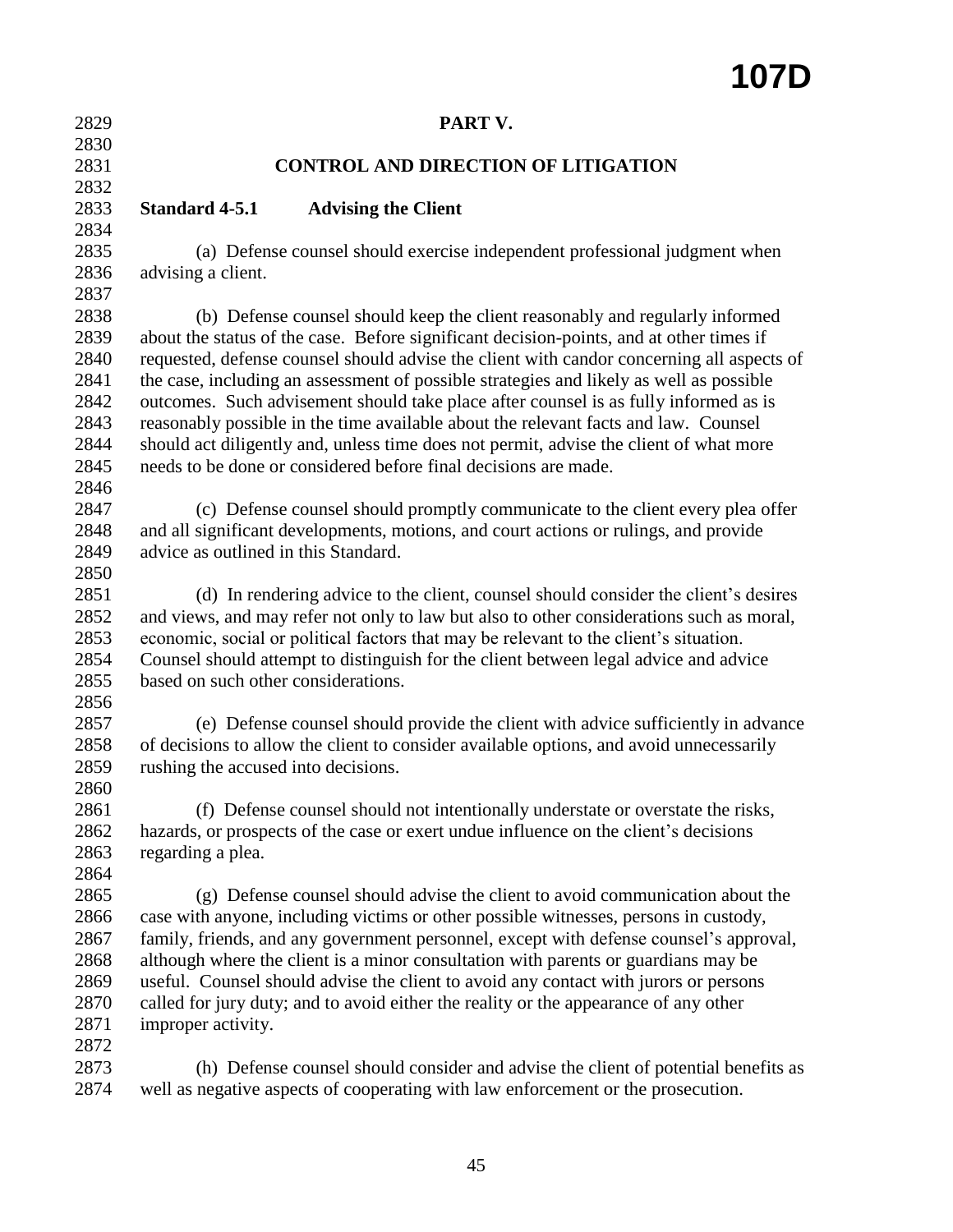2875 (i) After advising the client, defense counsel should aid the client in deciding on the best course of action and how best to pursue and implement that course of action. the best course of action and how best to pursue and implement that course of action.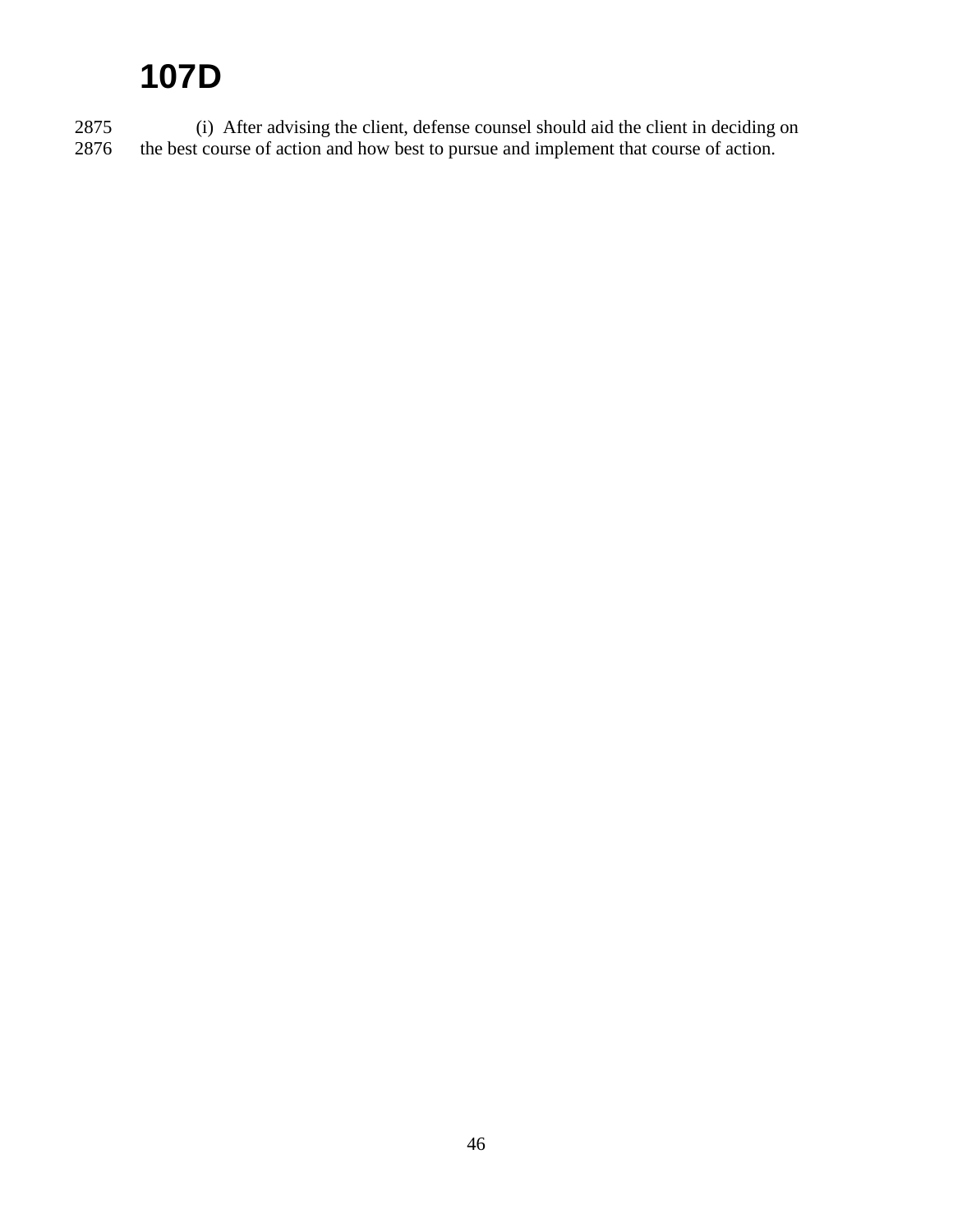| 2877 |                                                                                | <b>Standard 4-5.2 Control and Direction of the Case</b>                                     |
|------|--------------------------------------------------------------------------------|---------------------------------------------------------------------------------------------|
| 2878 |                                                                                |                                                                                             |
| 2879 | (a) Certain decisions relating to the conduct of the case are for the accused; |                                                                                             |
| 2880 |                                                                                | others are for defense counsel. Determining whether a decision is ultimately to be made     |
| 2881 |                                                                                | by the client or by counsel is highly contextual, and counsel should give great weight to   |
| 2882 |                                                                                | strongly held views of a competent client regarding decisions of all kinds.                 |
| 2883 |                                                                                |                                                                                             |
| 2884 |                                                                                | (b) The decisions ultimately to be made by a competent client, after full                   |
| 2885 | consultation with defense counsel, include:                                    |                                                                                             |
| 2886 | (i)                                                                            | whether to proceed without counsel;                                                         |
| 2887 | (ii)                                                                           | what pleas to enter;                                                                        |
| 2888 | (iii)                                                                          | whether to accept a plea offer;                                                             |
| 2889 | (iv)                                                                           | whether to cooperate with or provide substantial assistance to the                          |
| 2890 |                                                                                | government;                                                                                 |
| 2891 | (v)                                                                            | whether to waive jury trial;                                                                |
| 2892 | (vi)                                                                           | whether to testify in his or her own behalf;                                                |
| 2893 | (vii)                                                                          | whether to speak at sentencing;                                                             |
| 2894 | (viii)                                                                         | whether to appeal; and                                                                      |
| 2895 | (ix)                                                                           | any other decision that has been determined in the jurisdiction to                          |
| 2896 | belong to                                                                      |                                                                                             |
| 2897 |                                                                                | the client.                                                                                 |
| 2898 |                                                                                |                                                                                             |
| 2899 |                                                                                | (c) If defense counsel has a good faith doubt regarding the client's competence to          |
| 2900 |                                                                                | make important decisions, counsel should consider seeking an expert evaluation from a       |
| 2901 |                                                                                | mental health professional, within the protection of confidentiality and privilege rules if |
| 2902 | applicable.                                                                    |                                                                                             |
| 2903 |                                                                                |                                                                                             |
| 2904 |                                                                                | (d) Strategic and tactical decisions should be made by defense counsel, after               |
| 2905 |                                                                                | consultation with the client where feasible and appropriate. Such decisions include how     |
| 2906 |                                                                                | to pursue plea negotiations, how to craft and respond to motions and, at hearing or trial,  |
| 2907 |                                                                                | what witnesses to call, whether and how to conduct cross-examination, what jurors to        |
| 2908 |                                                                                | accept or strike, what motions and objections should be made, what stipulations if any to   |
| 2909 |                                                                                | agree to, and what and how evidence should be introduced.                                   |
| 2910 |                                                                                |                                                                                             |
| 2911 |                                                                                | (e) If a disagreement on a significant matter arises between defense counsel and            |
| 2912 |                                                                                | the client, and counsel resolves it differently than the client prefers, defense counsel    |
| 2913 |                                                                                | should consider memorializing the disagreement and its resolution, showing that record      |
| 2914 | to the client, and preserving it in the file.                                  |                                                                                             |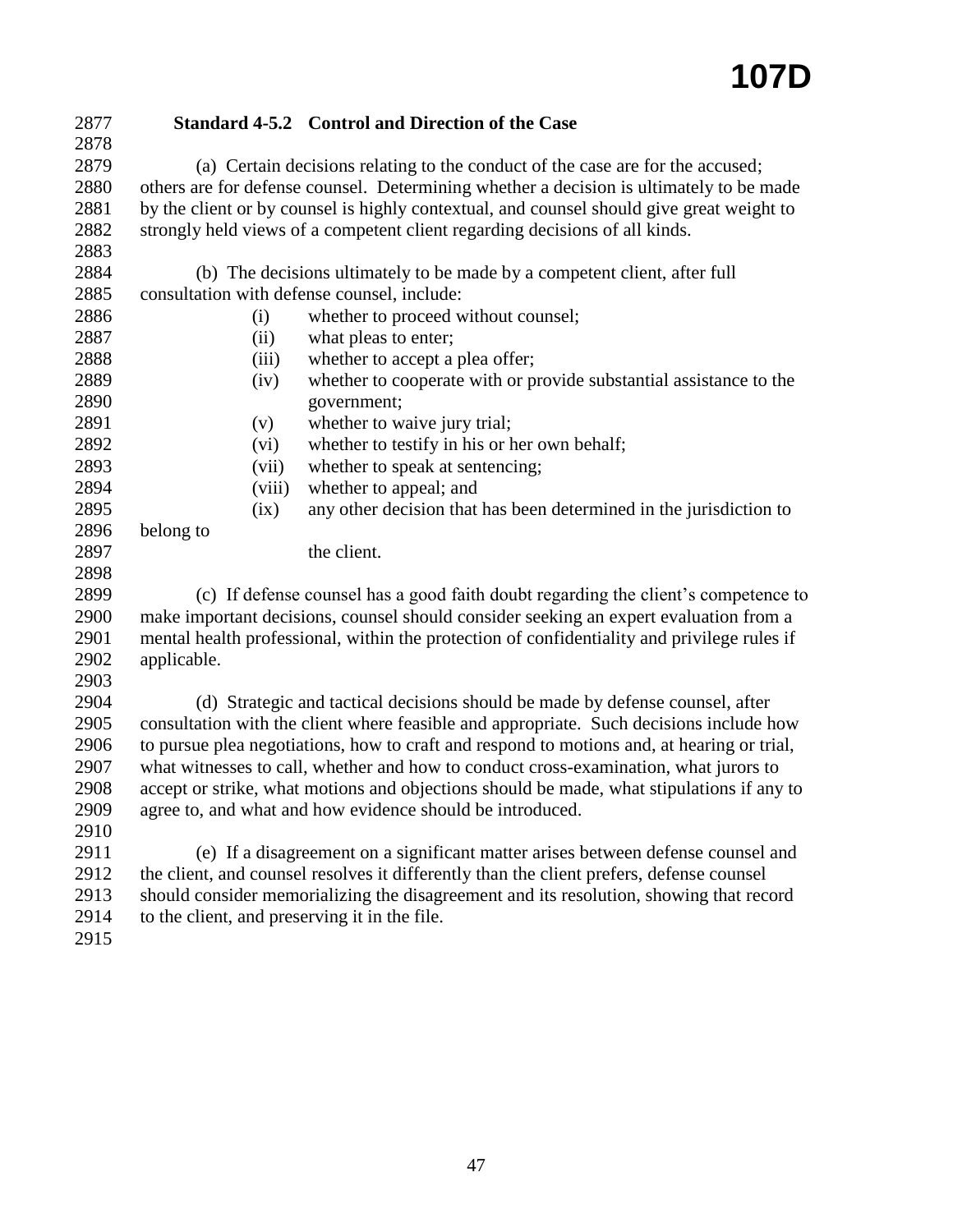#### **Standard 4-5.3 Obligations of Stand-By Counsel**

 (a) An attorney whose assigned duty is to actively assist a *pro se* criminally accused person should permit the accused to make the final decisions on all matters, including strategic and tactical matters relating to the conduct of the case, while still providing the attorney's best advice.

 (b) An attorney whose assigned duty is to assist a *pro se* criminally accused person only when the accused requests assistance may bring to the attention of the accused steps that could be potentially beneficial or dangerous to the accused, but should not actively participate in the conduct of the defense unless requested by the accused or as directed by the court. 

 (c) In either case, the assigned attorney should respect the accused's right to develop and present the accused's own case, while still advising the accused of potential benefits and dangers the attorney perceives in the course of the litigation. Such an attorney should be fully prepared about the matter, in order to offer such advice and in case the court and the accused determine that the full representation role should be transferred to defense counsel at some point during the criminal proceedings.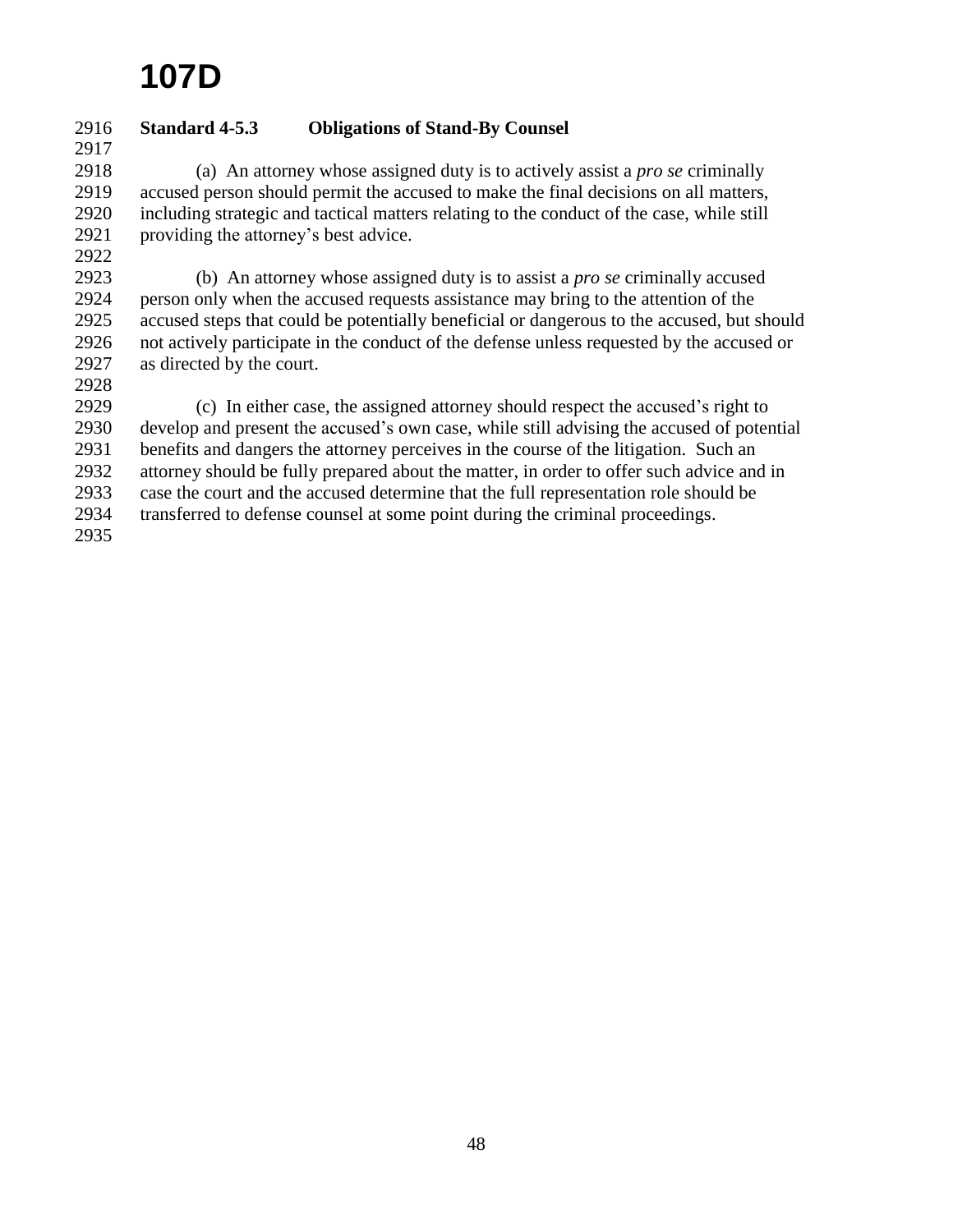| 2936 | [New] Standard 4-5.4                | <b>Consideration of Collateral Consequences [New]</b>                                     |
|------|-------------------------------------|-------------------------------------------------------------------------------------------|
| 2937 |                                     |                                                                                           |
| 2938 |                                     | (a) Defense counsel should identify, and advise the client of, collateral                 |
| 2939 |                                     | consequences that may arise from charge, plea or conviction. Counsel should investigate   |
| 2940 |                                     | consequences under applicable federal, state, and local laws, and seek assistance from    |
| 2941 |                                     | others with greater knowledge in specialized areas in order to be adequately informed as  |
| 2942 |                                     | to the existence and details of relevant collateral consequences. Such advice should be   |
| 2943 |                                     | provided sufficiently in advance that it may be fairly considered in a decision to pursue |
| 2944 | trial, plea, or other dispositions. |                                                                                           |
| 2945 |                                     |                                                                                           |
| 2946 |                                     | (b) When defense counsel knows that a consequence is particularly important to            |
| 2947 |                                     | the client, counsel should advise the client as to whether there are procedures for       |
| 2948 |                                     | avoiding, mitigating or later removing the consequence, and if so, how to best pursue or  |
| 2949 | prepare for them.                   |                                                                                           |
| 2950 |                                     |                                                                                           |
| 2951 |                                     | (c) Defense counsel should include consideration of potential collateral                  |
| 2952 |                                     | consequences in negotiations with the prosecutor regarding possible dispositions, and in  |
| 2953 |                                     | communications with the judge or court personnel regarding the appropriate sentence or    |
| 2954 | conditions, if any, to be imposed.  |                                                                                           |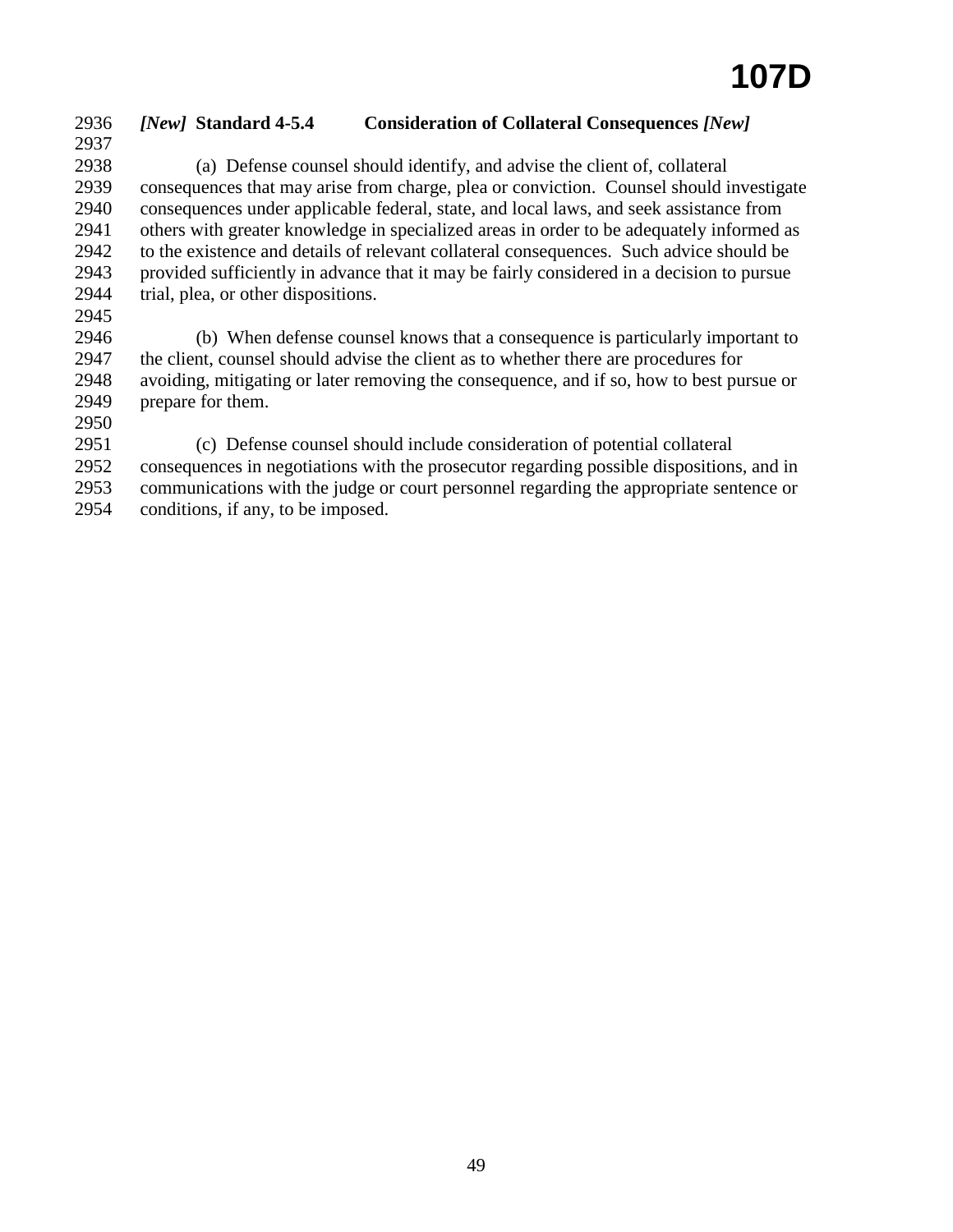#### *[New]* **Standard 4-5.5 Special Attention to Immigration Status and Consequences** *[New]* (a) Defense counsel should determine a client's citizenship and immigration status, assuring the client that such information is important for effective legal representation and that it should be protected by the attorney-client privilege. Counsel should avoid any actions that might alert the government to information that could adversely affect the client.

 (b) If defense counsel determines that a client may not be a United States citizen, counsel should investigate and identify particular immigration consequences that might follow possible criminal dispositions. Consultation or association with an immigration law expert or knowledgeable advocate is advisable in these circumstances. Public and appointed defenders should develop, or seek funding for, such immigration expertise within their offices. 

 (c) After determining the client's immigration status and potential adverse consequences from the criminal proceedings, including removal, exclusion, bars to relief from removal, immigration detention, denial of citizenship, and adverse consequences to the client's immediate family, counsel should advise the client of all such potential consequences and determine with the client the best course of action for the client's interests and how to pursue it.

 (d) If a client is convicted of a removable offense, defense counsel should advise the client of the serious consequences if the client illegally returns to the United States.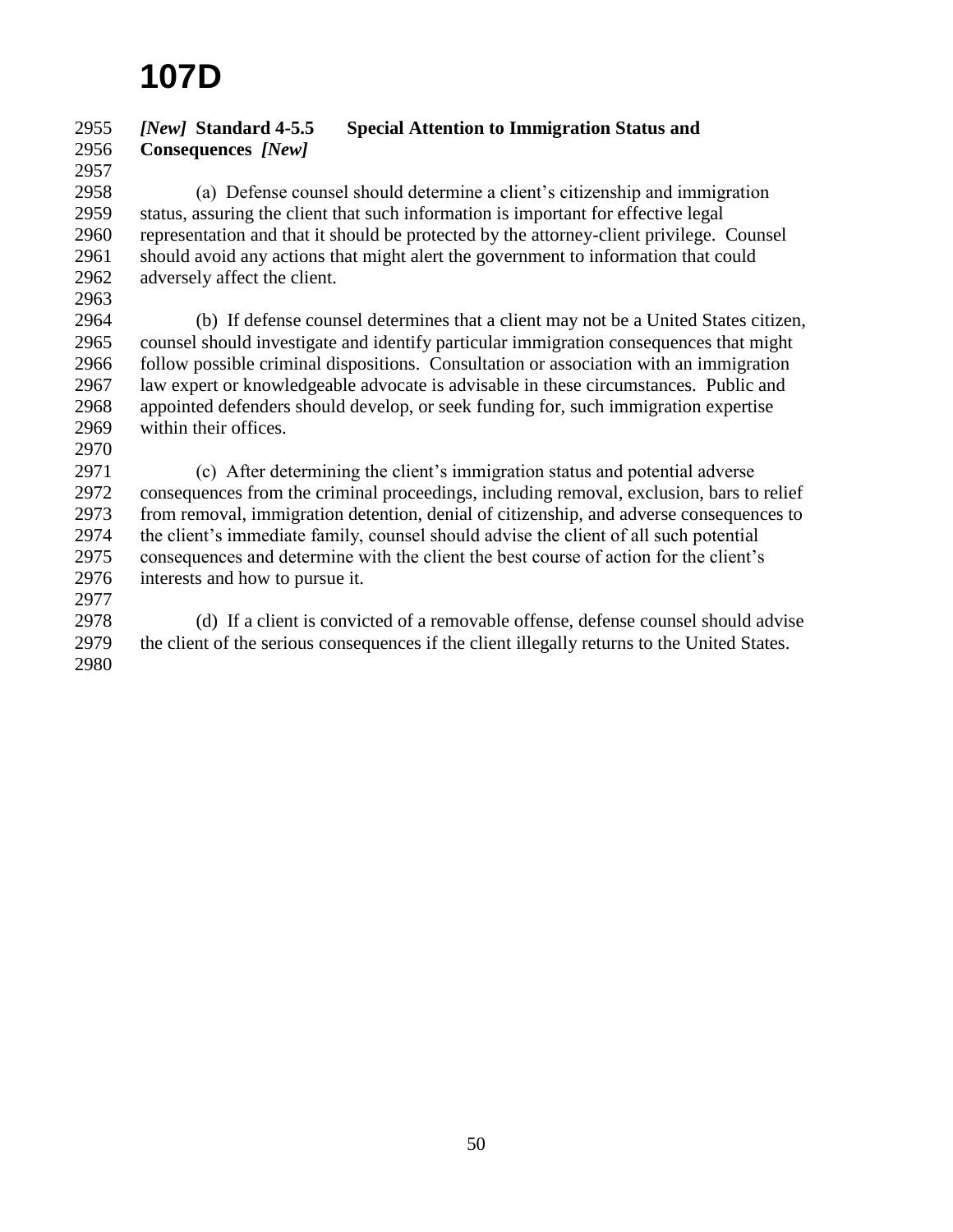| 2981 | <b>PART VI</b>                                                                             |  |  |
|------|--------------------------------------------------------------------------------------------|--|--|
| 2982 |                                                                                            |  |  |
| 2983 | <b>DISPOSITION WITHOUT TRIAL</b>                                                           |  |  |
| 2984 |                                                                                            |  |  |
| 2985 | <b>Standard 4-6.1</b><br><b>Duty to Explore Disposition Without Trial</b>                  |  |  |
| 2986 |                                                                                            |  |  |
| 2987 | (a) Defense counsel should be open, at every stage of a criminal matter and after          |  |  |
| 2988 | consultation with the client, to discussions with the prosecutor concerning disposition of |  |  |
| 2989 | charges by guilty plea or other negotiated disposition. Counsel should be knowledgeable    |  |  |
| 2990 | about possible dispositions that are alternatives to trial or imprisonment, including      |  |  |
| 2991 | diversion from the criminal process.                                                       |  |  |
| 2992 |                                                                                            |  |  |
| 2993 | (b) In every criminal matter, defense counsel should consider the individual               |  |  |
| 2994 | circumstances of the case and of the client, and should not recommend to a client          |  |  |
| 2995 | acceptance of a disposition offer unless and until appropriate investigation and study of  |  |  |
| 2996 | the matter has been completed. Such study should include discussion with the client and    |  |  |
| 2997 | an analysis of relevant law, the prosecution's evidence, and potential dispositions and    |  |  |
| 2998 | relevant collateral consequences. Defense counsel should advise against a guilty plea at   |  |  |
| 2999 | the first appearance, unless, after discussion with the client, a speedy disposition is    |  |  |
| 3000 | clearly in the client's best interest.                                                     |  |  |
| 3001 |                                                                                            |  |  |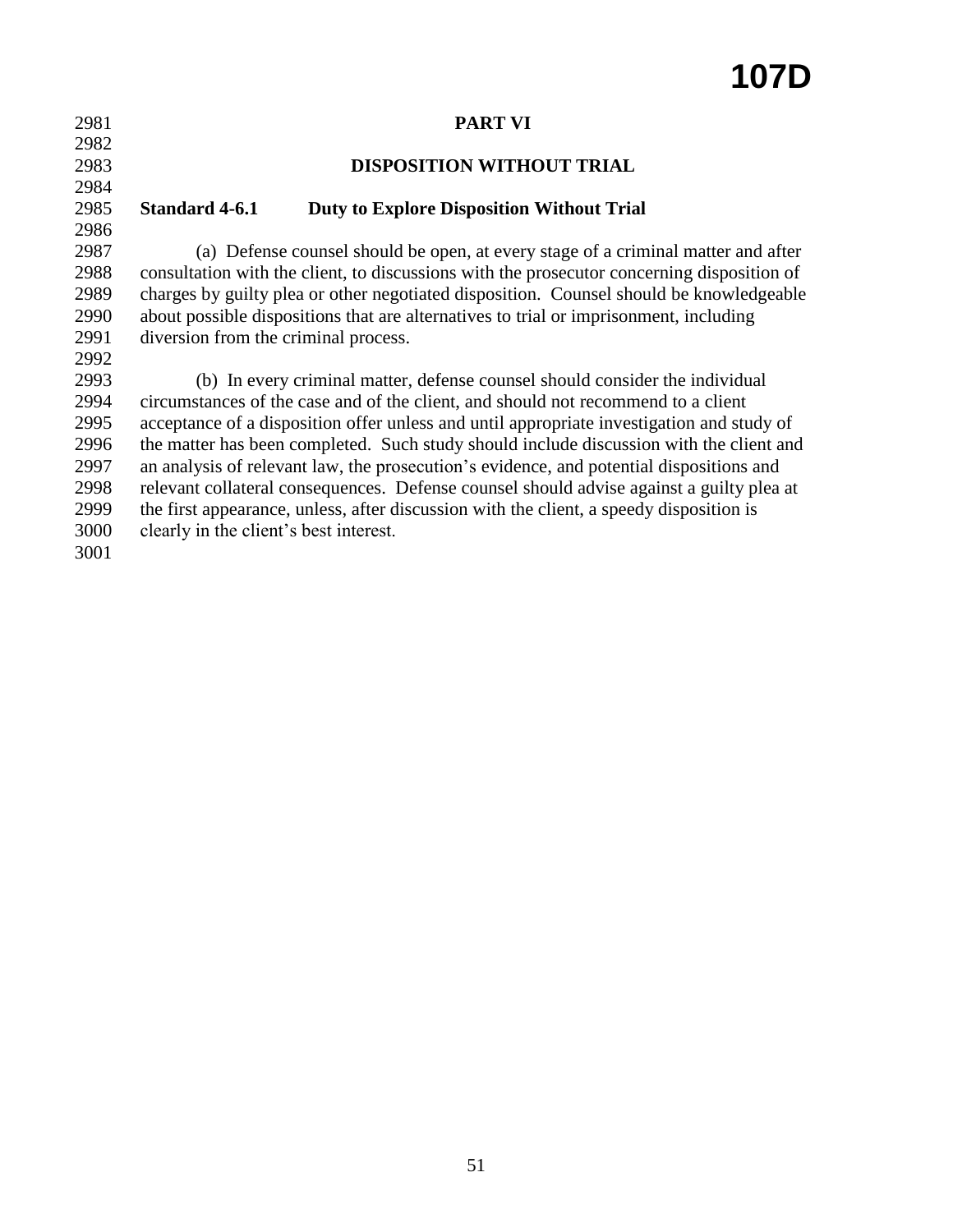| 3002 | <b>Standard 4-6.2</b>                  | <b>Negotiated Disposition Discussions</b>                                                   |
|------|----------------------------------------|---------------------------------------------------------------------------------------------|
| 3003 |                                        |                                                                                             |
| 3004 |                                        | (a) As early as practicable, and preferably before engaging in disposition                  |
| 3005 |                                        | discussions with the prosecutor, defense counsel should discuss with and advise the client  |
| 3006 | about possible disposition options.    |                                                                                             |
| 3007 |                                        |                                                                                             |
| 3008 |                                        | (b) Once discussions with the prosecutor begin, defense counsel should keep the             |
| 3009 |                                        | accused advised of relevant developments. Defense counsel should promptly                   |
| 3010 |                                        | communicate and explain to the client any disposition proposals made by the prosecutor,     |
| 3011 |                                        | while explaining that presenting the prosecution's offer does not indicate counsel's        |
| 3012 | unwillingness to go to trial.          |                                                                                             |
| 3013 |                                        |                                                                                             |
| 3014 |                                        | (c) Defense counsel should ensure that the client understands any proposed                  |
| 3015 |                                        | disposition agreement, including its direct and possible collateral consequences.           |
| 3016 |                                        |                                                                                             |
| 3017 |                                        | (d) Defense counsel should not recommend to a defendant acceptance of a                     |
| 3018 |                                        | disposition without appropriate investigation. Before accepting or advising a disposition,  |
| 3019 |                                        | defense counsel should request that the prosecution disclose any information that tends to  |
| 3020 |                                        | negate guilt, mitigates the offense or is likely to reduce punishment.                      |
| 3021 |                                        |                                                                                             |
| 3022 |                                        | (e) Defense counsel may make a recommendation to the client regarding                       |
| 3023 |                                        | disposition proposals, but should not unduly pressure the client to make any particular     |
| 3024 | decision.                              |                                                                                             |
| 3025 |                                        |                                                                                             |
| 3026 |                                        | (f) Defense counsel should not knowingly make false statements of fact or law in            |
| 3027 | the course of disposition discussions. |                                                                                             |
| 3028 |                                        |                                                                                             |
| 3029 |                                        | (g) Defense counsel should be aware of possible benefits from early cooperation             |
| 3030 |                                        | with the government, but should also consider possible disadvantages. Counsel should        |
| 3031 |                                        | fully advise the client about the client's overall interests before recommending any        |
| 3032 | cooperation-dependent disposition.     |                                                                                             |
| 3033 |                                        |                                                                                             |
| 3034 |                                        | (h) Defense counsel should not negotiate an aggregate disposition for multiple              |
| 3035 |                                        | clients, even if joint representation was initially appropriate under applicable conflict   |
| 3036 | provisions.                            |                                                                                             |
| 3037 |                                        |                                                                                             |
| 3038 |                                        | (i) Defense counsel should not recommend concessions favorable to one client by             |
| 3039 |                                        | any agreement which is detrimental to the legitimate interests of a client in another case, |
| 3040 |                                        | unless both clients give their fully-informed consent.                                      |
| 2011 |                                        |                                                                                             |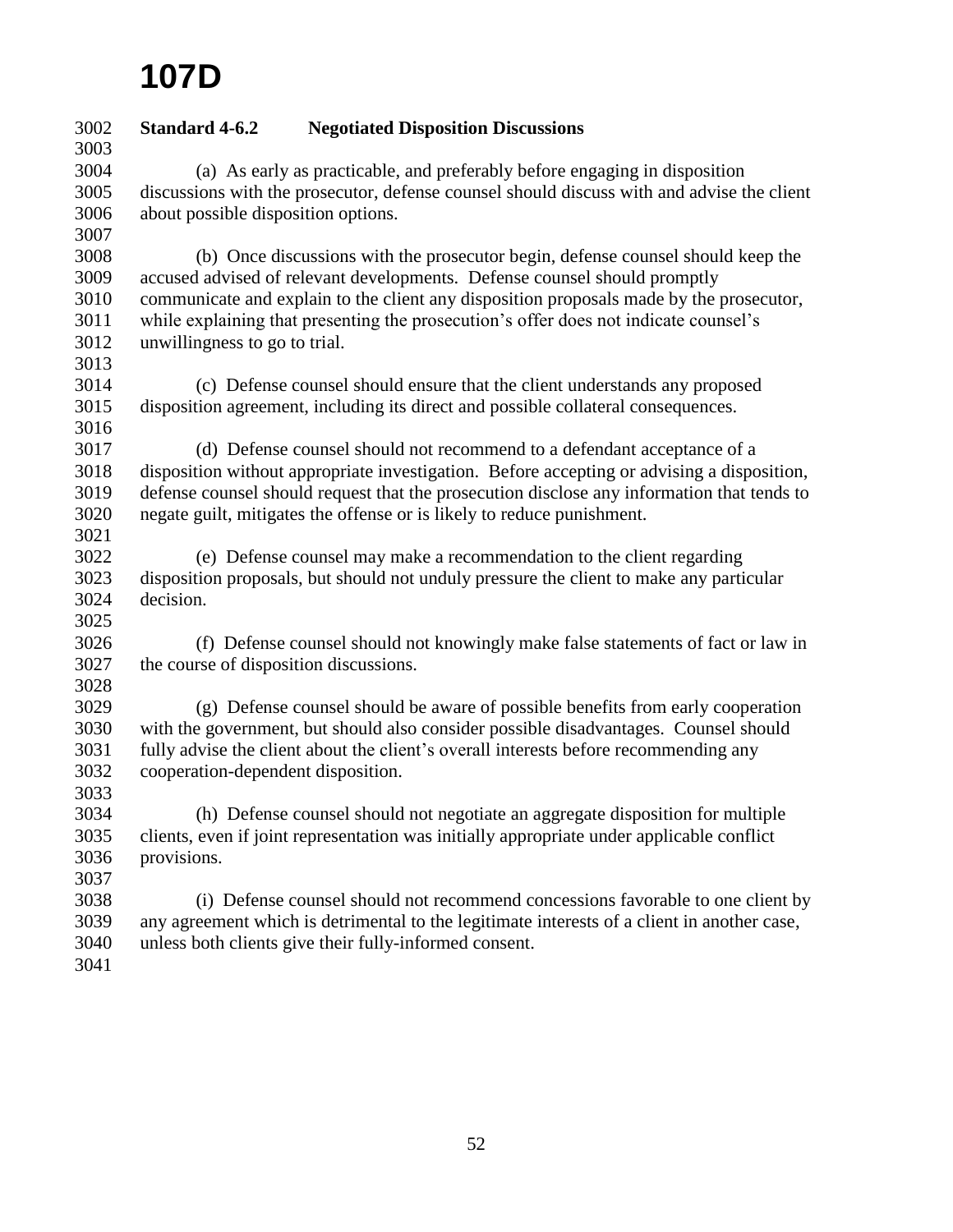#### *[New]* **Standard 4-6.3 Plea Agreements and Other Negotiated Dispositions**  *[New]*

 (a) Defense counsel should ensure that any written disposition agreement accurately and completely reflects the precise terms of the agreement, including the prosecution's promises and the client's obligations and whether any dismissal of charges will be with or without prejudice to later reinstatement.

 (b) During any court hearing regarding a negotiated disposition, defense counsel should ensure that all relevant details of the negotiated agreement are placed on the record, and that the record fully reflects any factors necessary to protect the client's best interests. Although the presumption is that the record will be public, in some cases the record (or a portion) may be sealed for good cause or as required by applicable rule or statute.

 (c) Defense counsel should fully prepare the client for any hearing before a court related to entering or accepting a negotiated disposition, and for any pre-disposition or post-disposition interview conducted by the prosecution or by court agents such as presentence investigators or probation officers. Counsel should ordinarily be present at any such interview to protect the client's interests there. 

 (d) In appropriate cases counsel should consider, and with the consent of the client seek, entry of a disposition and immediate sentencing without a presentence investigation. 

 (e) Defense counsel should investigate and be knowledgeable about sentencing procedures, law, and alternatives, collateral consequences and likely outcomes, and the practices of the sentencing judge, and advise the client on these topics before permitting the client to enter a negotiated disposition. Counsel should also consider and explain to the client how specific terms of an agreement are likely to be implemented. 

 (f) If defense counsel believes that prosecutorial conduct or conditions (such as unreasonably speedy deadlines or refusal to provide discovery) have unfairly influenced the client's disposition decision, defense counsel should bring the circumstances to the attention of the court on the record, unless after consultation with the client, it is agreed that the risk of losing the negotiated disposition outweighs other considerations.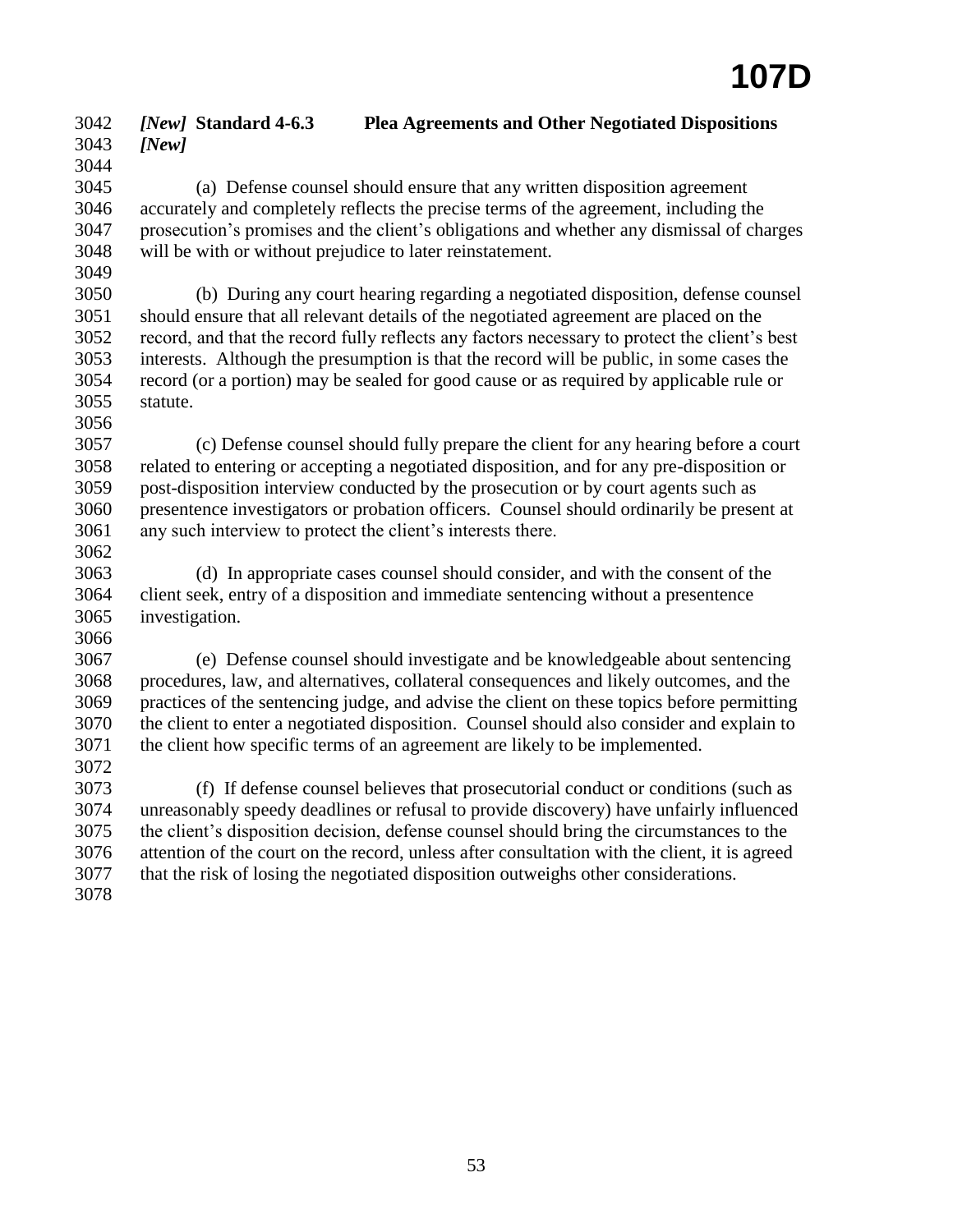#### *[New]* **Standard 4-6.4 Opposing Waivers of Rights in Disposition Agreements**  *[New]*

 (a) Defense counsel should not accept disposition agreement waivers of post- conviction claims addressing ineffective assistance of counsel, prosecutorial misconduct, or destruction of evidence, unless such claims are based on past instances of such conduct that are specifically identified in the agreement or in the transcript of proceedings that address the agreement. If a proposed disposition agreement contains such a waiver regarding ineffective assistance of counsel, defense counsel should ensure that the defendant has consulted with independent counsel regarding the waiver before agreeing to the disposition.

 (b) In addition to claims addressed in (a), defense counsel should not agree to waivers of any other important defense rights such as the right to appeal (including sentencing appeals), to receive *Brady* discovery, or to contest the conviction or sentence in collateral proceedings, unless after consultation with the client it is agreed that the risk of losing the negotiated disposition outweighs other considerations. In negotiations, counsel should request the prosecution to provide specific, individualized reasons for the inclusion of such waivers. Counsel should also consult with the client about whether to object to such waivers in court. 

 (c) Counsel should not recommend acceptance of any disposition agreement waivers without fully assessing and discussing with the client the impact of any waiver on the defendant's individualized circumstances. Defense counsel should demand that any such waiver include at the very least an exception for a subsequent showing of manifest injustice based on newly discovered evidence, or actual innocence.

 (d) Even if the client wishes to agree to such waivers after fully informed consultation, defense counsel should consider challenging the legitimacy of any such waiver if the challenge can be made without harming the client's interests.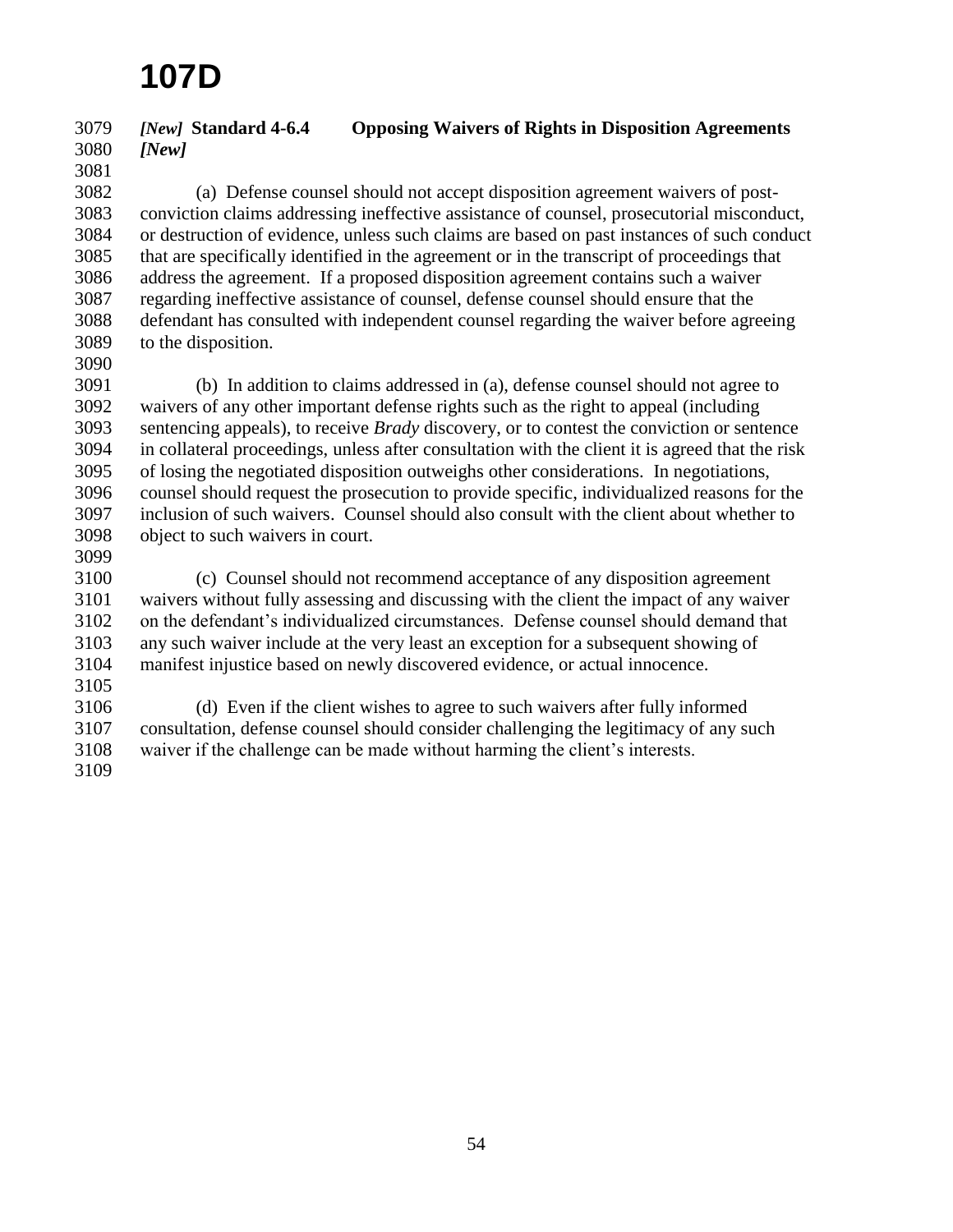### **PART VII**

**COURT HEARINGS AND TRIAL**

#### *[New]* **Standard 4-7.1 Scheduling Court Hearings** *[New]*

Final control over the scheduling of court appearances, hearings and trials in criminal

matters should rest with the court rather than the parties. When defense counsel is aware

of facts that would affect scheduling, defense counsel should advise the court and, if the

facts are case-specific, the prosecutor.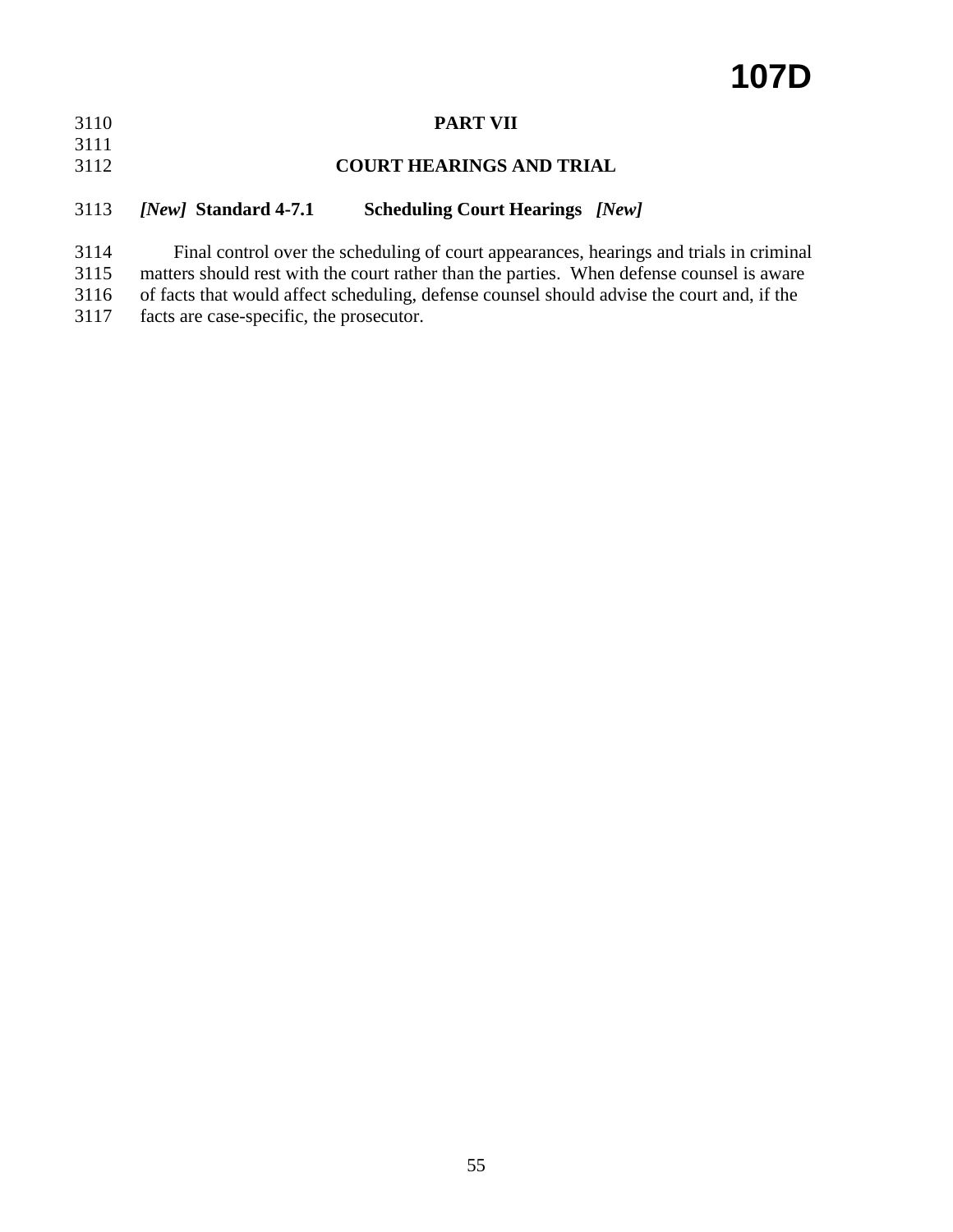### **Standard 4-7.2 Civility with Courts, Prosecutors, and Others** (a) As an officer of the court, defense counsel should support the authority and dignity of the court by adherence to codes of professionalism and by manifesting a courteous and professional attitude toward the judge, opposing counsel, witnesses, jurors, courtroom staff and others. In court as elsewhere, the defense counsel should not display or act out of any improper or unlawful bias. (b) In all contacts with judges, defense counsel should maintain a professional and independent relationship. Defense counsel should not engage in unauthorized *ex parte* discussions with, or submission of material to, a judge relating to a particular matter which is, or is likely to be, before the judge. With regard to generalized matters requiring judicial discussion (for example, case-management or administrative matters), defense counsel should invite a representative prosecutor to join in the discussion to the extent practicable. (c) When *ex parte* communications or submissions are authorized, defense counsel should inform the court of material facts known to counsel (other than those protected by a valid privilege), including facts that are adverse, sufficient to enable the court to make an informed decision. Except when non-disclosure is authorized, counsel should notify opposing counsel that an *ex parte* contact has occurred, without disclosing its content unless permitted. (d) When court is in session, unless otherwise permitted by the court, defense counsel should address the court and should not address other counsel directly on any matter relating to the case. (e) In written filings, defense counsel should respectfully evaluate and respond as appropriate to opposing counsel's arguments and representations, and avoid unnecessary

personalized disparagement.

 (f) Defense counsel should comply promptly and civilly with a court's orders or seek appropriate relief from such order. If defense counsel considers an order to be significantly erroneous or prejudicial, counsel should ensure that the record adequately reflects the events. Defense counsel has a right to make respectful objections and reasonable requests for reconsideration, and to seek other relief as the law permits. If a judge prohibits making an adequate objection, proffer, or record, counsel may take other lawful steps to protect the client's rights.

 (g) Defense counsel should develop and maintain courteous and civil working relationships with judges and prosecutors, and should cooperate with them in developing solutions to address ethical, scheduling, or other issues that may arise in particular cases or generally in the criminal justice system. Defense counsel should cooperate with courts and organized bar associations in developing codes of professionalism and civility, and should abide by such codes that apply in their jurisdiction.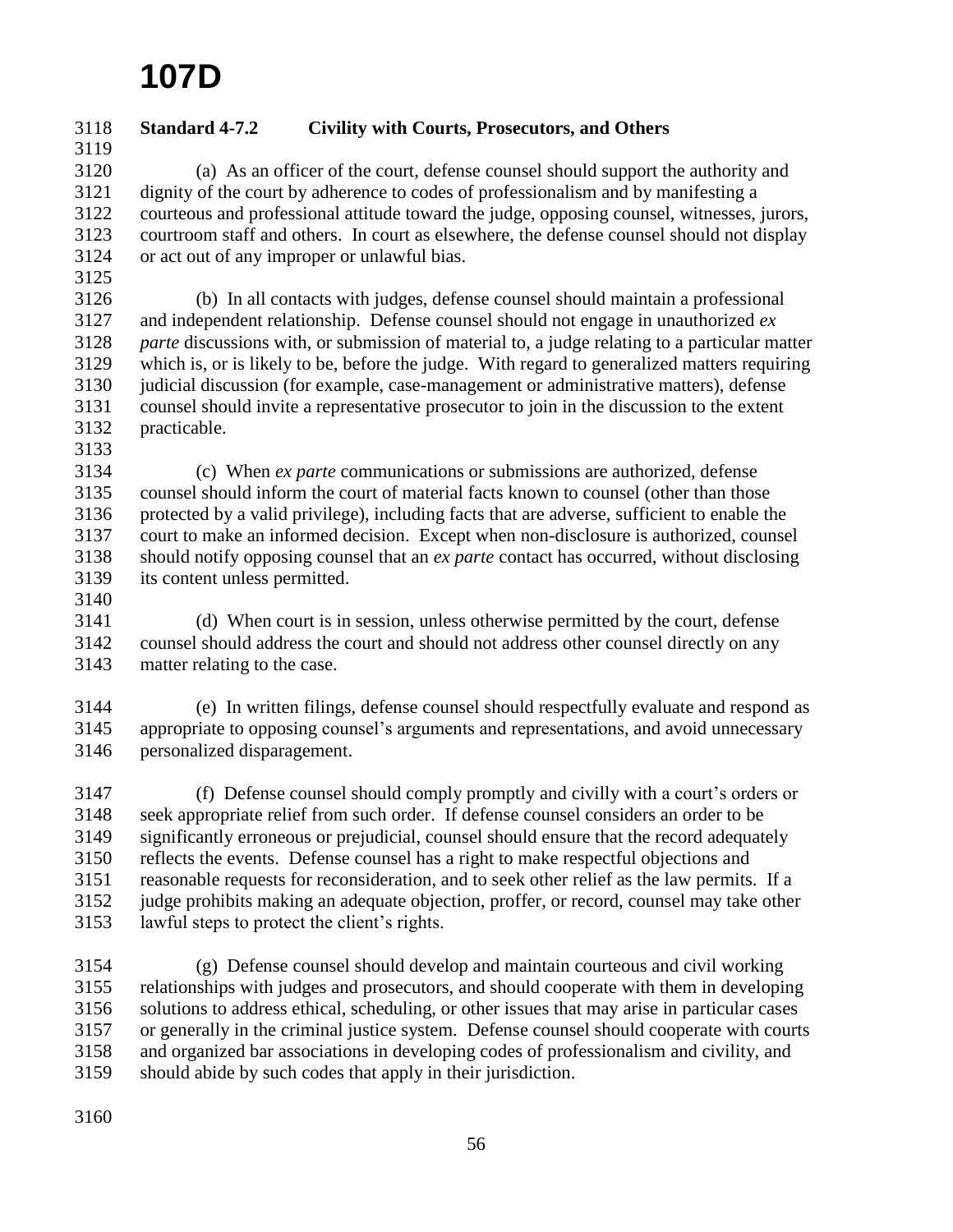| 3161 | <b>Standard 4-7.3</b>               | <b>Selection of Jurors</b>                                                                    |
|------|-------------------------------------|-----------------------------------------------------------------------------------------------|
| 3162 |                                     |                                                                                               |
| 3163 |                                     | (a) Defense counsel should be aware of legal standards that govern the selection              |
| 3164 |                                     | of jurors, and be prepared to discharge effectively the defense function in the selection of  |
| 3165 |                                     | the jury, including raising appropriate issues concerning the method by which the jury        |
| 3166 |                                     | panel was selected and exercising challenges for cause and peremptory challenges.             |
| 3167 |                                     |                                                                                               |
| 3168 |                                     | (b) Defense counsel should not strike jurors based on any criteria rendered                   |
| 3169 |                                     | impermissible by the constitution, statutes, or applicable rules of the jurisdiction or these |
| 3170 |                                     | standards, including race, sex, religion, national origin, disability, sexual orientation or  |
| 3171 |                                     | gender identity. Defense counsel should consider challenging a prosecutor's peremptory        |
| 3172 |                                     | challenges that appear to be based on such criteria.                                          |
| 3173 |                                     |                                                                                               |
| 3174 |                                     | (c) In cases in which defense counsel conducts a pretrial investigation of the                |
| 3175 |                                     | background of potential jurors, the investigative methods used should not harass,             |
| 3176 |                                     | intimidate, unduly embarrass, or invade the privacy of potential jurors. Absent special       |
| 3177 |                                     | circumstances, such investigation should be restricted to review of records and sources of    |
| 3178 |                                     | information already in existence and to which access is lawfully allowed.                     |
| 3179 |                                     |                                                                                               |
| 3180 |                                     | (d) The opportunity to question jurors personally should be used solely to obtain             |
| 3181 |                                     | information relevant to the well-informed exercise of challenges. Defense counsel should      |
| 3182 |                                     | not seek to commit jurors on factual issues likely to arise in the case, or to suggest facts  |
| 3183 |                                     | or arguments that the defense counsel reasonably should know are likely to be barred at       |
| 3184 |                                     | trial. Voir dire should not be used to argue counsel's case to the jury, or to unduly         |
| 3185 | ingratiate counsel with the jurors. |                                                                                               |
| 3186 |                                     |                                                                                               |
| 3187 |                                     | (e) During voir dire, defense counsel should seek to minimize any undue                       |
| 3188 |                                     | embarrassment or invasion of privacy of potential jurors, for example by seeking to           |
| 3189 |                                     | inquire into sensitive matters outside the presence of other potential jurors, while still    |
| 3190 |                                     | enabling fair and efficient juror selection.                                                  |
| 3191 |                                     |                                                                                               |
| 3192 |                                     | (f) If the court does not permit voir dire by counsel, defense counsel should                 |
| 3193 |                                     | provide the court with suggested questions in advance if possible, and request specific       |
| 3194 |                                     | follow-up questions during the selection process when necessary to ensure fair juror          |
| 3195 | selection.                          |                                                                                               |
| 3196 |                                     |                                                                                               |
| 3197 |                                     | (g) If defense counsel has reliable information that conflicts with a potential               |
| 3198 |                                     | juror's responses, or that reasonably would support a "for cause" challenge by any party,     |
| 3199 |                                     | defense counsel should inform the court and, unless the court orders otherwise, the           |
| 3200 | prosecutor.                         |                                                                                               |
| 3201 |                                     |                                                                                               |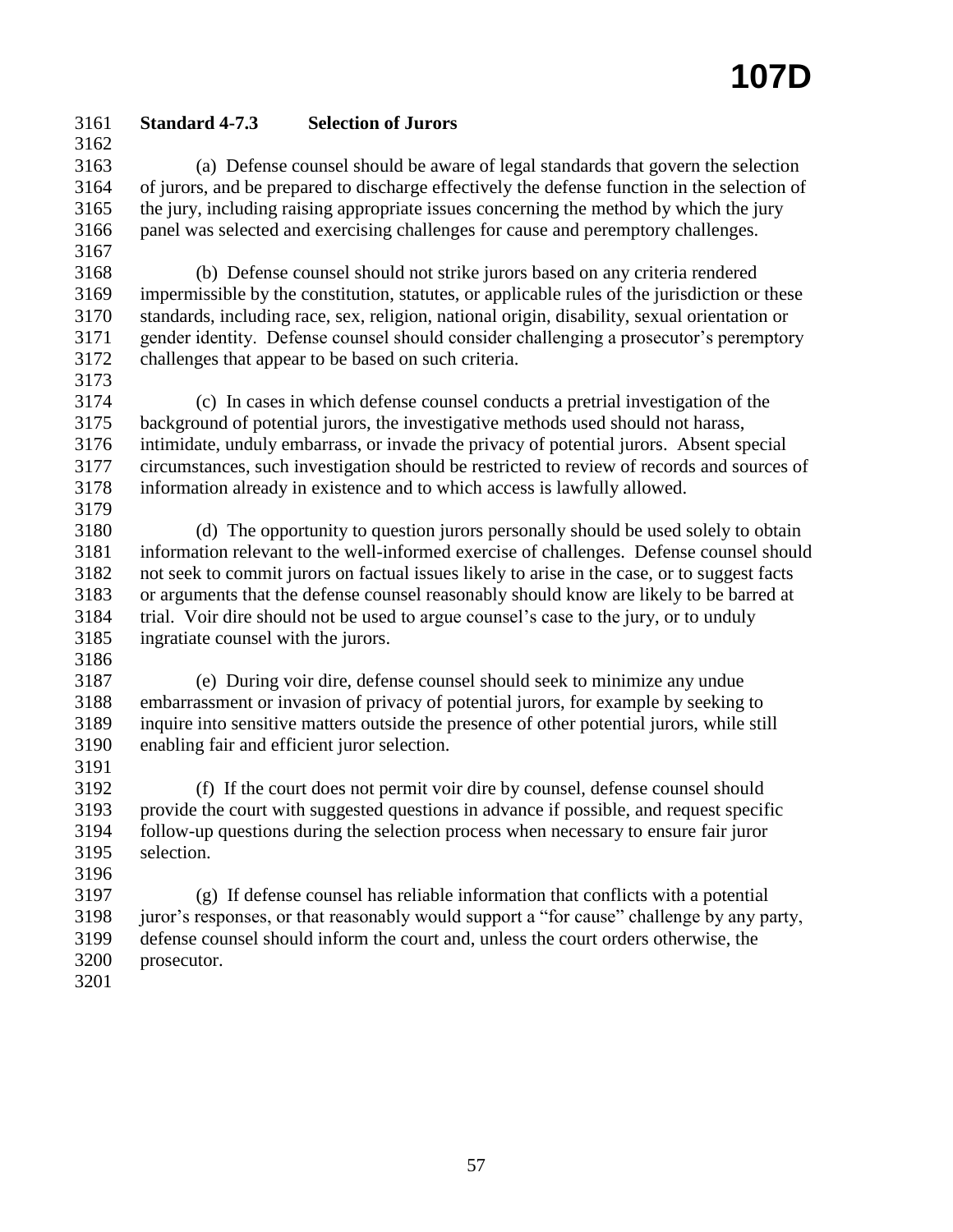| 3202 | <b>Standard 4-7.4</b> | <b>Relationship With Jurors</b>                                                              |
|------|-----------------------|----------------------------------------------------------------------------------------------|
| 3203 |                       |                                                                                              |
| 3204 |                       | (a) Defense counsel should not communicate with persons counsel knows to be                  |
| 3205 |                       | summoned for jury duty or impaneled as jurors, prior to or during trial, other than in the   |
| 3206 |                       | lawful conduct of courtroom proceedings. Defense counsel should avoid even the               |
| 3207 |                       | appearance of improper communications with jurors, and minimize any out-of-court             |
| 3208 |                       | proximity to or contact with jurors. Where out-of-court contact cannot be avoided,           |
| 3209 |                       | counsel should not communicate about or refer to the specific case.                          |
| 3210 |                       |                                                                                              |
| 3211 |                       | (b) Defense counsel should treat jurors with courtesy and respect, while avoiding            |
| 3212 |                       | a show of undue solicitude for their comfort or convenience.                                 |
| 3213 |                       |                                                                                              |
| 3214 |                       | (c) After discharge of a juror, defense counsel should avoid contacts that may               |
| 3215 |                       | harass or embarrass the juror, that criticize the jury's actions or verdict, or that express |
| 3216 |                       | views that could otherwise adversely influence a juror's future jury service. Defense        |
| 3217 |                       | counsel should know and comply with applicable rules and law governing the subject.          |
| 3218 |                       |                                                                                              |
| 3219 |                       | (d) After a jury is discharged, defense counsel may, if no statute, rule or order            |
| 3220 |                       | prohibits such action, communicate with jurors to investigate whether a verdict may be       |
| 3221 |                       | subject to legal challenge, or to evaluate counsel's performance for improvements in the     |
| 3222 |                       | future. Counsel should consider requesting the court to instruct the jury that, if it is not |
| 3223 |                       | prohibited by law, it is not improper for jurors to discuss the case with the lawyers,       |
| 3224 |                       | although they are not required to do so. Any post-discharge communication with a juror       |
| 3225 |                       | should not disparage the criminal justice system and the jury trial process, and should not  |
| 3226 |                       | express criticism of the jury's actions or verdict.                                          |
| 3227 |                       |                                                                                              |
| 3228 |                       | (e) Defense counsel who learns reasonably reliable information that there was a              |

 problem with jury deliberations or conduct that could support an attack on the client's judgment of conviction and that is recognized as potentially valid in the jurisdiction, 3231 should promptly report that information to the appropriate judicial officer and, unless the court orders otherwise, to the prosecution. court orders otherwise, to the prosecution.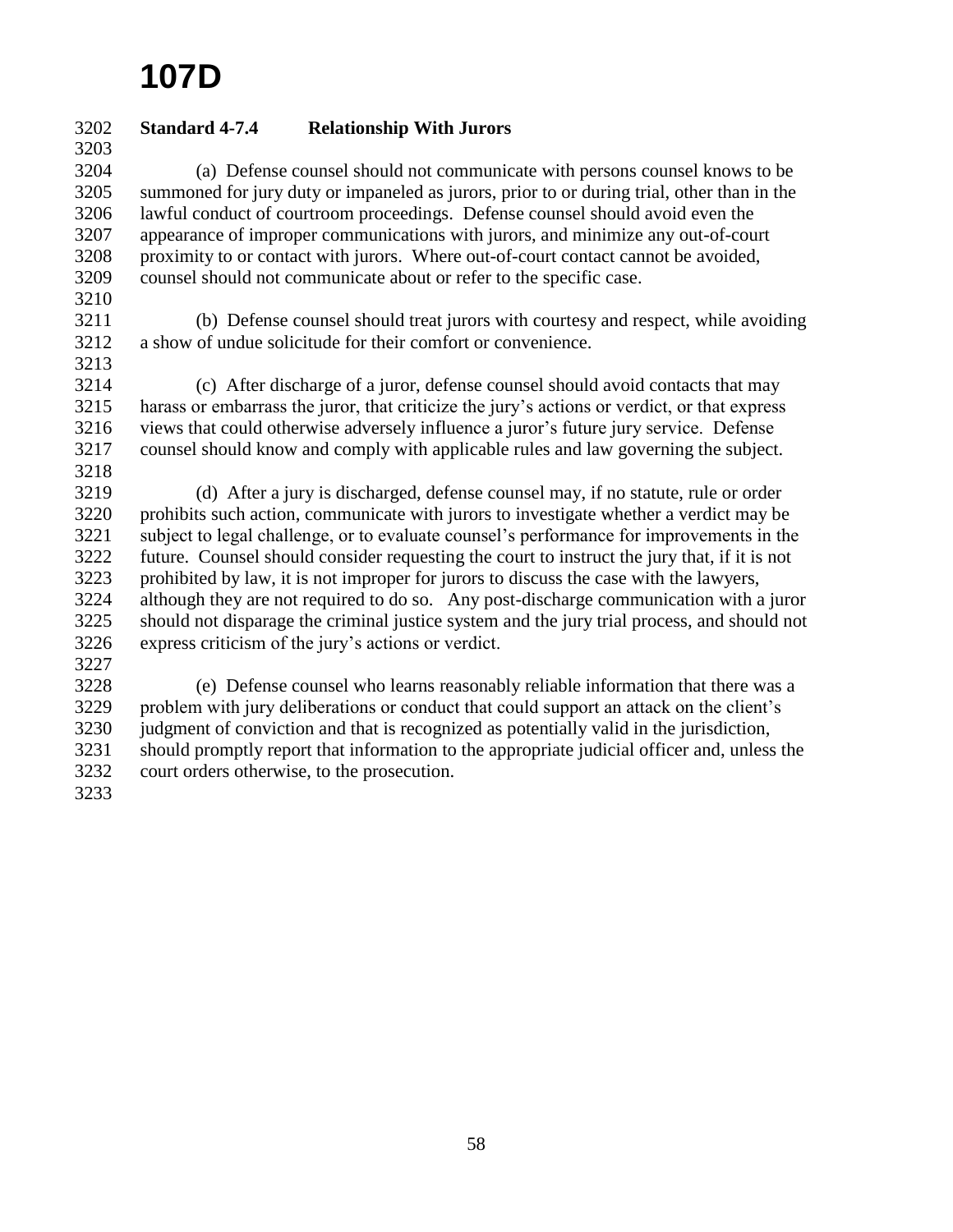### **Standard 4-7.5 Opening Statement at Trial**

 (a) Defense counsel should be aware of the importance of an opening statement and, except in unusual cases, give an opening statement immediately after the prosecution's, before the presentation of evidence begins. Any decision to defer the opening statement should be fully discussed with the client, and a record of the reasons for such decision should be made for the file.

 (b) Defense counsel's opening statement at trial should be confined to a fair statement of the case from defense counsel's perspective, and discussion of evidence that defense counsel reasonably believes in good faith will be available, offered, and admitted. A deferred opening should focus on the defense evidence and theory of the case and not be a closing argument.

 (c) Defense counsel's opening statement should be made without expressions of personal opinion, vouching for witnesses, inappropriate appeals to emotion, or personal attacks on opposing counsel. 

 (d) When defense counsel has reason to believe that a portion of the opening statement may be objectionable, counsel should raise that point with opposing counsel and, if necessary, the court, in advance. Similarly, visual aids or exhibits that defense counsel intends to use during opening statement should be shown to the prosecutor in advance.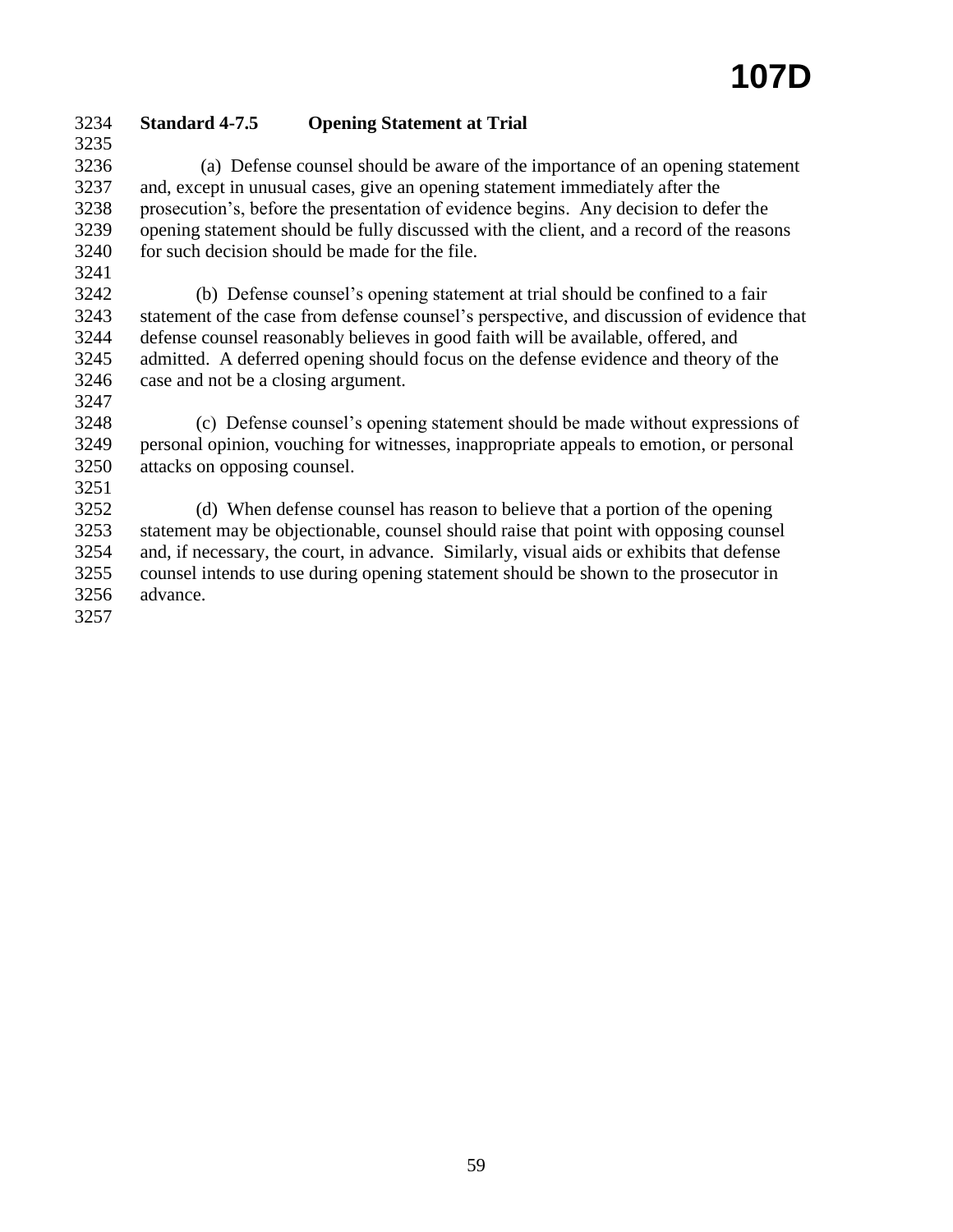### **Standard 4-7.6 Presentation of Evidence**

 (a) Defense counsel has no obligation to present evidence, and should always consider, in consultation with the client, whether a decision not to present evidence may be in the client's best interest. In making this decision, defense counsel should consider the impact of any evidence the defense would present and the potential damage that prosecution cross-examination or a rebuttal case could do, as well as the quality of the prosecution's evidence.

 (b) Defense counsel should not knowingly offer false evidence for its truth, whether by documents, tangible evidence, or the testimony of witnesses, or fail to take reasonable remedial measures upon discovery of material falsity in evidence offered by the defense, unless the court or specific authority in the jurisdiction otherwise permits. 

 (c) If defense counsel reasonably believes that there has been misconduct by opposing counsel, a witness, the court or other persons that affects the fair presentation of the evidence, defense counsel should challenge the perceived misconduct by appealing or objecting to the court or through other appropriate avenues, and not by engaging in retaliatory conduct that defense counsel knows is improper. 

 (d) Defense counsel should not bring to the attention of the trier of fact matters that defense counsel knows to be inadmissible, whether by offering or displaying inadmissible evidence, asking legally objectionable questions, or making impermissible comments or arguments. If defense counsel is uncertain about the admissibility of evidence, counsel should seek and obtain resolution from the court before the hearing or trial if possible, and reasonably in advance of the time for proffering the evidence before a jury. 

 (e) Defense counsel should exercise strategic judgment regarding whether to object or take exception to evidentiary rulings that are materially adverse to the client, and not make every possible objection. Defense counsel should not make objections without a reasonable basis, or for improper reasons such as to harass or to break the flow of opposing counsel's presentation. Defense counsel should make an adequate record for appeal, and consider the possibility of an interlocutory appeal regarding significant adverse rulings if available.

 (f) Defense counsel should not display tangible evidence (and should object to such display by the prosecutor), until it is admitted into evidence, except insofar as its display is necessarily incidental to its tender, although counsel may seek permission to display admissible evidence during opening statement. Defense counsel should avoid displaying even admitted evidence in a manner that is unduly prejudicial.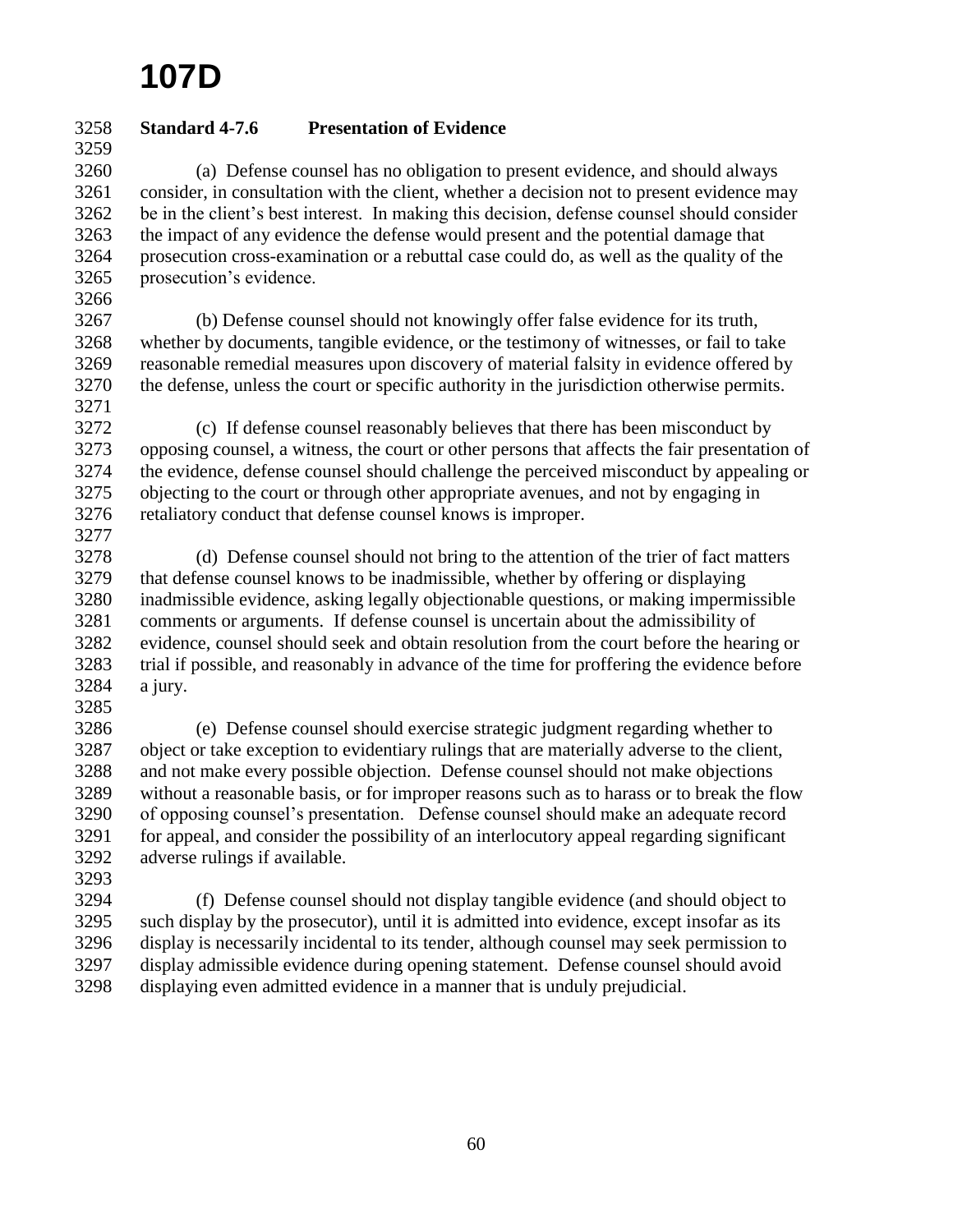| 3299 | <b>Standard 4-7.7</b>              | <b>Examination of Witnesses in Court</b>                                                     |
|------|------------------------------------|----------------------------------------------------------------------------------------------|
| 3300 |                                    |                                                                                              |
| 3301 |                                    | (a) Defense counsel should conduct the examination of witnesses fairly and with due          |
| 3302 |                                    | regard for dignity and legitimate privacy concerns, and without seeking to intimidate or     |
| 3303 | humiliate a witness unnecessarily. |                                                                                              |
| 3304 |                                    |                                                                                              |
| 3305 |                                    | (b) Defense counsel's belief or knowledge that a witness is telling the truth does not       |
| 3306 |                                    | preclude vigorous cross-examination, even though defense counsel's cross-examination         |
| 3307 | may cast doubt on the testimony.   |                                                                                              |
| 3308 |                                    |                                                                                              |
| 3309 |                                    | (c) Defense counsel should not call a witness in the presence of the jury when               |
| 3310 |                                    | counsel knows the witness will claim a valid privilege not to testify. If defense counsel is |
| 3311 |                                    | unsure whether a particular witness will claim a privilege to not testify, counsel should    |
| 3312 |                                    | a left the court and the prosecutor in advance and outside the presence of the jury.         |
| 3313 |                                    |                                                                                              |
| 3314 |                                    | (d) Defense counsel should not ask a question which implies the existence of a               |
| 3315 |                                    | factual predicate for which a good faith belief is lacking.                                  |
| 3316 |                                    |                                                                                              |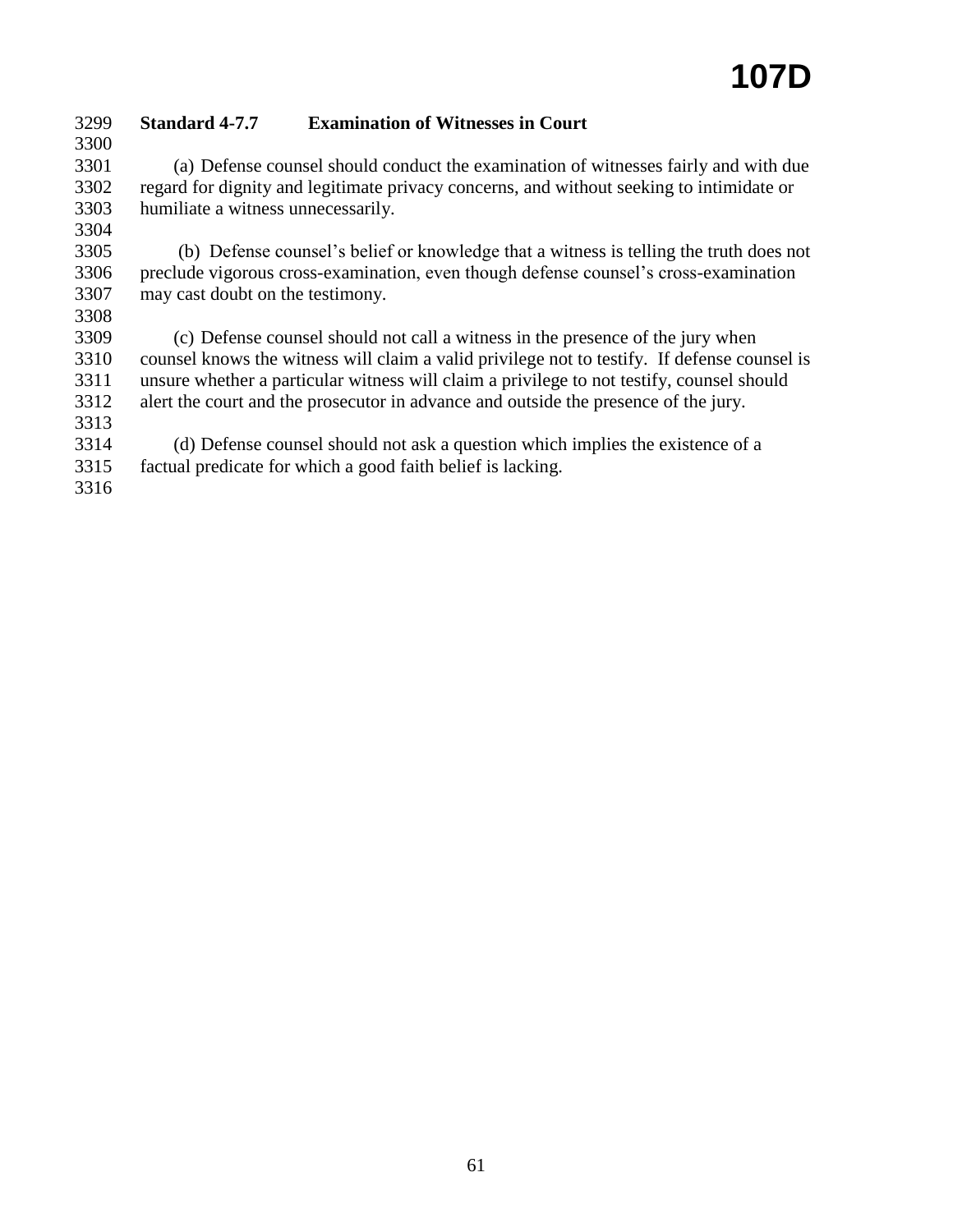| 3317 | <b>Standard 4-7.8</b>                                                                | <b>Closing Argument to the Trier of Fact</b>                                               |  |
|------|--------------------------------------------------------------------------------------|--------------------------------------------------------------------------------------------|--|
| 3318 |                                                                                      |                                                                                            |  |
| 3319 |                                                                                      | (a) In closing argument to a jury (or to a judge sitting as trier of fact), defense        |  |
| 3320 | counsel may argue all reasonable inferences from the evidence in the record. Defense |                                                                                            |  |
| 3321 |                                                                                      | counsel should, to the extent time permits, review the evidence in the record before       |  |
| 3322 |                                                                                      | presenting closing argument. Defense counsel should not knowingly misstate the             |  |
| 3323 |                                                                                      | evidence in the record, or argue inferences that counsel knows have no good-faith support  |  |
| 3324 | in the record.                                                                       |                                                                                            |  |
| 3325 |                                                                                      |                                                                                            |  |
| 3326 |                                                                                      | (b) Defense counsel should not argue in terms of counsel's personal opinion, and           |  |
| 3327 |                                                                                      | should not imply special or secret knowledge of the truth or of witness credibility.       |  |
| 3328 |                                                                                      |                                                                                            |  |
| 3329 |                                                                                      | (c) Defense counsel should not make arguments calculated to appeal to improper             |  |
| 3330 | prejudices of the jury.                                                              |                                                                                            |  |
| 3331 |                                                                                      |                                                                                            |  |
| 3332 |                                                                                      | (d) Defense counsel should not argue to the jury that the jury should not follow           |  |
| 3333 |                                                                                      | its oath to consider the evidence and follow the law.                                      |  |
| 3334 |                                                                                      |                                                                                            |  |
| 3335 |                                                                                      | (e) Defense counsel may respond fairly to arguments made in the prosecution's              |  |
| 3336 |                                                                                      | initial closing argument. Defense counsel should object and request relief from the court  |  |
| 3337 |                                                                                      | regarding prosecution arguments it believes are improper, rather than responding with      |  |
| 3338 |                                                                                      | arguments that counsel knows are improper.                                                 |  |
| 3339 |                                                                                      |                                                                                            |  |
| 3340 |                                                                                      | (f) If the prosecution is permitted a rebuttal argument, defense counsel should            |  |
| 3341 |                                                                                      | craft the defense closing argument to anticipate the government's rebuttal. If defense     |  |
| 3342 |                                                                                      | counsel believes the prosecution's rebuttal closing argument is or was improper, defense   |  |
| 3343 |                                                                                      | counsel should timely object and consider requesting relief from the court, including an   |  |
| 3344 |                                                                                      | instruction that the jury disregard the improper portion of the argument or an opportunity |  |
| 3345 |                                                                                      | to reopen argument and respond before the factfinder.                                      |  |
| 3346 |                                                                                      |                                                                                            |  |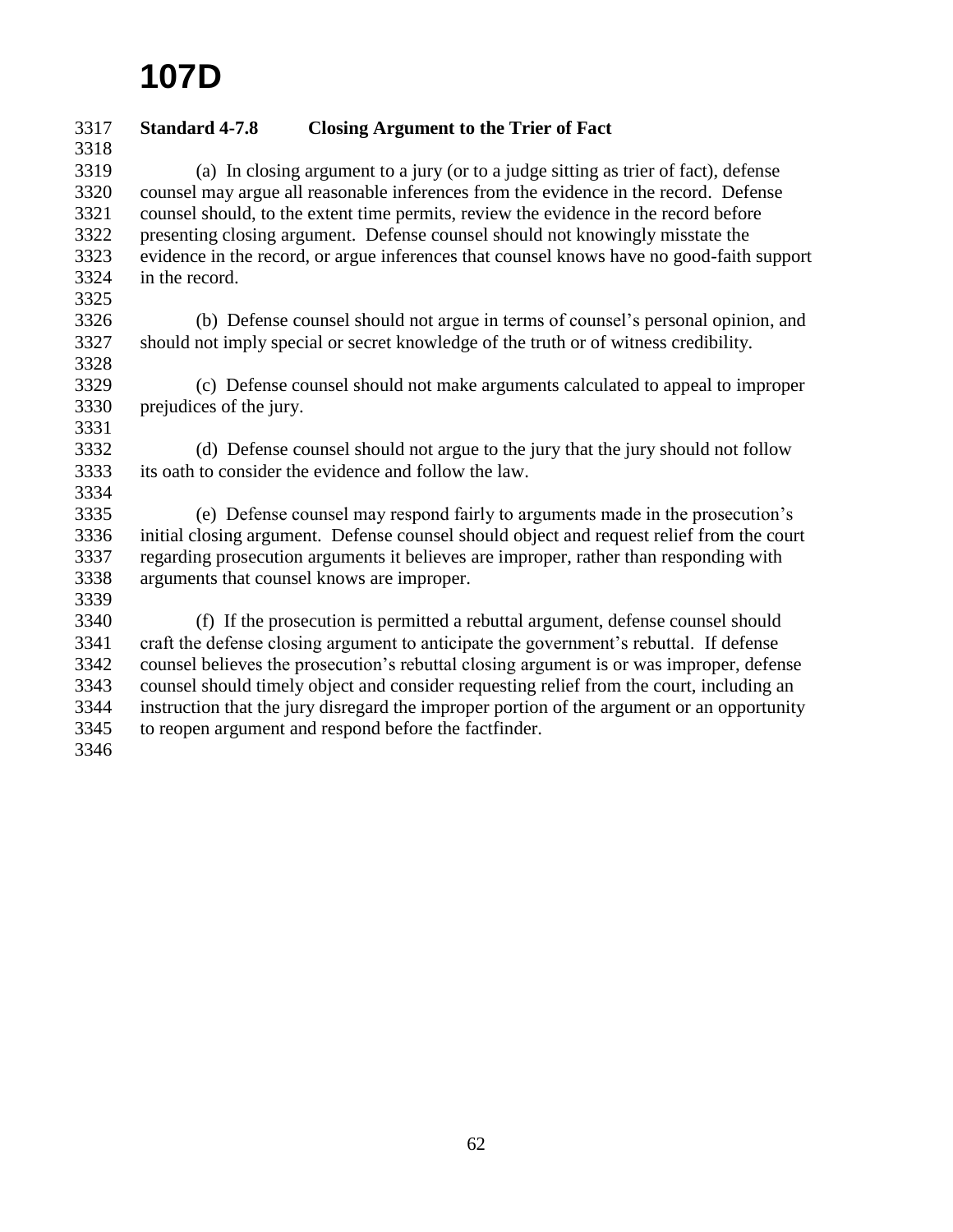### **Standard 4-7.9 Facts Outside the Record**

 When before a jury, defense counsel should not knowingly refer to, or argue on the basis of, facts outside the record, unless such facts are matters of common public knowledge based on ordinary human experience or are matters of which a court clearly may take judicial notice, or are facts that counsel reasonably believes will be entered into the record at that proceeding. In a nonjury context counsel may refer to extra-record facts relevant to issues about which the court specifically inquires, but should note that they are outside the record.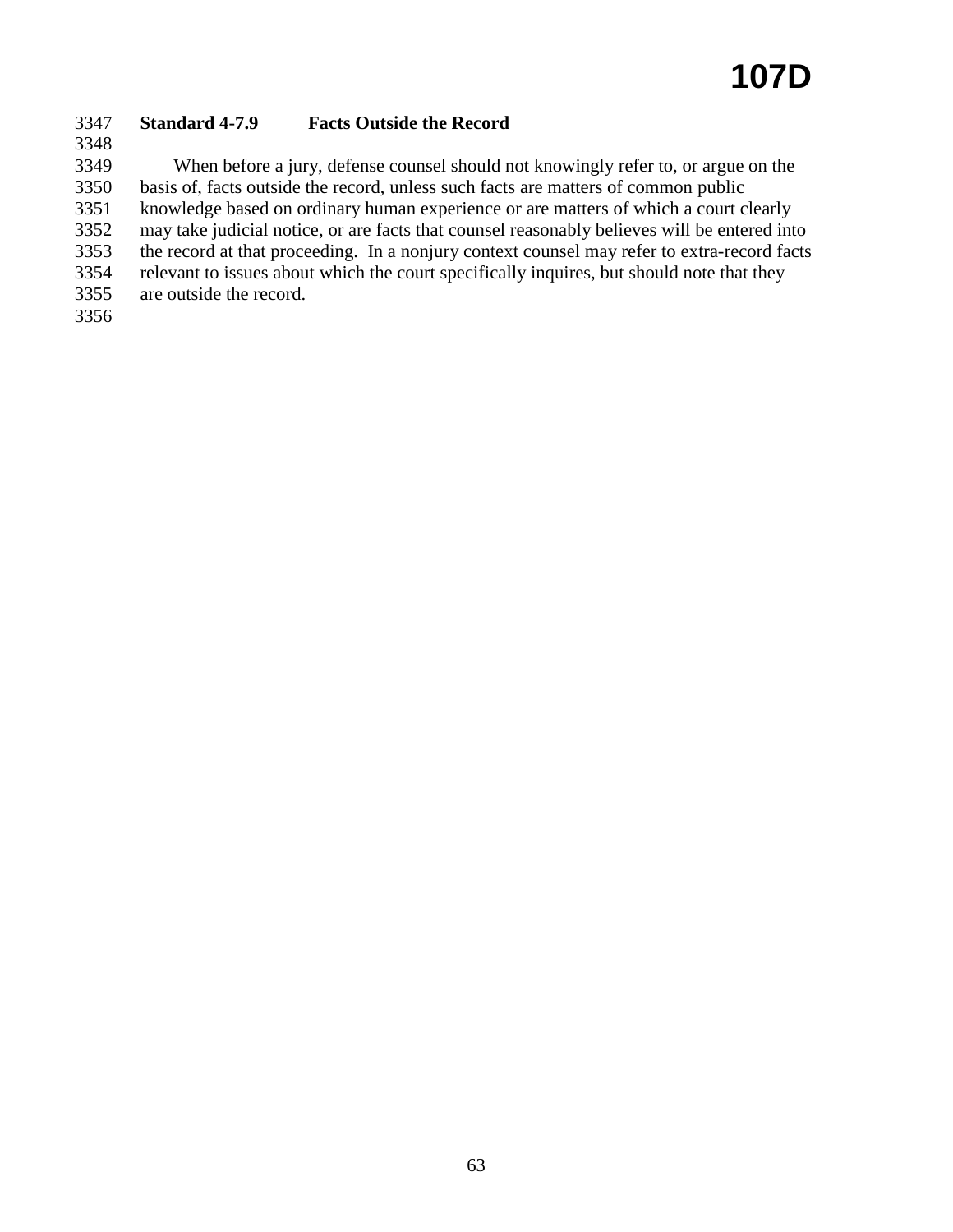| 3357 | [New] Standard 4-7.10                                 | <b>Comments by Defense Counsel After Verdict or Ruling</b>                                  |
|------|-------------------------------------------------------|---------------------------------------------------------------------------------------------|
| 3358 | [New]                                                 |                                                                                             |
| 3359 |                                                       |                                                                                             |
| 3360 |                                                       | (a) Defense counsel may publicly express respectful disagreement with an                    |
| 3361 |                                                       | adverse court ruling or jury verdict, and may indicate that the defendant maintains         |
| 3362 |                                                       | innocence and intends to pursue lawful options for review. Defense counsel should           |
| 3363 |                                                       | refrain from public criticism of any participant. Public comments after a verdict or ruling |
| 3364 | should be respectful of the legal system and process. |                                                                                             |
| 3365 |                                                       | (b) Defense counsel may publicly praise a favorable court verdict or ruling,                |
| 2266 |                                                       | compliment pertinents, sympators, and others who eided in the metter, and note the          |

 compliment participants, supporters, and others who aided in the matter, and note the social value of the ruling or event. Defense counsel should not publicly gloat or seek personal aggrandizement regarding a verdict or ruling.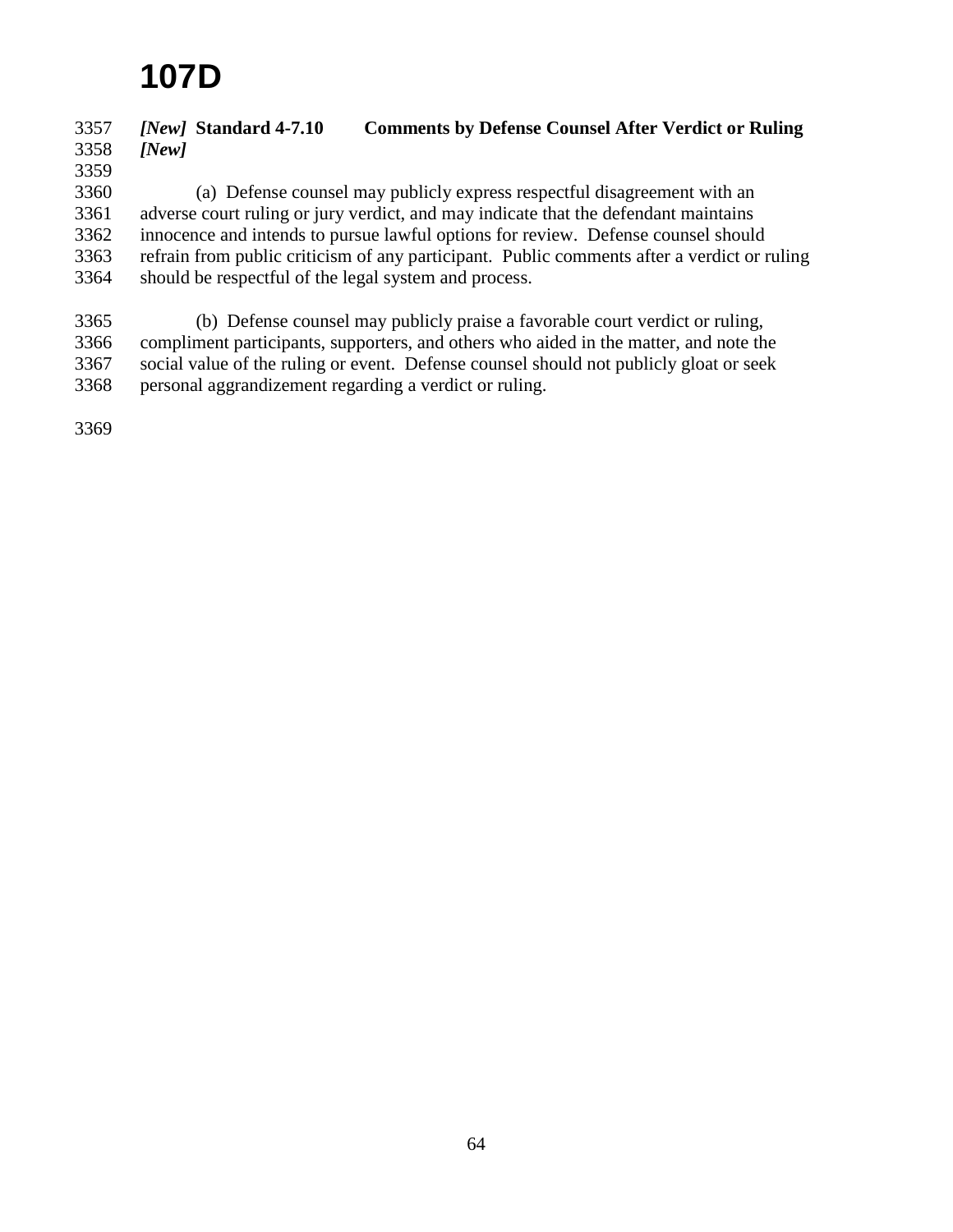### 3370 *[New]* **Standard 4-7.11 Motions For Acquittal During Trial** *[New]*

3371<br>3372 Defense counsel should move, outside the presence of the jury, for acquittal after 3373 the close of the prosecution's evidence and at the close of all evidence, and be aware of applicable rules regarding waiver and preservation of issues when no or an inadequate 3374 applicable rules regarding waiver and preservation of issues when no or an inadequate motion is made.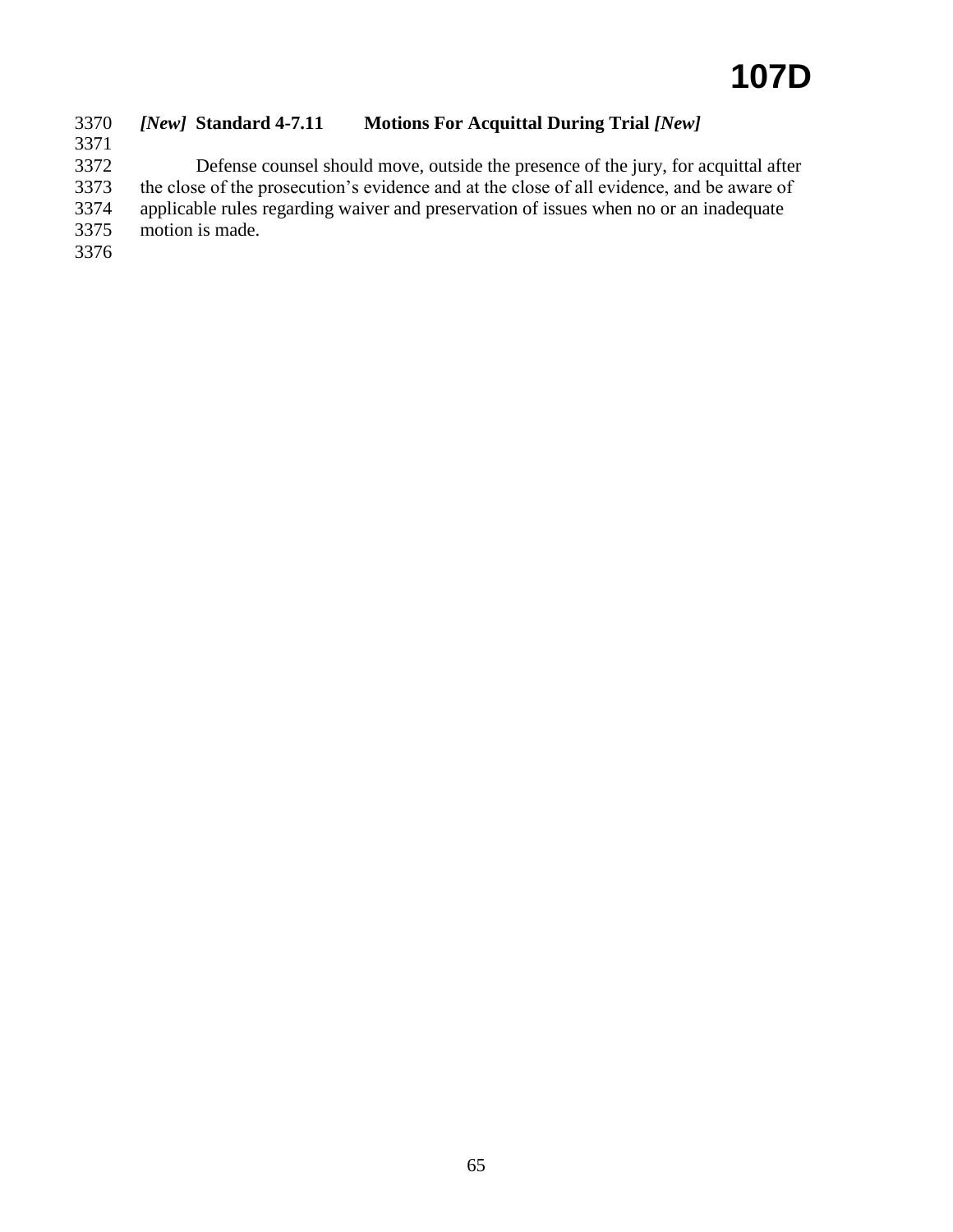| 3377 | <b>PART VIII</b>                                                                             |  |  |  |
|------|----------------------------------------------------------------------------------------------|--|--|--|
| 3378 |                                                                                              |  |  |  |
| 3379 | POST-TRIAL MOTIONS AND SENTENCING                                                            |  |  |  |
| 3380 |                                                                                              |  |  |  |
| 3381 | <b>Standard 4-8.1</b><br><b>Post-Trial Motions</b>                                           |  |  |  |
| 3382 |                                                                                              |  |  |  |
| 3383 | (a) Defense counsel should know the relevant rules governing post-trial motions              |  |  |  |
| 3384 | and, if the trier of fact renders a judgment of guilty, timely present all motions necessary |  |  |  |
| 3385 | to protect the client's rights, including the defendant's right to appeal all aspects of the |  |  |  |
| 3386 | case. A motion for acquittal notwithstanding a verdict should be filed absent rare and       |  |  |  |
| 3387 | unusual circumstances, and counsel should consider the strategic value of a motion for a     |  |  |  |
| 3388 | new trial. Defense counsel should file only those motions that have a non-frivolous legal    |  |  |  |
| 3389 | basis.                                                                                       |  |  |  |
| 3390 |                                                                                              |  |  |  |
| 3391 | (b) Unless contrary to the client's best interests or otherwise agreed or provided by        |  |  |  |
| 3392 | law, defense counsel should ordinarily to represent the client in post-trial proceedings in  |  |  |  |
| 3393 | the trial court. Defense counsel should consider, however, whether the client's best         |  |  |  |
| 3394 | interests would be served by substitution of new counsel for post-trial motions.             |  |  |  |
| 3395 |                                                                                              |  |  |  |
| 3396 | (c) If a post-trial motion is based on ineffective assistance of counsel, defense            |  |  |  |
| 3397 | counsel should seek to withdraw in accordance with the law regarding withdrawal and          |  |  |  |
| 3398 | aid the client in obtaining substitute counsel.                                              |  |  |  |
| 3399 |                                                                                              |  |  |  |
|      |                                                                                              |  |  |  |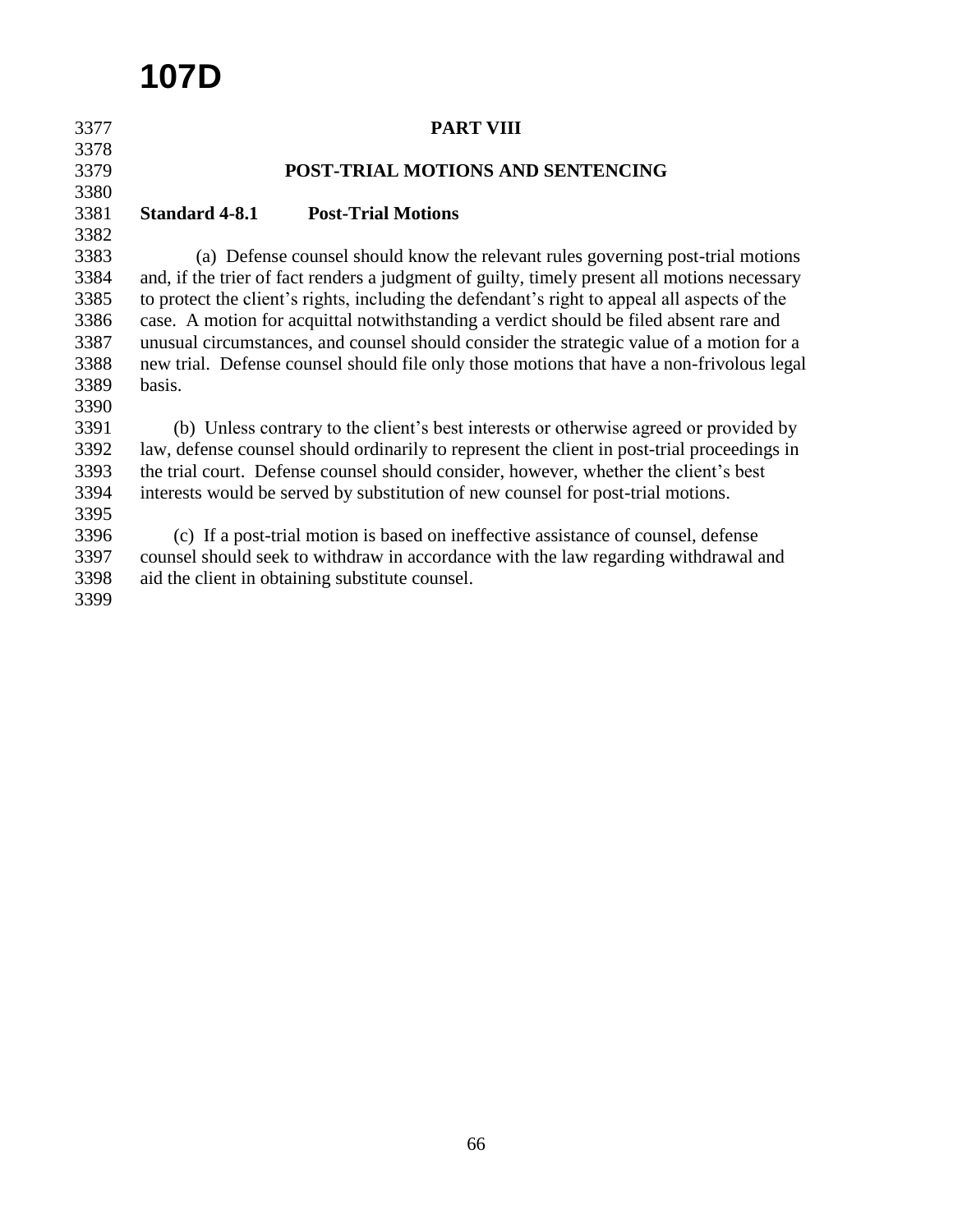|  | 3400 <i>[New]</i> Standard 4-8.2 | <b>Reassessment of Options After Trial [New]</b> |
|--|----------------------------------|--------------------------------------------------|
|--|----------------------------------|--------------------------------------------------|

3401<br>3402

After a guilty verdict and before sentencing, defense counsel should, in consultation

3403 with the client, reassess prior decisions made in the case, whether by counsel or others, in

3404 light of all changed circumstances, and pursue options that now seem appropriate,<br>3405 including possible motions to set or reduce bail or conditions, and possible cooperations.

3405 including possible motions to set or reduce bail or conditions, and possible cooperation with the prosecution if in the client's best interests.

with the prosecution if in the client's best interests.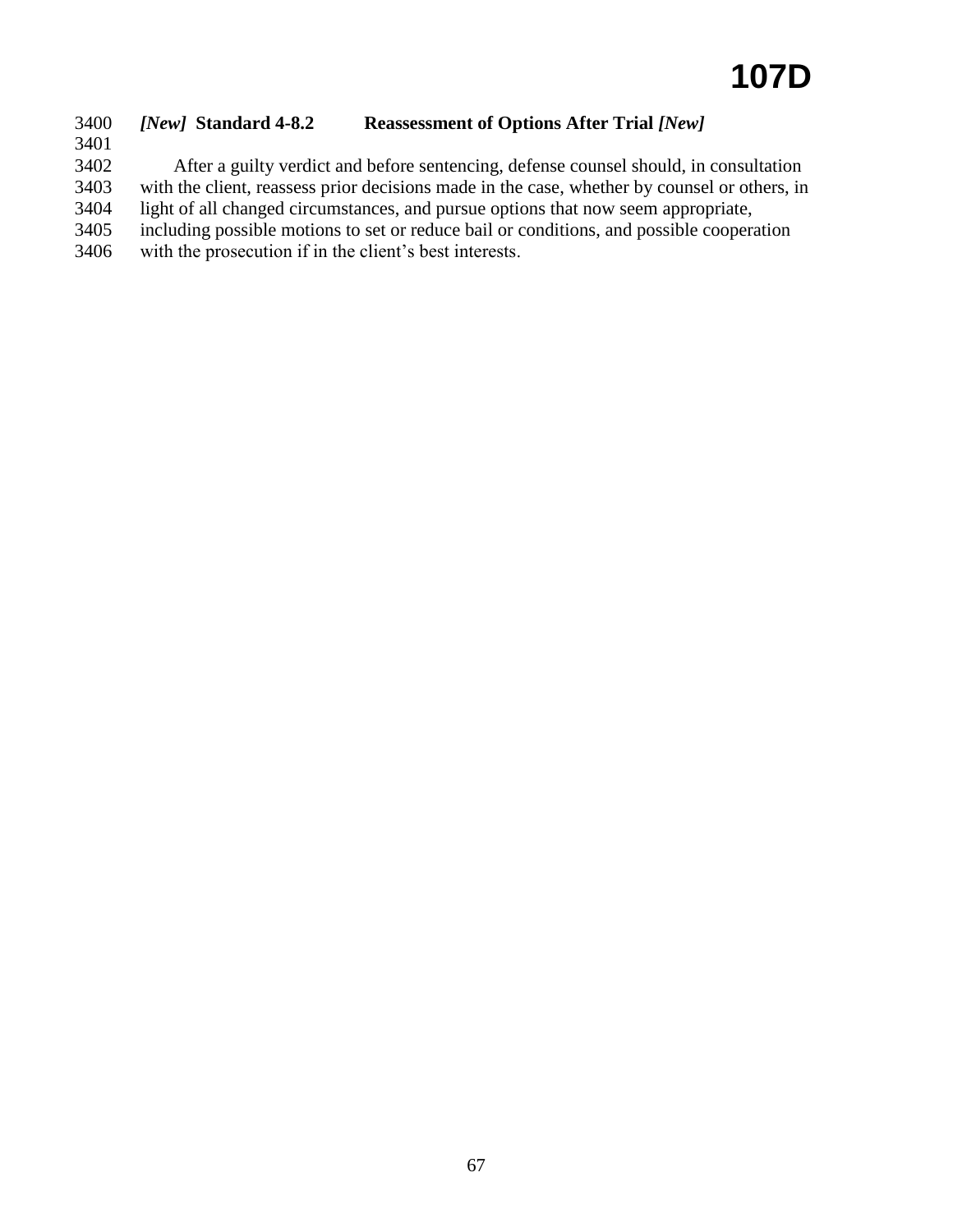#### **Standard 4-8.3 Sentencing**

 (a) Early in the representation, and throughout the pendency of the case, defense counsel should consider potential issues that might affect sentencing. Defense counsel should become familiar with the client's background, applicable sentencing laws and rules, and what options might be available as well as what consequences might arise if the client is convicted. Defense counsel should be fully informed regarding available sentencing alternatives and with community and other resources which may be of assistance in formulating a plan for meeting the client's needs. Defense counsel should also consider whether consultation with an expert specializing in sentencing options or other sentencing issues is appropriate.

 (b) Defense counsel's preparation before sentencing should include learning the court's practices in exercising sentencing discretion; the collateral consequences of different sentences; and the normal pattern of sentences for the offense involved, including any guidelines applicable for either sentencing and, where applicable, parole. The consequences (including reasonably foreseeable collateral consequences) of potential dispositions should be explained fully by defense counsel to the client.

 (c) Defense counsel should present all arguments or evidence which will assist the court or its agents in reaching a sentencing disposition favorable to the accused. Defense counsel should ensure that the accused understands the nature of the presentence investigation process, and in particular the significance of statements made by the accused to probation officers and related personnel. Defense counsel should cooperate with court presentence officers unless, after consideration and consultation, it appears not to be in the best interests of the client. Unless prohibited, defense counsel should attend the probation officer's presentence interview with the accused and meet in person with the probation officer to discuss the case.

 (d) Defense counsel should gather and submit to the presentence officers, prosecution, and court as much mitigating information relevant to sentencing as reasonably possible; and in an appropriate case, with the consent of the accused, counsel should suggest alternative programs of service or rehabilitation or other non- imprisonment options, based on defense counsel's exploration of employment, educational, and other opportunities made available by community services.

 (e) If a presentence report is made available to defense counsel, counsel should seek to verify the information contained in it, and should supplement or challenge it if necessary. Defense counsel should either provide the client with a copy or (if copying is not allowed) discuss counsel's knowledge of its contents with the client. In many cases, defense counsel should independently investigate the facts relevant to sentencing, rather than relying on the court's presentence report, and should seek discovery or relevant information from governmental agencies or other third-parties if necessary. 

 (f) Defense counsel should alert the accused to the right of allocution. Counsel should consider with the client the potential benefits of the judge hearing a personal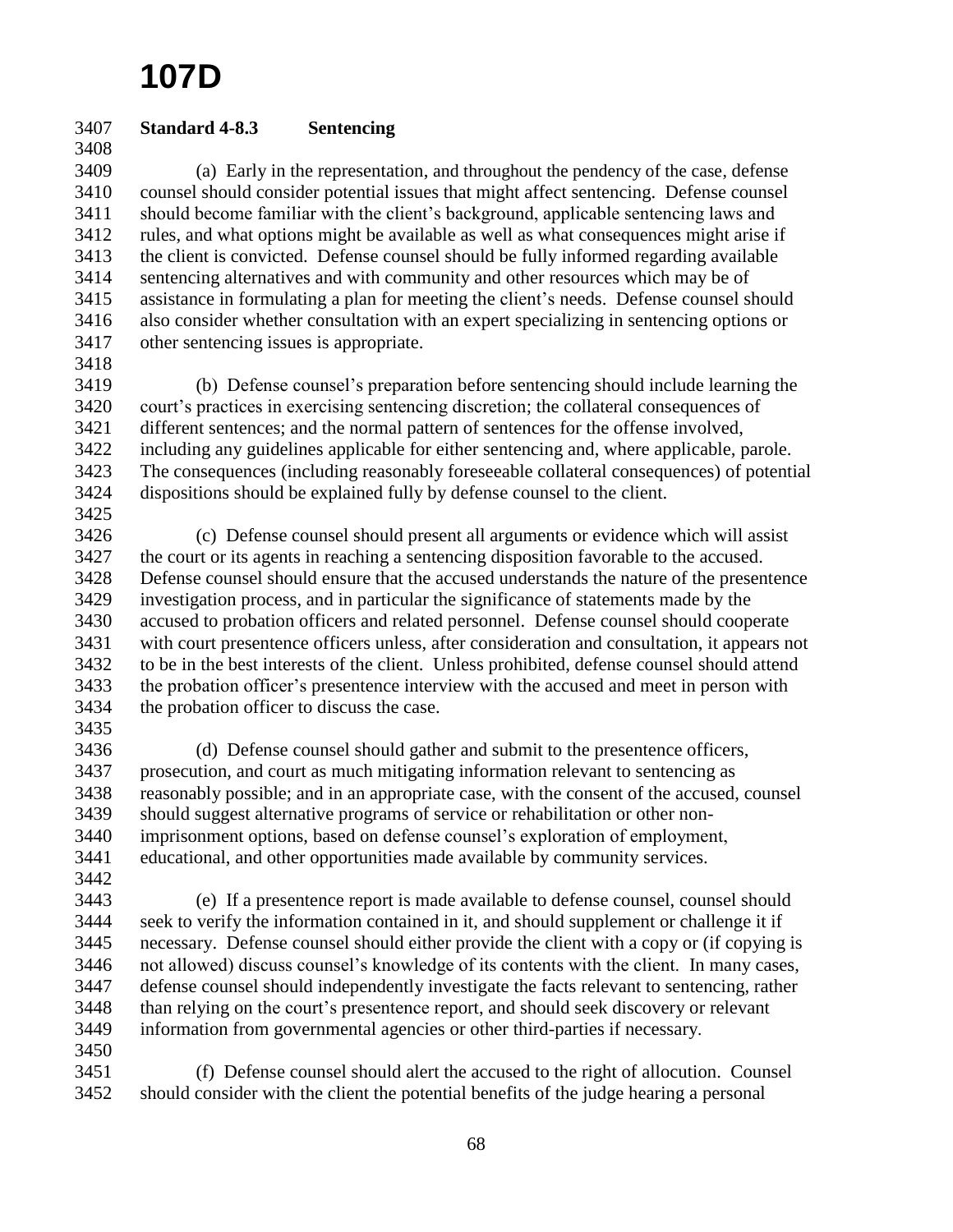statement from the defendants as contrasted with the possible dangers of making a statement that could adversely impact the sentencing judge's decision or the merits of an appeal. 

 (g) If a sentence of imprisonment is imposed, defense counsel should seek the court's assistance, including an on-the-record statement by the court if possible, recommending the appropriate place of confinement and types of treatment, programming and counseling that should be provided for the defendant in confinement. 

 (h) Once the sentence has been announced, defense counsel should make any objections necessary for the record, seek clarification of any unclear terms, and advise the client of the meaning and effects of the judgment, including any known collateral consequences. Counsel should also note on the record the intention to appeal, if that decision has already been made with the client. 

 (i) If the client has received an imprisonment sentence and an appeal will be taken, defense counsel should determine whether bail pending appeal is appropriate and, if so, request it.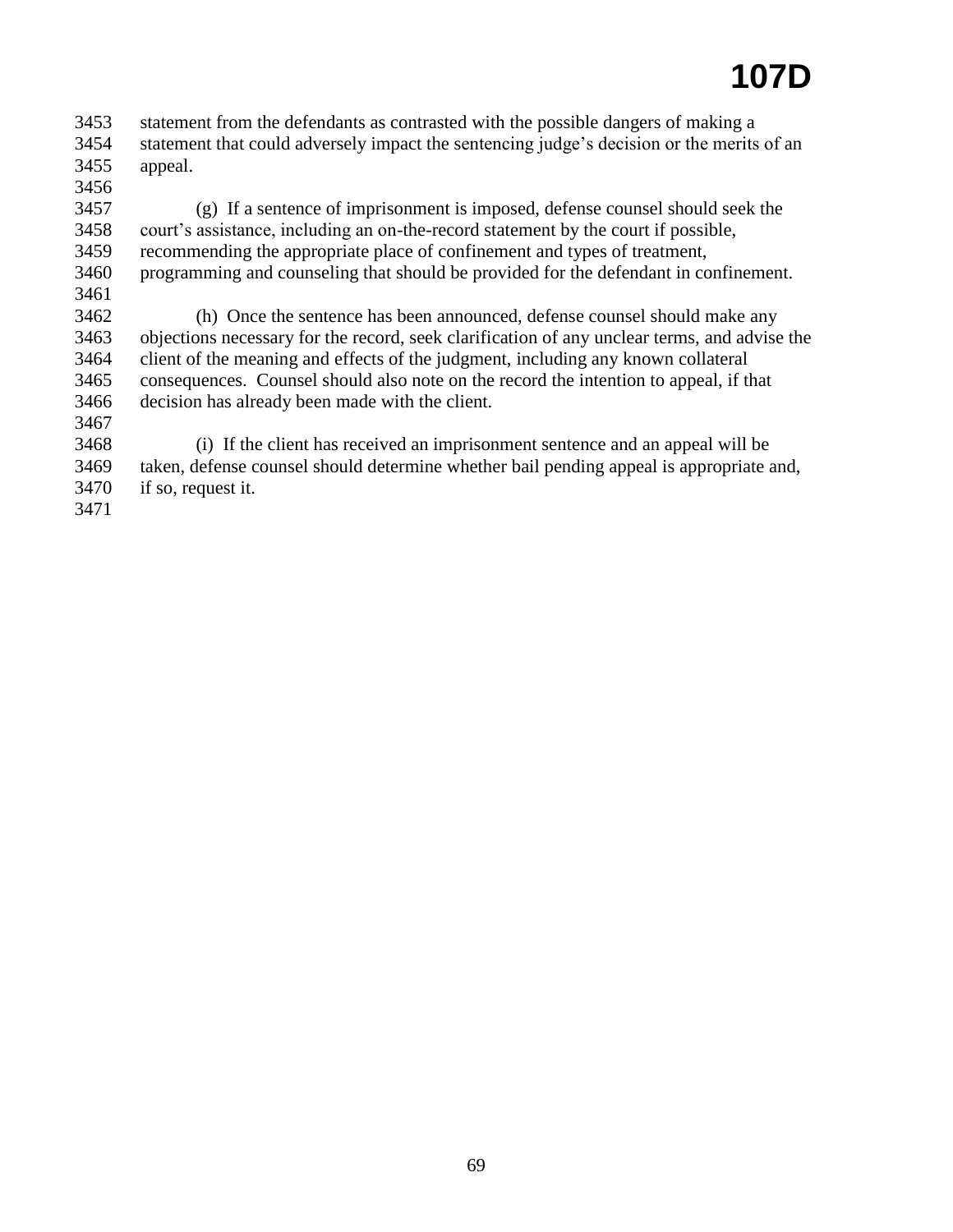| 3472 |                                                                                              | <b>PARTIX</b>                                                                                  |  |  |
|------|----------------------------------------------------------------------------------------------|------------------------------------------------------------------------------------------------|--|--|
| 3473 |                                                                                              |                                                                                                |  |  |
| 3474 | APPEALS AND POST-CONVICTION REMEDIES                                                         |                                                                                                |  |  |
| 3475 |                                                                                              |                                                                                                |  |  |
| 3476 | <b>Standard 4-9.1</b>                                                                        | <b>Preparing to Appeal</b>                                                                     |  |  |
| 3477 |                                                                                              |                                                                                                |  |  |
| 3478 |                                                                                              | (a) If a client is convicted, defense counsel should explain to the client the                 |  |  |
| 3479 | meaning and consequences of the court's judgment and the client's rights regarding           |                                                                                                |  |  |
| 3480 | appeal. Defense counsel should provide the client with counsel's professional judgment       |                                                                                                |  |  |
| 3481 | as to whether there are meritorious grounds for appeal and the possible, and likely, results |                                                                                                |  |  |
| 3482 | of an appeal. Defense counsel should also explain to the client the advantages and           |                                                                                                |  |  |
| 3483 |                                                                                              | disadvantages of an appeal including the possibility that the government might cross-          |  |  |
| 3484 |                                                                                              | appeal, and the possibility that if the client prevails on appeal, a remand could result in a  |  |  |
| 3485 |                                                                                              | less favorable disposition. Counsel should also be familiar with, and discuss with the         |  |  |
| 3486 | client, possible interactions with other post-conviction procedures such as habeas corpus    |                                                                                                |  |  |
| 3487 | rules and actions.                                                                           |                                                                                                |  |  |
| 3488 |                                                                                              |                                                                                                |  |  |
| 3489 |                                                                                              | (b) The ultimate decision whether to appeal should be the client's. Defense                    |  |  |
| 3490 | counsel should consider engaging or consulting with an expert in criminal appeals in         |                                                                                                |  |  |
| 3491 |                                                                                              | order to determine issues related to making a decision to appeal.                              |  |  |
| 3492 |                                                                                              |                                                                                                |  |  |
| 3493 |                                                                                              | (c) Defense counsel should take whatever steps are necessary to protect the                    |  |  |
| 3494 |                                                                                              | client's rights of appeal, including filing a timely notice of appeal in the trial court, even |  |  |
| 3495 |                                                                                              | if counsel does not expect to continue as counsel on appeal.                                   |  |  |
| 3496 |                                                                                              |                                                                                                |  |  |
| 3497 |                                                                                              | (d) Defense counsel should explain to the client that the client has a right to                |  |  |
| 3498 |                                                                                              | counsel on appeal (appointed, if the client is indigent), and that there are lawyers who       |  |  |
| 3499 |                                                                                              | specialize in criminal appeals. Defense counsel should candidly explore with the client        |  |  |
| 3500 |                                                                                              | whether trial counsel is the appropriate lawyer to represent the client on appeal, or          |  |  |
| 3501 |                                                                                              | whether a lawyer specializing in appellate work should be consulted, added or                  |  |  |
| 3502 | substituted.                                                                                 |                                                                                                |  |  |
| 3503 |                                                                                              |                                                                                                |  |  |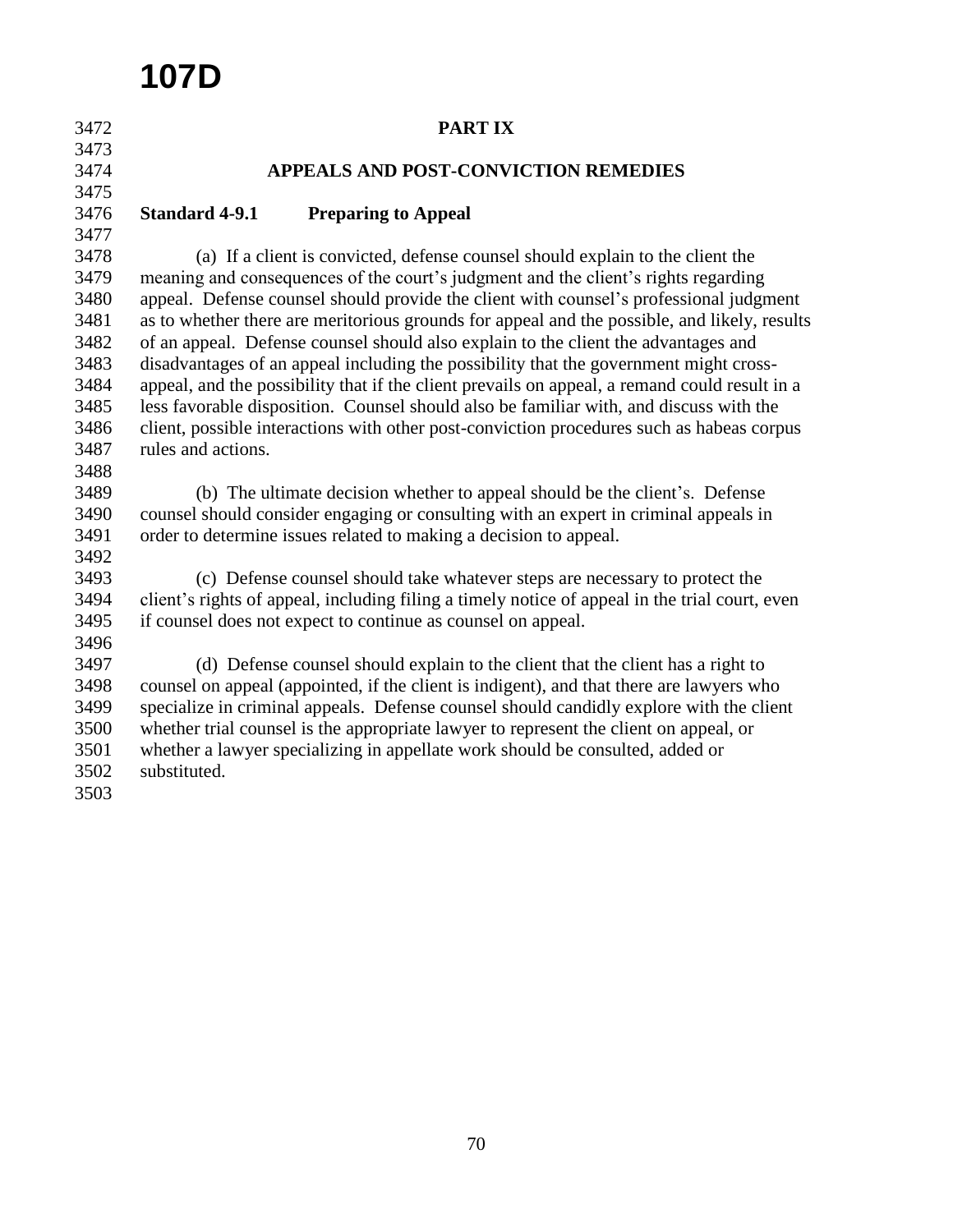| 3504 | <b>Standard 4-9.2</b>                                                                        | <b>Counsel on Appeal</b>                                                                      |  |  |
|------|----------------------------------------------------------------------------------------------|-----------------------------------------------------------------------------------------------|--|--|
| 3505 |                                                                                              |                                                                                               |  |  |
| 3506 |                                                                                              | (a) Appellate defense counsel should seek the cooperation of the client's trial               |  |  |
| 3507 | counsel in the evaluation of potential appellate issues. A client's trial counsel should     |                                                                                               |  |  |
| 3508 | provide such assistance as is possible, including promptly providing the file of the case to |                                                                                               |  |  |
| 3509 | appellate counsel.                                                                           |                                                                                               |  |  |
| 3510 |                                                                                              |                                                                                               |  |  |
| 3511 |                                                                                              | (b) When evaluating the case for appeal, appellate defense counsel should                     |  |  |
| 3512 |                                                                                              | consider all issues that might affect the validity of the judgment of conviction and          |  |  |
| 3513 |                                                                                              | sentence, including any that might require initial presentation in a trial court. Counsel     |  |  |
| 3514 |                                                                                              | should consider raising on appeal even issues not objected to below or waived or              |  |  |
| 3515 |                                                                                              | forfeited, if in the best interests of the client.                                            |  |  |
| 3516 |                                                                                              |                                                                                               |  |  |
| 3517 |                                                                                              | (c) After examining the record and the relevant law, counsel should provide                   |  |  |
| 3518 |                                                                                              | counsel's best professional evaluation of the issues that might be presented on appeal.       |  |  |
| 3519 |                                                                                              | Counsel should advise the client about the probable and possible outcomes and                 |  |  |
| 3520 |                                                                                              | consequences of a challenge to the conviction or sentence.                                    |  |  |
| 3521 |                                                                                              |                                                                                               |  |  |
| 3522 |                                                                                              | (d) Even if a client has agreed to a waiver of appeal, counsel should follow a                |  |  |
| 3523 |                                                                                              | client's direction to file an appeal if there are non-frivolous grounds to argue that the     |  |  |
| 3524 |                                                                                              | waiver is not binding or that the appeal should otherwise be heard.                           |  |  |
| 3525 |                                                                                              |                                                                                               |  |  |
| 3526 |                                                                                              | (e) Appellate defense counsel should not file a brief that counsel reasonably                 |  |  |
| 3527 |                                                                                              | believes is devoid of merit. However, counsel should not conclude that a defense appeal       |  |  |
| 3528 |                                                                                              | lacks merit until counsel has fully examined the trial court record and the relevant legal    |  |  |
| 3529 |                                                                                              | authorities. If appellate counsel does so conclude, counsel should fully discuss that         |  |  |
| 3530 |                                                                                              | conclusion with the client, and explain the "no merit" briefing process applicable in the     |  |  |
| 3531 |                                                                                              | jurisdiction if available. Counsel should endeavor to persuade the client to abandon a        |  |  |
| 3532 |                                                                                              | frivolous appeal, and to eliminate appellate contentions lacking in substance. If the client  |  |  |
| 3533 |                                                                                              | ultimately demands that a no-merit brief not be filed, defense counsel should seek to         |  |  |
| 3534 | withdraw.                                                                                    |                                                                                               |  |  |
| 3535 |                                                                                              |                                                                                               |  |  |
| 3536 |                                                                                              | (f) If the client chooses to proceed with a non-frivolous appeal against the advice           |  |  |
| 3537 |                                                                                              | of counsel, counsel should present the appeal. When counsel cannot continue without           |  |  |
| 3538 |                                                                                              | misleading the court, counsel may request permission to withdraw.                             |  |  |
| 3539 |                                                                                              |                                                                                               |  |  |
| 3540 |                                                                                              | (g) Appellate counsel should discuss with the client the arguments to present in              |  |  |
| 3541 |                                                                                              | appellate briefing and at argument, and should diligently attempt to accommodate the          |  |  |
| 3542 |                                                                                              | client's wishes. If the client desires to raise an argument that is colorable, counsel should |  |  |
| 3543 |                                                                                              | work with the client to an acceptable resolution regarding the argument. If appellate         |  |  |
| 3544 |                                                                                              | counsel decides not to brief all of the issues that the client wishes to include, appellate   |  |  |
| 3545 |                                                                                              | counsel should inform the client of <i>pro se</i> briefing rights and consider providing the  |  |  |
| 3546 |                                                                                              | appellate court with a list of additional issues the client would like to present.            |  |  |
| 3547 |                                                                                              |                                                                                               |  |  |
| 3548 |                                                                                              | (h) In a jurisdiction that has an intermediate appellate court, appellate defense             |  |  |

counsel should ordinarily continue to represent the client after the intermediate court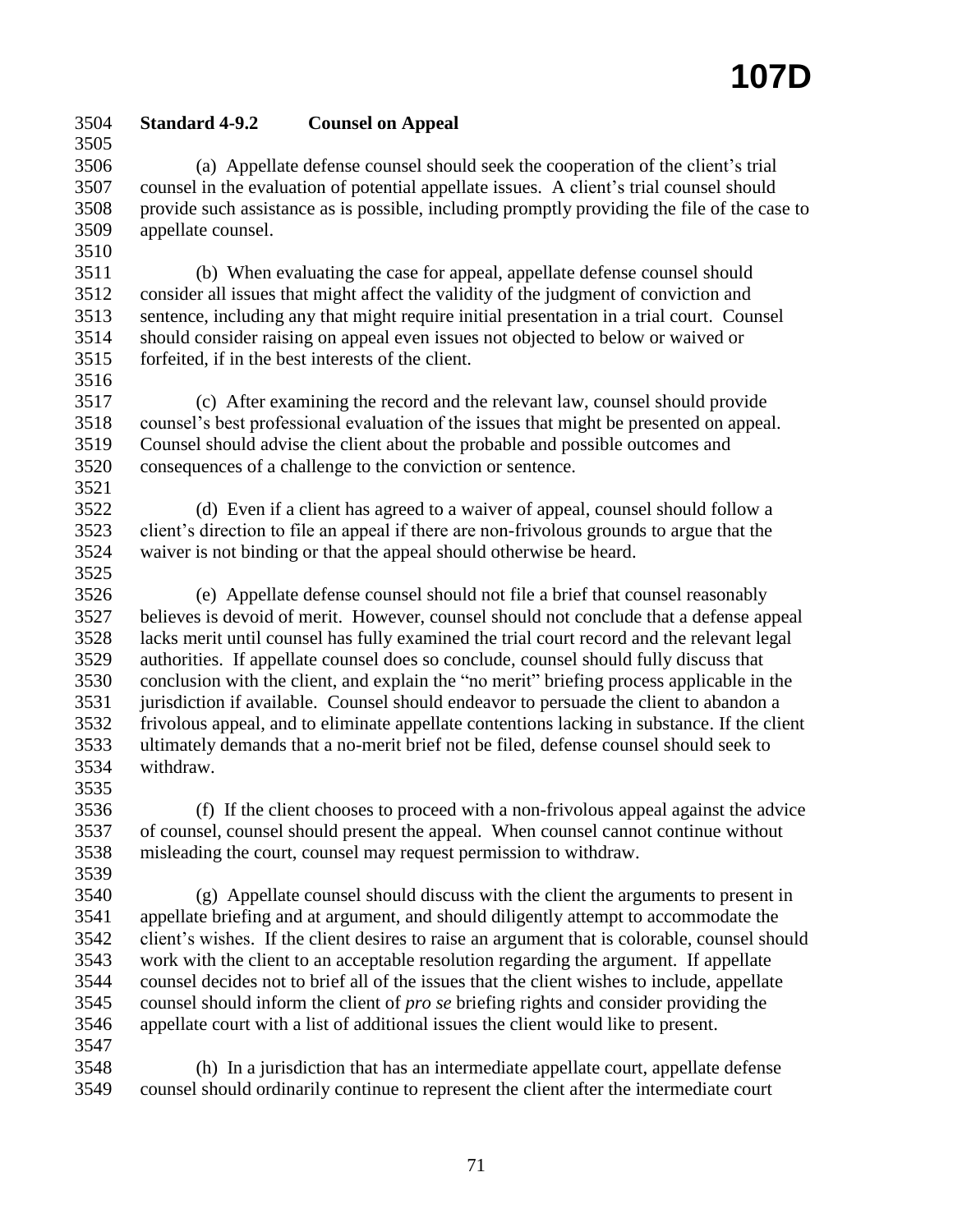renders a decision if further appeals are likely, unless a retainer agreement provides otherwise, new counsel is substituted, or a court permits counsel to withdraw. Similarly, unless a retainer agreement provides otherwise, new counsel is substituted, or a court permits counsel to withdraw, appellate counsel should ordinarily continue to represent the client through all stages of a direct appeal, including review in the United States Supreme Court.

 (i) If trial defense counsel will not remain as appellate counsel, trial counsel should notify the client of any applicable time limits, act to preserve the client's appellate rights if possible, and cooperate and assist in securing qualified appellate counsel. If appellate counsel's representation ends but further appellate review is possible, appellate counsel should advise the client of further options and deadlines, such as for a petition for *certiorari*.

 (j) When the prosecution appeals a ruling that was favorable to the client, defense counsel should analyze the issues and possible implications for the client and act to zealously protect the client's interests. If the prosecution is appealing, defense counsel should consider adding or consulting with an appellate expert about the matter. 

 (k) When the law permits the filing of interlocutory appeals or writs to challenge adverse trial court rulings, defense counsel should consider whether to file an interlocutory appeal and, after consultation with the client, vigorously pursue such an appeal if in the client's interest. If the prosecution files an interlocutory appeal, defense counsel should act in accordance with the foregoing paragraphs.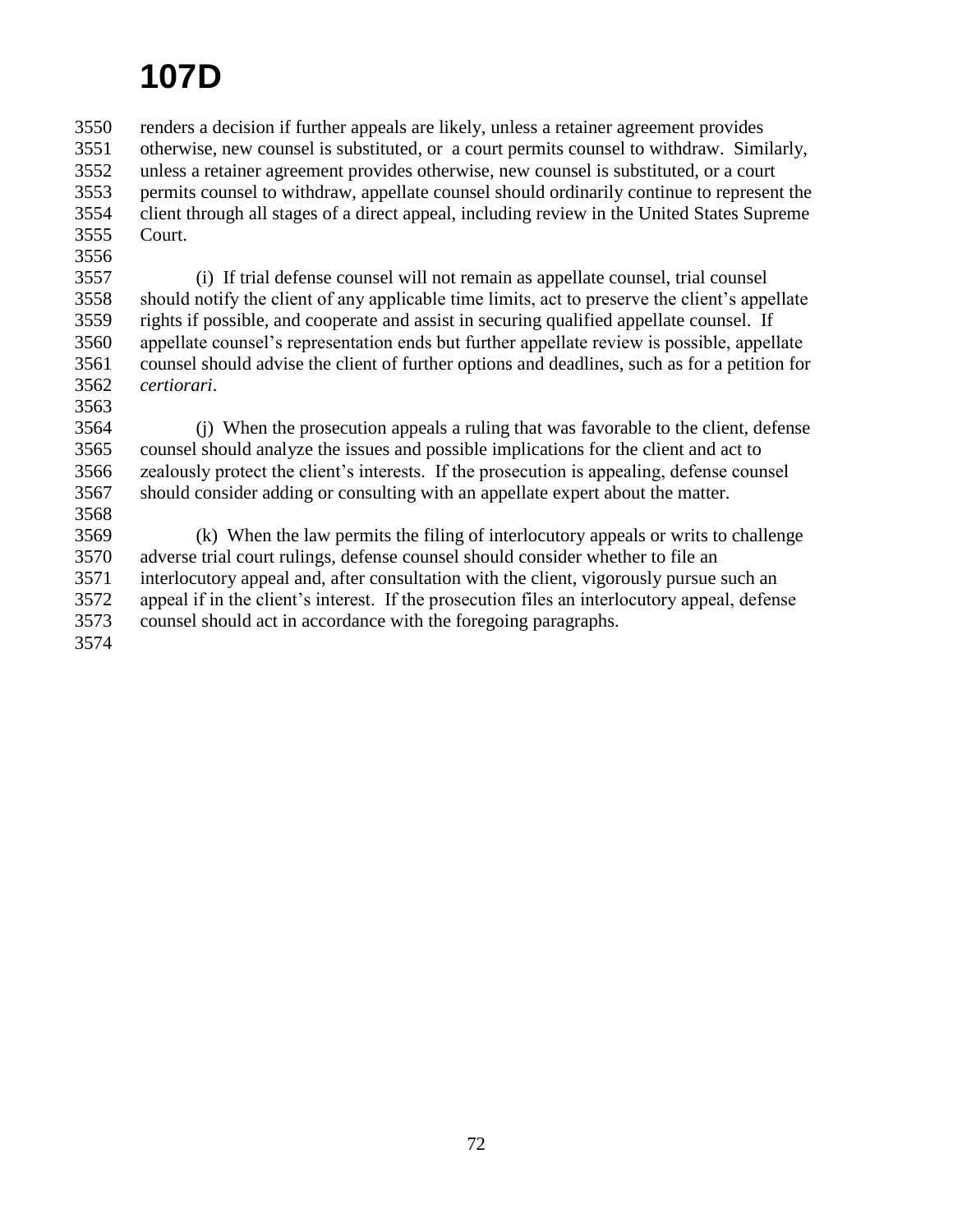#### **Standard 4-9.3 Conduct of Appeal**

 (a) Before filing an appellate brief, appellate defense counsel should consult with the client about the appeal, and seek to meet with the client unless impractical. 

 (b) Appellate counsel should be aware of opportunities to favorably affect or resolve a defendant's appeal by motions filed in the appellate court, before filing a merits brief. 

 (c) Counsel should understand the complex rules that govern whether arguments listed or omitted on direct appeal can limit issues available in later collateral proceedings, and not unnecessarily or unknowingly abandon arguments that should be preserved. Counsel should explicitly label federal constitutional arguments as such, in order to preserve later federal litigation options.

 (d) Appellate counsel should be aware of applicable rules relating to securing all necessary record documents, transcripts, and exhibits, and ensure that all such items necessary to effectively prosecute the appeal are properly and timely ordered. Before filing the brief, appellate counsel should ordinarily examine the docket sheet, all transcripts, trial exhibits and record documents, not just those designated by another lawyer or the client. Counsel should consider whether, and how appropriately, to augment the record with any other matters, documents or evidence relevant to effective prosecution of the client's appeal. Appellate counsel should seek by appropriate motion, filed in either the trial or the appellate court, to make available for the appeal any necessary, relevant extra-record matters.

 (e) Appellate counsel should be diligent in perfecting appeals and expediting their prompt submission to appellate courts, and be familiar with and follow all applicable appellate rules, while also protecting the client's best interests on appeal. 

 (f) Appellate counsel should be accurate in referring to the record and the authorities upon which counsel relies in the presentation to the court of briefs and oral argument. Appellate counsel should present directly adverse authority in the controlling jurisdiction of which counsel is aware and that has not been presented by other counsel in the appeal.

 (g) Appellate counsel should not intentionally refer to or argue on the basis of facts outside the record on appeal, unless such facts are matters of common public knowledge based on ordinary human experience or are other matters of which the court properly may take judicial notice.

 (h) If the appeal is set for oral argument, appellate counsel should explain to an out-of-custody client that the client is permitted to attend, and that attending the argument may have certain strategic advantages and disadvantages. If after consultation the client desires to attend the argument, counsel should help the client to be present. If the client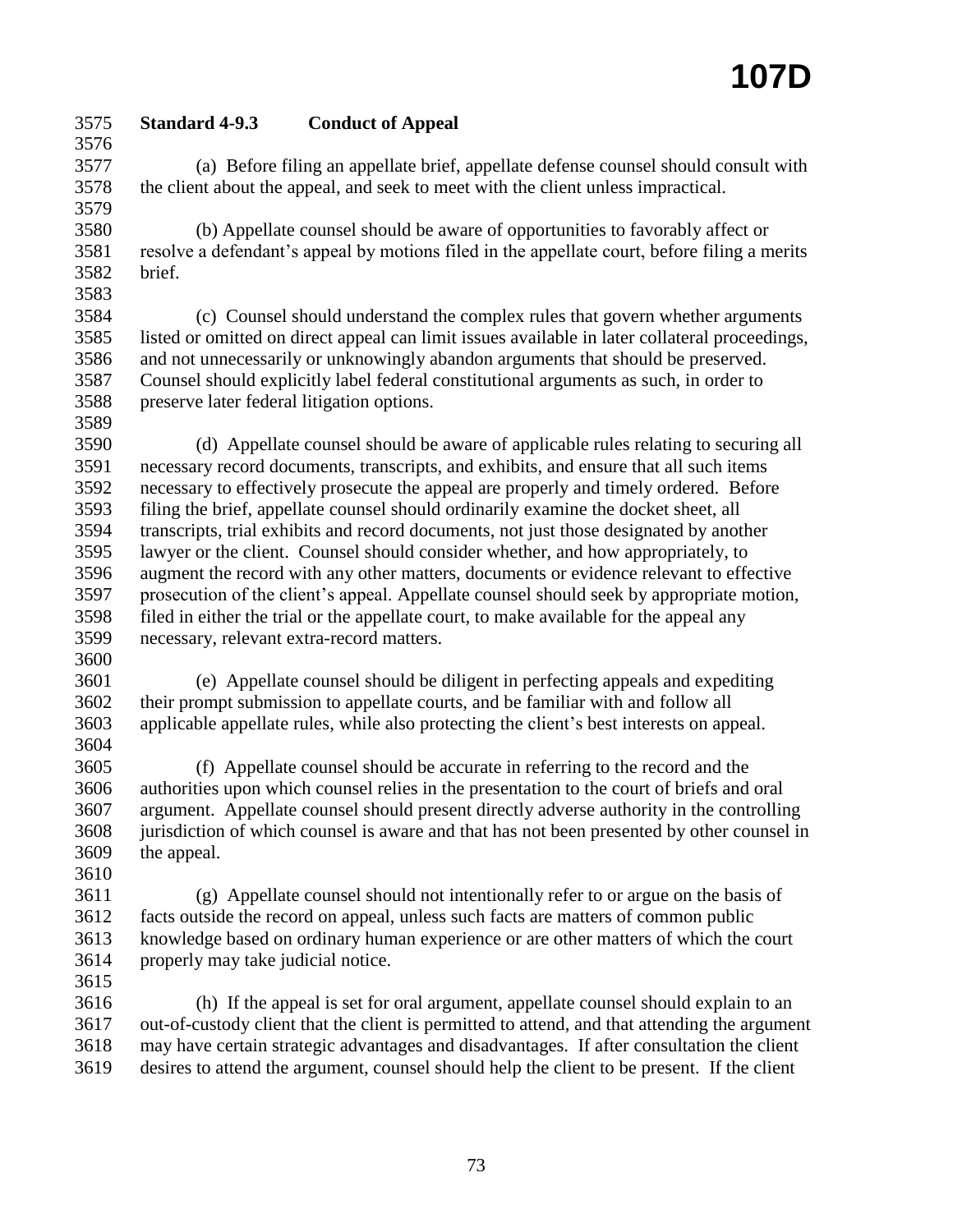# **107D**

 is in custody, counsel should request a tape or transcript of the oral argument, and consider filing a motion for the government to transport client to the argument. (i) Appellate counsel should be aware of local rules and practices that may apply to oral arguments, including, for example, rules that apply to the submission of subsequent authorities or the use of demonstrative aids or exhibits during argument. (j) If appellate counsel's study of the record reveals that an ineffective assistance of trial counsel claim should be made, appellate counsel should weigh the advantages and disadvantages of raising an ineffective assistance claim on the existing record versus pursuing such a claim in the trial court either before, or after, the appeal is heard. Counsel should also learn the rules, if any, of the particular jurisdiction regarding this issue. (k) Appellate counsel should consider, in preparing the appellate briefing, whether there might be any potential grounds for relief using other post-conviction remedies (such as habeas corpus), and consult with the client regarding timing and who

might represent the client in such actions.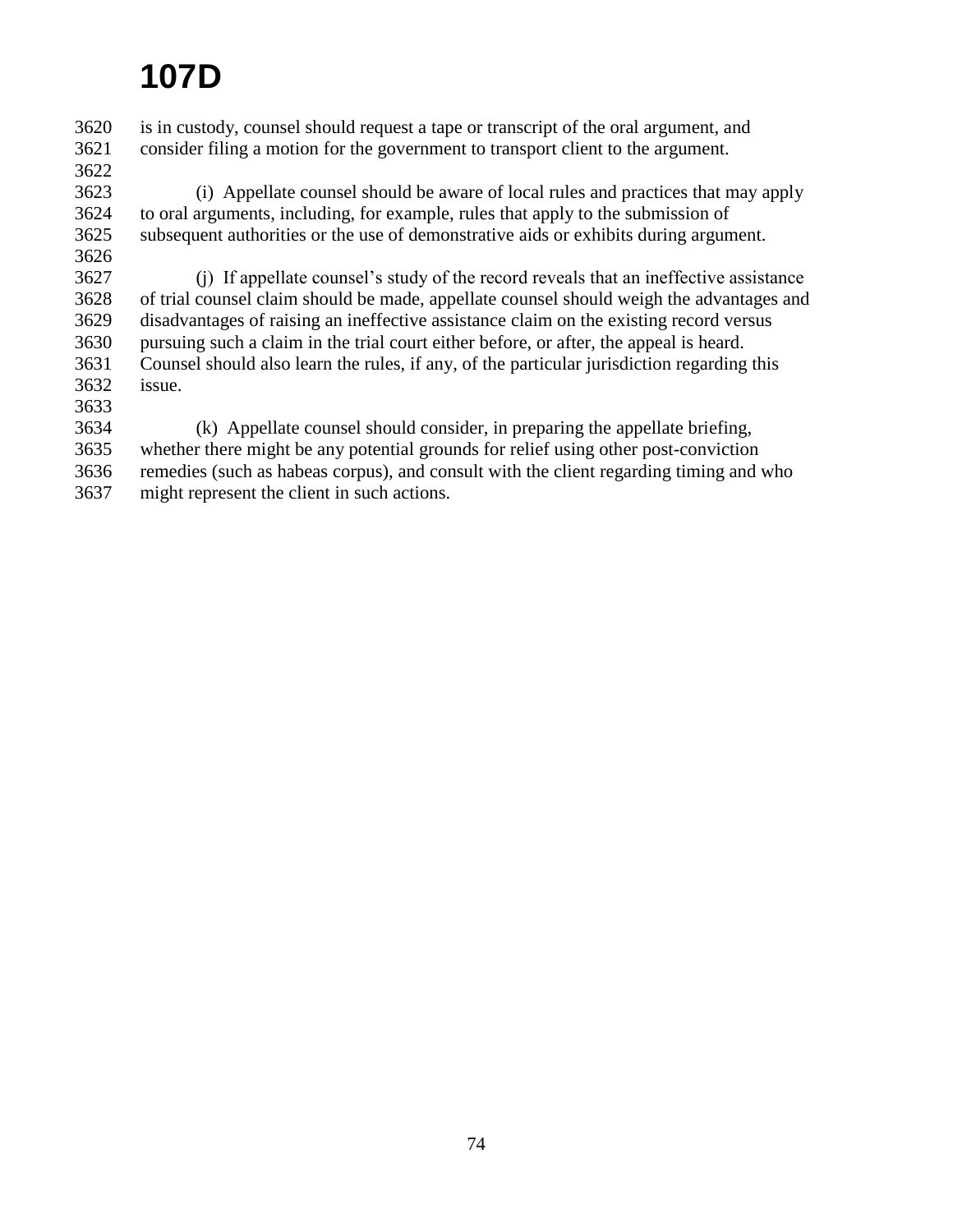#### *[New]* **Standard 4-9.4 New or Newly-Discovered Law or Evidence of Innocence or Wrongful Conviction or Sentence** *[New]*

 (a) When defense counsel becomes aware of credible and material evidence or law creating a reasonable likelihood that a client or former client was wrongfully convicted or sentenced or was actually innocent, counsel has some duty to act. This duty applies even after counsel's representation is ended. Counsel must consider, and act in accordance with, duties of confidentiality. If such a former client currently has counsel, former counsel may discharge the duty by alerting the client's current counsel.

 (b) If such newly discovered evidence or law (whether due to a change in the law or not) relevant to the validity of the client's conviction or sentence, or evidence or law tending to show actual innocence of the client, comes to the attention of the client's current defense counsel at any time after conviction, counsel should promptly:

- 3652 (i) evaluate the information, investigate if necessary, and determine what potential remedies are available;
- 

3654 (ii) advise and consult with the client; and

3655 (iii) determine what action if any to take.

 (c) Counsel should determine applicable deadlines for the effective use of such evidence or law, including federal habeas corpus deadlines, and timely act to preserve the client's rights. Counsel should determine whether -- and if so, how best -- to notify the prosecution and court of such evidence.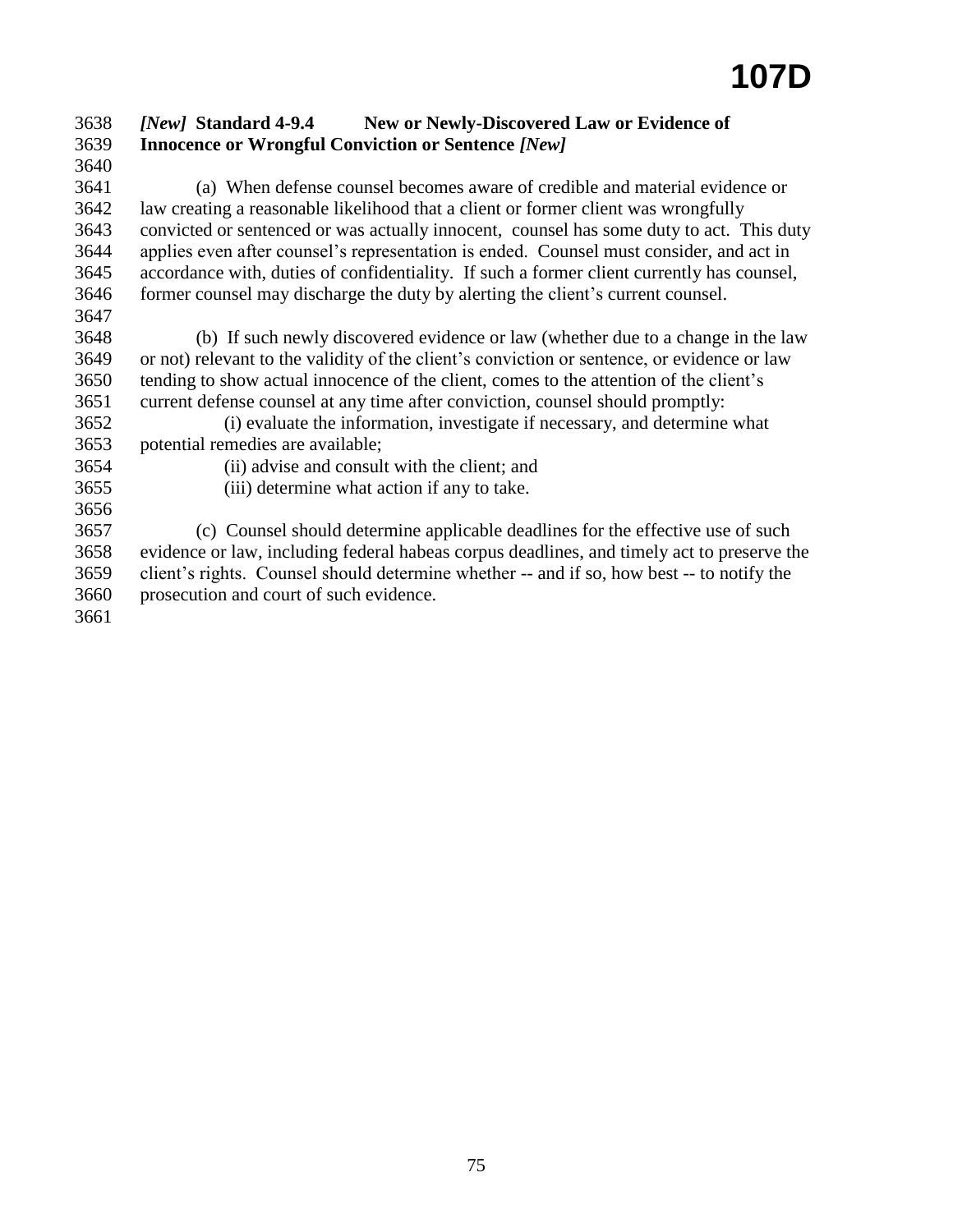## **107D**

### **Standard 4- 9.5 Post-Appellate Remedies**

 (a) Once a defendant's direct appellate avenues have been exhausted, appellate counsel is not obligated to represent the defendant in a post-appellate collateral proceeding unless counsel has agreed, or has been appointed, to do so. But counsel should still reasonably advise and act to protect the client's possible collateral options.

 (b) If appellate counsel believes there is a reasonable prospect of a favorable result if collateral proceedings are pursued, counsel should explain to the client the advantages and disadvantages of pursuing collateral proceedings, and any timing deadlines that apply. Appellate defense counsel should assist the client to the extent practicable in locating competent counsel for any post-appellate collateral proceedings. 

 (c) Post-appellate counsel should seek the cooperation of the client's prior counsel in the evaluation and briefing of potential post-conviction issues. Prior counsel should provide such assistance as is possible, including providing the file or copies of the file to post-appellate counsel.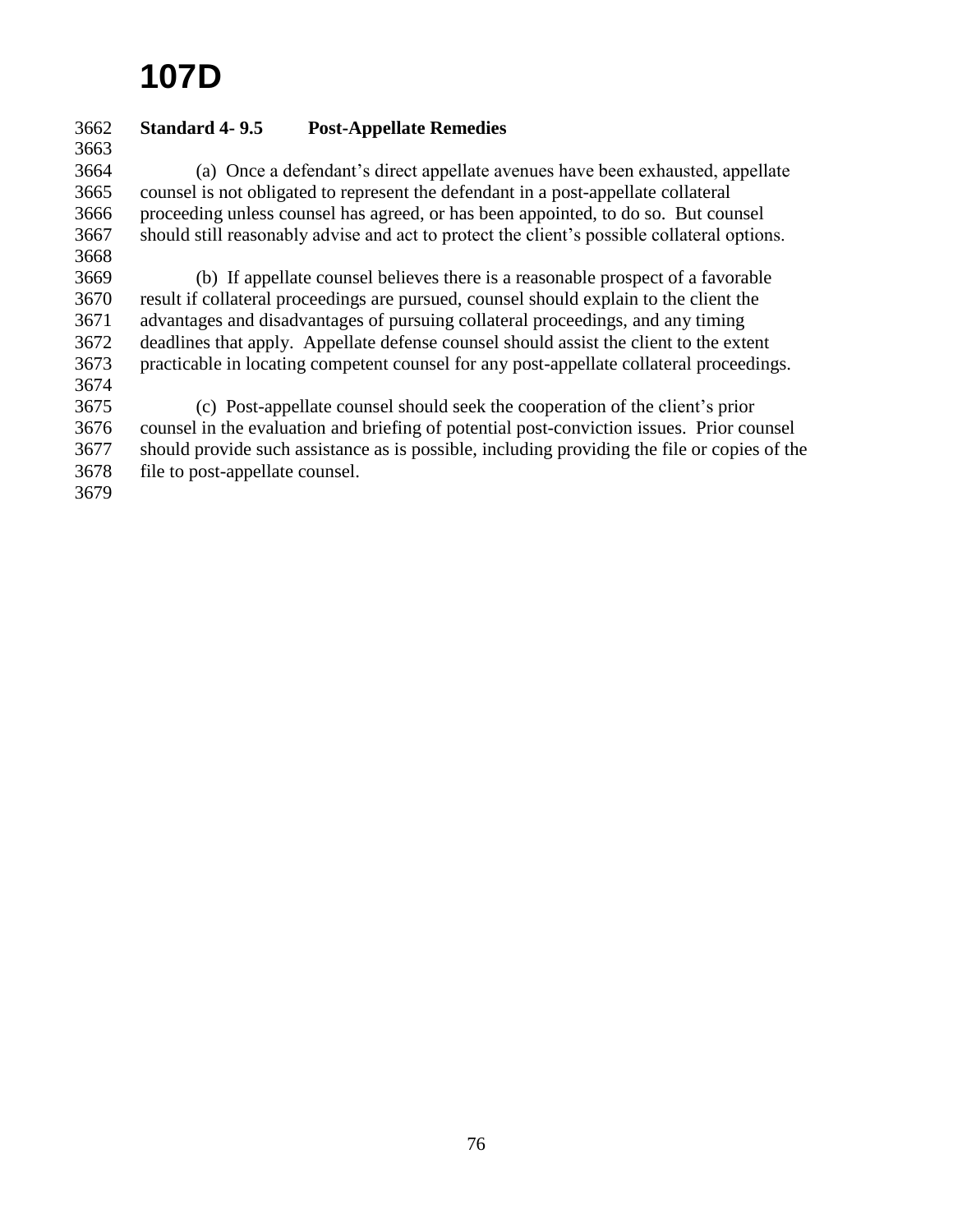| 3680 | <b>Standard 4-9.6</b>                                                                       | <b>Challenges to the Effectiveness of Counsel</b>                                          |
|------|---------------------------------------------------------------------------------------------|--------------------------------------------------------------------------------------------|
| 3681 |                                                                                             |                                                                                            |
| 3682 | (a) If appellate or post-appellate counsel is satisfied after appropriate                   |                                                                                            |
| 3683 | investigation and legal research that another defense counsel who served in an earlier      |                                                                                            |
| 3684 | phase of the case did not provide effective assistance, new counsel should not hesitate to  |                                                                                            |
| 3685 | seek relief for the client.                                                                 |                                                                                            |
| 3686 |                                                                                             |                                                                                            |
| 3687 |                                                                                             | (b) If defense counsel concludes that he or she did not provide effective                  |
| 3688 | assistance in an earlier phase of the case, counsel should explain this conclusion to the   |                                                                                            |
| 3689 | client. Unless the client clearly wants counsel to continue, counsel in this situation      |                                                                                            |
| 3690 | should seek to withdraw from further representation of the client with an explanation to    |                                                                                            |
| 3691 | the court of the reason, consistent with the duty of confidentiality to the client. Counsel |                                                                                            |
| 3692 | should recommend that the client consult with independent counsel if the client desires     |                                                                                            |
| 3693 | counsel to continue with the representation. Counsel should continue with the               |                                                                                            |
| 3694 | representation only if the client so desires after informed consent and such further        |                                                                                            |
| 3695 |                                                                                             | representation is consistent with applicable conflict of interest rules.                   |
| 3696 |                                                                                             |                                                                                            |
| 3697 |                                                                                             | (c) Defense counsel whose conduct in a criminal case is drawn into question is             |
| 3698 |                                                                                             | permitted to testify concerning the matters at issue, and is not precluded from disclosing |
| 3699 |                                                                                             | the truth concerning the matters raised by his former client, even though this involves    |
| 3700 |                                                                                             | revealing matters which were given in confidence. Former counsel must act consistently     |
| 3701 |                                                                                             | with applicable confidentiality rules, and ordinarily may not reveal confidences unless    |
| 3702 |                                                                                             | necessary for the purposes of the proceeding and under judicial supervision.               |
| 3703 |                                                                                             |                                                                                            |
| 3704 |                                                                                             | (d) In a proceeding challenging counsel's performance, counsel should not rely             |
| 3705 |                                                                                             | on the prosecutor to act as counsel's lawyer in the proceeding, and should continue to     |
| 3706 | consider the former client's best interests.                                                |                                                                                            |
| 3707 |                                                                                             |                                                                                            |
| 3708 |                                                                                             |                                                                                            |
| 3709 |                                                                                             | -- END of Proposed Revisions to the DEFENSE FUNCTION Standards --                          |
| 3710 |                                                                                             |                                                                                            |